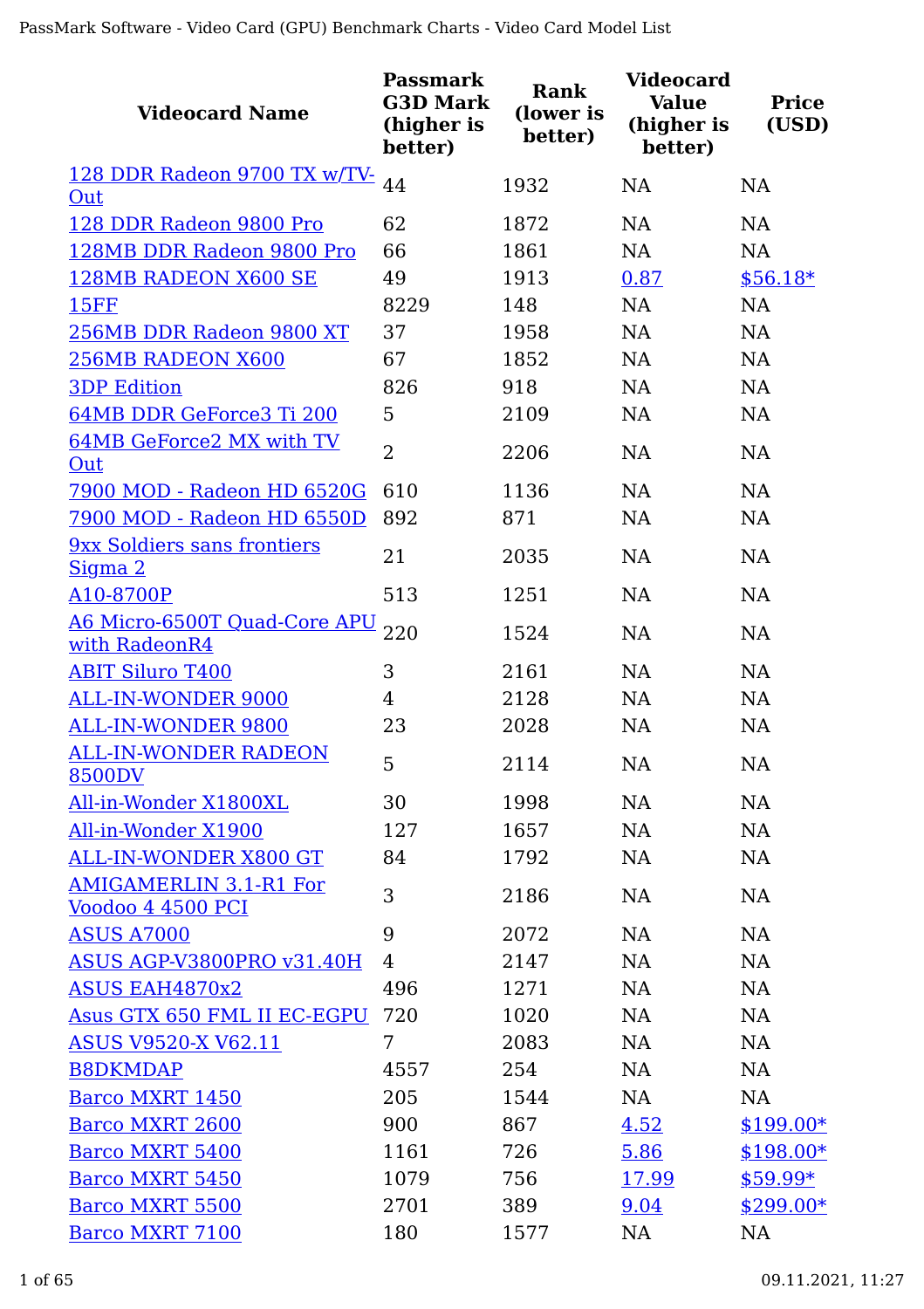| <b>Videocard Name</b>                          | <b>Passmark</b><br><b>G3D Mark</b><br>(higher is<br>better) | <b>Rank</b><br>(lower is<br>better) | <b>Videocard</b><br><b>Value</b><br>(higher is<br>better) | <b>Price</b><br>(USD) |
|------------------------------------------------|-------------------------------------------------------------|-------------------------------------|-----------------------------------------------------------|-----------------------|
| Barco MXRT 7400                                | 900                                                         | 866                                 | 9.10                                                      | $$99.00*$             |
| <b>Barco MXRT 7500</b>                         | 4319                                                        | 269                                 | 14.45                                                     | $$299.00*$            |
| <b>Barco MXRT 7600</b>                         | 4943                                                        | 239                                 | 8.27                                                      | \$597.99*             |
| <b>BASICDISPLAY</b>                            | 69                                                          | 1841                                | NA                                                        | <b>NA</b>             |
| <b>CARRIZO 9874</b>                            | 246                                                         | $-1$                                | NA                                                        | <b>NA</b>             |
| <b>Citrix Indirect Display Adapter</b>         | 4446                                                        | 261                                 | NA                                                        | <b>NA</b>             |
| <b>CONNECT 3D RADEON X300</b>                  | 36                                                          | 1963                                | NA                                                        | <b>NA</b>             |
| <b>Dell 8100</b>                               | 2                                                           | 2212                                | 0.00                                                      | $$999.11*$            |
| <b>Dell 8200</b>                               | $\overline{4}$                                              | 2149                                | <b>NA</b>                                                 | <b>NA</b>             |
| Diamond X1300-PCIE 256MB                       | 70                                                          | 1840                                | NA                                                        | <b>NA</b>             |
| <b>EAH5450</b>                                 | 134                                                         | 1644                                | 1.22                                                      | $$109.99*$            |
| <b>EG PARK</b>                                 | 141                                                         | $-1$                                | <b>NA</b>                                                 | <b>NA</b>             |
| EIZO Quadro MED-XN51LP                         | 4955                                                        | 238                                 | <b>NA</b>                                                 | <b>NA</b>             |
| <b>Embedded Radeon E9173</b>                   | 1798                                                        | 559                                 | <b>NA</b>                                                 | <b>NA</b>             |
| <b>Extreme AX850 PRO</b>                       | 120                                                         | 1679                                | <b>NA</b>                                                 | <b>NA</b>             |
| Familia Intel Q33 Express<br><b>Chipset</b>    | 10                                                          | 2068                                | <b>NA</b>                                                 | NA                    |
| Famille de jeu de puces Express<br>Intel 946GZ | $\overline{7}$                                              | 2086                                | <b>NA</b>                                                 | <b>NA</b>             |
| FireGL T2-128                                  | 30                                                          | 1995                                | <b>NA</b>                                                 | NA                    |
| FireGL V3100                                   | 52                                                          | 1895                                | <b>NA</b>                                                 | <b>NA</b>             |
| FireGL V3200                                   | 84                                                          | 1789                                | <b>NA</b>                                                 | <b>NA</b>             |
| FireGL V3300                                   | 70                                                          | 1839                                | NA                                                        | NA                    |
| FireGL V3350                                   | 68                                                          | 1846                                | NA                                                        | <b>NA</b>             |
| FireGL V3400                                   | 103                                                         | 1735                                | NA                                                        | NA                    |
| FireGL V3600                                   | 179                                                         | 1578                                | <u>1.12</u>                                               | $$160.99*$            |
| FireGL V5100                                   | 92                                                          | 1769                                | 0.81                                                      | $$114.96*$            |
| FireGL V5200                                   | 114                                                         | 1699                                | <b>NA</b>                                                 | <b>NA</b>             |
| FireGL V5600                                   | 341                                                         | 1411                                | <b>NA</b>                                                 | <b>NA</b>             |
| FireGL V7100                                   | 71                                                          | 1831                                | <b>NA</b>                                                 | <b>NA</b>             |
| FireGL V7200                                   | 116                                                         | 1693                                | NA                                                        | NA                    |
| FireGL V7300                                   | 128                                                         | 1654                                | 0.11                                                      | $$1,189.99*$          |
| FireGL V7350                                   | 110                                                         | 1711                                | 0.67                                                      | $$165.00*$            |
| FireGL V7600                                   | 615                                                         | 1131                                | NA                                                        | NA                    |
| FireGL V7700                                   | 660                                                         | 1072                                | 9.43                                                      | \$69.99*              |
| FireGL V8600                                   | 838                                                         | 906                                 | NA                                                        | NA                    |
| FireGL V8650                                   | 550                                                         | 1207                                | 3.44                                                      | $$159.99*$            |
| FireGL X1                                      | 59                                                          | 1881                                | NA                                                        | NA                    |
| FireMV 2200 PCI                                | $\mathbf{1}$                                                | 2229                                | NA                                                        | <b>NA</b>             |
| FireMV 2200 PCIe                               | 36                                                          | 1965                                | 0.40                                                      | \$89.99*              |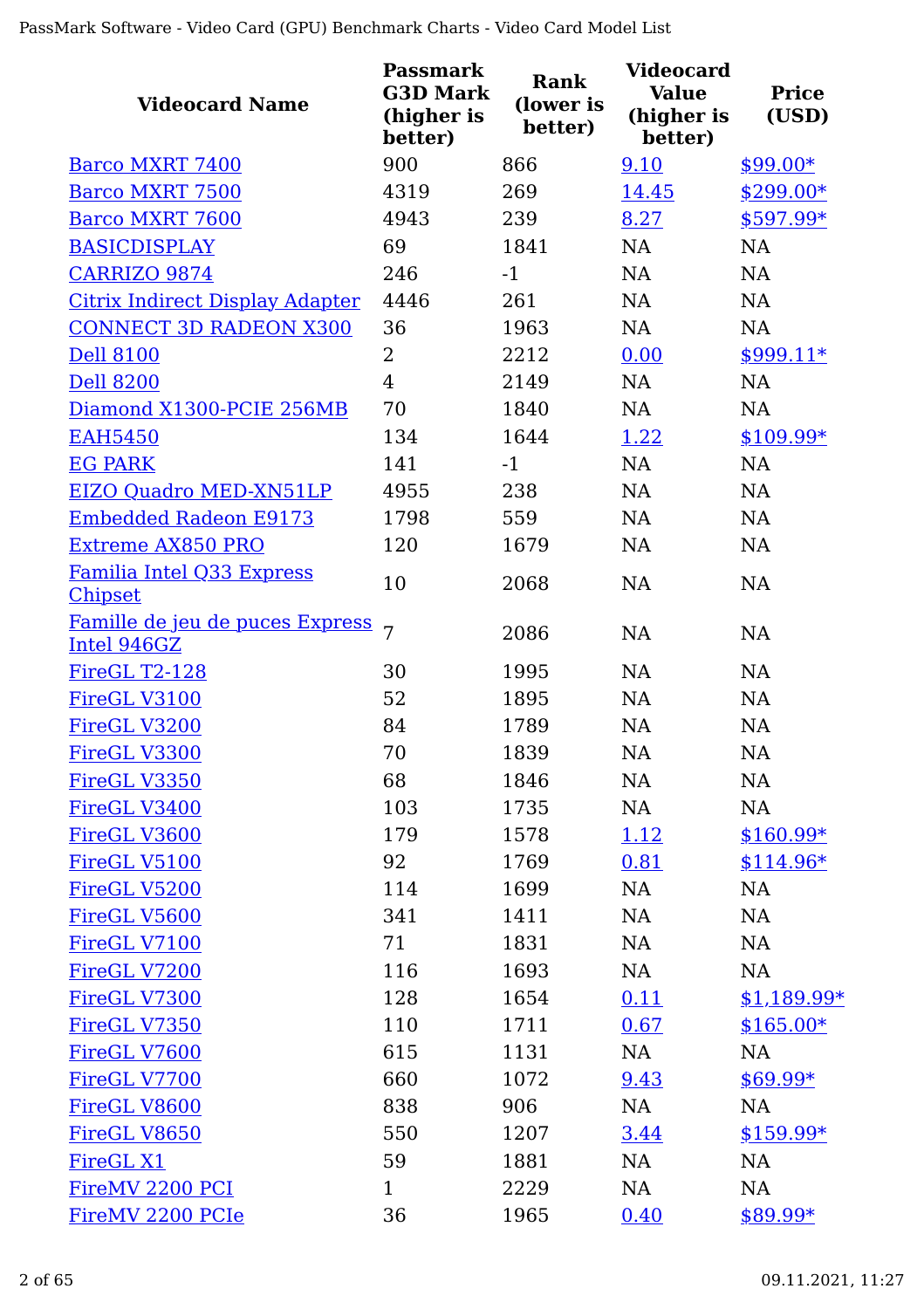| <b>Videocard Name</b>      | <b>Passmark</b><br><b>G3D Mark</b><br>(higher is<br>better) | <b>Rank</b><br>(lower is<br>better) | <b>Videocard</b><br><b>Value</b><br>(higher is<br>better) | <b>Price</b><br>(USD) |
|----------------------------|-------------------------------------------------------------|-------------------------------------|-----------------------------------------------------------|-----------------------|
| FireMV <sub>2250</sub>     | 45                                                          | 1922                                | 0.46                                                      | $$99.00*$             |
| FireMV <sub>2260</sub>     | 117                                                         | 1689                                | 0.81                                                      | $$145.00*$            |
| FireMV 2400 PCIe           | 11                                                          | 2063                                | <b>NA</b>                                                 | <b>NA</b>             |
| FireMV 2450                | 73                                                          | 1825                                | <b>NA</b>                                                 | NA                    |
| FirePro 2260               | 112                                                         | 1704                                | <b>NA</b>                                                 | <b>NA</b>             |
| FirePro 2270               | 150                                                         | 1607                                | 1.16                                                      | $$129.00*$            |
| FirePro 2450               | 51                                                          | 1905                                | 0.18                                                      | $$278.00*$            |
| FirePro 2460               | 170                                                         | 1589                                | 2.03                                                      | \$83.99*              |
| FirePro 3D V3700           | 178                                                         | 1580                                | 2.10                                                      | \$84.99*              |
| FirePro 3D V3750           | 341                                                         | 1410                                | 6.71                                                      | $$50.88*$             |
| FirePro 3D V3800           | 472                                                         | 1294                                | 3.15                                                      | $$149.99*$            |
| FirePro 3D V4800           | 853                                                         | 898                                 | 5.33                                                      | $$159.99*$            |
| FirePro 3D V5700           | 546                                                         | 1212                                | 1.71                                                      | \$319.99*             |
| FirePro 3D V5800           | 1231                                                        | 701                                 | 6.19                                                      | $$199.00*$            |
| FirePro 3D V7750           | 545                                                         | 1216                                | 1.56                                                      | $$350.00*$            |
| FirePro 3D V7800           | 1867                                                        | 537                                 | 3.11                                                      | \$599.99*             |
| FirePro 3D V8700           | 1206                                                        | 707                                 | 7.47                                                      | $$161.48*$            |
| FirePro 3D V8750           | 1271                                                        | 685                                 | 1.03                                                      | $$1,230.99*$          |
| FirePro 3D V8800           | 2437                                                        | 428                                 | 5.74                                                      | $$424.99*$            |
| FirePro 3D V9800           | 2811                                                        | 377                                 | 1.13                                                      | $$2,499.00*$          |
| FirePro M2000              | 400                                                         | 1364                                | <b>NA</b>                                                 | <b>NA</b>             |
| FirePro M4000              | 1592                                                        | 603                                 | 21.86                                                     | $$72.83*$             |
| FirePro M4000 Mobility Pro | 1615                                                        | 598                                 | NA                                                        | NA                    |
| FirePro M40003             | 1364                                                        | 658                                 | NA                                                        | <b>NA</b>             |
| Firepro M4100              | 1059                                                        | 767                                 | NA                                                        | <b>NA</b>             |
| FirePro M4150              | 982                                                         | 808                                 | NA                                                        | NA                    |
| FirePro M4170              | 1067                                                        | 760                                 | NA                                                        | <b>NA</b>             |
| FirePro M5100              | 2102                                                        | 484                                 | NA                                                        | NA                    |
| FirePro M5100 FireGL V     | 1839                                                        | 542                                 | NA                                                        | <b>NA</b>             |
| FirePro M5950              | 1314                                                        | 671                                 | NA                                                        | NA                    |
| FirePro M6000              | 1820                                                        | 550                                 | 9.43                                                      | $$192.99*$            |
| FirePro M6000 Mobility Pro | 1654                                                        | 588                                 | NA                                                        | NA                    |
| FirePro M6100              | 2093                                                        | 486                                 | NA                                                        | NA                    |
| FirePro M6100 FireGL V     | 2656                                                        | 397                                 | NA                                                        | <b>NA</b>             |
| FirePro M7740              | 665                                                         | 1068                                | NA                                                        | NA                    |
| FirePro R5000              | 2646                                                        | 399                                 | 24.06                                                     | $$109.99*$            |
| FirePro RG220              | 335                                                         | 1416                                | 0.52                                                      | $$650.18*$            |
| FirePro S10000             | 5235                                                        | 226                                 | NA                                                        | <b>NA</b>             |
| FirePro S7000              | 4166                                                        | 278                                 | <u>16.90</u>                                              | $$246.54*$            |
| FirePro S7150              | 6276                                                        | 193                                 | 5.02                                                      | $$1,250.00*$          |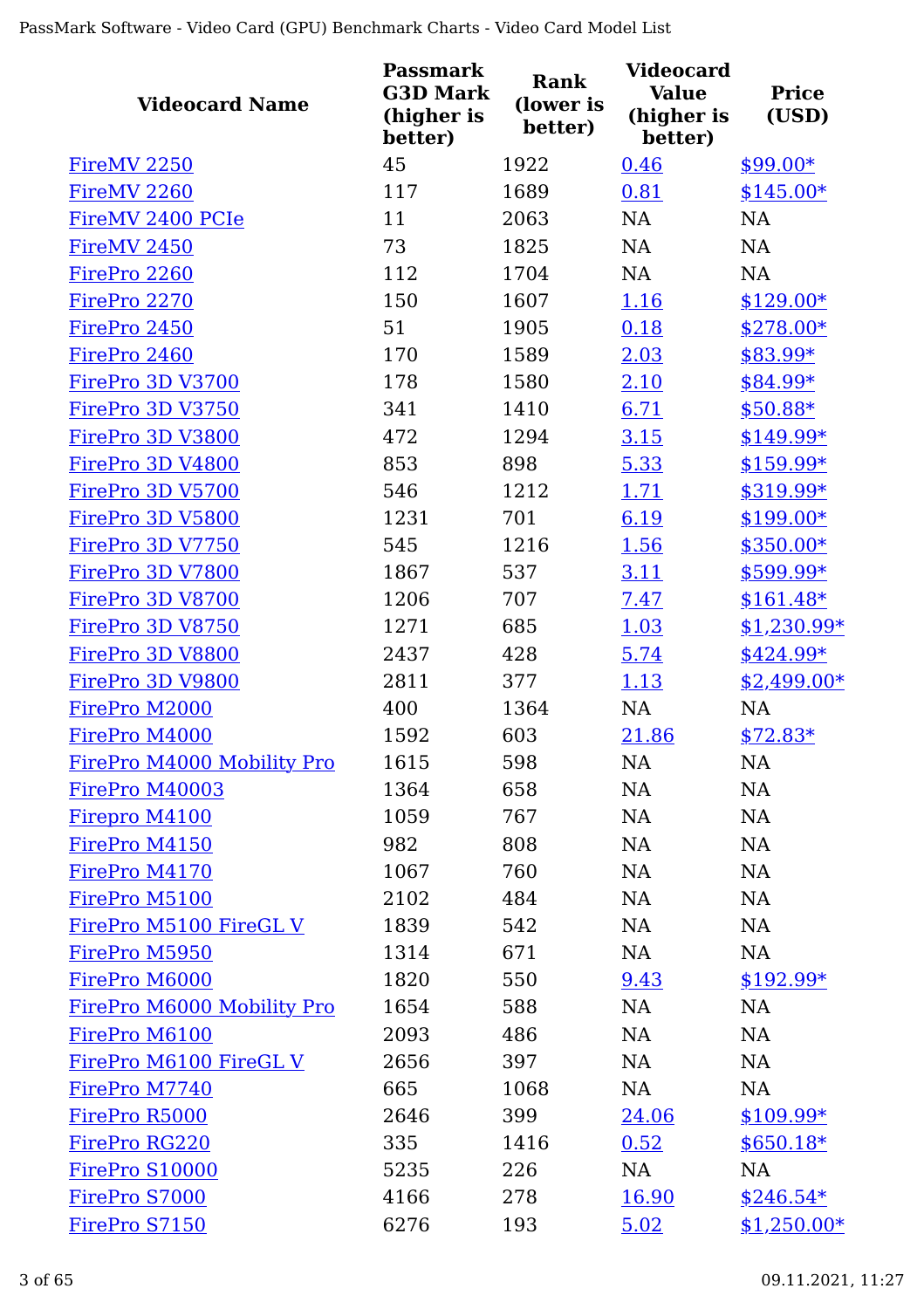| <b>Videocard Name</b>     | <b>Passmark</b><br><b>G3D Mark</b><br>(higher is<br>better) | <b>Rank</b><br>(lower is<br>better) | <b>Videocard</b><br><b>Value</b><br>(higher is<br>better) | <b>Price</b><br>(USD) |
|---------------------------|-------------------------------------------------------------|-------------------------------------|-----------------------------------------------------------|-----------------------|
| FirePro S9000             | 5059                                                        | 234                                 | <b>NA</b>                                                 | <b>NA</b>             |
| FirePro S9050             | 3911                                                        | $-1$                                | <b>NA</b>                                                 | <b>NA</b>             |
| FirePro V3800             | 332                                                         | 1419                                | 2.66                                                      | $$125.00*$            |
| FirePro V3900             | 671                                                         | 1065                                | 2.82                                                      | $$238.44*$            |
| FirePro V4900             | 976                                                         | 811                                 | 16.55                                                     | \$59.00*              |
| FirePro V5700             | 464                                                         | 1304                                | NA                                                        | NA                    |
| FirePro V5800             | 1182                                                        | 720                                 | 17.14                                                     | $$69.00*$             |
| FirePro V5900             | 1278                                                        | 684                                 | 12.92                                                     | $$99.00*$             |
| FirePro V7000             | 3161                                                        | 344                                 | <b>NA</b>                                                 | <b>NA</b>             |
| FirePro V7800             | 2033                                                        | 498                                 | 10.99                                                     | $$185.00*$            |
| FirePro V7900             | 2296                                                        | 453                                 | 18.38                                                     | $$125.00*$            |
| FirePro V8700             | 1538                                                        | 621                                 | 9.75                                                      | $$157.88*$            |
| FirePro V8800             | 2267                                                        | $-1$                                | 11.39                                                     | $$199.00*$            |
| FirePro V9800             | 2726                                                        | 384                                 | 9.77                                                      | $$279.00*$            |
| FirePro W2100             | 883                                                         | 877                                 | 14.97                                                     | $$59.00*$             |
| FirePro W4100             | 1544                                                        | 618                                 | 6.13                                                      | $$252.00*$            |
| FirePro W4170M            | 924                                                         | 852                                 | NA                                                        | <b>NA</b>             |
| Firepro W4190M            | 1108                                                        | 743                                 | NA                                                        | NA                    |
| FirePro W4300             | 2734                                                        | 382                                 | 11.39                                                     | \$239.99*             |
| FirePro W5000             | 2983                                                        | 362                                 | 29.84                                                     | $$99.99*$             |
| FirePro W5100             | 2988                                                        | 361                                 | 10.49                                                     | $$285.00*$            |
| FirePro W5130M            | 1386                                                        | 651                                 | <b>NA</b>                                                 | NA                    |
| Firepro W5170M            | 1626                                                        | 595                                 | NA                                                        | NA                    |
| FirePro W600              | 1751                                                        | 572                                 | 4.93                                                      | $$355.00*$            |
| FirePro W6150M            | 1515                                                        | 626                                 | NA                                                        | NA                    |
| FirePro W7000             | 4275                                                        | 273                                 | 12.61                                                     | $$339.00*$            |
| FirePro W7000 Adapter     | 4339                                                        | 267                                 | NA                                                        | NA                    |
| FirePro W7100             | 4883                                                        | 243                                 | 6.61                                                      | $$739.00*$            |
| FirePro W7170M            | 3849                                                        | 297                                 | NA                                                        | NA                    |
| FirePro W8000             | 3453                                                        | 320                                 | 6.08                                                      | $$568.00*$            |
| FirePro W8100             | 7234                                                        | 174                                 | 10.35                                                     | $$699.00*$            |
| FirePro W9000             | 6138                                                        | 198                                 | 7.31                                                      | $$840.00*$            |
| FirePro W9100             | 7750                                                        | 163                                 | 3.78                                                      | $$2,050.00*$          |
| FireStream 9170           | 647                                                         | 1087                                | NA                                                        | <b>NA</b>             |
| FireStream 9250           | 1164                                                        | 722                                 | NA                                                        | NA                    |
| FireStream 9270           | 1341                                                        | 664                                 | NA                                                        | NA                    |
| FireStream 9370           | 2528                                                        | 422                                 | NA                                                        | NA                    |
| <b>GeCube RADEON 7000</b> | 8                                                           | 2074                                | NA                                                        | <b>NA</b>             |
| GeForce 205               | 126                                                         | 1661                                | NA                                                        | <b>NA</b>             |
| GeForce 210               | 97                                                          | 1754                                | <u>1.71</u>                                               | $$56.98*$             |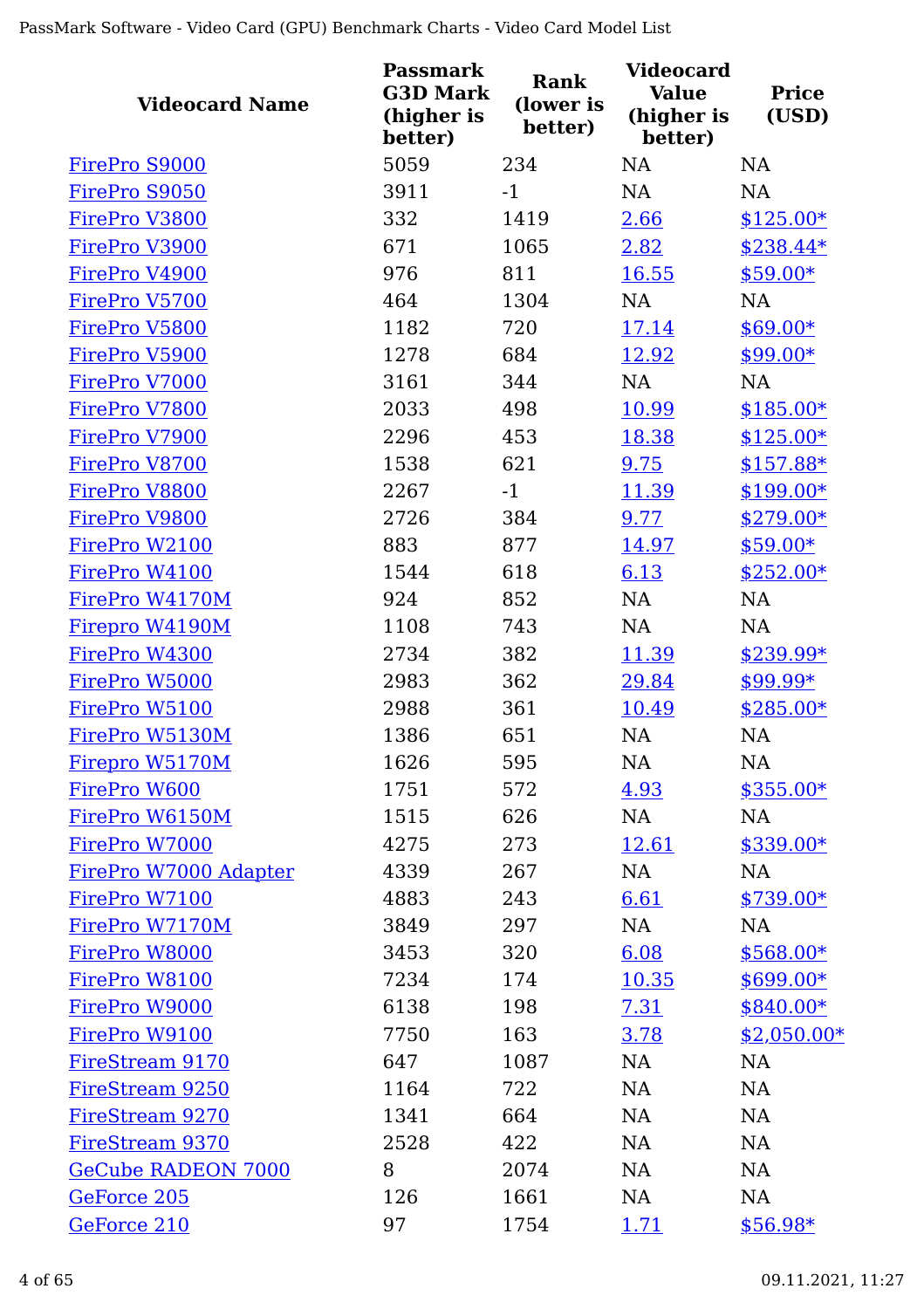| <b>Videocard Name</b>     | <b>Passmark</b><br><b>G3D Mark</b><br>(higher is<br>better) | Rank<br>(lower is<br>better) | <b>Videocard</b><br><b>Value</b><br>(higher is<br>better) | <b>Price</b><br>(USD) |
|---------------------------|-------------------------------------------------------------|------------------------------|-----------------------------------------------------------|-----------------------|
| GeForce 240M GT           | 319                                                         | 1437                         | <b>NA</b>                                                 | <b>NA</b>             |
| GeForce 256               | 5                                                           | 2124                         | 0.12                                                      | $$42.04*$             |
| GeForce 305M              | 190                                                         | 1567                         | <b>NA</b>                                                 | <b>NA</b>             |
| GeForce 310               | 122                                                         | 1673                         | 1.13                                                      | $$108.35*$            |
| GeForce 310M              | 111                                                         | 1709                         | NA                                                        | <b>NA</b>             |
| GeForce 315               | 163                                                         | 1596                         | 4.95                                                      | \$32.99*              |
| GeForce 315M              | 118                                                         | 1686                         | <b>NA</b>                                                 | NA                    |
| GeForce 320M              | 202                                                         | 1547                         | <b>NA</b>                                                 | <b>NA</b>             |
| GeForce 405               | 122                                                         | 1672                         | 4.97                                                      | $$24.64*$             |
| GeForce 410M              | 248                                                         | 1498                         | NA                                                        | NA                    |
| GeForce 505               | 186                                                         | 1569                         | 1.62                                                      | $$115.06*$            |
| GeForce 510               | 252                                                         | 1495                         | 3.61                                                      | $$69.99*$             |
| GeForce 605               | 309                                                         | 1444                         | 2.26                                                      | $$136.83*$            |
| GeForce 6100              | 27                                                          | 2007                         | <b>NA</b>                                                 | <b>NA</b>             |
| GeForce 6100 nForce 400   | 25                                                          | 2016                         | <b>NA</b>                                                 | <b>NA</b>             |
| GeForce 6100 nForce 405   | 22                                                          | 2033                         | <b>NA</b>                                                 | <b>NA</b>             |
| GeForce 6100 nForce 420   | 25                                                          | 2015                         | NA                                                        | NA                    |
| GeForce 6100 nForce 430   | 23                                                          | 2030                         | <b>NA</b>                                                 | <b>NA</b>             |
| GeForce 610M              | 289                                                         | 1466                         | <b>NA</b>                                                 | NA                    |
| GeForce 615               | 551                                                         | 1205                         | <b>NA</b>                                                 | <b>NA</b>             |
| GeForce 6150              | 21                                                          | 2034                         | 0.07                                                      | $$329.00*$            |
| GeForce 6150 LE           | 34                                                          | 1981                         | <b>NA</b>                                                 | <b>NA</b>             |
| GeForce 6150SE            | 24                                                          | 2019                         | NA                                                        | NA                    |
| GeForce 6150SE nForce 430 | 29                                                          | 1999                         | <b>NA</b>                                                 | <b>NA</b>             |
| GeForce 6200              | 35                                                          | 1969                         | 0.28                                                      | $$125.00*$            |
| GeForce 6200 A-LE         | 32                                                          | 1990                         | NA                                                        | NA                    |
| GeForce 6200 LE           | 31                                                          | 1992                         | 0.75                                                      | $$41.24*$             |
| GeForce 6200 TurboCache   | 45                                                          | 1923                         | NA                                                        | <b>NA</b>             |
| GeForce 6200A             | 3                                                           | 2169                         | 0.07                                                      | $$54.99*$             |
| GeForce 6200SE TurboCache | 37                                                          | 1961                         | NA                                                        | NA                    |
| GeForce 6500              | 38                                                          | 1955                         | NA                                                        | NA                    |
| GeForce 6600              | 87                                                          | 1784                         | 0.34                                                      | $$259.00*$            |
| GeForce 6600 GT           | 110                                                         | 1712                         | <u>1.71</u>                                               | $$64.95*$             |
| GeForce 6600 LE           | 51                                                          | 1903                         | NA                                                        | <b>NA</b>             |
| GeForce 6610 XL           | 88                                                          | 1783                         | <b>NA</b>                                                 | NA                    |
| GeForce 6700 XL           | 95                                                          | 1757                         | NA                                                        | <b>NA</b>             |
| GeForce 6800              | 112                                                         | 1705                         | 0.20                                                      | $$559.29*$            |
| GeForce 6800 GS           | 195                                                         | 1559                         | <b>NA</b>                                                 | <b>NA</b>             |
| GeForce 6800 GS/XT        | 102                                                         | 1738                         | <b>NA</b>                                                 | NA                    |
| GeForce 6800 GT           | 142                                                         | 1623                         | <b>NA</b>                                                 | <b>NA</b>             |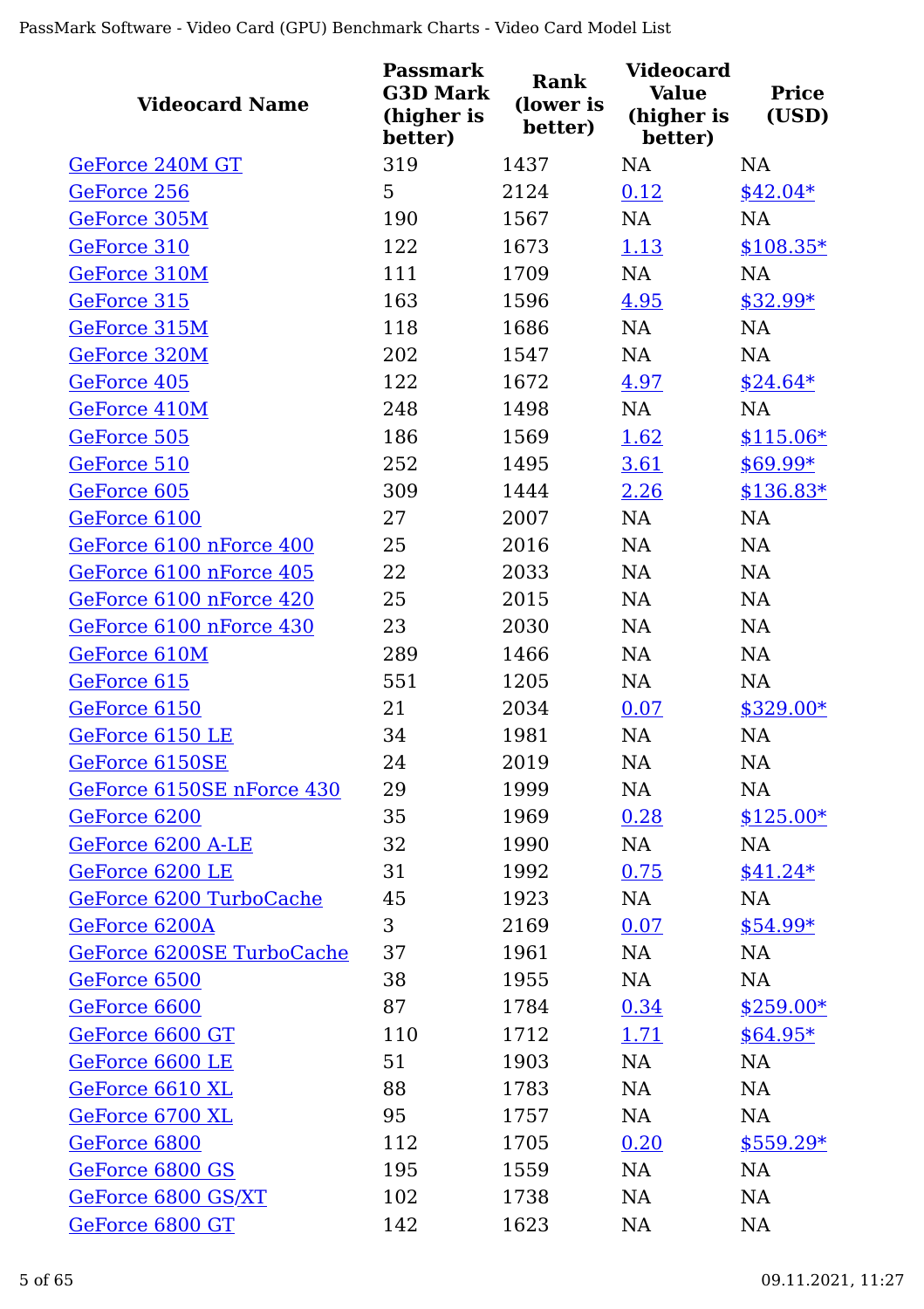| <b>Videocard Name</b>         | Passmark<br><b>G3D Mark</b><br>(higher is<br>better) | Rank<br>(lower is<br>better) | <b>Videocard</b><br><b>Value</b><br>(higher is<br>better) | <b>Price</b><br>(USD) |
|-------------------------------|------------------------------------------------------|------------------------------|-----------------------------------------------------------|-----------------------|
| GeForce 6800 LE               | 109                                                  | 1716                         | <b>NA</b>                                                 | NA                    |
| GeForce 6800 Ultra            | 138                                                  | 1632                         | <b>NA</b>                                                 | <b>NA</b>             |
| GeForce 6800 XE               | 58                                                   | 1882                         | <b>NA</b>                                                 | NA                    |
| GeForce 6800 XT               | 128                                                  | 1655                         | <b>NA</b>                                                 | NA                    |
| GeForce 7000M                 | 13                                                   | 2057                         | NA                                                        | NA                    |
| GeForce 7000M / nForce 610M   | 12                                                   | 2058                         | NA                                                        | NA                    |
| GeForce 7025 / nForce 630a    | 34                                                   | 1976                         | <b>NA</b>                                                 | NA                    |
| GeForce 7050 / nForce 610i    | 24                                                   | 2022                         | NA                                                        | NA                    |
| GeForce 7050 / nForce 620i    | 39                                                   | 1952                         | <b>NA</b>                                                 | NA                    |
| GeForce 7050 / nForce 630i    | 27                                                   | 2009                         | <b>NA</b>                                                 | <b>NA</b>             |
| GeForce 7050 PV / nForce 630a | 30                                                   | 1996                         | <b>NA</b>                                                 | NA                    |
| GeForce 705M                  | 455                                                  | 1312                         | <b>NA</b>                                                 | NA                    |
| GeForce 7100 / nForce 620i    | 26                                                   | 2012                         | <b>NA</b>                                                 | <b>NA</b>             |
| GeForce 7100 / nForce 630i    | 35                                                   | 1970                         | <b>NA</b>                                                 | NA                    |
| GeForce 7100 GS               | 51                                                   | 1900                         | <b>NA</b>                                                 | NA                    |
| GeForce 710A                  | 467                                                  | 1299                         | <b>NA</b>                                                 | <b>NA</b>             |
| GeForce 710M                  | 444                                                  | 1328                         | NA                                                        | NA                    |
| GeForce 7150 / nForce 630i    | 33                                                   | 1986                         | <b>NA</b>                                                 | NA                    |
| GeForce 7150M / nForce 630M   | 18                                                   | 2043                         | <b>NA</b>                                                 | NA                    |
| GeForce 7200 GS               | 23                                                   | 2029                         | <b>NA</b>                                                 | NA                    |
| GeForce 720A                  | 724                                                  | 1014                         | <b>NA</b>                                                 | NA                    |
| GeForce 7300 GS               | 79                                                   | 1811                         | <b>NA</b>                                                 | <b>NA</b>             |
| GeForce 7300 GT               | 137                                                  | 1634                         | 0.92                                                      | \$149.99*             |
| GeForce 7300 LE               | 58                                                   | 1885                         | 1.82                                                      | $$32.00*$             |
| GeForce 7300 SE               | 39                                                   | 1951                         | NA                                                        | NA                    |
| GeForce 7300 SE/7200 GS       | 52                                                   | 1896                         | NA                                                        | NA                    |
| GeForce 730A                  | 772                                                  | 962                          | NA                                                        | NA                    |
| GeForce 7350 LE               | 74                                                   | 1824                         | NA                                                        | NA                    |
| GeForce 7500 LE               | 65                                                   | 1862                         | NA                                                        | NA                    |
| GeForce 7600 GS               | 155                                                  | 1603                         | 0.89                                                      | $$175.00*$            |
| GeForce 7600 GT               | 203                                                  | 1546                         | 1.02                                                      | $$199.00*$            |
| GeForce 7650 GS               | 134                                                  | 1645                         | NA                                                        | NA                    |
| GeForce 770M                  | 3245                                                 | 339                          | 18.34                                                     | $$176.99*$            |
| GeForce 7800 GS               | 177                                                  | 1582                         | NA                                                        | <b>NA</b>             |
| GeForce 7800 GT               | 244                                                  | 1501                         | <u>3.05</u>                                               | $$80.00*$             |
| GeForce 7800 GTX              | 290                                                  | 1465                         | NA                                                        | NA                    |
| GeForce 7900 GS               | 291                                                  | 1463                         | NA                                                        | NA                    |
| GeForce 7900 GT               | 258                                                  | 1489                         | <u>1.30</u>                                               | $$199.00*$            |
| GeForce 7900 GT/GTO           | 247                                                  | 1500                         | NA                                                        | NA                    |
| GeForce 7900 GTX              | 387                                                  | 1374                         | <b>NA</b>                                                 | <b>NA</b>             |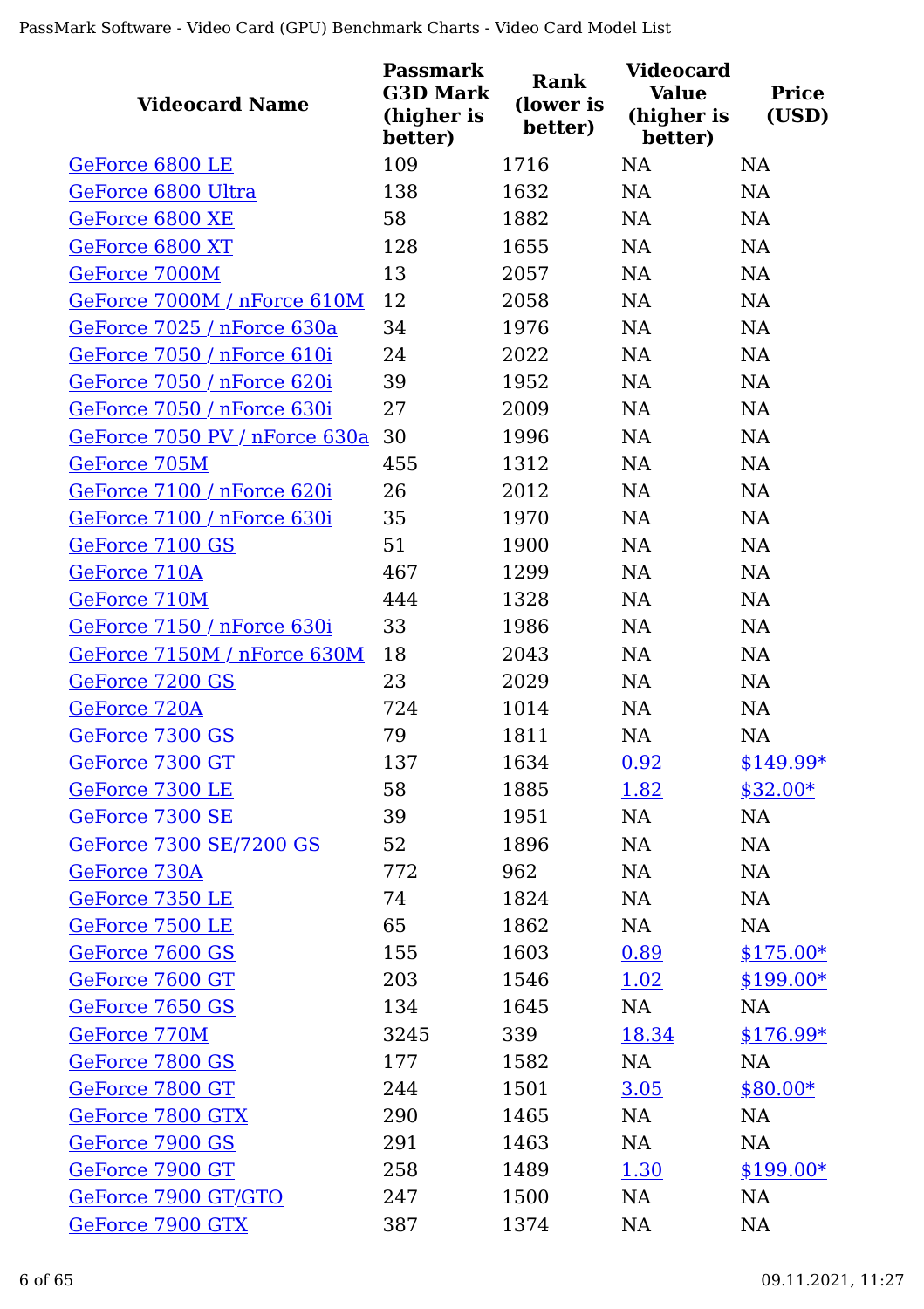| <b>Videocard Name</b>       | <b>Passmark</b><br><b>G3D Mark</b><br>(higher is<br>better) | Rank<br>(lower is<br>better) | <b>Videocard</b><br><b>Value</b><br>(higher is<br>better) | <b>Price</b><br>(USD) |
|-----------------------------|-------------------------------------------------------------|------------------------------|-----------------------------------------------------------|-----------------------|
| GeForce 7950 GT             | 344                                                         | 1409                         | 1.74                                                      | $$198.00*$            |
| GeForce 7950 GX2            | 201                                                         | 1548                         | 3.67                                                      | $$54.99*$             |
| GeForce 7950 Xtreme         | 287                                                         | 1468                         | <b>NA</b>                                                 | <b>NA</b>             |
| GeForce 800A                | 428                                                         | 1344                         | <b>NA</b>                                                 | NA                    |
| GeForce 800M                | 468                                                         | 1298                         | <b>NA</b>                                                 | NA                    |
| GeForce 8100 / nForce 720a  | 79                                                          | 1813                         | NA                                                        | NA                    |
| GeForce 810A                | 622                                                         | 1120                         | <b>NA</b>                                                 | NA                    |
| GeForce 810M                | 397                                                         | 1366                         | <b>NA</b>                                                 | <b>NA</b>             |
| GeForce 8200                | 153                                                         | 1604                         | NA                                                        | NA                    |
| GeForce 8200M G             | 71                                                          | 1832                         | <b>NA</b>                                                 | <b>NA</b>             |
| GeForce 820A                | 568                                                         | 1188                         | <b>NA</b>                                                 | <b>NA</b>             |
| GeForce 820M                | 513                                                         | 1252                         | <b>NA</b>                                                 | <b>NA</b>             |
| GeForce 825M                | 768                                                         | 970                          | <b>NA</b>                                                 | <b>NA</b>             |
| GeForce 8300                | 91                                                          | 1775                         | 4.04                                                      | $$22.68*$             |
| GeForce 8300 GS             | 66                                                          | 1857                         | NA                                                        | <b>NA</b>             |
| GeForce 830A                | 1004                                                        | 795                          | <b>NA</b>                                                 | <b>NA</b>             |
| GeForce 830M                | 1010                                                        | 793                          | NA                                                        | <b>NA</b>             |
| GeForce 8400                | 81                                                          | 1805                         | 0.14                                                      | \$589.99*             |
| GeForce 8400 GS             | 132                                                         | 1647                         | 2.58                                                      | $$51.26*$             |
| GeForce 8400 SE             | 68                                                          | 1848                         | NA                                                        | <b>NA</b>             |
| GeForce 8400M G             | 58                                                          | 1883                         | <b>NA</b>                                                 | <b>NA</b>             |
| GeForce 8400M GS            | 98                                                          | 1749                         | 1.25                                                      | $$78.20*$             |
| GeForce 8400M GT            | 63                                                          | 1867                         | NA                                                        | $\rm NA$              |
| GeForce 840A                | 1179                                                        | 721                          | <b>NA</b>                                                 | <b>NA</b>             |
| GeForce 840M                | 1062                                                        | 763                          | <b>NA</b>                                                 | <b>NA</b>             |
| GeForce 845M                | 1429                                                        | 641                          | <b>NA</b>                                                 | <b>NA</b>             |
| GeForce 8500 GT             | 106                                                         | 1724                         | <b>NA</b>                                                 | <b>NA</b>             |
| GeForce 8600 GS             | 93                                                          | 1765                         | NA                                                        | <b>NA</b>             |
| GeForce 8600 GT             | 117                                                         | 1688                         | 0.74                                                      | $$159.00*$            |
| GeForce 8600 GTS            | 157                                                         | 1598                         | 0.88                                                      | $$179.00*$            |
| GeForce 8600M GS            | 77                                                          | 1814                         | NA                                                        | NA                    |
| GeForce 8600M GT            | 89                                                          | 1782                         | 0.83                                                      | $$108.10*$            |
| GeForce 8700M GT            | 125                                                         | 1662                         | <b>NA</b>                                                 | <b>NA</b>             |
| GeForce 8800 GS             | 332                                                         | 1420                         | <b>NA</b>                                                 | <b>NA</b>             |
| GeForce 8800 GT             | 516                                                         | 1248                         | <u>3.47</u>                                               | $$149.00*$            |
| GeForce 8800 GTS            | 444                                                         | 1330                         | 3.19                                                      | $$139.00*$            |
| <b>GeForce 8800 GTS 512</b> | 607                                                         | 1140                         | NA                                                        | NA                    |
| GeForce 8800 GTX            | 596                                                         | 1150                         | <u>2.98</u>                                               | $$199.99*$            |
| GeForce 8800 Ultra          | 638                                                         | 1095                         | <b>NA</b>                                                 | NA                    |
| GeForce 8800M GTS           | 382                                                         | 1379                         | <b>NA</b>                                                 | <b>NA</b>             |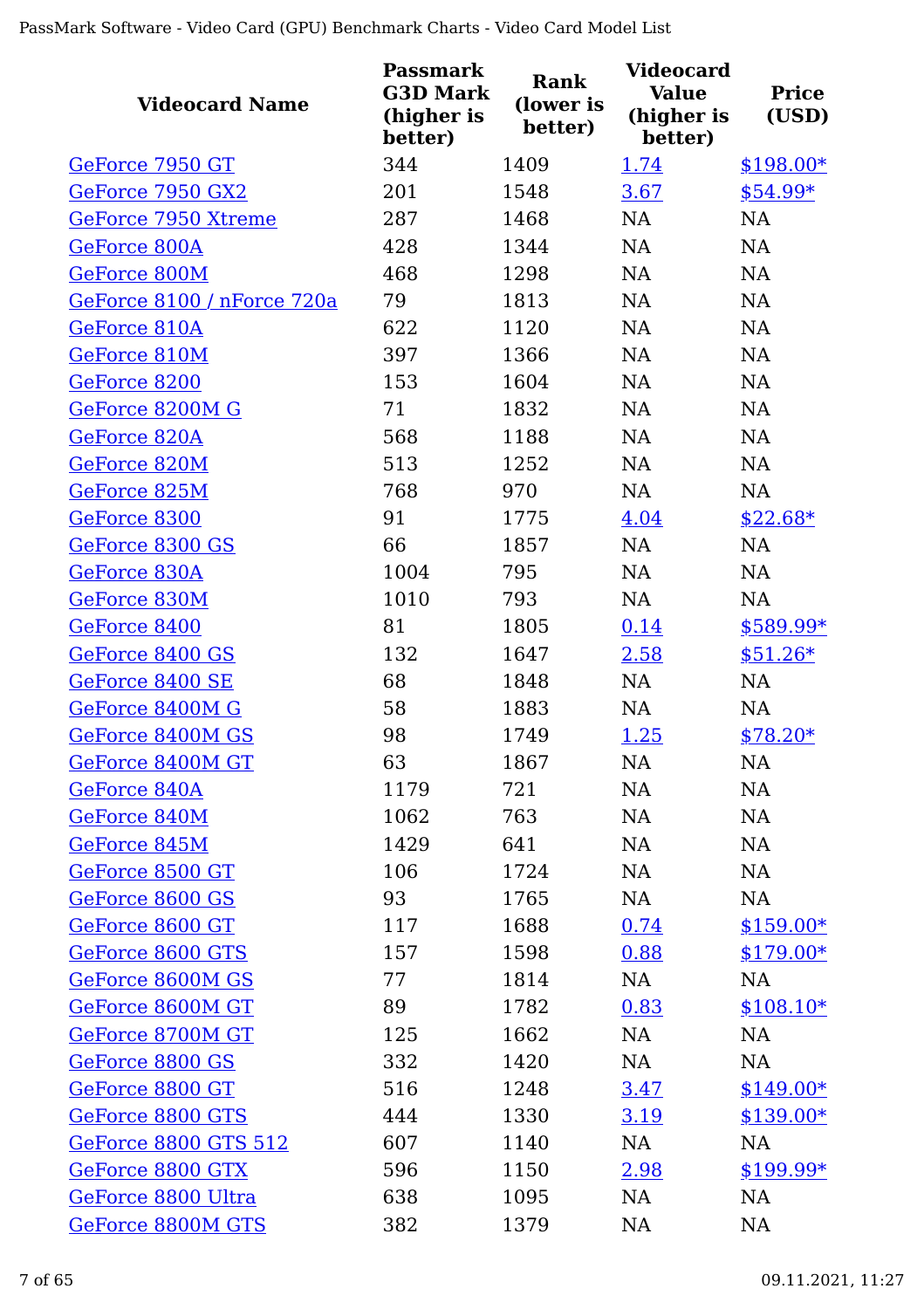| <b>Videocard Name</b>      | <b>Passmark</b><br><b>G3D Mark</b><br>(higher is<br>better) | Rank<br>(lower is<br>better) | <b>Videocard</b><br><b>Value</b><br>(higher is<br>better) | <b>Price</b><br>(USD) |
|----------------------------|-------------------------------------------------------------|------------------------------|-----------------------------------------------------------|-----------------------|
| GeForce 8800M GTX          | 462                                                         | 1307                         | <b>NA</b>                                                 | <b>NA</b>             |
| GeForce 9100               | 81                                                          | 1799                         | <b>NA</b>                                                 | <b>NA</b>             |
| GeForce 9100M G            | 74                                                          | 1823                         | <b>NA</b>                                                 | NA                    |
| GeForce 910M               | 578                                                         | 1171                         | <b>NA</b>                                                 | NA                    |
| GeForce 9200               | 140                                                         | 1628                         | <b>NA</b>                                                 | NA                    |
| GeForce 9200M GE           | 156                                                         | 1601                         | <b>NA</b>                                                 | NA                    |
| GeForce 9200M GS           | 99                                                          | 1744                         | <b>NA</b>                                                 | <b>NA</b>             |
| GeForce 920A               | 879                                                         | 881                          | <b>NA</b>                                                 | <b>NA</b>             |
| GeForce 920M               | 724                                                         | 1016                         | <b>NA</b>                                                 | <b>NA</b>             |
| GeForce 920MX              | 1087                                                        | 753                          | <b>NA</b>                                                 | <b>NA</b>             |
| GeForce 9300               | 126                                                         | 1659                         | 2.15                                                      | $$59.00*$             |
| GeForce 9300 / nForce 730i | 128                                                         | 1652                         | NA                                                        | <b>NA</b>             |
| GeForce 9300 GE            | 67                                                          | 1854                         | 2.92                                                      | $$22.99*$             |
| GeForce 9300 GS            | 71                                                          | 1836                         | 1.19                                                      | $$59.95*$             |
| GeForce 9300 SE            | 81                                                          | 1803                         | NA                                                        | <b>NA</b>             |
| GeForce 9300GE             | 97                                                          | 1751                         | 1.01                                                      | $$97.20*$             |
| GeForce 9300M G            | 84                                                          | 1791                         | NA                                                        | <b>NA</b>             |
| GeForce 9300M GS           | 90                                                          | 1778                         | 2.09                                                      | $$43.42*$             |
| GeForce 930A               | 1081                                                        | 754                          | NA                                                        | NA                    |
| GeForce 930M               | 1022                                                        | 786                          | <b>NA</b>                                                 | <b>NA</b>             |
| GeForce 930MX              | 1318                                                        | 669                          | NA                                                        | <b>NA</b>             |
| GeForce 9400               | 118                                                         | 1685                         | <b>NA</b>                                                 | <b>NA</b>             |
| GeForce 9400 GT            | 90                                                          | 1779                         | 0.58                                                      | $$155.00*$            |
| GeForce 9400M              | 87                                                          | 1786                         | <b>NA</b>                                                 | NA                    |
| GeForce 9400M G            | 67                                                          | 1851                         | <b>NA</b>                                                 | <b>NA</b>             |
| GeForce 940A               | 1144                                                        | 729                          | <b>NA</b>                                                 | <b>NA</b>             |
| GeForce 940M               | 1105                                                        | 744                          | <b>NA</b>                                                 | <b>NA</b>             |
| GeForce 940MX              | 1515                                                        | 625                          | <b>NA</b>                                                 | <b>NA</b>             |
| GeForce 9450               | 104                                                         | 1728                         | <b>NA</b>                                                 | NA                    |
| GeForce 945A               | 1852                                                        | 539                          | <b>NA</b>                                                 | NA                    |
| GeForce 945M               | 1871                                                        | 536                          | <b>NA</b>                                                 | <b>NA</b>             |
| GeForce 9500 GS            | 157                                                         | 1600                         | NA                                                        | <b>NA</b>             |
| GeForce 9500 GT            | 135                                                         | 1639                         | <u>1.57</u>                                               | $$85.99*$             |
| GeForce 9500M              | 103                                                         | 1734                         | 1.02                                                      | $$101.20*$            |
| GeForce 9500M G            | 121                                                         | 1676                         | <b>NA</b>                                                 | NA                    |
| GeForce 9500M GS           | 103                                                         | 1733                         | <b>NA</b>                                                 | NA                    |
| GeForce 9600 GS            | 329                                                         | 1423                         | <b>NA</b>                                                 | <b>NA</b>             |
| GeForce 9600 GSO           | 353                                                         | 1403                         | 7.07                                                      | $$49.99*$             |
| GeForce 9600 GSO 512       | 345                                                         | 1408                         | <b>NA</b>                                                 | NA                    |
| GeForce 9600 GT            | 496                                                         | 1269                         | 3.33                                                      | $$149.00*$            |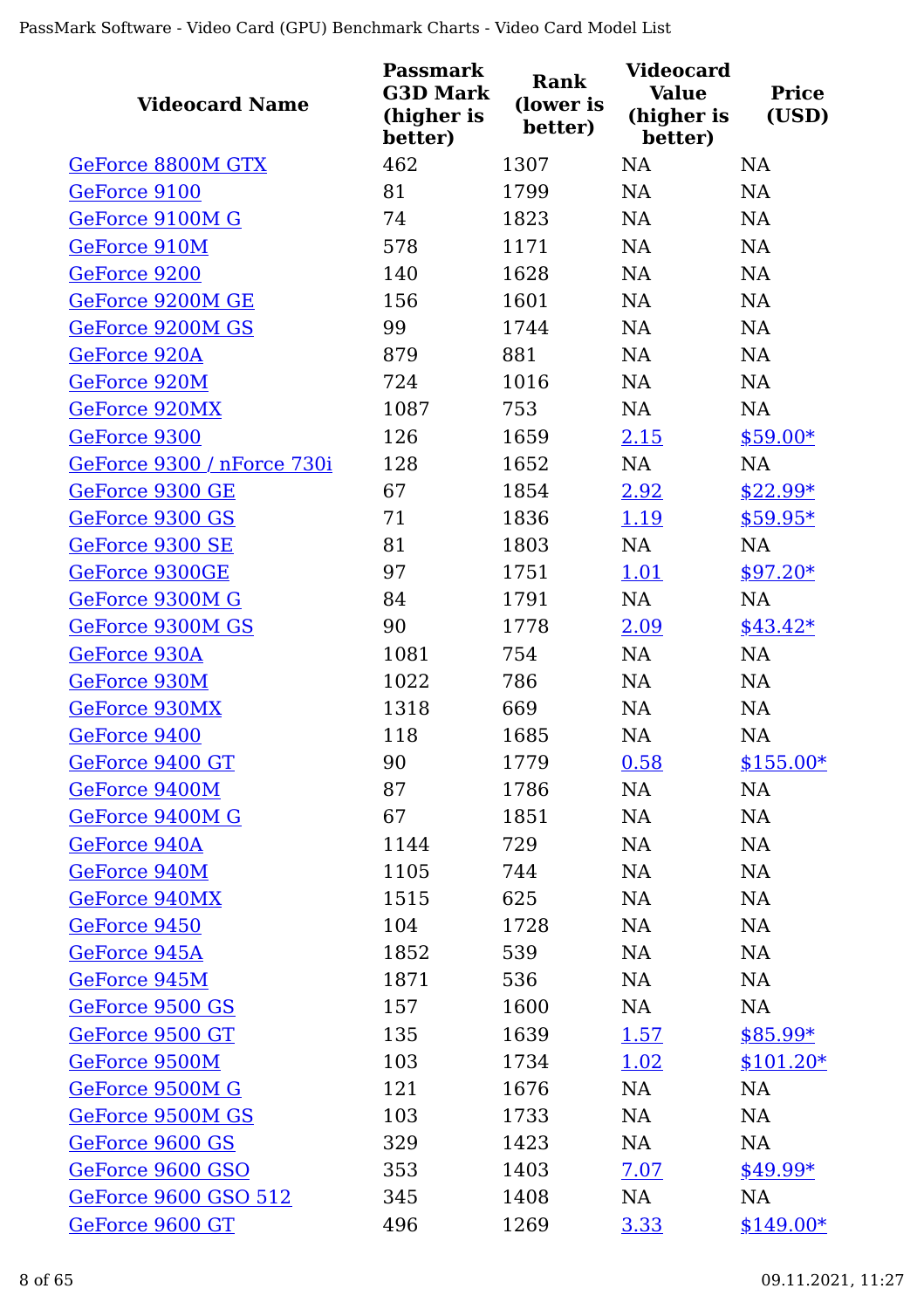| <b>Videocard Name</b>                        | <b>Passmark</b><br><b>G3D Mark</b><br>(higher is<br>better) | Rank<br>(lower is<br>better) | <b>Videocard</b><br><b>Value</b><br>(higher is<br>better) | <b>Price</b><br>(USD) |
|----------------------------------------------|-------------------------------------------------------------|------------------------------|-----------------------------------------------------------|-----------------------|
| GeForce 9600M GS                             | 118                                                         | 1682                         | <b>NA</b>                                                 | <b>NA</b>             |
| GeForce 9600M GT                             | 132                                                         | 1648                         | 1.69                                                      | $$78.20*$             |
| GeForce 9600M GT / GeForce<br><b>GT 220M</b> | 293                                                         | 1460                         | <b>NA</b>                                                 | <b>NA</b>             |
| GeForce 9650M GS                             | 270                                                         | 1477                         | <b>NA</b>                                                 | <b>NA</b>             |
| GeForce 9650M GT                             | 145                                                         | 1619                         | 1.24                                                      | $$117.30*$            |
| GeForce 9700M GT                             | 216                                                         | 1528                         | <b>NA</b>                                                 | <b>NA</b>             |
| <b>GeForce 9700M GTS</b>                     | 325                                                         | 1428                         | <b>NA</b>                                                 | <b>NA</b>             |
| GeForce 9800 GT                              | 478                                                         | 1285                         | 4.79                                                      | \$99.99*              |
| <b>GeForce 9800 GT 1024MB</b>                | 134                                                         | 1643                         | <b>NA</b>                                                 | <b>NA</b>             |
| GeForce 9800 GTX                             | 769                                                         | 968                          | 7.69                                                      | \$99.99*              |
| GeForce 9800 GTX+                            | 538                                                         | 1227                         | <b>NA</b>                                                 | <b>NA</b>             |
| GeForce 9800 GTX/9800 GTX+                   | 627                                                         | 1111                         | 6.98                                                      | $$89.99*$             |
| GeForce 9800 GX2                             | 797                                                         | 936                          | 4.09                                                      | $$195.00*$            |
| GeForce 9800 S                               | 635                                                         | 1099                         | <b>NA</b>                                                 | NA                    |
| GeForce 9800M GS                             | 460                                                         | 1309                         | <b>NA</b>                                                 | <b>NA</b>             |
| GeForce 9800M GT                             | 424                                                         | 1345                         | <b>NA</b>                                                 | <b>NA</b>             |
| GeForce 9800M GTS                            | 378                                                         | 1380                         | <b>NA</b>                                                 | <b>NA</b>             |
| GeForce 9800M GTX                            | 461                                                         | 1308                         | <u>1.41</u>                                               | $$328.50*$            |
| GeForce 999 GTX                              | 83                                                          | 1795                         | <b>NA</b>                                                 | <b>NA</b>             |
| GeForce FX 5100                              | 7                                                           | 2082                         | <b>NA</b>                                                 | <b>NA</b>             |
| GeForce FX 5200                              | 7                                                           | 2085                         | 0.06                                                      | $$129.00*$            |
| GeForce FX 5200 Ultra                        | 12                                                          | 2061                         | NA                                                        | <b>NA</b>             |
| <b>GeForce FX 5200LE</b>                     | 7                                                           | 2089                         | 0.16                                                      | $$42.99*$             |
| GeForce FX 5200SE                            | 11                                                          | 2062                         | NA                                                        | NA                    |
| GeForce FX 5500                              | 8                                                           | 2077                         | 0.05                                                      | $$154.97*$            |
| GeForce FX 5600                              | 12                                                          | 2059                         | NA                                                        | NA                    |
| GeForce FX 5600 Ultra                        | 17                                                          | 2050                         | <b>NA</b>                                                 | NA                    |
| GeForce FX 5600XT                            | 9                                                           | 2073                         | <b>NA</b>                                                 | NA                    |
| GeForce FX 5700                              | 40                                                          | 1940                         | <b>NA</b>                                                 | NA                    |
| GeForce FX 5700 Ultra                        | 34                                                          | 1978                         | <b>NA</b>                                                 | NA                    |
| GeForce FX 5700LE                            | 24                                                          | 2020                         | NA                                                        | NA                    |
| <b>GeForce FX 5700VE</b>                     | 33                                                          | 1985                         | <b>NA</b>                                                 | NA                    |
| GeForce FX 5900                              | 34                                                          | 1974                         | <b>NA</b>                                                 | NA                    |
| GeForce FX 5900 Ultra                        | 41                                                          | 1938                         | <b>NA</b>                                                 | <b>NA</b>             |
| GeForce FX 5900XT                            | 40                                                          | 1944                         | <b>NA</b>                                                 | NA                    |
| GeForce FX 5900ZT                            | 32                                                          | 1988                         | <b>NA</b>                                                 | NA                    |
| GeForce FX 5950 Ultra                        | 59                                                          | 1880                         | NA                                                        | NA                    |
| GeForce FX Go 5200                           | 8                                                           | 2075                         | <b>NA</b>                                                 | NA                    |
| GeForce FX Go 5600                           | 17                                                          | 2047                         | <b>NA</b>                                                 | <b>NA</b>             |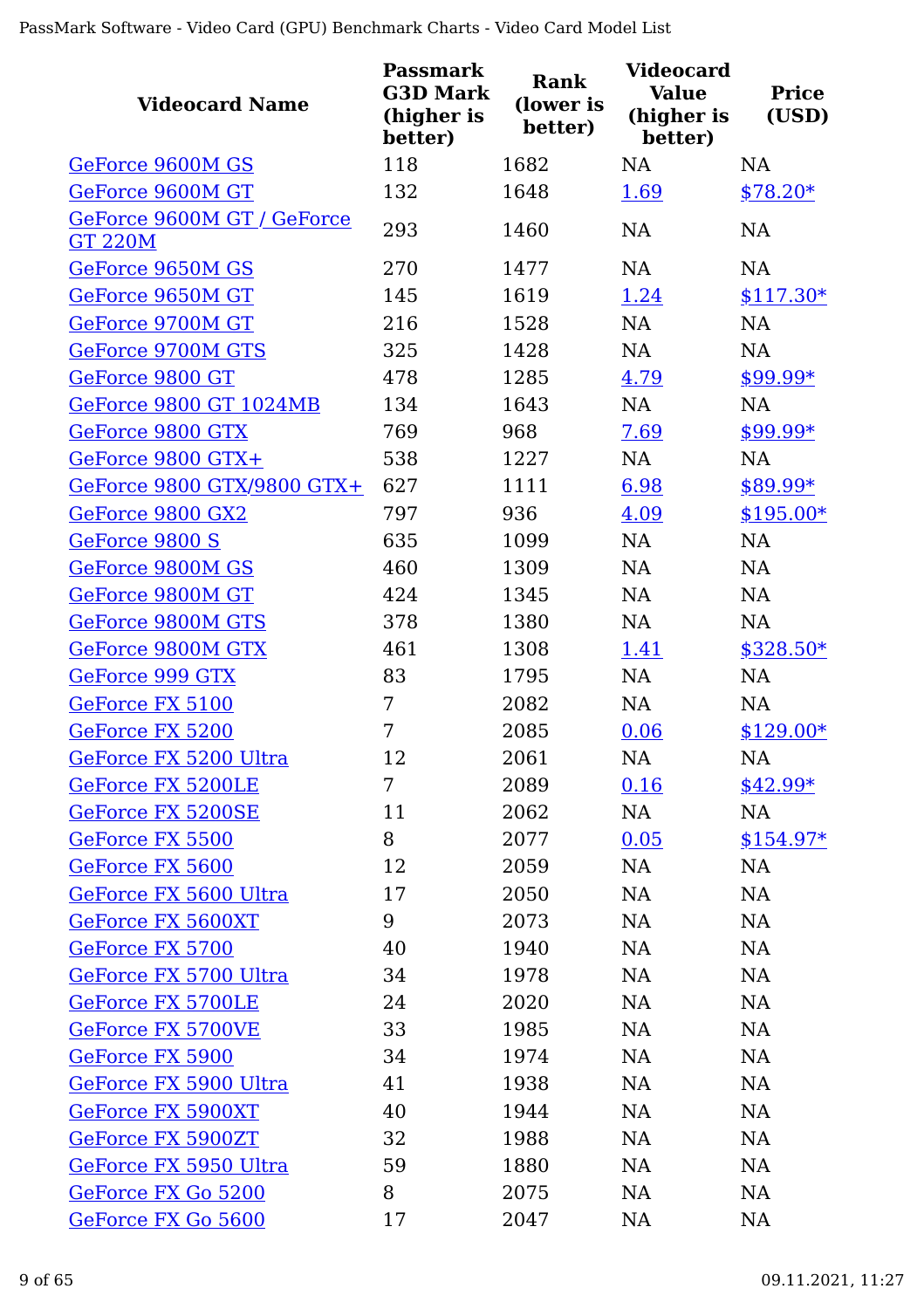| <b>Videocard Name</b>           | <b>Passmark</b><br><b>G3D Mark</b><br>(higher is<br>better) | Rank<br>(lower is<br>better) | <b>Videocard</b><br><b>Value</b><br>(higher is<br>better) | <b>Price</b><br>(USD) |
|---------------------------------|-------------------------------------------------------------|------------------------------|-----------------------------------------------------------|-----------------------|
| GeForce FX Go5300               | 12                                                          | 2060                         | <b>NA</b>                                                 | <b>NA</b>             |
| GeForce FX Go5650               | 16                                                          | 2051                         | <b>NA</b>                                                 | NA                    |
| GeForce FX Go5700               | 51                                                          | 1902                         | <b>NA</b>                                                 | <b>NA</b>             |
| GeForce G 103M                  | 61                                                          | 1874                         | <b>NA</b>                                                 | <b>NA</b>             |
| GeForce G 105M                  | 67                                                          | 1853                         | NA                                                        | NA                    |
| GeForce G100                    | 131                                                         | 1649                         | 6.60                                                      | $$19.99*$             |
| GeForce G102M                   | 93                                                          | 1763                         | <b>NA</b>                                                 | NA                    |
| GeForce G105M                   | 109                                                         | 1718                         | <b>NA</b>                                                 | NA                    |
| GeForce G200                    | 199                                                         | 1549                         | <b>NA</b>                                                 | NA                    |
| GeForce G205M                   | 91                                                          | 1774                         | <b>NA</b>                                                 | <b>NA</b>             |
| GeForce G210                    | 103                                                         | 1732                         | 0.85                                                      | $$122.12*$            |
| <b>GeForce G210M</b>            | 124                                                         | 1663                         | NA                                                        | NA                    |
| GeForce Go 6100                 | 17                                                          | 2046                         | <b>NA</b>                                                 | NA                    |
| GeForce Go 6150                 | 19                                                          | 2039                         | <b>NA</b>                                                 | <b>NA</b>             |
| GeForce Go 6200                 | 15                                                          | 2054                         | <b>NA</b>                                                 | NA                    |
| GeForce Go 6400                 | 24                                                          | 2023                         | <b>NA</b>                                                 | <b>NA</b>             |
| GeForce Go 6600                 | 69                                                          | 1842                         | NA                                                        | NA                    |
| GeForce Go 6600 TE/6200 TE      | 44                                                          | 1928                         | NA                                                        | NA                    |
| GeForce Go 6800                 | 106                                                         | 1726                         | NA                                                        | NA                    |
| GeForce Go 6800 Ultra           | 137                                                         | 1635                         | <b>NA</b>                                                 | <b>NA</b>             |
| GeForce Go 7200                 | 45                                                          | 1925                         | <b>NA</b>                                                 | <b>NA</b>             |
| GeForce Go 7300                 | 52                                                          | 1898                         | <b>NA</b>                                                 | <b>NA</b>             |
| GeForce Go 7400                 | 65                                                          | 1863                         | NA                                                        | $\rm NA$              |
| GeForce Go 7600                 | 127                                                         | 1656                         | <b>NA</b>                                                 | <b>NA</b>             |
| GeForce Go 7600 GT              | 210                                                         | 1537                         | <b>NA</b>                                                 | NA                    |
| GeForce Go 7700                 | 147                                                         | 1614                         | <b>NA</b>                                                 | NA                    |
| GeForce Go 7800                 | 114                                                         | 1698                         | NA                                                        | NA                    |
| GeForce Go 7800 GTX             | 209                                                         | 1538                         | NA                                                        | NA                    |
| GeForce Go 7900 GS              | 176                                                         | 1583                         | <b>NA</b>                                                 | <b>NA</b>             |
| GeForce Go 7900 GTX             | 270                                                         | 1476                         | <b>NA</b>                                                 | NA                    |
| GeForce Go 7950 GTX             | 263                                                         | 1485                         | <b>NA</b>                                                 | <b>NA</b>             |
| <b>GeForce GPU</b>              | 1265                                                        | 687                          | <b>NA</b>                                                 | NA                    |
| GeForce GT 1030                 | 2585                                                        | 412                          | 23.51                                                     | \$109.99              |
| GeForce GT 120                  | 180                                                         | 1576                         | 6.01                                                      | $$29.99*$             |
| <b>GeForce GT 120 / 9500 GT</b> | 324                                                         | 1429                         | <b>NA</b>                                                 | <b>NA</b>             |
| GeForce GT 120M                 | 265                                                         | 1483                         | NA                                                        | NA                    |
| GeForce GT 130                  | 376                                                         | 1384                         | 2.49                                                      | $$151.34*$            |
| GeForce GT 130M                 | 144                                                         | 1620                         | <b>NA</b>                                                 | NA                    |
| GeForce GT 140                  | 657                                                         | 1075                         | NA                                                        | NA                    |
| GeForce GT 220                  | 206                                                         | 1542                         | 5.16                                                      | $$39.99*$             |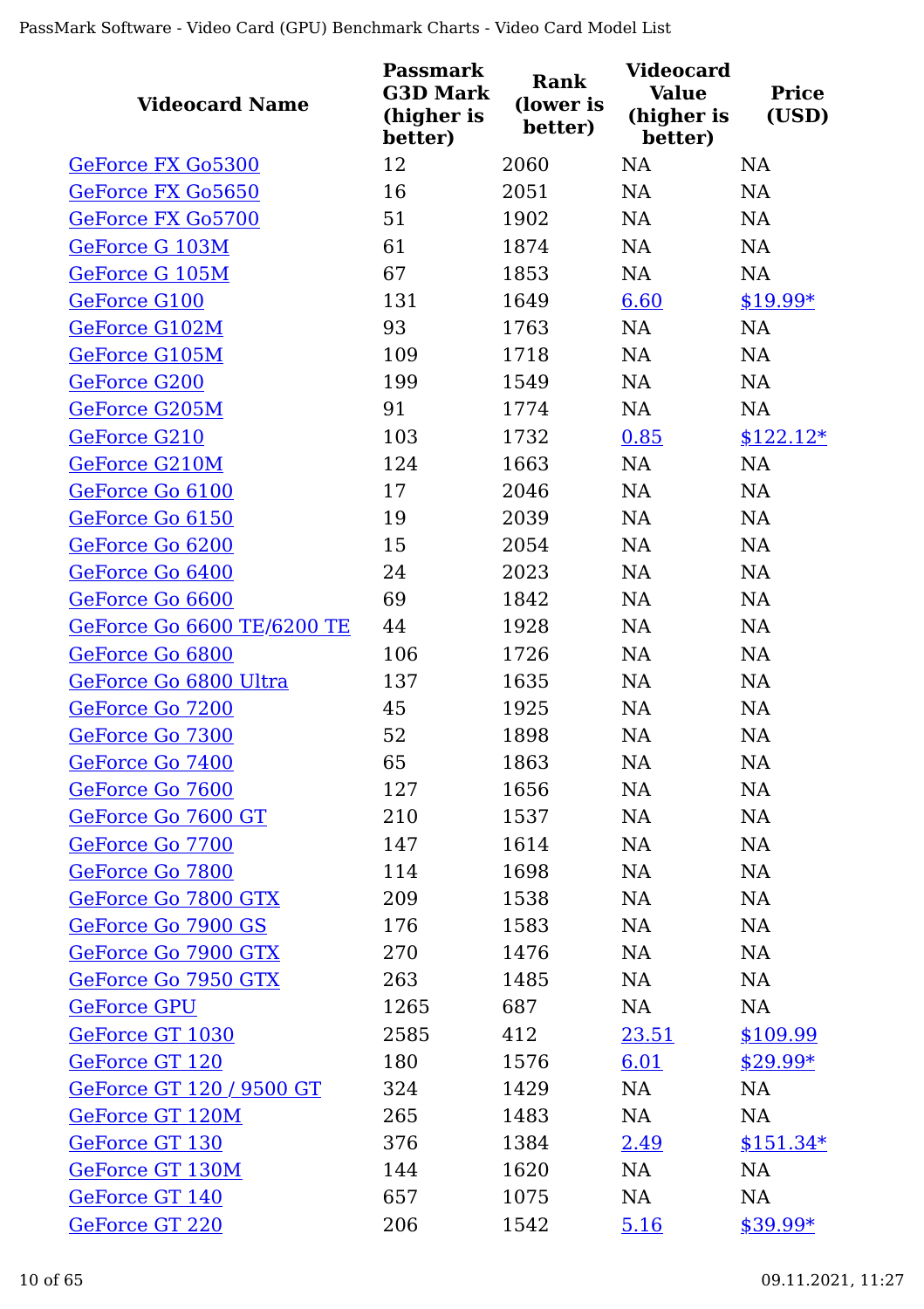| <b>Videocard Name</b>                                 | <b>Passmark</b><br><b>G3D Mark</b><br>(higher is<br>better) | Rank<br>(lower is<br>better) | <b>Videocard</b><br><b>Value</b><br>(higher is<br>better) | <b>Price</b><br>(USD) |
|-------------------------------------------------------|-------------------------------------------------------------|------------------------------|-----------------------------------------------------------|-----------------------|
| GeForce GT 220M                                       | 121                                                         | 1677                         | <b>NA</b>                                                 | NA                    |
| GeForce GT 230                                        | 323                                                         | 1430                         | 7.36                                                      | $$43.99*$             |
| GeForce GT 230M                                       | 199                                                         | 1550                         | <b>NA</b>                                                 | <b>NA</b>             |
| <b>GeForce GT 240</b>                                 | 548                                                         | 1209                         | 3.94                                                      | $$139.42*$            |
| GeForce GT 240M                                       | 208                                                         | 1539                         | <b>NA</b>                                                 | <b>NA</b>             |
| GeForce GT 320                                        | 447                                                         | 1322                         | 13.68                                                     | $$32.69*$             |
| GeForce GT 320M                                       | 107                                                         | 1722                         | <b>NA</b>                                                 | <b>NA</b>             |
| GeForce GT 325M                                       | 170                                                         | 1590                         | <b>NA</b>                                                 | <b>NA</b>             |
| GeForce GT 330                                        | 391                                                         | 1370                         | 9.78                                                      | \$39.99*              |
| GeForce GT 330M                                       | 214                                                         | 1531                         | NA                                                        | NA                    |
| GeForce GT 335M                                       | 394                                                         | 1369                         | <b>NA</b>                                                 | <b>NA</b>             |
| GeForce GT 340                                        | 774                                                         | 957                          | 14.62                                                     | $$52.99*$             |
| GeForce GT 415                                        | 247                                                         | 1499                         | <b>NA</b>                                                 | <b>NA</b>             |
| GeForce GT 415M                                       | 286                                                         | 1469                         | <b>NA</b>                                                 | <b>NA</b>             |
| GeForce GT 420                                        | 403                                                         | 1362                         | 2.60                                                      | $$155.00*$            |
| GeForce GT 420M                                       | 417                                                         | 1352                         | <b>NA</b>                                                 | <b>NA</b>             |
| GeForce GT 425M                                       | 520                                                         | 1243                         | <b>NA</b>                                                 | <b>NA</b>             |
| GeForce GT 430                                        | 587                                                         | 1163                         | 4.20                                                      | $$139.99*$            |
| GeForce GT 435M                                       | 521                                                         | 1241                         | NA                                                        | <b>NA</b>             |
| GeForce GT 440                                        | 772                                                         | 965                          | 3.54                                                      | $$218.00*$            |
| GeForce GT 445M                                       | 880                                                         | 880                          | NA                                                        | <b>NA</b>             |
| GeForce GT 520                                        | 293                                                         | 1461                         | 0.98                                                      | $$299.00*$            |
| GeForce GT 520M                                       | 281                                                         | 1474                         | 9.40                                                      | $$29.95*$             |
| <b>GeForce GT 520MX</b>                               | 296                                                         | 1453                         | NA                                                        | NA                    |
| GeForce GT 525M                                       | 456                                                         | 1311                         | NA                                                        | <b>NA</b>             |
| GeForce GT 530                                        | 686                                                         | 1048                         | <u>14.01</u>                                              | $$49.00*$             |
| GeForce GT 540M                                       | 491                                                         | 1274                         | 5.58                                                      | $$87.95*$             |
| GeForce GT 545                                        | 1100                                                        | 747                          | 19.79                                                     | $$55.59*$             |
| GeForce GT 550M                                       | 585                                                         | 1166                         | NA                                                        | NA                    |
| GeForce GT 555M                                       | 696                                                         | 1040                         | 3.93                                                      | $$177.20*$            |
| GeForce GT 610                                        | 300                                                         | 1450                         | 1.30                                                      | $$229.99*$            |
| GeForce GT 610M / GT 620M /<br>GT 710M / GT 720M / GT | 368                                                         | 1390                         | <b>NA</b>                                                 | <b>NA</b>             |
| GeForce GT 620                                        | 358                                                         | 1399                         | 8.96                                                      | $$39.99*$             |
| GeForce GT 620M                                       | 438                                                         | 1334                         | <b>NA</b>                                                 | <b>NA</b>             |
| GeForce GT 625                                        | 323                                                         | 1432                         | <b>NA</b>                                                 | <b>NA</b>             |
| GeForce GT 625M                                       | 435                                                         | 1339                         | <b>NA</b>                                                 | NA                    |
| GeForce GT 630                                        | 678                                                         | 1055                         | 5.50                                                      | $$123.45*$            |
| GeForce GT 630M                                       | 543                                                         | 1219                         | <b>NA</b>                                                 | <b>NA</b>             |
| GeForce GT 635                                        | 852                                                         | 903                          | 12.73                                                     | $$66.94*$             |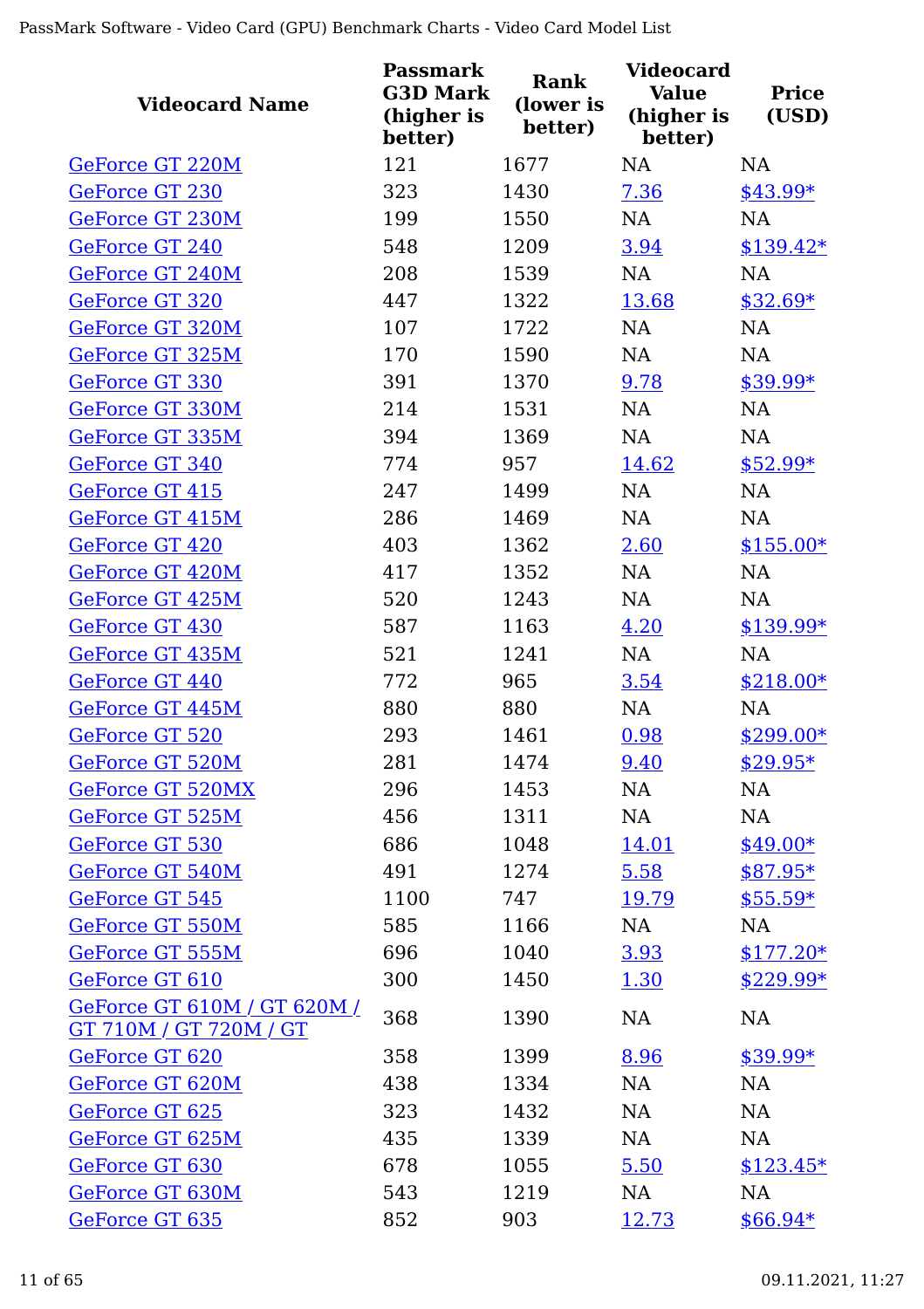| <b>Videocard Name</b>                    | <b>Passmark</b><br><b>G3D Mark</b><br>(higher is<br>better) | Rank<br>(lower is<br>better) | <b>Videocard</b><br><b>Value</b><br>(higher is<br>better) | <b>Price</b><br>(USD) |
|------------------------------------------|-------------------------------------------------------------|------------------------------|-----------------------------------------------------------|-----------------------|
| GeForce GT 635M                          | 562                                                         | 1193                         | <b>NA</b>                                                 | <b>NA</b>             |
| GeForce GT 640                           | 1192                                                        | 716                          | 10.84                                                     | $$109.99*$            |
| GeForce GT 640M                          | 896                                                         | 870                          | <b>NA</b>                                                 | <b>NA</b>             |
| GeForce GT 640M LE                       | 675                                                         | 1062                         | 0.80                                                      | $$849.99*$            |
| GeForce GT 645                           | 2005                                                        | 507                          | <b>NA</b>                                                 | <b>NA</b>             |
| GeForce GT 645M                          | 957                                                         | 824                          | <b>NA</b>                                                 | NA                    |
| GeForce GT 650M                          | 1186                                                        | 719                          | <b>NA</b>                                                 | <b>NA</b>             |
| GeForce GT 705                           | 351                                                         | 1404                         | NA                                                        | <b>NA</b>             |
| GeForce GT 710                           | 639                                                         | 1094                         | 6.03                                                      | $$105.99*$            |
| GeForce GT 710M                          | 445                                                         | 1326                         | NA                                                        | <b>NA</b>             |
| GeForce GT 720                           | 598                                                         | 1149                         | 5.98                                                      | $$99.99*$             |
| GeForce GT 720A                          | 600                                                         | 1147                         | <b>NA</b>                                                 | <b>NA</b>             |
| GeForce GT 720M                          | 463                                                         | 1305                         | <b>NA</b>                                                 | <b>NA</b>             |
| GeForce GT 730                           | 797                                                         | 937                          | 6.93                                                      | \$114.99              |
| GeForce GT 730A                          | 742                                                         | 996                          | <b>NA</b>                                                 | <b>NA</b>             |
| GeForce GT 730M                          | 836                                                         | 909                          | <b>NA</b>                                                 | <b>NA</b>             |
| GeForce GT 735M                          | 573                                                         | 1181                         | <b>NA</b>                                                 | <b>NA</b>             |
| GeForce GT 740                           | 1511                                                        | 627                          | 10.08                                                     | $$149.99*$            |
| GeForce GT 740A                          | 707                                                         | 1030                         | NA                                                        | NA                    |
| GeForce GT 740M                          | 783                                                         | 946                          | <b>NA</b>                                                 | NA                    |
| GeForce GT 745A                          | 1144                                                        | 730                          | <b>NA</b>                                                 | <b>NA</b>             |
| GeForce GT 745M                          | 1022                                                        | 785                          | NA                                                        | NA                    |
| GeForce GT 750M                          | 1331                                                        | 666                          | NA                                                        | NA                    |
| GeForce GT 755M                          | 1590                                                        | 604                          | <b>NA</b>                                                 | <b>NA</b>             |
| GeForce GT 820M                          | 625                                                         | 1116                         | <b>NA</b>                                                 | <b>NA</b>             |
| GeForce GT625M                           | 507                                                         | 1259                         | <b>NA</b>                                                 | <b>NA</b>             |
| <b>GeForce GTS 150M</b>                  | 504                                                         | 1261                         | <b>NA</b>                                                 | <b>NA</b>             |
| <b>GeForce GTS 160M</b>                  | 678                                                         | 1056                         | <b>NA</b>                                                 | <b>NA</b>             |
| <b>GeForce GTS 240</b>                   | 621                                                         | 1121                         | 9.57                                                      | $$64.99*$             |
| <b>GeForce GTS 250</b>                   | 615                                                         | 1132                         | 11.19                                                     | $$54.99*$             |
| <b>GeForce GTS 250M</b>                  | 569                                                         | 1186                         | <b>NA</b>                                                 | NA                    |
| GeForce GTS 350M                         | 407                                                         | 1356                         | <b>NA</b>                                                 | NA                    |
| GeForce GTS 360M                         | 650                                                         | 1082                         | <b>NA</b>                                                 | NA                    |
| GeForce GTS 450                          | 1329                                                        | 667                          | 6.68                                                      | $$199.00*$            |
| GeForce GTX 1050                         | 5132                                                        | 232                          | 26.19                                                     | $$195.99*$            |
| GeForce GTX 1050 (Mobile)                | 4461                                                        | 259                          | <b>NA</b>                                                 | <b>NA</b>             |
| GeForce GTX 1050 Ti                      | 6331                                                        | 192                          | 24.24                                                     | $$261.20*$            |
| GeForce GTX 1050 Ti (Mobile)             | 5918                                                        | 206                          | <b>NA</b>                                                 | <b>NA</b>             |
| GeForce GTX 1050 Ti with<br>Max-Q Design | 5526                                                        | 219                          | NA                                                        | NA                    |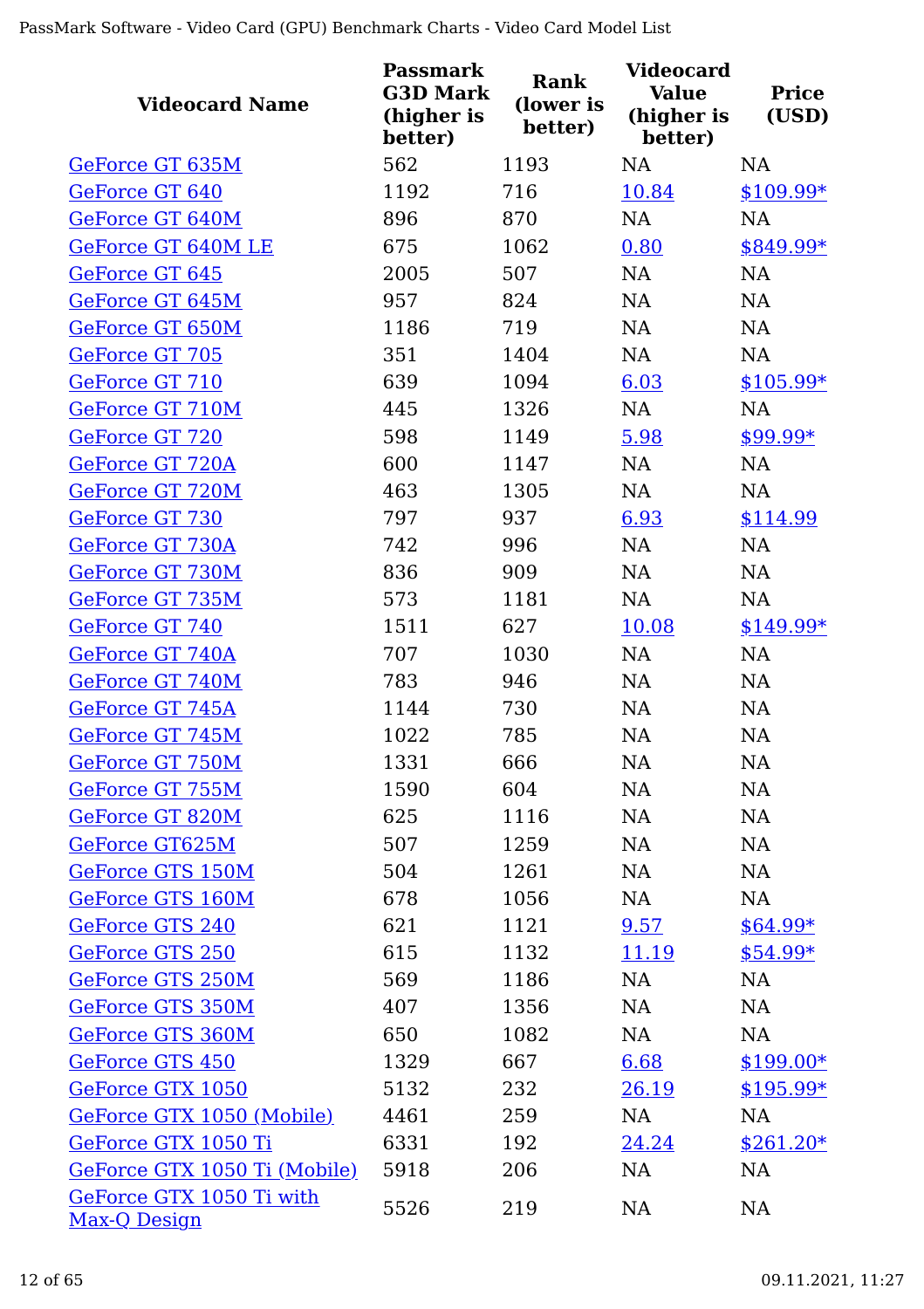| <b>Videocard Name</b>                            | <b>Passmark</b><br><b>G3D Mark</b><br>(higher is<br>better) | Rank<br>(lower is<br>better) | <b>Videocard</b><br><b>Value</b><br>(higher is<br>better) | <b>Price</b><br>(USD) |
|--------------------------------------------------|-------------------------------------------------------------|------------------------------|-----------------------------------------------------------|-----------------------|
| GeForce GTX 1050 with Max-Q<br>Design            | 3960                                                        | 290                          | NA                                                        | NA                    |
| GeForce GTX 1060                                 | 9780                                                        | 110                          | 25.14                                                     | $$389.11*$            |
| GeForce GTX 1060 (Mobile)                        | 8160                                                        | 149                          | <b>NA</b>                                                 | <b>NA</b>             |
| GeForce GTX 1060 3GB                             | 9687                                                        | 114                          | 8.79                                                      | $$1,102.47*$          |
| GeForce GTX 1060 5GB                             | 8068                                                        | 152                          | 17.94                                                     | $$449.86*$            |
| GeForce GTX 1060 with Max-Q<br>Design            | 7928                                                        | 156                          | <b>NA</b>                                                 | <b>NA</b>             |
| GeForce GTX 1070                                 | 13413                                                       | 67                           | 28.48                                                     | $$470.95*$            |
| GeForce GTX 1070 (Mobile)                        | 10465                                                       | 102                          | <b>NA</b>                                                 | NA                    |
| GeForce GTX 1070 Ti                              | 14358                                                       | 54                           | 25.37                                                     | $$565.99*$            |
| GeForce GTX 1070 with Max-Q<br>Design            | 10199                                                       | 104                          | <b>NA</b>                                                 | <b>NA</b>             |
| GeForce GTX 1080                                 | 15172                                                       | 44                           | 25.35                                                     | $$598.45*$            |
| GeForce GTX 1080 Ti                              | 18076                                                       | 27                           | 20.76                                                     | \$870.85*             |
| GeForce GTX 1080 with Max-Q<br><u>Design</u>     | 11157                                                       | 96                           | NA                                                        | NA                    |
| GeForce GTX 1650                                 | 7758                                                        | 161                          | 21.55                                                     | $$359.99*$            |
| GeForce GTX 1650 (Mobile)                        | 6968                                                        | 179                          | <b>NA</b>                                                 | <b>NA</b>             |
| <b>GeForce GTX 1650 SUPER</b>                    | 9963                                                        | 107                          | 24.75                                                     | $$402.58*$            |
| GeForce GTX 1650 Ti                              | 7449                                                        | 170                          | <b>NA</b>                                                 | <b>NA</b>             |
| GeForce GTX 1650 Ti with<br><u>Max-Q Design</u>  | 6232                                                        | 196                          | <b>NA</b>                                                 | <b>NA</b>             |
| GeForce GTX 1650 with Max-Q<br>Design            | 5875                                                        | 209                          | <b>NA</b>                                                 | <b>NA</b>             |
| GeForce GTX 1660                                 | 11635                                                       | 88                           | 26.03                                                     | $$446.98*$            |
| <b>GeForce GTX 1660 SUPER</b>                    | 12688                                                       | 75                           | 23.16                                                     | $$547.84*$            |
| GeForce GTX 1660 Ti                              | 11788                                                       | 87                           | 19.47                                                     | $$605.37*$            |
| GeForce GTX 1660 Ti (Mobile)                     | 10176                                                       | 105                          | <b>NA</b>                                                 | NA                    |
| GeForce GTX 1660 Ti with<br><u> Max-Q Design</u> | 8532                                                        | 138                          | <b>NA</b>                                                 | NA                    |
| GeForce GTX 260                                  | 1199                                                        | 712                          | 17.14                                                     | $$69.99*$             |
| <b>GeForce GTX 260M</b>                          | 485                                                         | 1281                         | <b>NA</b>                                                 | <b>NA</b>             |
| <b>GeForce GTX 275</b>                           | 1420                                                        | 644                          | 3.29                                                      | $$431.72*$            |
| <b>GeForce GTX 280</b>                           | 1195                                                        | 715                          | 2.29                                                      | $$522.78*$            |
| GeForce GTX 280M                                 | 621                                                         | 1123                         | <b>NA</b>                                                 | <b>NA</b>             |
| <b>GeForce GTX 285</b>                           | 1561                                                        | 612                          | 6.51                                                      | \$239.99*             |
| GeForce GTX 285M                                 | 675                                                         | 1063                         | <b>NA</b>                                                 | NA                    |
| <b>GeForce GTX 295</b>                           | 1147                                                        | 728                          | 7.17                                                      | $$159.99*$            |
| GeForce GTX 460                                  | 2284                                                        | 455                          | 22.85                                                     | $$99.99*$             |
| GeForce GTX 460 SE                               | 1969                                                        | 513                          | 12.31                                                     | $$159.99*$            |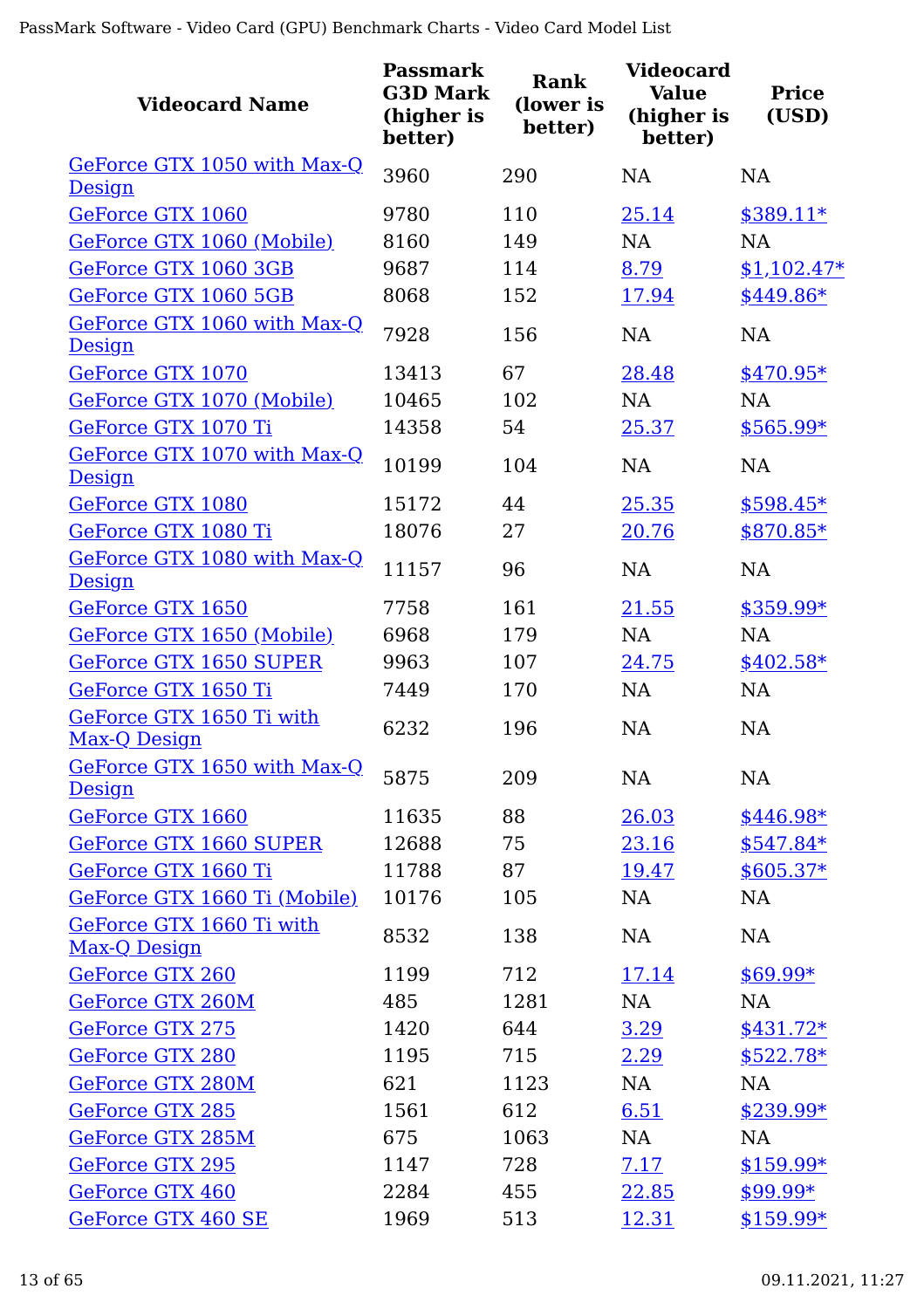| <b>Videocard Name</b>                               | <b>Passmark</b><br><b>G3D Mark</b><br>(higher is<br>better) | Rank<br>(lower is<br>better) | <b>Videocard</b><br><b>Value</b><br>(higher is<br>better) | <b>Price</b><br>(USD) |
|-----------------------------------------------------|-------------------------------------------------------------|------------------------------|-----------------------------------------------------------|-----------------------|
| GeForce GTX 460 v2                                  | 2091                                                        | 487                          | 10.46                                                     | $$199.99*$            |
| GeForce GTX 460M                                    | 1197                                                        | 713                          | <b>NA</b>                                                 | <b>NA</b>             |
| GeForce GTX 465                                     | 2679                                                        | 392                          | 13.74                                                     | $$195.00*$            |
| GeForce GTX 470                                     | 3213                                                        | 341                          | 53.57                                                     | $$59.99*$             |
| GeForce GTX 470M                                    | 1953                                                        | 517                          | <b>NA</b>                                                 | <b>NA</b>             |
| <b>GeForce GTX 480</b>                              | 3986                                                        | 288                          | 26.58                                                     | $$149.99*$            |
| <b>GeForce GTX 480M</b>                             | 2050                                                        | 495                          | <b>NA</b>                                                 | <b>NA</b>             |
| GeForce GTX 485M                                    | 2359                                                        | 442                          | <b>NA</b>                                                 | <b>NA</b>             |
| GeForce GTX 550 Ti                                  | 1566                                                        | 610                          | 6.84                                                      | $$229.00*$            |
| GeForce GTX 555                                     | 1807                                                        | 555                          | NA                                                        | <b>NA</b>             |
| GeForce GTX 560                                     | 2728                                                        | 383                          | 13.12                                                     | $$208.00*$            |
| GeForce GTX 560 SE                                  | 2087                                                        | 488                          | 23.19                                                     | \$89.99*              |
| GeForce GTX 560 Ti                                  | 3071                                                        | 353                          | 23.63                                                     | $$129.99*$            |
| GeForce GTX 560M                                    | 1231                                                        | 702                          | <b>NA</b>                                                 | <b>NA</b>             |
| <b>GeForce GTX 570</b>                              | 3844                                                        | 298                          | 16.43                                                     | $$234.00*$            |
| GeForce GTX 570M                                    | 1922                                                        | 524                          | <b>NA</b>                                                 | <b>NA</b>             |
| <b>GeForce GTX 580</b>                              | 4493                                                        | 256                          | 16.05                                                     | $$279.99*$            |
| <b>GeForce GTX 580M</b>                             | 2373                                                        | 439                          | 9.54                                                      | $$248.68*$            |
| <b>GeForce GTX 590</b>                              | 3365                                                        | 331                          | 11.41                                                     | $$295.00*$            |
| GeForce GTX 645                                     | 1878                                                        | 535                          | NA                                                        | <b>NA</b>             |
| GeForce GTX 650                                     | 1767                                                        | 567                          | 25.26                                                     | $$69.96*$             |
| GeForce GTX 650 Ti                                  | 2555                                                        | 416                          | 15.98                                                     | $$159.99*$            |
| GeForce GTX 650 Ti BOOST                            | 3367                                                        | 330                          | NA                                                        | NA                    |
| GeForce GTX 660                                     | 3990                                                        | 287                          | 23.47                                                     | $$169.99*$            |
| GeForce GTX 660 Ti                                  | 4372                                                        | 265                          | 19.01                                                     | $$229.99*$            |
| GeForce GTX 660M                                    | 1419                                                        | 645                          | <u>17.97</u>                                              | $$78.99*$             |
| GeForce GTX 670                                     | 5350                                                        | 224                          | 14.62                                                     | $$366.00*$            |
| GeForce GTX 670M                                    | 1806                                                        | 556                          | <b>NA</b>                                                 | <b>NA</b>             |
| GeForce GTX 670MX                                   | 1937                                                        | 520                          | <b>NA</b>                                                 | NA                    |
| GeForce GTX 675M                                    | 1903                                                        | 528                          | <b>NA</b>                                                 | NA                    |
| GeForce GTX 675MX                                   | 2149                                                        | 477                          | NA                                                        | <b>NA</b>             |
| GeForce GTX 680                                     | 5484                                                        | 221                          | 9.22                                                      | $$595.00*$            |
| GeForce GTX 680M                                    | 3070                                                        | 354                          | 22.58                                                     | $$135.99*$            |
| <b>GeForce GTX 680M KY Bullet</b><br><b>Edition</b> | 3568                                                        | 311                          | <b>NA</b>                                                 | <b>NA</b>             |
| <b>GeForce GTX 680MX</b>                            | 4270                                                        | 274                          | <b>NA</b>                                                 | <b>NA</b>             |
| GeForce GTX 690                                     | 5625                                                        | 214                          | 19.86                                                     | $$283.25*$            |
| GeForce GTX 745                                     | 2177                                                        | 474                          | 7.78                                                      | $$280.00*$            |
| GeForce GTX 750                                     | 3407                                                        | 324                          | 34.08                                                     | $$99.99*$             |
| GeForce GTX 750 Ti                                  | 3928                                                        | 292                          | 33.17                                                     | $$118.43*$            |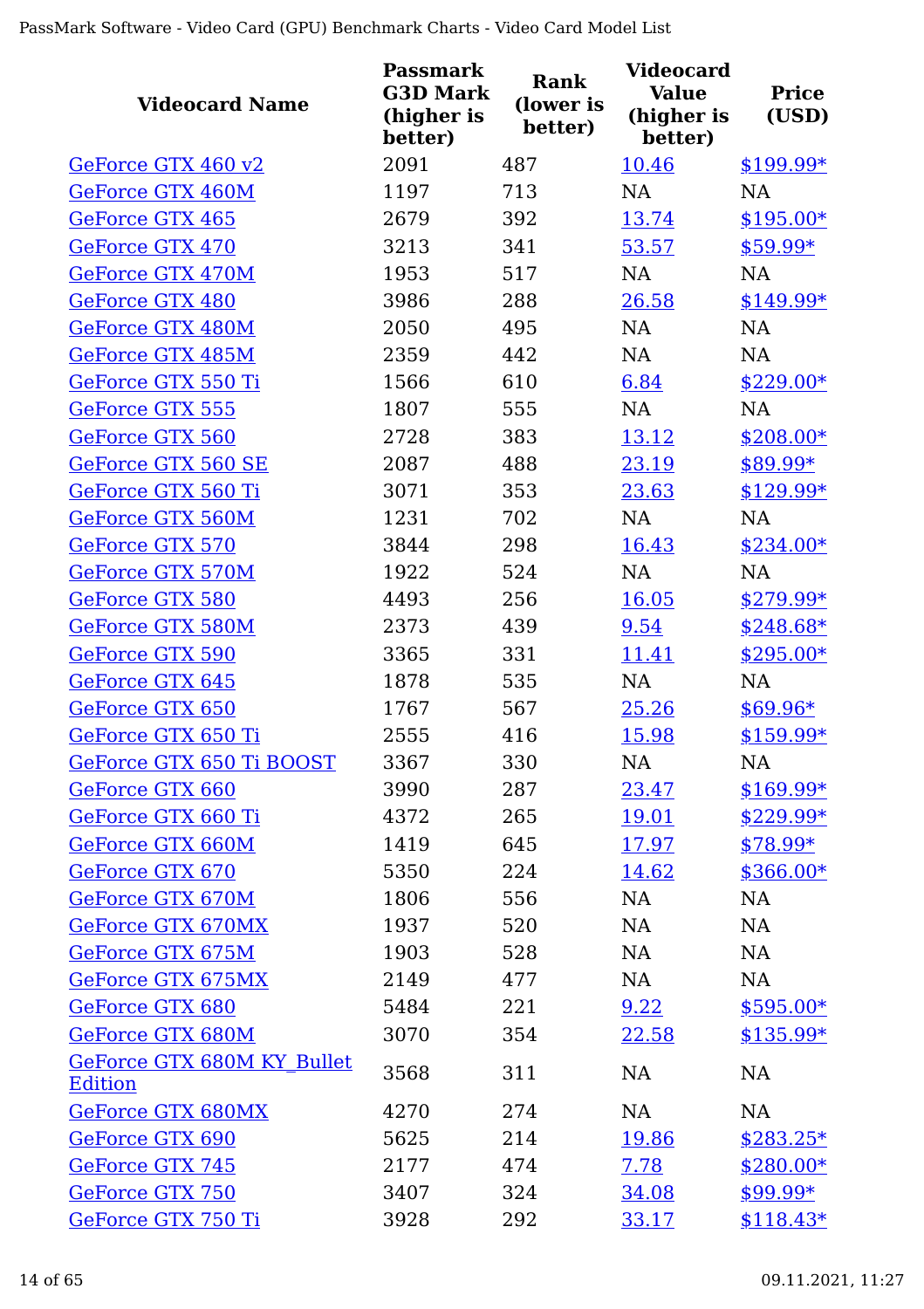| <b>Videocard Name</b>          | Passmark<br><b>G3D Mark</b><br>(higher is<br>better) | <b>Rank</b><br>(lower is<br>better) | <b>Videocard</b><br><b>Value</b><br>(higher is<br>better) | <b>Price</b><br>(USD) |
|--------------------------------|------------------------------------------------------|-------------------------------------|-----------------------------------------------------------|-----------------------|
| GeForce GTX 760                | 4768                                                 | 247                                 | 25.92                                                     | $$184.00*$            |
| GeForce GTX 760 Ti             | 5176                                                 | 229                                 | 17.40                                                     | $$297.50*$            |
| GeForce GTX 760 Ti OEM         | 5427                                                 | 222                                 | <b>NA</b>                                                 | <b>NA</b>             |
| <b>GeForce GTX 760A</b>        | 1059                                                 | 766                                 | <b>NA</b>                                                 | <b>NA</b>             |
| <b>GeForce GTX 760M</b>        | 1681                                                 | 583                                 | <b>NA</b>                                                 | <b>NA</b>             |
| GeForce GTX 765M               | 1951                                                 | 518                                 | 10.48                                                     | $$186.30*$            |
| <b>GeForce GTX 770</b>         | 5870                                                 | 210                                 | 29.55                                                     | $$198.66*$            |
| GeForce GTX 770M               | 2783                                                 | 379                                 | 20.17                                                     | $$138.00*$            |
| GeForce GTX 775M               | 4222                                                 | 277                                 | <b>NA</b>                                                 | <b>NA</b>             |
| <b>GeForce GTX 780</b>         | 8037                                                 | 153                                 | 27.25                                                     | $$295.00*$            |
| GeForce GTX 780 Ti             | 9218                                                 | 123                                 | 28.36                                                     | $$325.00*$            |
| <b>GeForce GTX 780M</b>        | 3756                                                 | 303                                 | 7.53                                                      | \$499.00*             |
| <b>GeForce GTX 850A</b>        | 1049                                                 | 770                                 | <b>NA</b>                                                 | <b>NA</b>             |
| <b>GeForce GTX 850M</b>        | 2590                                                 | 411                                 | <b>NA</b>                                                 | <b>NA</b>             |
| GeForce GTX 850M - MODDED      | 1091                                                 | 752                                 | <b>NA</b>                                                 | <b>NA</b>             |
| GeForce GTX 860M               | 3050                                                 | 356                                 | 26.76                                                     | $$114.00*$            |
| GeForce GTX 870M               | 3342                                                 | 335                                 | <b>NA</b>                                                 | NA                    |
| GeForce GTX 880M               | 4040                                                 | 283                                 | <b>NA</b>                                                 | <b>NA</b>             |
| <b>GeForce GTX 950</b>         | 5413                                                 | 223                                 | 27.21                                                     | $$199.00*$            |
| <b>GeForce GTX 950A</b>        | 2539                                                 | 419                                 | <b>NA</b>                                                 | <b>NA</b>             |
| GeForce GTX 950M               | 2622                                                 | 403                                 | 4.63                                                      | $$567.00*$            |
| GeForce GTX 960                | 6040                                                 | 201                                 | 36.55                                                     | $$165.28*$            |
| GeForce GTX 960A               | 2410                                                 | 432                                 | NA                                                        | NA                    |
| GeForce GTX 960M               | 3461                                                 | 319                                 | 2.96                                                      | $$1,169.00*$          |
| GeForce GTX 965M               | 3994                                                 | 286                                 | NA                                                        | NA                    |
| GeForce GTX 970                | 9722                                                 | 112                                 | 32.09                                                     | $$303.00*$            |
| GeForce GTX 970M               | 5875                                                 | 208                                 | 27.98                                                     | $$209.99*$            |
| <b>GeForce GTX 970XM FORCE</b> | 6706                                                 | 184                                 | NA                                                        | NA                    |
| GeForce GTX 980                | 11266                                                | 94                                  | 36.81                                                     | $$306.10*$            |
| GeForce GTX 980 Ti             | 13888                                                | 60                                  | 26.17                                                     | $$530.80*$            |
| GeForce GTX 980M               | 7310                                                 | 173                                 | 25.21                                                     | $$289.99*$            |
| <b>GeForce GTX Titan</b>       | 8526                                                 | 139                                 | <u>11.52</u>                                              | $$740.00*$            |
| <b>GeForce GTX TITAN Black</b> | 9176                                                 | 124                                 | 17.23                                                     | $$532.63*$            |
| <b>GeForce GTX TITAN X</b>     | 13093                                                | 71                                  | 15.60                                                     | $$839.33*$            |
| <b>GeForce GTX TITAN Z</b>     | 9095                                                 | 127                                 | 6.57                                                      | $$1,385.00*$          |
| GeForce MX110                  | 1478                                                 | 635                                 | NA                                                        | <b>NA</b>             |
| GeForce MX130                  | 1917                                                 | 526                                 | NA                                                        | NA                    |
| GeForce MX150                  | 2328                                                 | 449                                 | 36.40                                                     | $$63.98*$             |
| <b>GeForce MX230</b>           | 1899                                                 | 531                                 | NA                                                        | NA                    |
| <b>GeForce MX250</b>           | 2542                                                 | 418                                 | NA                                                        | <b>NA</b>             |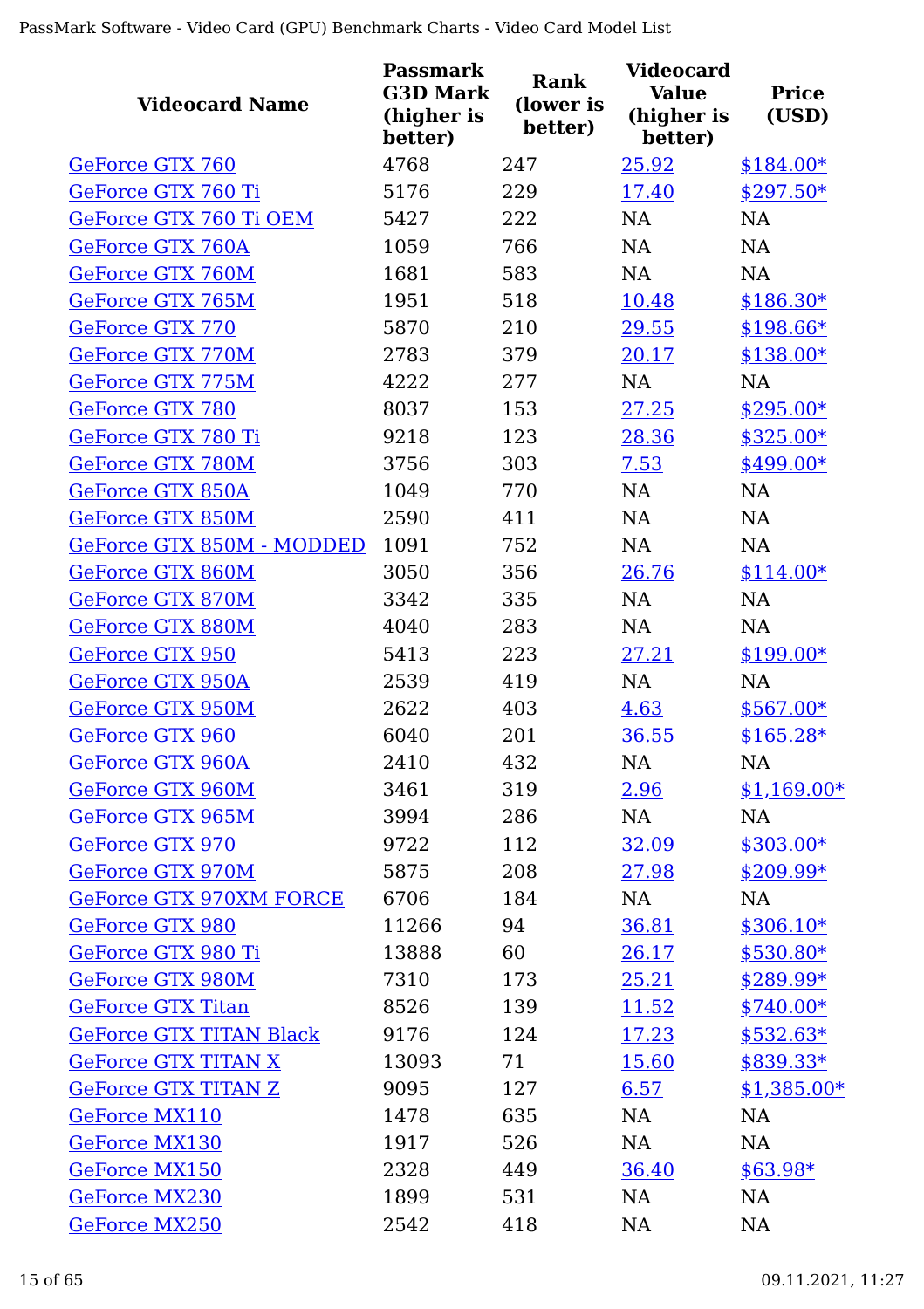| <b>Videocard Name</b>                        | <b>Passmark</b><br><b>G3D Mark</b><br>(higher is<br>better) | Rank<br>(lower is<br>better) | <b>Videocard</b><br><b>Value</b><br>(higher is<br>better) | <b>Price</b><br>(USD) |
|----------------------------------------------|-------------------------------------------------------------|------------------------------|-----------------------------------------------------------|-----------------------|
| GeForce MX330                                | 2577                                                        | 415                          | NA                                                        | <b>NA</b>             |
| GeForce MX350                                | 2883                                                        | 368                          | <b>NA</b>                                                 | <b>NA</b>             |
| GeForce MX450                                | 3730                                                        | 304                          | <b>NA</b>                                                 | <b>NA</b>             |
| GeForce PCX 5300                             | 6                                                           | 2099                         | <b>NA</b>                                                 | <b>NA</b>             |
| GeForce PCX 5750                             | 34                                                          | 1972                         | <b>NA</b>                                                 | <b>NA</b>             |
| GeForce PCX 5900                             | 34                                                          | 1979                         | <b>NA</b>                                                 | NA                    |
| <b>GeForce RTX 2060</b>                      | 13876                                                       | 61                           | 18.94                                                     | \$732.71              |
| GeForce RTX 2060 (Mobile)                    | 11354                                                       | 92                           | <b>NA</b>                                                 | <b>NA</b>             |
| <b>GeForce RTX 2060 SUPER</b>                | 16436                                                       | 35                           | 39.13                                                     | $$419.99*$            |
| GeForce RTX 2060 with Max-Q<br><b>Design</b> | 9809                                                        | 109                          | NA                                                        | <b>NA</b>             |
| GeForce RTX 2070                             | 16089                                                       | 39                           | 20.11                                                     | $$799.99*$            |
| GeForce RTX 2070 (Mobile)                    | 12354                                                       | 78                           | <b>NA</b>                                                 | <b>NA</b>             |
| <b>GeForce RTX 2070 SUPER</b>                | 18159                                                       | 26                           | 20.55                                                     | $$883.51*$            |
| GeForce RTX 2070 Super with<br>Max-Q Design  | 14531                                                       | 52                           | <b>NA</b>                                                 | <b>NA</b>             |
| GeForce RTX 2070 with Max-Q<br>Design        | 12178                                                       | 80                           | NA                                                        | <b>NA</b>             |
| <b>GeForce RTX 2080</b>                      | 18589                                                       | 23                           | 19.71                                                     | $$942.99*$            |
| GeForce RTX 2080 (Mobile)                    | 15107                                                       | 46                           | <b>NA</b>                                                 | <b>NA</b>             |
| <b>GeForce RTX 2080 SUPER</b>                | 19496                                                       | 16                           | 16.99                                                     | $$1,147.59*$          |
| GeForce RTX 2080 Super with<br>Max-Q Design  | 13938                                                       | 59                           | <b>NA</b>                                                 | <b>NA</b>             |
| GeForce RTX 2080 Ti                          | 21714                                                       | 10                           | 18.85                                                     | $$1,151.91*$          |
| GeForce RTX 2080 with Max-Q<br><b>Design</b> | 13606                                                       | 65                           | 6.48                                                      | $$2,099.99*$          |
| GeForce RTX 3050 Laptop GPU                  | 9158                                                        | 125                          | <b>NA</b>                                                 | <b>NA</b>             |
| GeForce RTX 3050 Ti Laptop<br><b>GPU</b>     | 9596                                                        | 118                          | <b>NA</b>                                                 | NA                    |
| GeForce RTX 3060                             | 16611                                                       | 33                           | 50.49                                                     | \$329.00*             |
| GeForce RTX 3060 Laptop GPU                  | 12386                                                       | 77                           | 14.86                                                     | $$833.29*$            |
| GeForce RTX 3060 Ti                          | 19704                                                       | 14                           | 19.98                                                     | $$985.98*$            |
| <b>GeForce RTX 3070</b>                      | 21924                                                       | 9                            | 20.88                                                     | \$1,049.99            |
| GeForce RTX 3070 Laptop GPU                  | 14651                                                       | 51                           | NA                                                        | NA                    |
| GeForce RTX 3070 Ti                          | 22660                                                       | 8                            | <u>16.35</u>                                              | $$1,385.99*$          |
| GeForce RTX 3080                             | 24512                                                       | $\overline{4}$               | 6.45                                                      | \$3,799.99            |
| GeForce RTX 3080 Laptop GPU                  | 16457                                                       | 34                           | <b>NA</b>                                                 | NA                    |
| GeForce RTX 3080 Ti                          | 26637                                                       | $\mathbf{1}$                 | 15.67                                                     | \$1,699.99            |
| <b>GeForce RTX 3090</b>                      | 26000                                                       | $\overline{2}$               | 7.57                                                      | $$3,434.99*$          |
| GeForce2 Go                                  | 4                                                           | 2153                         | <b>NA</b>                                                 | <b>NA</b>             |
| GeForce2 GTS/GeForce2 Pro                    | 3                                                           | 2158                         | NA                                                        | <b>NA</b>             |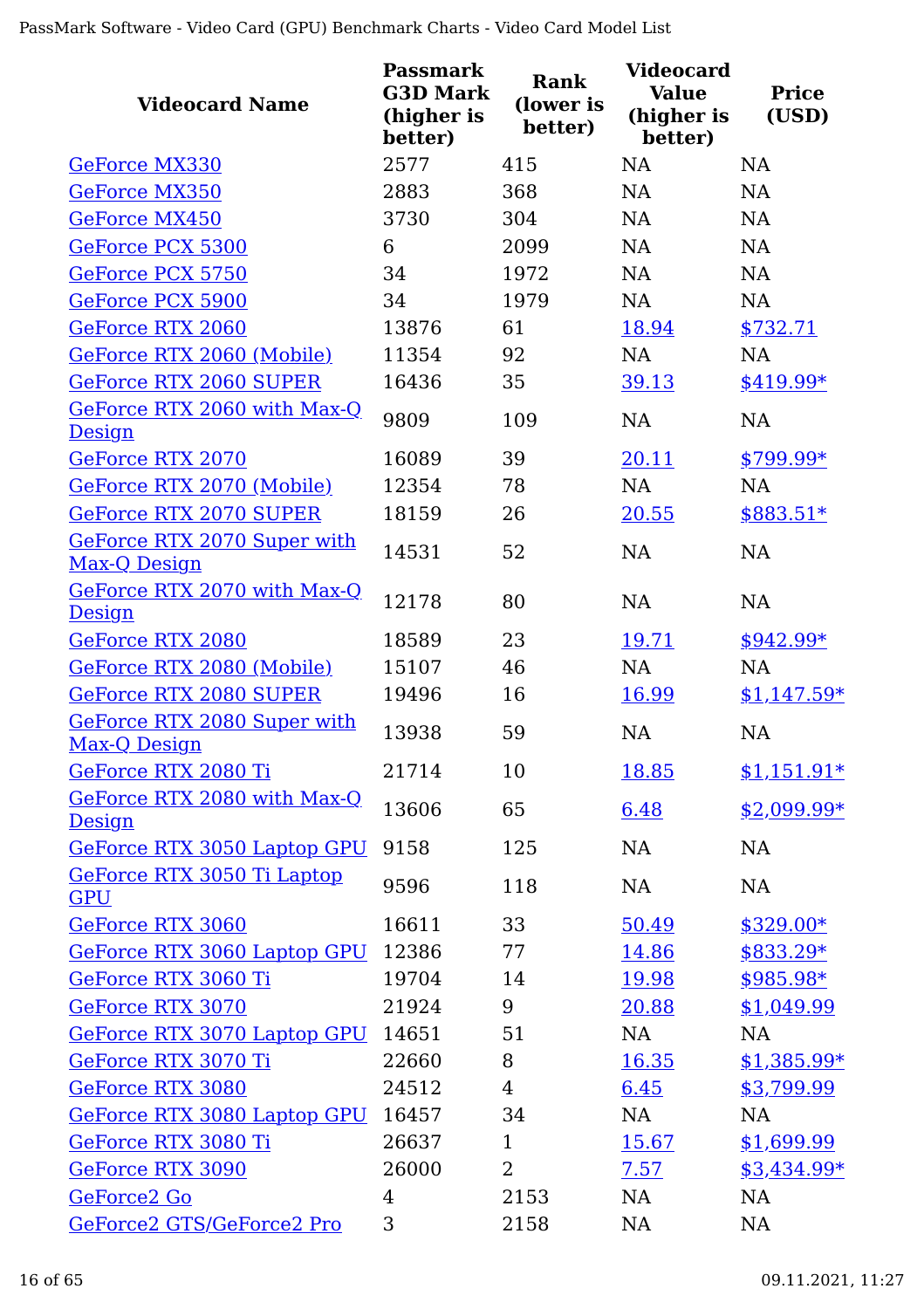| <b>Videocard Name</b>                       | <b>Passmark</b><br><b>G3D Mark</b><br>(higher is<br>better) | Rank<br>(lower is<br>better) | <b>Videocard</b><br><b>Value</b><br>(higher is<br>better) | <b>Price</b><br>(USD) |
|---------------------------------------------|-------------------------------------------------------------|------------------------------|-----------------------------------------------------------|-----------------------|
| <b>GeForce2 Integrated GPU</b>              | 4                                                           | 2148                         | <b>NA</b>                                                 | <b>NA</b>             |
| <b>GeForce2 MX</b>                          | $\overline{2}$                                              | 2198                         | <b>NA</b>                                                 | <b>NA</b>             |
| <b>GeForce2 MX 100/200</b>                  | 3                                                           | 2182                         | <b>NA</b>                                                 | <b>NA</b>             |
| GeForce2 MX with DVI-D and<br><b>TV-out</b> | $\overline{4}$                                              | 2132                         | <b>NA</b>                                                 | <b>NA</b>             |
| GeForce2 MX/MX 400                          | 3                                                           | 2160                         | <b>NA</b>                                                 | <b>NA</b>             |
| GeForce2 Ti                                 | 4                                                           | 2140                         | <b>NA</b>                                                 | <b>NA</b>             |
| GeForce2 Ultra                              | 6                                                           | 2097                         | <b>NA</b>                                                 | <b>NA</b>             |
| GeForce <sub>3</sub>                        | 4                                                           | 2129                         | <b>NA</b>                                                 | <b>NA</b>             |
| GeForce3 Ti 200                             | $\overline{4}$                                              | 2155                         | <b>NA</b>                                                 | <b>NA</b>             |
| GeForce3 Ti 500                             | $\overline{2}$                                              | 2208                         | <b>NA</b>                                                 | <b>NA</b>             |
| GeForce4 420 Go                             | 3                                                           | 2178                         | <b>NA</b>                                                 | <b>NA</b>             |
| GeForce4 420 Go 32M                         | 5                                                           | 2119                         | <b>NA</b>                                                 | <b>NA</b>             |
| GeForce4 4200 Go                            | 3                                                           | 2159                         | <b>NA</b>                                                 | <b>NA</b>             |
| GeForce4 440                                | 4                                                           | 2126                         | <b>NA</b>                                                 | <b>NA</b>             |
| GeForce4 440 Go                             | 3                                                           | 2166                         | <b>NA</b>                                                 | <b>NA</b>             |
| GeForce4 440 Go 64M                         | 5                                                           | 2103                         | <b>NA</b>                                                 | <b>NA</b>             |
| GeForce4 448 Go                             | 5                                                           | 2116                         | <b>NA</b>                                                 | <b>NA</b>             |
| GeForce4 MX 4000                            | 4                                                           | 2146                         | <b>NA</b>                                                 | <b>NA</b>             |
| GeForce4 MX 420                             | 4                                                           | 2133                         | <b>NA</b>                                                 | <b>NA</b>             |
| GeForce4 MX 440                             | 4                                                           | 2143                         | <b>NA</b>                                                 | <b>NA</b>             |
| GeForce4 MX 440 with AGP8X                  | 4                                                           | 2130                         | <b>NA</b>                                                 | <b>NA</b>             |
| GeForce4 MX 440SE                           | 4                                                           | 2142                         | NA                                                        | NA                    |
| GeForce4 MX 460                             | 4                                                           | 2152                         | NA                                                        | <b>NA</b>             |
| <b>GeForce4 MX Integrated GPU</b>           | 6                                                           | 2095                         | <b>NA</b>                                                 | <b>NA</b>             |
| GeForce4 Ti 4200                            | 5                                                           | 2115                         | NA                                                        | <b>NA</b>             |
| GeForce4 Ti 4400                            | 7                                                           | 2088                         | NA                                                        | <b>NA</b>             |
| GeForce4 Ti 4600                            | 5                                                           | 2117                         | 0.10                                                      | $$53.99*$             |
| GeForce4 Ti 4800                            | 5                                                           | 2106                         | <b>NA</b>                                                 | <b>NA</b>             |
| GeForce4 Ti 4800 SE                         | 6                                                           | 2091                         | <b>NA</b>                                                 | <b>NA</b>             |
| GeForce9400M                                | 105                                                         | 1727                         | <b>NA</b>                                                 | <b>NA</b>             |
| GF117                                       | 554                                                         | 1204                         | <b>NA</b>                                                 | <b>NA</b>             |
| <b>GIGABYTE RADEON 9600 PRO</b>             | 39                                                          | 1950                         | <b>NA</b>                                                 | <b>NA</b>             |
| <b>Gigabyte RADEON X300</b>                 | 40                                                          | 1939                         | <b>NA</b>                                                 | <b>NA</b>             |
| GRID GTX P40-6                              | 4340                                                        | 266                          | NA                                                        | NA                    |
| <b>GRID K1</b>                              | 810                                                         | 930                          | 2.05                                                      | $$395.00*$            |
| <b>GRID K120Q</b>                           | 293                                                         | 1458                         | <b>NA</b>                                                 | <b>NA</b>             |
| GRID K140Q                                  | 727                                                         | 1011                         | <b>NA</b>                                                 | NA                    |
| <b>GRID K160Q</b>                           | 628                                                         | 1110                         | <b>NA</b>                                                 | <b>NA</b>             |
| <b>GRID K180Q</b>                           | 533                                                         | 1230                         | <b>NA</b>                                                 | NA                    |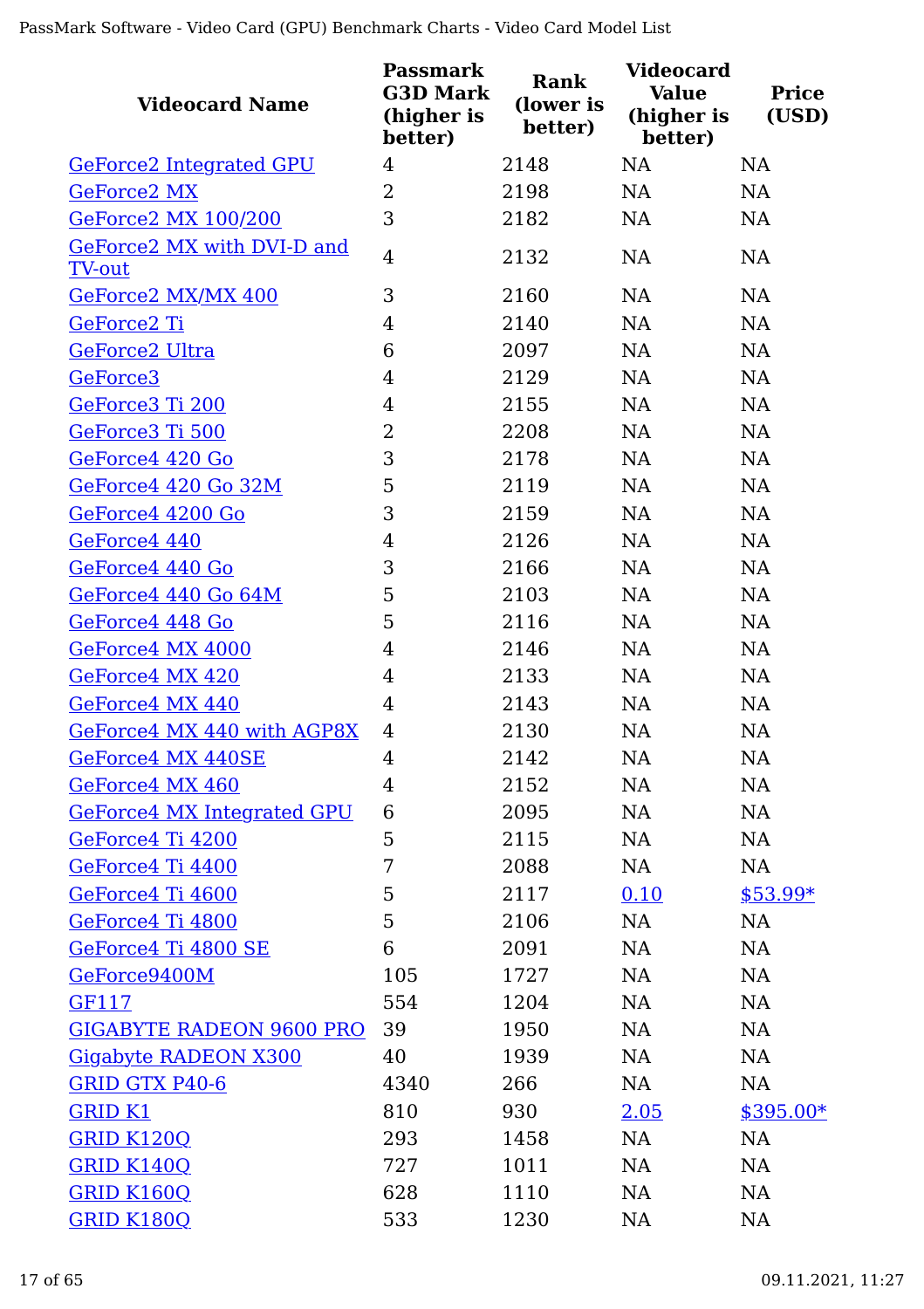| <b>Videocard Name</b>   | <b>Passmark</b><br><b>G3D Mark</b><br>(higher is<br>better) | <b>Rank</b><br>(lower is<br>better) | <b>Videocard</b><br><b>Value</b><br>(higher is<br>better) | <b>Price</b><br>(USD) |
|-------------------------|-------------------------------------------------------------|-------------------------------------|-----------------------------------------------------------|-----------------------|
| <b>GRID K2</b>          | 2774                                                        | 380                                 | 0.65                                                      | \$4,244.95            |
| <b>GRID K220Q</b>       | 912                                                         | 859                                 | NA                                                        | <b>NA</b>             |
| <b>GRID K240Q</b>       | 2578                                                        | 414                                 | <b>NA</b>                                                 | NA                    |
| <b>GRID K260Q</b>       | 2940                                                        | 365                                 | NA                                                        | NA                    |
| <b>GRID K280Q</b>       | 2362                                                        | 441                                 | NA                                                        | <b>NA</b>             |
| <b>GRID K520</b>        | 3177                                                        | 342                                 | 4.24                                                      | $$749.95*$            |
| <b>GRID M10-0Q</b>      | 913                                                         | 857                                 | NA                                                        | <b>NA</b>             |
| <b>GRID M10-1B</b>      | 2309                                                        | 450                                 | <b>NA</b>                                                 | <b>NA</b>             |
| <b>GRID M10-1Q</b>      | 3351                                                        | 334                                 | <b>NA</b>                                                 | <b>NA</b>             |
| <b>GRID M10-2B</b>      | 2333                                                        | 448                                 | <b>NA</b>                                                 | <b>NA</b>             |
| <b>GRID M10-2Q</b>      | 2653                                                        | 398                                 | <b>NA</b>                                                 | <b>NA</b>             |
| <b>GRID M10-4Q</b>      | 3223                                                        | 340                                 | <b>NA</b>                                                 | <b>NA</b>             |
| <b>GRID M10-8Q</b>      | 2606                                                        | 408                                 | <b>NA</b>                                                 | <b>NA</b>             |
| <b>GRID M6-0B</b>       | 911                                                         | 860                                 | <b>NA</b>                                                 | <b>NA</b>             |
| GRID M6-1Q              | 2069                                                        | 489                                 | NA                                                        | <b>NA</b>             |
| <b>GRID M6-8Q</b>       | 3568                                                        | 312                                 | NA                                                        | <b>NA</b>             |
| <b>GRID M60-0B</b>      | 1838                                                        | 543                                 | <b>NA</b>                                                 | NA                    |
| <b>GRID M60-0Q</b>      | 827                                                         | 917                                 | <b>NA</b>                                                 | <b>NA</b>             |
| <b>GRID M60-1B</b>      | 4456                                                        | 260                                 | <b>NA</b>                                                 | <b>NA</b>             |
| <b>GRID M60-1Q</b>      | 4250                                                        | 276                                 | <b>NA</b>                                                 | <b>NA</b>             |
| <b>GRID M60-2Q</b>      | 4315                                                        | 270                                 | <b>NA</b>                                                 | <b>NA</b>             |
| <b>GRID M60-4Q</b>      | 3831                                                        | 300                                 | NA                                                        | NA                    |
| GRID M60-8A             | 5523                                                        | 220                                 | NA                                                        | NA                    |
| <b>GRID M60-8Q</b>      | 3883                                                        | 294                                 | <b>NA</b>                                                 | <b>NA</b>             |
| <b>GRID P100-16O</b>    | 5944                                                        | 203                                 | <b>NA</b>                                                 | <b>NA</b>             |
| <b>GRID P100-1B</b>     | 2223                                                        | 465                                 | NA                                                        | <b>NA</b>             |
| <b>GRID P100-8Q</b>     | 3841                                                        | 299                                 | NA                                                        | <b>NA</b>             |
| <b>GRID P40-240</b>     | 4727                                                        | 250                                 | NA                                                        | <b>NA</b>             |
| <b>GRID P40-2B</b>      | 3354                                                        | 333                                 | NA                                                        | <b>NA</b>             |
| <b>GRID P40-2Q</b>      | 4287                                                        | 272                                 | NA                                                        | <b>NA</b>             |
| <b>GRID P40-30</b>      | 681                                                         | 1052                                | NA                                                        | <b>NA</b>             |
| <b>GRID P40-4Q</b>      | 777                                                         | 953                                 | NA                                                        | <b>NA</b>             |
| GRID P6-2Q              | 4000                                                        | 285                                 | <b>NA</b>                                                 | <b>NA</b>             |
| <b>GRID P6-4Q</b>       | 4429                                                        | 263                                 | <b>NA</b>                                                 | <b>NA</b>             |
| <b>GRID RTX6000P-4Q</b> | 4283                                                        | $-1$                                | <b>NA</b>                                                 | <b>NA</b>             |
| <b>GRID RTX6000P-6Q</b> | 4818                                                        | 245                                 | <b>NA</b>                                                 | <b>NA</b>             |
| <b>GRID RTX8000-2Q</b>  | 3574                                                        | $-1$                                | <b>NA</b>                                                 | <b>NA</b>             |
| <b>GRID RTX8000-4Q</b>  | 3960                                                        | $-1$                                | <b>NA</b>                                                 | <b>NA</b>             |
| <b>GRID RTX8000P-2Q</b> | 3843                                                        | $-1$                                | <b>NA</b>                                                 | <b>NA</b>             |
| <b>GRID T4-10</b>       | 2702                                                        | 388                                 | NA                                                        | <b>NA</b>             |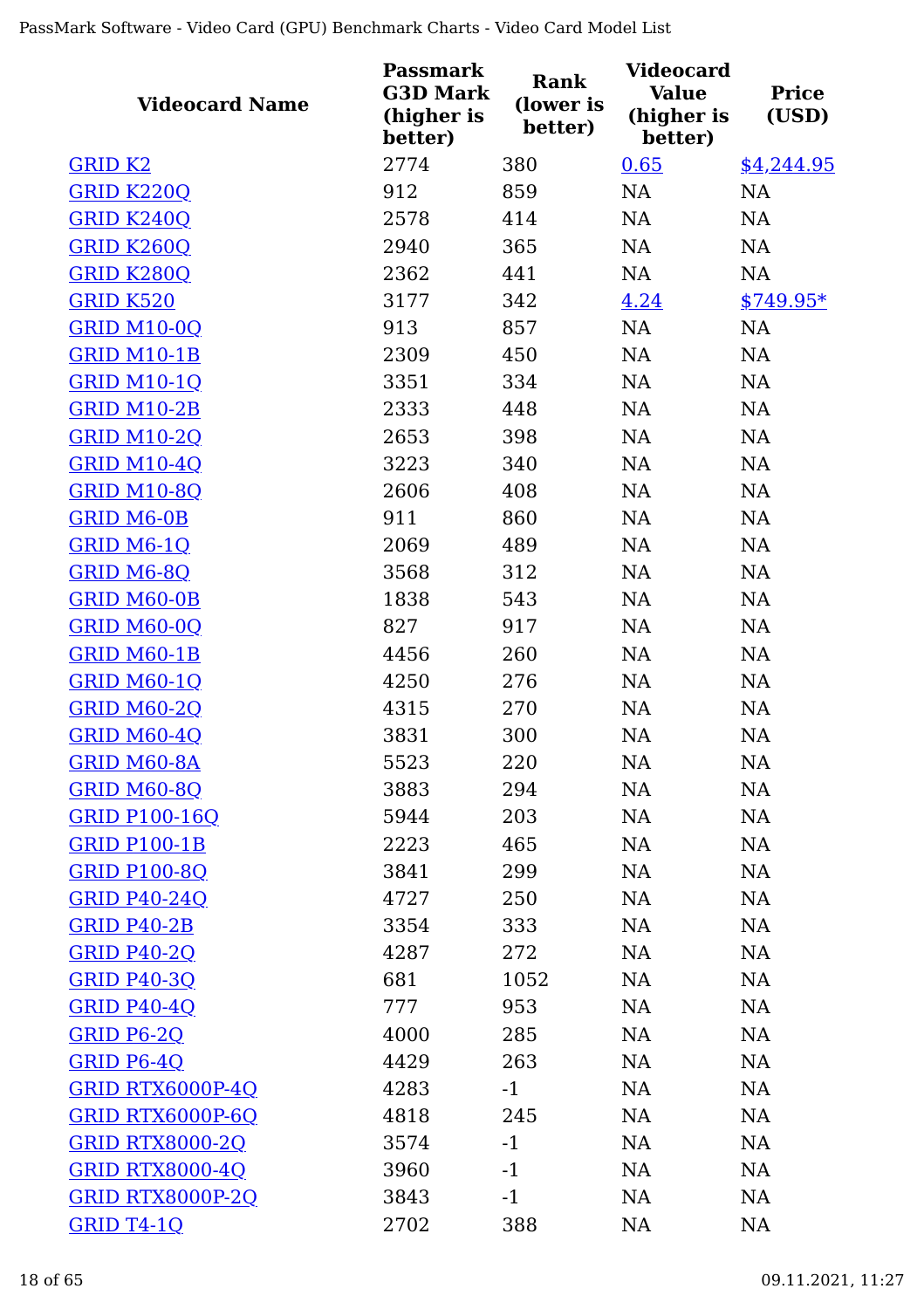| <b>Videocard Name</b>                                        | <b>Passmark</b><br><b>G3D Mark</b><br>(higher is<br>better) | Rank<br>(lower is<br>better) | <b>Videocard</b><br><b>Value</b><br>(higher is<br>better) | <b>Price</b><br>(USD) |
|--------------------------------------------------------------|-------------------------------------------------------------|------------------------------|-----------------------------------------------------------|-----------------------|
| <b>GRID T4-2Q</b>                                            | 1850                                                        | $-1$                         | <b>NA</b>                                                 | <b>NA</b>             |
| GRID T4-4Q                                                   | 3405                                                        | 325                          | NA                                                        | <b>NA</b>             |
| <b>GRID T4-8Q</b>                                            | 4283                                                        | $-1$                         | <b>NA</b>                                                 | <b>NA</b>             |
| <b>GRID V100-8Q</b>                                          | 16                                                          | 2052                         | NA                                                        | <b>NA</b>             |
| <b>GRID V100D-8Q</b>                                         | 4155                                                        | 279                          | NA                                                        | <b>NA</b>             |
| <b>GT 430</b>                                                | 223                                                         | 1520                         | 1.56                                                      | $$142.88*$            |
| HD6450                                                       | 220                                                         | 1523                         | 3.45                                                      | $$63.99*$             |
| HIS DIGITAL HD 4650 AGP                                      | 452                                                         | 1319                         | <b>NA</b>                                                 | NA                    |
| <b>IGP 340M</b>                                              | $\mathbf{1}$                                                | 2223                         | <b>NA</b>                                                 | NA                    |
| <b>IncrediblE HD</b>                                         | 389                                                         | 1372                         | <b>NA</b>                                                 | <b>NA</b>             |
| IncrediblE HD 3000                                           | 291                                                         | $-1$                         | <b>NA</b>                                                 | <b>NA</b>             |
| IncrediblE HD 4000                                           | 517                                                         | 1246                         | <b>NA</b>                                                 | <b>NA</b>             |
| IncrediblE HD 4600                                           | 749                                                         | 986                          | NA                                                        | <b>NA</b>             |
| Intel - Express Chipset G41                                  | 56                                                          | 1891                         | <b>NA</b>                                                 | <b>NA</b>             |
| Intel - Express Chipset Q45/Q43 57                           |                                                             | 1886                         | <b>NA</b>                                                 | <b>NA</b>             |
| <b>Intel 2nd Generation</b><br><b>SandyBridge HD</b>         | 212                                                         | 1534                         | <b>NA</b>                                                 | <b>NA</b>             |
| <b>Intel 2nd Generation</b><br><b>SandyBridge HD 3000</b>    | 205                                                         | 1545                         | <b>NA</b>                                                 | <b>NA</b>             |
| <b>Intel 4th Generation Haswell</b><br>HD                    | 419                                                         | 1351                         | <b>NA</b>                                                 | <b>NA</b>             |
| Intel 82845G Controller                                      | $\overline{2}$                                              | 2215                         | NA                                                        | <b>NA</b>             |
| Intel 82845G/GL Controller                                   | $\overline{2}$                                              | 2203                         | <b>NA</b>                                                 | <b>NA</b>             |
| Intel 82845G/GL/GE/PE/GV<br>Controller                       | $\overline{2}$                                              | 2193                         | <b>NA</b>                                                 | <b>NA</b>             |
| Intel 82852/82855 GM/GME<br>Controller                       | $\mathbf{1}$                                                | 2226                         | <b>NA</b>                                                 | <b>NA</b>             |
| Intel 82865G Controller                                      | 4                                                           | 2137                         | <b>NA</b>                                                 | <b>NA</b>             |
| Intel 82915G Express                                         | 5                                                           | 2110                         | NA                                                        | <b>NA</b>             |
| Intel 82915G/915GV/910GL                                     | 3                                                           | 2167                         | <b>NA</b>                                                 | <b>NA</b>             |
| Intel 82915G/GV/910GL<br>Advanced v3.5                       | $\overline{2}$                                              | 2202                         | <b>NA</b>                                                 | <b>NA</b>             |
| Intel 82915G/GV/910GL Express 3                              |                                                             | 2188                         | <b>NA</b>                                                 | <b>NA</b>             |
| Intel 82945G Express                                         | 17                                                          | 2048                         | <b>NA</b>                                                 | <b>NA</b>             |
| Intel 82945G Express-<br>Chipsatzfamilie                     | 8                                                           | 2080                         | <b>NA</b>                                                 | <b>NA</b>             |
| <b>Intel 865 Embedded Controller</b>                         | 3                                                           | 2168                         | <b>NA</b>                                                 | <b>NA</b>             |
| Intel 915G, 910G Express                                     | 4                                                           | 2157                         | <b>NA</b>                                                 | <b>NA</b>             |
| Intel 915G/915GV/910GL<br><b>Embedded Controller Functio</b> | 4                                                           | 2138                         | <b>NA</b>                                                 | <b>NA</b>             |
| <b>Intel 945G Embedded Chipset</b><br><b>Function 0</b>      | 4                                                           | 2145                         | NA                                                        | NA                    |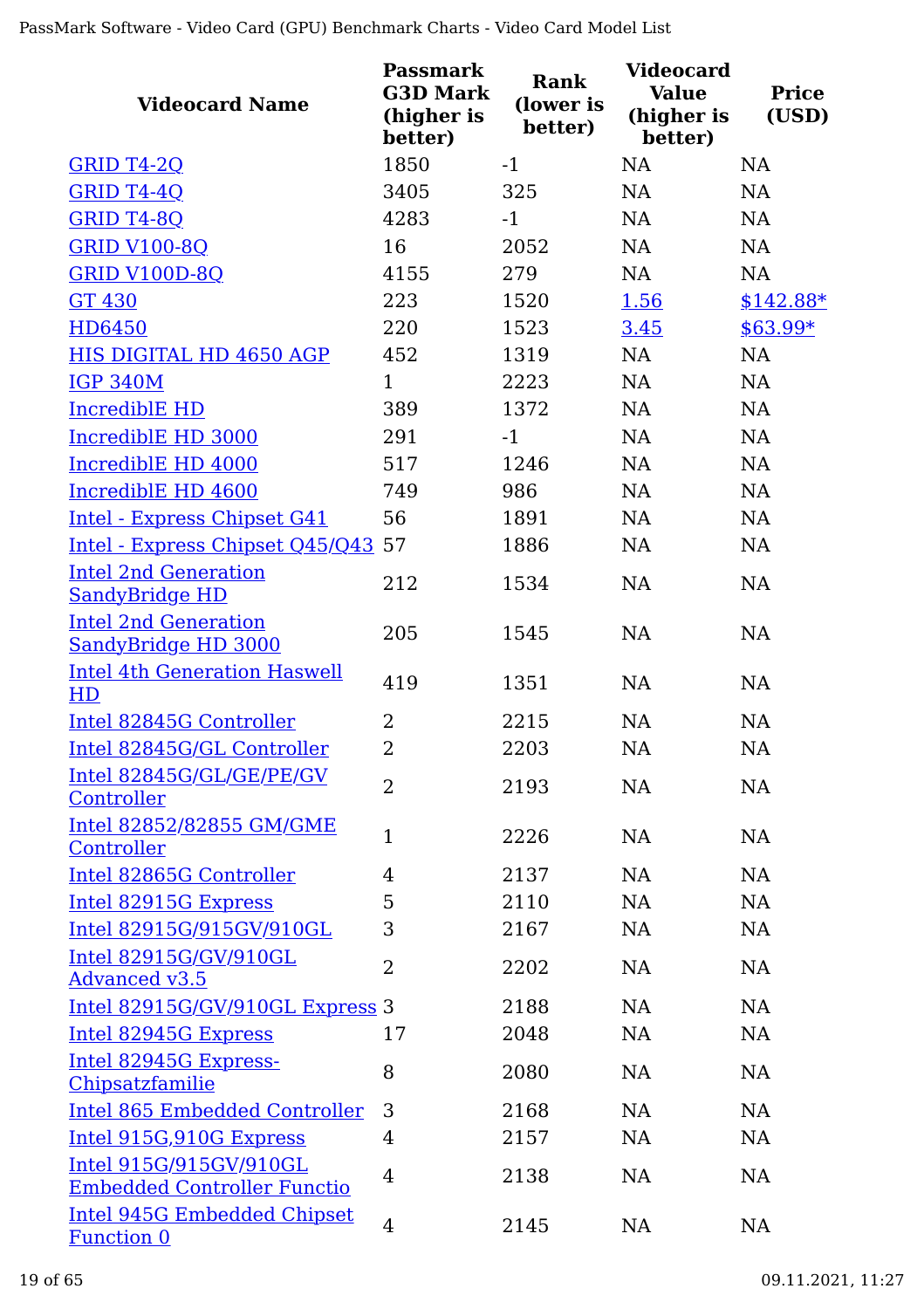| <b>Videocard Name</b>                                            | Passmark<br><b>G3D Mark</b><br>(higher is<br>better) | <b>Rank</b><br>(lower is<br>better) | <b>Videocard</b><br><b>Value</b><br>(higher is<br>better) | <b>Price</b><br>(USD) |
|------------------------------------------------------------------|------------------------------------------------------|-------------------------------------|-----------------------------------------------------------|-----------------------|
| <b>Intel 946GZ Embedded Chipset</b>                              | 3                                                    | 2183                                | <b>NA</b>                                                 | <b>NA</b>             |
| <b>Function 0</b>                                                | 3                                                    | 2180                                | <b>NA</b>                                                 | <b>NA</b>             |
| <b>Intel 946GZ Express</b>                                       | 68                                                   | 1847                                | <b>NA</b>                                                 | NA                    |
| <b>Intel B43 Express Chipset</b><br><b>Intel Coffee Lake UHD</b> | 1158                                                 | 727                                 | NA                                                        | NA                    |
| <b>Intel Extreme Controller</b>                                  | $\mathbf{1}$                                         | 2217                                | NA                                                        | NA                    |
| Intel G33/G31 Express                                            | 102                                                  | 1739                                | <b>NA</b>                                                 | NA                    |
| <b>Intel G35 Express</b>                                         | 3090                                                 | 350                                 | <b>NA</b>                                                 | <b>NA</b>             |
| Intel G41 Express Chipset                                        | 75                                                   | 1821                                | <b>NA</b>                                                 | <b>NA</b>             |
| Intel G41 Express-Chipsatz                                       | 57                                                   | 1888                                | <b>NA</b>                                                 | <b>NA</b>             |
| Intel G45/G43 Express Chipset                                    | 66                                                   | 1855                                | <b>NA</b>                                                 | <b>NA</b>             |
| Intel G45/G43/G41 Express                                        |                                                      |                                     |                                                           |                       |
| <b>Chipset</b>                                                   | 67                                                   | 1849                                | <b>NA</b>                                                 | <b>NA</b>             |
| <b>Intel G965 Express</b>                                        | 24                                                   | 2021                                | <b>NA</b>                                                 | NA                    |
| Intel GMA 3150 Express                                           | 2                                                    | 2209                                | <b>NA</b>                                                 | <b>NA</b>             |
| <b>Intel Haswell HD - GT1</b>                                    | 123                                                  | 1670                                | <b>NA</b>                                                 | <b>NA</b>             |
| <b>Intel Haswell HD - GT2</b>                                    | 139                                                  | 1630                                | <b>NA</b>                                                 | NA                    |
| Intel HD 2000                                                    | 213                                                  | 1533                                | NA                                                        | <b>NA</b>             |
| Intel HD 3000                                                    | 257                                                  | 1490                                | 0.27                                                      | $$945.00*$            |
| Intel HD 4000                                                    | 332                                                  | 1418                                | 0.21                                                      | $$1,592.95*$          |
| Intel HD 4400                                                    | 520                                                  | 1242                                | NA                                                        | <b>NA</b>             |
| Intel HD 4600                                                    | 626                                                  | 1115                                | <b>NA</b>                                                 | <b>NA</b>             |
| Intel HD 500                                                     | 298                                                  | 1452                                | <b>NA</b>                                                 | <b>NA</b>             |
| Intel HD 5000                                                    | 557                                                  | 1202                                | 0.89                                                      | $$625.00*$            |
| Intel HD 505                                                     | 349                                                  | 1407                                | NA                                                        | <b>NA</b>             |
| Intel HD 510                                                     | 619                                                  | 1125                                | <b>NA</b>                                                 | <b>NA</b>             |
| Intel HD 515                                                     | 614                                                  | 1133                                | <b>NA</b>                                                 | <b>NA</b>             |
| Intel HD 520                                                     | 861                                                  | 894                                 | <b>NA</b>                                                 | <b>NA</b>             |
| Intel HD 5200                                                    | 830                                                  | 916                                 | NA                                                        | <b>NA</b>             |
| Intel HD 530                                                     | 981                                                  | 809                                 | <b>NA</b>                                                 | <b>NA</b>             |
| Intel HD 5300                                                    | 385                                                  | 1376                                | NA                                                        | <b>NA</b>             |
| Intel HD 5500                                                    | 580                                                  | 1169                                | <b>NA</b>                                                 | <b>NA</b>             |
| Intel HD 5600                                                    | 712                                                  | 1026                                | NA                                                        | <b>NA</b>             |
| Intel HD 6000                                                    | 852                                                  | 902                                 | NA                                                        | <b>NA</b>             |
| Intel HD 610                                                     | 672                                                  | 1064                                | NA                                                        | <b>NA</b>             |
| Intel HD 615                                                     | 720                                                  | 1019                                | NA                                                        | <b>NA</b>             |
| Intel HD 630                                                     | 1137                                                 | 732                                 | NA                                                        | <b>NA</b>             |
| <b>Intel HD Family</b>                                           | 453                                                  | 1316                                | <b>NA</b>                                                 | <b>NA</b>             |
| Intel HD Graphics 620                                            | 920                                                  | 854                                 | <b>NA</b>                                                 | <b>NA</b>             |
| Intel HD manual-15.28-1861                                       | 62                                                   | 1870                                | NA                                                        | <b>NA</b>             |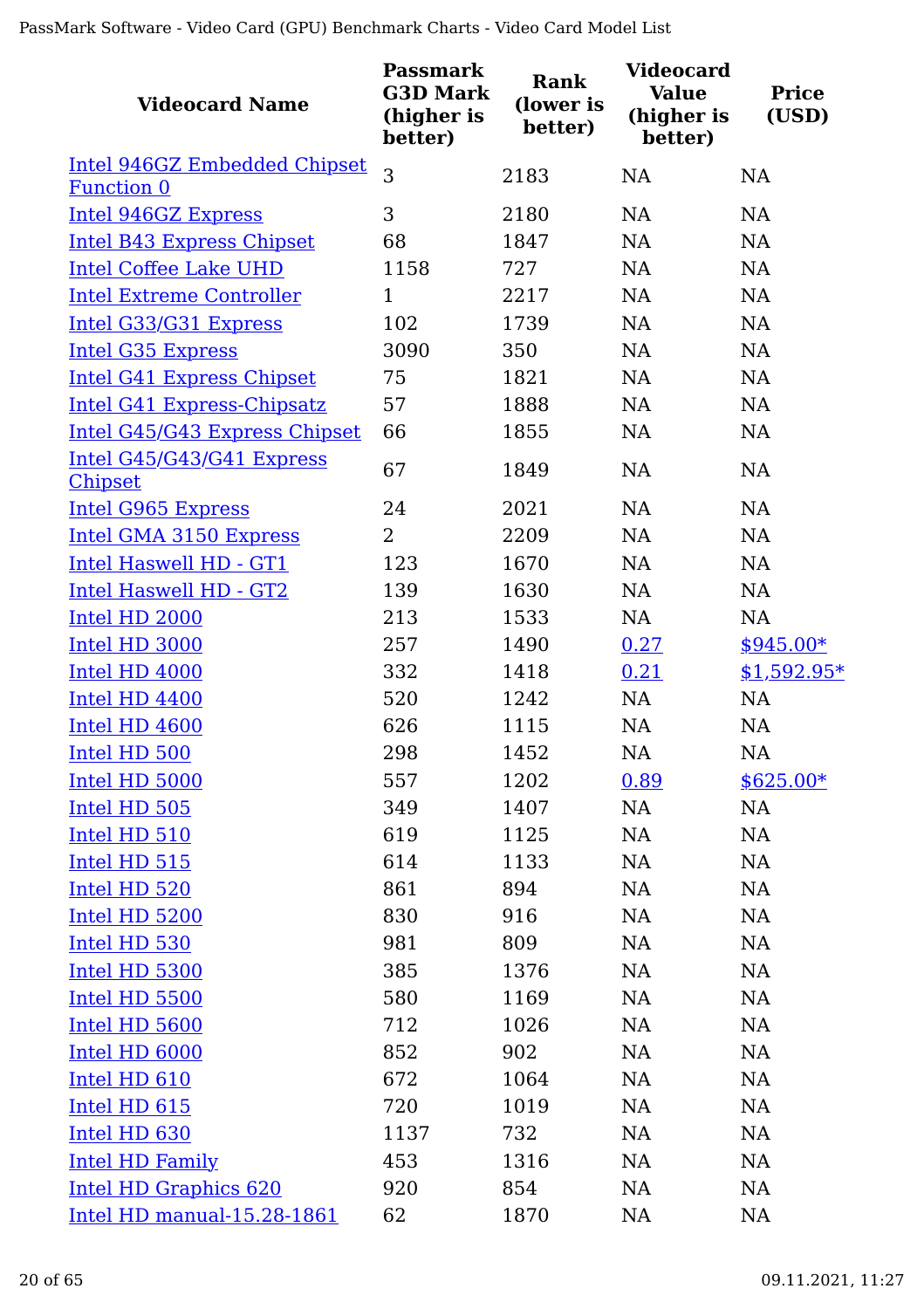| <b>Videocard Name</b>                 | <b>Passmark</b><br><b>G3D Mark</b><br>(higher is<br>better) | <b>Rank</b><br>(lower is<br>better) | <b>Videocard</b><br><b>Value</b><br>(higher is<br>better) | <b>Price</b><br>(USD) |
|---------------------------------------|-------------------------------------------------------------|-------------------------------------|-----------------------------------------------------------|-----------------------|
| Intel HD manual-                      | 165                                                         | 1594                                | <b>NA</b>                                                 | NA                    |
| gen9 2015-133271                      |                                                             |                                     |                                                           |                       |
| <b>Intel HD Modded</b>                | 112                                                         | 1707                                | NA                                                        | <b>NA</b>             |
| Intel HD P3000                        | 293                                                         | 1457                                | NA                                                        | <b>NA</b>             |
| Intel HD P4000                        | 516                                                         | 1250                                | NA                                                        | <b>NA</b>             |
| Intel HD P4600                        | 604                                                         | 1144                                | NA                                                        | <b>NA</b>             |
| Intel HD P4600/P4700                  | 642                                                         | 1093                                | NA                                                        | NA                    |
| Intel HD P530                         | 1303                                                        | 677                                 | NA                                                        | <b>NA</b>             |
| Intel HD P630                         | 1249                                                        | 692                                 | NA                                                        | <b>NA</b>             |
| <b>Intel Infoshock HD</b>             | 193                                                         | 1560                                | <b>NA</b>                                                 | NA                    |
| Intel Iris 5100                       | 754                                                         | 981                                 | NA                                                        | NA                    |
| Intel Iris 540                        | 1247                                                        | 693                                 | <b>NA</b>                                                 | <b>NA</b>             |
| Intel Iris 550                        | 1337                                                        | 665                                 | NA                                                        | NA                    |
| Intel Iris 6100                       | 879                                                         | 882                                 | <b>NA</b>                                                 | <b>NA</b>             |
| Intel Iris 650                        | 1794                                                        | 562                                 | NA                                                        | <b>NA</b>             |
| <b>Intel Iris Plus</b>                | 1859                                                        | 538                                 | NA                                                        | NA                    |
| Intel Iris Plus 640                   | 1324                                                        | 668                                 | NA                                                        | NA                    |
| Intel Iris Plus 645                   | 1749                                                        | 574                                 | NA                                                        | <b>NA</b>             |
| <b>Intel Iris Plus 650</b>            | 1595                                                        | 602                                 | NA                                                        | <b>NA</b>             |
| Intel Iris Plus 655                   | 1772                                                        | 565                                 | NA                                                        | NA                    |
| Intel Iris Pro 5200                   | 1016                                                        | 789                                 | NA                                                        | <b>NA</b>             |
| Intel Iris Pro 580                    | 2031                                                        | 500                                 | <b>NA</b>                                                 | NA                    |
| Intel Iris Pro 6100                   | 925                                                         | 851                                 | <b>NA</b>                                                 | NA                    |
| Intel Iris Pro Graphics 6200          | 1435                                                        | 640                                 | <b>NA</b>                                                 | <b>NA</b>             |
| Intel Iris Pro P580                   | 2168                                                        | 475                                 | NA                                                        | NA                    |
| Intel Iris Pro P6300                  | 1653                                                        | 589                                 | NA                                                        | <b>NA</b>             |
| Intel Iris Xe                         | 2850                                                        | 372                                 | NA                                                        | <b>NA</b>             |
| <b>Intel Media Accelerator</b>        | 32                                                          | 1987                                | NA                                                        | <b>NA</b>             |
| <b>Intel Media Accelerator 3150</b>   | 2                                                           | 2192                                | NA                                                        | <b>NA</b>             |
| <b>Intel Media Accelerator 500</b>    | 3                                                           | 2175                                | NA                                                        | NA                    |
| <b>Intel Media Accelerator 600</b>    | 6                                                           | 2090                                | NA                                                        | <b>NA</b>             |
| <b>Intel Media Accelerator HD</b>     | 100                                                         | 1743                                | NA                                                        | NA                    |
| <b>Intel Poison Ivy</b>               | 738                                                         | 1000                                | NA                                                        | <b>NA</b>             |
| <b>Intel Q33 Express</b>              | 5                                                           | 2105                                | NA                                                        | NA                    |
| <b>Intel Q35 Embedded</b>             | 8                                                           | 2076                                | NA                                                        | NA                    |
| Intel Q35 Express                     | 177                                                         | 1581                                | <b>NA</b>                                                 | NA                    |
| Intel Q45/Q43 Express Chipset         | 144                                                         | 1621                                | NA                                                        | NA                    |
| <u>Intel Q45/Q43 Express-Chipsatz</u> | 57                                                          | 1889                                | NA                                                        | <b>NA</b>             |
| Intel Q965/Q963 Express               | 181                                                         | 1572                                | NA                                                        | <b>NA</b>             |
| Intel Skylake HD DT GT2               | 576                                                         | 1175                                | <b>NA</b>                                                 | <b>NA</b>             |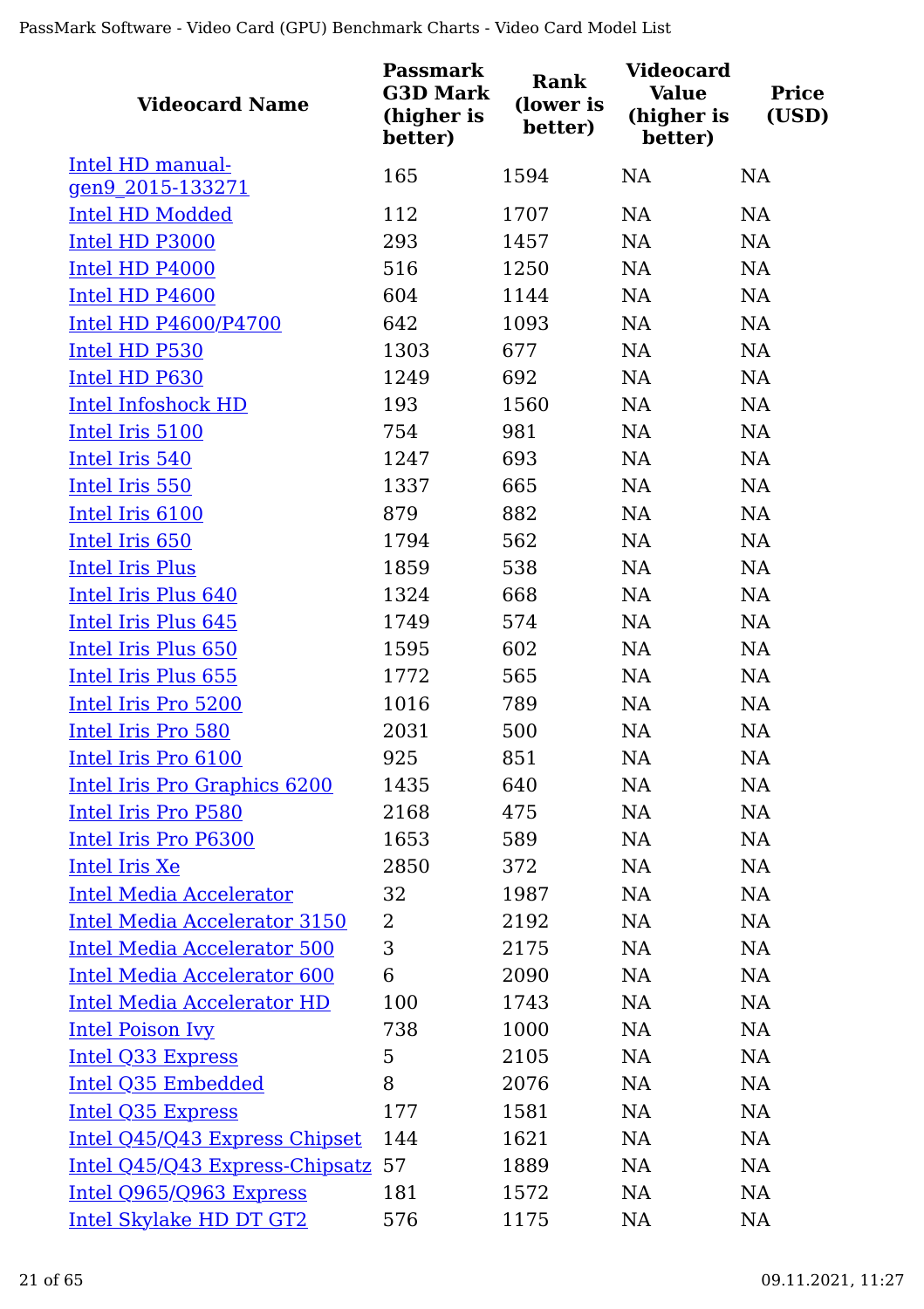| <b>Videocard Name</b>                        | <b>Passmark</b><br><b>G3D Mark</b><br>(higher is<br>better) | Rank<br>(lower is<br>better) | <b>Videocard</b><br><b>Value</b><br>(higher is<br>better) | <b>Price</b><br>(USD) |
|----------------------------------------------|-------------------------------------------------------------|------------------------------|-----------------------------------------------------------|-----------------------|
| <b>Intel UHD</b>                             | 1701                                                        | 580                          | NA                                                        | <b>NA</b>             |
| Intel UHD 600                                | 329                                                         | 1426                         | NA                                                        | <b>NA</b>             |
| Intel UHD 605                                | 373                                                         | 1388                         | <b>NA</b>                                                 | NA                    |
| Intel UHD 610                                | 732                                                         | 1006                         | NA                                                        | NA                    |
| Intel UHD 615                                | 772                                                         | 964                          | NA                                                        | <b>NA</b>             |
| Intel UHD 617                                | 874                                                         | 885                          | <b>NA</b>                                                 | NA                    |
| Intel UHD 620                                | 888                                                         | 872                          | NA                                                        | NA                    |
| Intel UHD 630                                | 1350                                                        | 660                          | <b>NA</b>                                                 | <b>NA</b>             |
| Intel UHD 730                                | 1541                                                        | 620                          | <b>NA</b>                                                 | <b>NA</b>             |
| Intel UHD 750                                | 1723                                                        | 577                          | <b>NA</b>                                                 | <b>NA</b>             |
| <b>Intel UHD Graphics 620</b>                | 1040                                                        | 777                          | <b>NA</b>                                                 | <b>NA</b>             |
| Intel UHD P630                               | 2812                                                        | 376                          | NA                                                        | <b>NA</b>             |
| Intel UHD P750                               | 1898                                                        | 532                          | <b>NA</b>                                                 | <b>NA</b>             |
| Intel US15 Embedded Media<br>and Controller  | 7                                                           | 2087                         | <b>NA</b>                                                 | <b>NA</b>             |
| <b>ION</b>                                   | 87                                                          | 1785                         | 0.38                                                      | $$229.99*$            |
| <b>ION LE</b>                                | 97                                                          | 1750                         | <b>NA</b>                                                 | NA                    |
| <b>KV SPECTRE LITE MOBILE</b><br>25W         | 538                                                         | 1225                         | <b>NA</b>                                                 | <b>NA</b>             |
| <b>LMIMIRR</b>                               | 874                                                         | 883                          | <b>NA</b>                                                 | <b>NA</b>             |
| $M71-M$                                      | 64                                                          | 1866                         | <b>NA</b>                                                 | <b>NA</b>             |
| <b>M76M</b>                                  | 124                                                         | 1665                         | NA                                                        | NA                    |
| <b>M860G with Mobility Radeon</b><br>4100    | 75                                                          | 1820                         | NA                                                        | NA                    |
| <b>M880G with Mobility Radeon</b><br>HD 4200 | 92                                                          | 1768                         | NA                                                        | NA                    |
| <b>M880G with Mobility Radeon</b><br>HD 4225 | 71                                                          | 1834                         | NA                                                        | NA                    |
| <b>M880G with Mobility Radeon</b><br>HD 4250 | 104                                                         | 1731                         | <b>NA</b>                                                 | <b>NA</b>             |
| Master X3100 Driver                          | 10                                                          | 2066                         | <b>NA</b>                                                 | NA                    |
| Matrox C420 LP PCIe x16                      | 634                                                         | 1101                         | <b>NA</b>                                                 | NA                    |
| Matrox C680 PCIe x16                         | 1903                                                        | 527                          | <b>NA</b>                                                 | <b>NA</b>             |
| Matrox C900 PCIe x16                         | 1812                                                        | 553                          | <b>NA</b>                                                 | NA                    |
| Matrox G200e WDDM 1.2                        | 59                                                          | 1879                         | NA                                                        | <b>NA</b>             |
| Matrox G200e WDDM 2.0                        | 123                                                         | 1668                         | <b>NA</b>                                                 | NA                    |
| Matrox G200eh                                | 40                                                          | 1942                         | <b>NA</b>                                                 | <b>NA</b>             |
| Matrox G200eh WDDM 1.2                       | 51                                                          | 1899                         | <b>NA</b>                                                 | <b>NA</b>             |
| Matrox G200eh WDDM 2.0                       | 45                                                          | 1926                         | NA                                                        | <b>NA</b>             |
| Matrox G200eR                                | 36                                                          | 1962                         | <b>NA</b>                                                 | <b>NA</b>             |
| Matrox G200eR WDDM 1.2                       | 45                                                          | 1924                         | <b>NA</b>                                                 | <b>NA</b>             |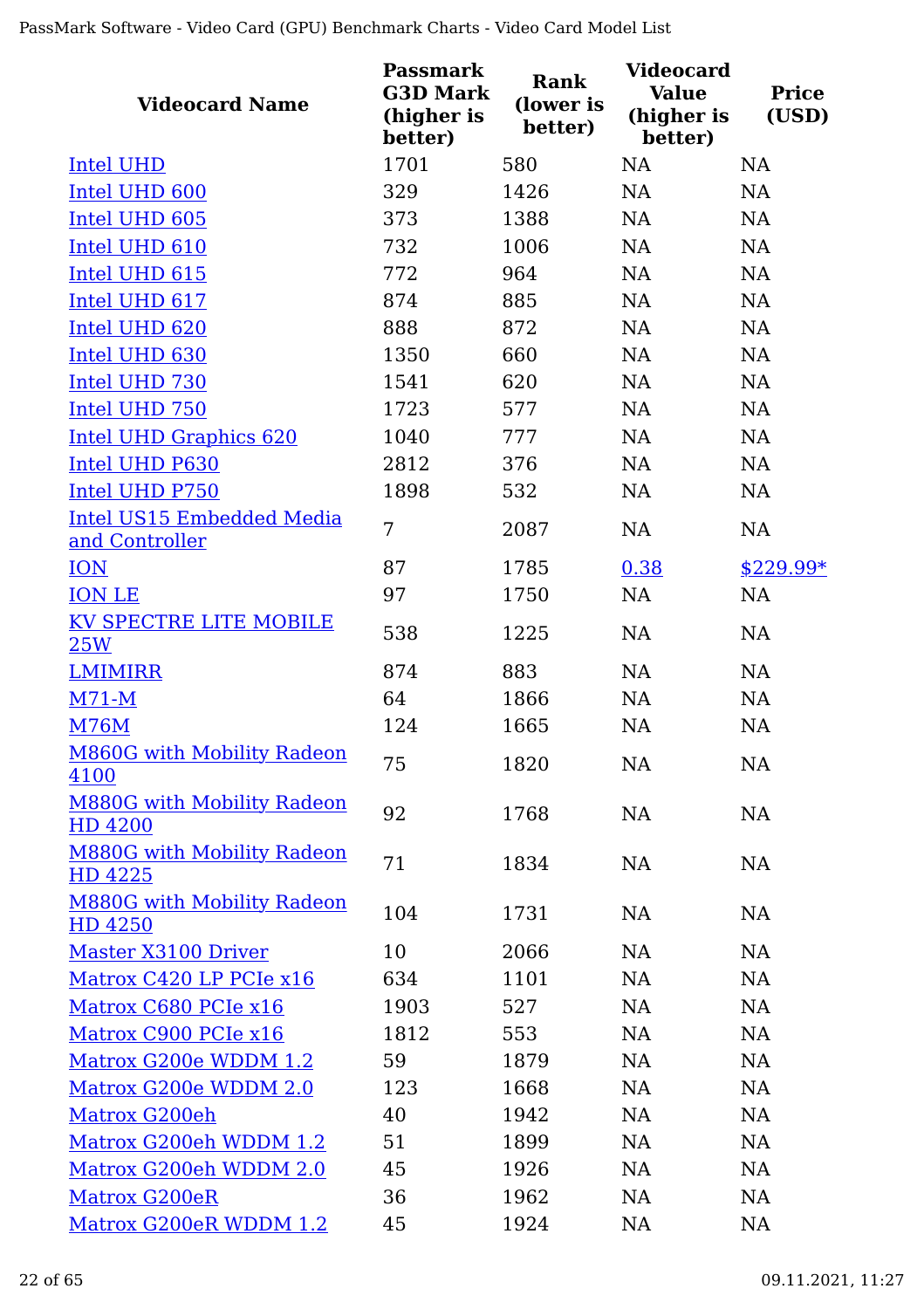| <b>Videocard Name</b>                             | <b>Passmark</b><br><b>G3D Mark</b><br>(higher is<br>better) | Rank<br>(lower is<br>better) | <b>Videocard</b><br><b>Value</b><br>(higher is<br>better) | <b>Price</b><br>(USD) |
|---------------------------------------------------|-------------------------------------------------------------|------------------------------|-----------------------------------------------------------|-----------------------|
| Matrox G200eR WDDM 2.0                            | 67                                                          | 1850                         | NA                                                        | NA                    |
| Matrox G200eW                                     | 39                                                          | 1946                         | <b>NA</b>                                                 | <b>NA</b>             |
| Matrox G200eW WDDM 1.2                            | 50                                                          | 1909                         | <b>NA</b>                                                 | <b>NA</b>             |
| Matrox G200eW3 WDDM 2.0                           | 94                                                          | 1761                         | <b>NA</b>                                                 | <b>NA</b>             |
| Matrox M9120 PCIe x16                             | 19                                                          | 2038                         | <b>NA</b>                                                 | NA                    |
| Matrox M9120 Plus LP PCIe x16 5                   |                                                             | 2111                         | <b>NA</b>                                                 | <b>NA</b>             |
| Matrox M9125 PCIe x16                             | 25                                                          | 2014                         | <b>NA</b>                                                 | NA                    |
| Matrox M9128 LP PCIe x16                          | 28                                                          | 2003                         | <b>NA</b>                                                 | <b>NA</b>             |
| Matrox M9138 LP PCIe x16                          | 42                                                          | 1936                         | <b>NA</b>                                                 | <b>NA</b>             |
| Matrox M9140 LP PCIe x16                          | 23                                                          | 2027                         | <b>NA</b>                                                 | <b>NA</b>             |
| Matrox M9148 LP PCIe x16                          | 9                                                           | 2069                         | <b>NA</b>                                                 | NA                    |
| Matrox Millennium P650 PCIe<br><u>128</u>         | 5                                                           | 2120                         | <b>NA</b>                                                 | NA                    |
| Matrox Millennium P690 PCIe<br>x16                | 366                                                         | 1391                         | <b>NA</b>                                                 | <b>NA</b>             |
| <b>Matrox Millennium P690 Plus</b><br>LP PCIe x16 | 6                                                           | 2092                         | NA                                                        | NA                    |
| Matrox Parhelia 128MB                             | 3                                                           | 2177                         | 0.01                                                      | $$350.00*$            |
| Matrox Parhelia 256MB                             | 9                                                           | 2070                         | <b>NA</b>                                                 | <b>NA</b>             |
| Matrox Parhelia APVe                              | 5                                                           | 2113                         | <b>NA</b>                                                 | NA                    |
| <b>MCT USB3.0 External Device</b>                 | 520                                                         | $-1$                         | <b>NA</b>                                                 | NA                    |
| <b>MEDION RADEON 9800 XXL</b>                     | 71                                                          | 1833                         | NA                                                        | <b>NA</b>             |
| <b>MEDION RADEON X740XL</b>                       | 94                                                          | 1758                         | <b>NA</b>                                                 | <b>NA</b>             |
| MIRRORV3                                          | 1080                                                        | 755                          | <b>NA</b>                                                 | <b>NA</b>             |
| Mobile Intel - famiglia Express<br>Chipset 45     | 38                                                          | 1954                         | <b>NA</b>                                                 | NA                    |
| Mobile Intel 4 Express-<br>Chipsatzfamilie        | 44                                                          | 1931                         | <b>NA</b>                                                 | <b>NA</b>             |
| Mobile Intel 45 Express                           | 51                                                          | 1904                         | <b>NA</b>                                                 | <b>NA</b>             |
| Mobile Intel 45 Express-<br>Chipsatzfamilie       | 117                                                         | 1690                         | NA                                                        | NA                    |
| Mobile Intel 915GM/GMS<br><b>/910GML Express</b>  | $\overline{2}$                                              | 2213                         | <b>NA</b>                                                 | <b>NA</b>             |
| Mobile Intel 945 Express                          | $\mathbf{1}$                                                | 2220                         | <b>NA</b>                                                 | <b>NA</b>             |
| Mobile Intel 945GM Express                        | 5                                                           | 2107                         | NA                                                        | <b>NA</b>             |
| Mobile Intel 945GM/GU Express 5                   |                                                             | 2121                         | NA                                                        | <b>NA</b>             |
| Mobile Intel 965 Express                          | 61                                                          | 1873                         | <b>NA</b>                                                 | <b>NA</b>             |
| Mobile Intel 965 Express -<br>BR-0907-0461 v1839  | 8                                                           | 2078                         | <b>NA</b>                                                 | NA                    |
| Mobile Intel 965 Express-<br>Chipsatzfamilie      | 24                                                          | 2024                         | <b>NA</b>                                                 | <b>NA</b>             |
| Mobile Intel HD                                   | 284                                                         | 1470                         | 0.59                                                      | \$479.98*             |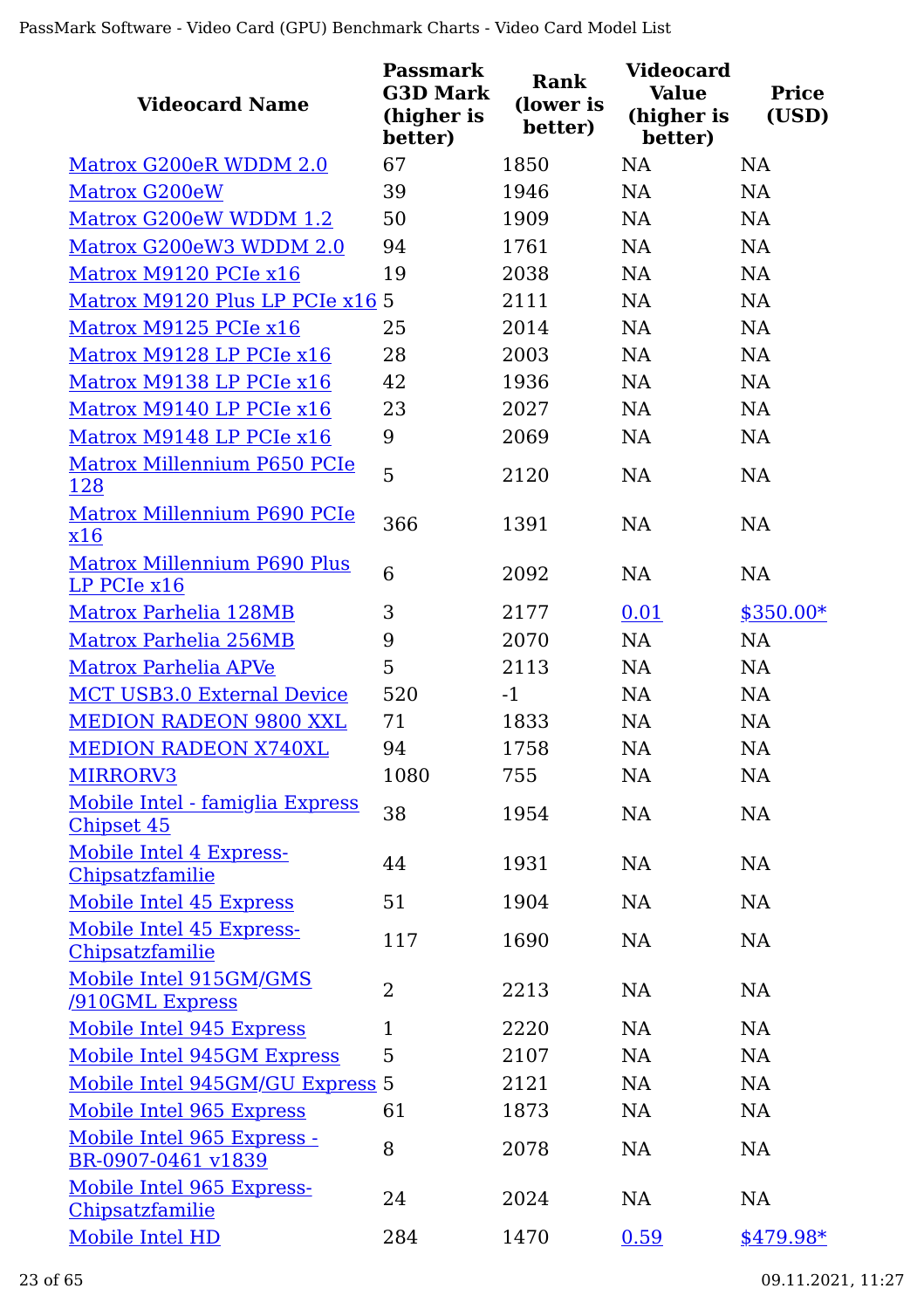| <b>Videocard Name</b>                              | <b>Passmark</b><br><b>G3D Mark</b><br>(higher is<br>better) | Rank<br>(lower is<br>better) | <b>Videocard</b><br><b>Value</b><br>(higher is<br>better) | <b>Price</b><br>(USD) |
|----------------------------------------------------|-------------------------------------------------------------|------------------------------|-----------------------------------------------------------|-----------------------|
| Mobile Intel serie 4 Express                       | 44                                                          | 1930                         | NA                                                        | <b>NA</b>             |
| Mobile Intel965 Express                            | 17                                                          | 2049                         | <b>NA</b>                                                 | <b>NA</b>             |
| <b>MOBILITY FIREGL 7800</b>                        | $\overline{4}$                                              | 2134                         | <b>NA</b>                                                 | NA                    |
| <b>MOBILITY FIREGL T2</b>                          | 40                                                          | 1941                         | <b>NA</b>                                                 | NA                    |
| <b>MOBILITY FIREGL T2/T2e</b>                      | 33                                                          | 1983                         | <b>NA</b>                                                 | <b>NA</b>             |
| <b>MOBILITY FireGL V3200</b>                       | 62                                                          | 1871                         | <b>NA</b>                                                 | <b>NA</b>             |
| <b>MOBILITY FireGL V5000</b>                       | 81                                                          | 1802                         | <b>NA</b>                                                 | NA                    |
| <b>MOBILITY FireGL V5200</b>                       | 44                                                          | 1927                         | <b>NA</b>                                                 | NA                    |
| <b>MOBILITY FireGL V5250</b>                       | 27                                                          | 2005                         | <b>NA</b>                                                 | NA                    |
| <b>Mobility FireGL V5725</b>                       | 219                                                         | 1526                         | <b>NA</b>                                                 | <b>NA</b>             |
| <b>MOBILITY IGP 9000/9100</b>                      | 10                                                          | 2067                         | <b>NA</b>                                                 | NA                    |
| <b>Mobility Radeon 4100</b>                        | 81                                                          | 1807                         | <b>NA</b>                                                 | NA                    |
| <b>MOBILITY RADEON 7000 IGP</b>                    | 6                                                           | 2098                         | <b>NA</b>                                                 | NA                    |
| <b>MOBILITY RADEON 7500</b>                        | 3                                                           | 2171                         | <b>NA</b>                                                 | <b>NA</b>             |
| <b>MOBILITY RADEON 9000</b>                        | 3                                                           | 2181                         | <b>NA</b>                                                 | NA                    |
| <b>MOBILITY RADEON 9000 IGP</b>                    | 7                                                           | 2081                         | <b>NA</b>                                                 | <b>NA</b>             |
| <b>MOBILITY RADEON 9000/9100</b><br><b>IGP</b>     | 5                                                           | 2112                         | NA                                                        | <b>NA</b>             |
| MOBILITY RADEON 9100 IGP                           | 2                                                           | 2191                         | <b>NA</b>                                                 | <b>NA</b>             |
| <b>MOBILITY RADEON 9200</b>                        | 3                                                           | 2190                         | <b>NA</b>                                                 | NA                    |
| <b>MOBILITY RADEON 9550</b>                        | 30                                                          | 1997                         | <b>NA</b>                                                 | <b>NA</b>             |
| <b>MOBILITY RADEON 9600</b>                        | 36                                                          | 1966                         | <b>NA</b>                                                 | <b>NA</b>             |
| <b>MOBILITY RADEON 9600 PRO</b><br><b>TURBO</b>    | 24                                                          | 2018                         | NA                                                        | <b>NA</b>             |
| <b>MOBILITY RADEON 9600/9700</b>                   | 39                                                          | 1949                         | <b>NA</b>                                                 | <b>NA</b>             |
| <b>MOBILITY RADEON 9700</b>                        | 27                                                          | 2004                         | <b>NA</b>                                                 | NA                    |
| <b>MOBILITY RADEON 9800</b>                        | 46                                                          | 1921                         | <b>NA</b>                                                 | <b>NA</b>             |
| <b>Mobility Radeon HD 2300</b>                     | 50                                                          | 1907                         | <b>NA</b>                                                 | NA                    |
| <b>Mobility Radeon HD 2400</b>                     | 89                                                          | 1781                         | NA                                                        | NA                    |
| Mobility Radeon HD 2400 XT                         | 102                                                         | 1740                         | NA                                                        | <b>NA</b>             |
| <b>Mobility Radeon HD 2600</b>                     | 167                                                         | 1591                         | <b>NA</b>                                                 | NA                    |
| Mobility Radeon HD 2600 XT                         | 191                                                         | 1565                         | <b>NA</b>                                                 | NA                    |
| Mobility Radeon HD 3400 Serisi 111                 |                                                             | 1710                         | <b>NA</b>                                                 | NA                    |
| <b>Mobility Radeon HD 3410</b>                     | 62                                                          | 1869                         | <b>NA</b>                                                 | NA                    |
| <b>Mobility Radeon HD 3430</b>                     | 98                                                          | 1748                         | <b>NA</b>                                                 | NA                    |
| <b>Mobility Radeon HD 3450</b>                     | 91                                                          | 1776                         | <b>NA</b>                                                 | NA                    |
| <b>Mobility Radeon HD 3470</b>                     | 93                                                          | 1764                         | <b>NA</b>                                                 | NA                    |
| <b>Mobility Radeon HD 3470</b><br><b>Hybrid X2</b> | 93                                                          | 1762                         | <b>NA</b>                                                 | NA                    |
| <b>Mobility Radeon HD 3650</b>                     | 127                                                         | 1658                         | 1.73                                                      | $$73.53*$             |
| <b>Mobility Radeon HD 3670</b>                     | 232                                                         | 1512                         | NA                                                        | <b>NA</b>             |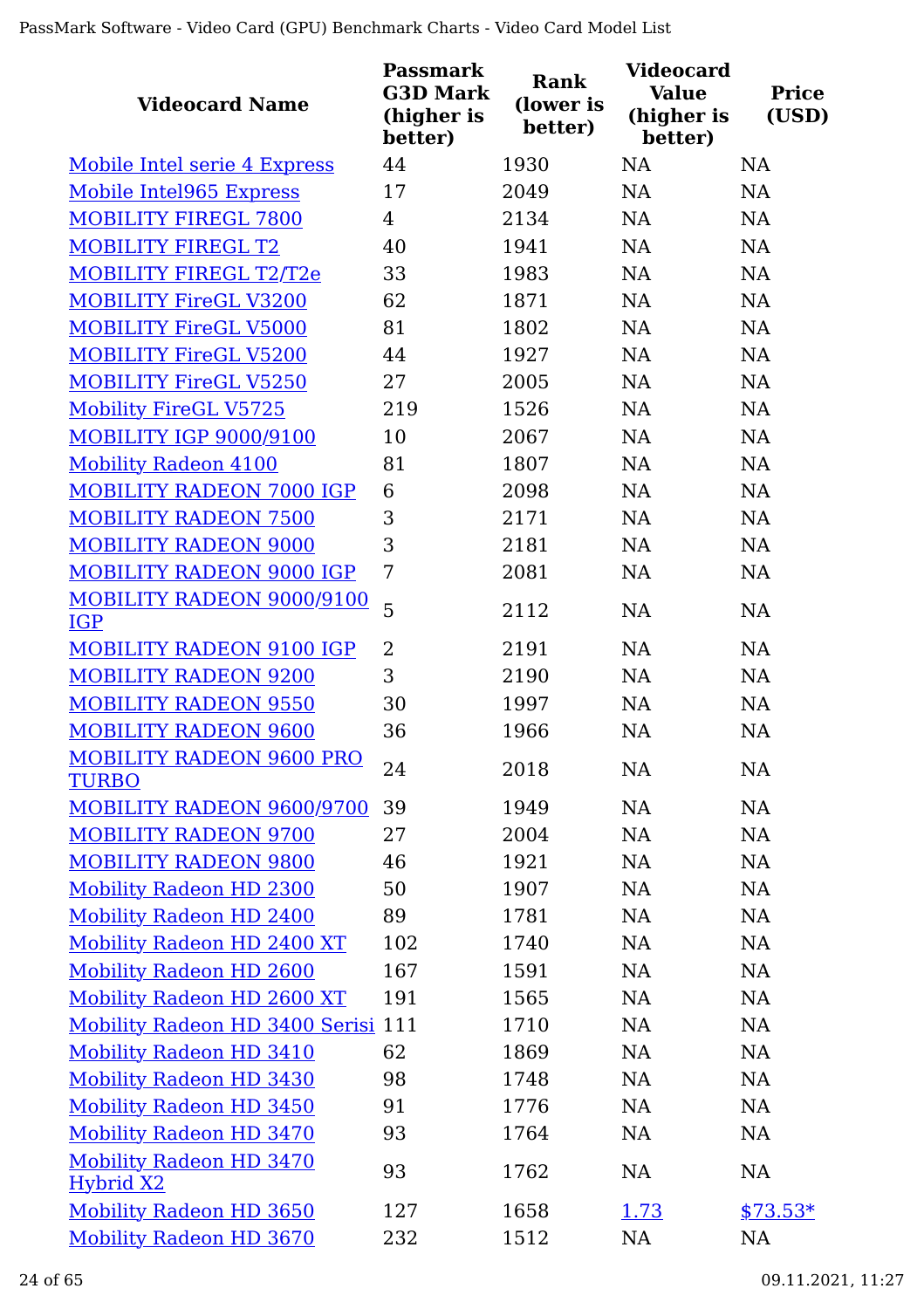| <b>Videocard Name</b>                | <b>Passmark</b><br><b>G3D Mark</b><br>(higher is<br>better) | <b>Rank</b><br>(lower is<br>better) | <b>Videocard</b><br><b>Value</b><br>(higher is<br>better) | <b>Price</b><br>(USD) |
|--------------------------------------|-------------------------------------------------------------|-------------------------------------|-----------------------------------------------------------|-----------------------|
| <b>Mobility Radeon HD 3850</b>       | 365                                                         | 1393                                | <b>NA</b>                                                 | <b>NA</b>             |
| <b>Mobility Radeon HD 3870</b>       | 547                                                         | 1210                                | NA                                                        | NA                    |
| <b>Mobility Radeon HD 3870 X2</b>    | 477                                                         | 1287                                | <b>NA</b>                                                 | <b>NA</b>             |
| <b>Mobility Radeon HD 4200</b>       | 90                                                          | 1777                                | <b>NA</b>                                                 | NA                    |
| <b>Mobility Radeon HD 4225</b>       | 66                                                          | 1860                                | NA                                                        | NA                    |
| <b>Mobility Radeon HD 4250</b>       | 98                                                          | 1746                                | NA                                                        | NA                    |
| <b>Mobility Radeon HD 4270</b>       | 92                                                          | 1767                                | <b>NA</b>                                                 | NA                    |
| Mobility Radeon HD 4300 Serisi 73    |                                                             | 1828                                | <b>NA</b>                                                 | NA                    |
| <b>Mobility Radeon HD 4330</b>       | 135                                                         | 1638                                | <b>NA</b>                                                 | <b>NA</b>             |
| <b>Mobility Radeon HD 4350</b>       | 148                                                         | 1613                                | <b>NA</b>                                                 | NA                    |
| <b>Mobility Radeon HD 4550</b>       | 191                                                         | 1566                                | <b>NA</b>                                                 | <b>NA</b>             |
| <b>Mobility Radeon HD 4570</b>       | 133                                                         | 1646                                | 1.75                                                      | $$75.90*$             |
| <b>Mobility Radeon HD 4650</b>       | 401                                                         | 1363                                | <b>NA</b>                                                 | NA                    |
| <b>Mobility Radeon HD 4670</b>       | 463                                                         | 1306                                | <b>NA</b>                                                 | <b>NA</b>             |
| <b>Mobility Radeon HD 4830</b>       | 511                                                         | 1253                                | <b>NA</b>                                                 | NA                    |
| <b>Mobility Radeon HD 4850</b>       | 866                                                         | 889                                 | <b>NA</b>                                                 | <b>NA</b>             |
| <b>Mobility Radeon HD 4870</b>       | 719                                                         | 1021                                | NA                                                        | NA                    |
| <b>Mobility Radeon HD 5000</b>       | 773                                                         | 961                                 | <b>NA</b>                                                 | NA                    |
| Mobility Radeon HD 5000 Serisi 478   |                                                             | 1284                                | NA                                                        | NA                    |
| <b>Mobility Radeon HD 5165</b>       | 284                                                         | 1472                                | <b>NA</b>                                                 | NA                    |
| <b>Mobility Radeon HD 530v</b>       | 174                                                         | 1585                                | <b>NA</b>                                                 | NA                    |
| <b>Mobility Radeon HD 540v</b>       | 188                                                         | 1568                                | <b>NA</b>                                                 | <b>NA</b>             |
| <b>Mobility Radeon HD 5430</b>       | 181                                                         | 1573                                | NA                                                        | <b>NA</b>             |
| <b>Mobility Radeon HD 5450</b>       | 214                                                         | 1532                                | NA                                                        | NA                    |
| <b>Mobility Radeon HD 545v</b>       | 199                                                         | 1551                                | <b>NA</b>                                                 | NA                    |
| Mobility Radeon HD 5470              | 236                                                         | 1509                                | <b>NA</b>                                                 | NA                    |
| <b>Mobility Radeon HD 550v</b>       | 266                                                         | 1482                                | <b>NA</b>                                                 | NA                    |
| <b>Mobility Radeon HD 5570</b>       | 547                                                         | 1211                                | NA                                                        | NA                    |
| <b>Mobility Radeon HD 560v</b>       | 318                                                         | 1439                                | <b>NA</b>                                                 | NA                    |
| <b>Mobility Radeon HD 5650</b>       | 455                                                         | 1313                                | NA                                                        | NA                    |
| <b>Mobility Radeon HD 565v</b>       | 353                                                         | 1402                                | <b>NA</b>                                                 | NA                    |
| <b>Mobility Radeon HD 5730</b>       | 491                                                         | 1273                                | <b>NA</b>                                                 | NA                    |
| <b>Mobility Radeon HD 5850</b>       | 763                                                         | 973                                 | <b>NA</b>                                                 | NA                    |
| <b>Mobility Radeon HD 5870</b>       | 1048                                                        | 772                                 | <b>NA</b>                                                 | NA                    |
| <b>Mobility Radeon HD serie 4200</b> | 96                                                          | 1755                                | <b>NA</b>                                                 | NA                    |
| <b>Mobility Radeon X1300</b>         | 39                                                          | 1947                                | <b>NA</b>                                                 | NA                    |
| <b>Mobility Radeon X1350</b>         | 39                                                          | 1945                                | <b>NA</b>                                                 | NA                    |
| <b>Mobility Radeon X1400</b>         | 42                                                          | 1933                                | <b>NA</b>                                                 | NA                    |
| <b>Mobility Radeon X1450</b>         | 33                                                          | 1984                                | <b>NA</b>                                                 | NA                    |
| <b>Mobility Radeon X1600</b>         | 92                                                          | 1771                                | <b>NA</b>                                                 | NA                    |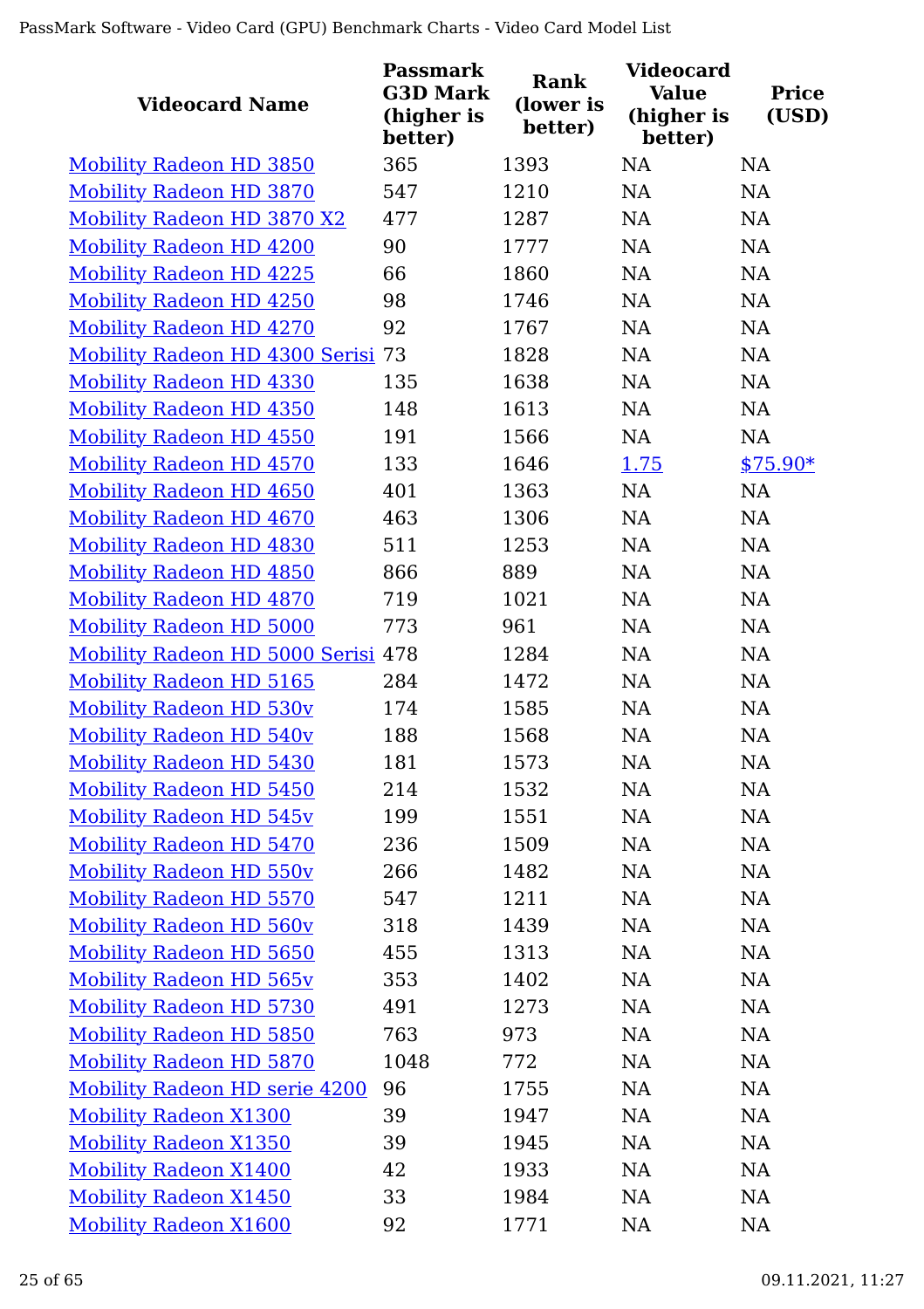| <b>Videocard Name</b>                | Passmark<br><b>G3D Mark</b><br>(higher is<br>better) | <b>Rank</b><br>(lower is<br>better) | <b>Videocard</b><br><b>Value</b><br>(higher is<br>better) | <b>Price</b><br>(USD) |
|--------------------------------------|------------------------------------------------------|-------------------------------------|-----------------------------------------------------------|-----------------------|
| <b>Mobility Radeon X1700</b>         | 104                                                  | 1729                                | <b>NA</b>                                                 | <b>NA</b>             |
| <b>MOBILITY RADEON X1800</b>         | 130                                                  | 1650                                | <b>NA</b>                                                 | <b>NA</b>             |
| <b>Mobility Radeon X1900</b>         | 134                                                  | 1640                                | <b>NA</b>                                                 | <b>NA</b>             |
| <b>Mobility Radeon X2300</b>         | 48                                                   | 1916                                | <b>NA</b>                                                 | NA                    |
| <b>Mobility Radeon X2300 HD</b>      | 48                                                   | 1914                                | <b>NA</b>                                                 | <b>NA</b>             |
| <b>Mobility Radeon X2500</b>         | 81                                                   | 1801                                | NA                                                        | <b>NA</b>             |
| <b>MOBILITY RADEON X300</b>          | 33                                                   | 1982                                | <b>NA</b>                                                 | NA                    |
| <b>MOBILITY RADEON X600</b>          | 50                                                   | 1908                                | NA                                                        | <b>NA</b>             |
| <b>MOBILITY RADEON X600 SE</b>       | 49                                                   | 1911                                | <b>NA</b>                                                 | <b>NA</b>             |
| <b>MOBILITY RADEON X700</b>          | 66                                                   | 1856                                | <b>NA</b>                                                 | <b>NA</b>             |
| MOBILITY RADEON X700 XL              | 59                                                   | 1876                                | <b>NA</b>                                                 | <b>NA</b>             |
| <b>MOBILITY RADEON XPRESS</b><br>200 | 27                                                   | 2008                                | <b>NA</b>                                                 | <b>NA</b>             |
| <b>Mobility Radeon. HD 5470</b>      | 215                                                  | 1530                                | <b>NA</b>                                                 | <b>NA</b>             |
| <b>MOBILITY/RADEON 9000</b>          | 4                                                    | 2154                                | <b>NA</b>                                                 | <b>NA</b>             |
| <b>MONSTER GeForce GTX 675M</b>      | 2637                                                 | 401                                 | <b>NA</b>                                                 | <b>NA</b>             |
| <b>MxGPU</b>                         | 1826                                                 | 549                                 | <b>NA</b>                                                 | <b>NA</b>             |
| $N16P-GX$                            | 1204                                                 | 708                                 | <b>NA</b>                                                 | <b>NA</b>             |
| <b>N18E-Q1</b>                       | 2525                                                 | 423                                 | <b>NA</b>                                                 | <b>NA</b>             |
| nForce 750a SLI                      | 83                                                   | 1797                                | <b>NA</b>                                                 | <b>NA</b>             |
| nForce 760i SLI                      | 140                                                  | 1629                                | <b>NA</b>                                                 | <b>NA</b>             |
| nForce 780a SLI                      | 92                                                   | 1772                                | <b>NA</b>                                                 | <b>NA</b>             |
| nForce 980a/780a SLI                 | 81                                                   | 1804                                | NA                                                        | NA                    |
| <b>NV44</b>                          | 15                                                   | 2053                                | NA                                                        | <b>NA</b>             |
| <b>NVIDIA TITAN X</b>                | 13659                                                | 64                                  | 22.46                                                     | $$608.10*$            |
| <b>NVIDIA TITAN Xp</b>               | 18280                                                | 25                                  | 10.21                                                     | $$1,790.00*$          |
| <b>NVS 2100M</b>                     | 139                                                  | 1631                                | NA                                                        | NA                    |
| <b>NVS 300</b>                       | 113                                                  | 1702                                | 1.80                                                      | $$63.00*$             |
| <b>NVS 310</b>                       | 244                                                  | 1502                                | 3.54                                                      | $$69.00*$             |
| <b>NVS 3100M</b>                     | 115                                                  | 1697                                | NA                                                        | NA                    |
| <b>NVS 315</b>                       | 296                                                  | 1454                                | 4.63                                                      | $$64.00*$             |
| <b>NVS 4200M</b>                     | 255                                                  | 1492                                | 0.64                                                      | \$399.00*             |
| <b>NVS 510</b>                       | 728                                                  | 1010                                | <u>3.51</u>                                               | $$207.35*$            |
| <b>NVS 5100M</b>                     | 197                                                  | 1556                                | NA                                                        | <b>NA</b>             |
| <b>NVS 5200M</b>                     | 537                                                  | 1228                                | NA                                                        | <b>NA</b>             |
| <b>NVS 5400M</b>                     | 634                                                  | 1102                                | NA                                                        | NA                    |
| <b>NVS 810</b>                       | 1128                                                 | 735                                 | 1.81                                                      | $$624.99*$            |
| <b>OPAL XT/GL</b>                    | 1053                                                 | 768                                 | <b>NA</b>                                                 | <b>NA</b>             |
| <b>OpenXT Display Driver</b>         | 30                                                   | 1994                                | NA                                                        | <b>NA</b>             |
| P104-100                             | 4449                                                 | $-1$                                | 14.83                                                     | $$299.99*$            |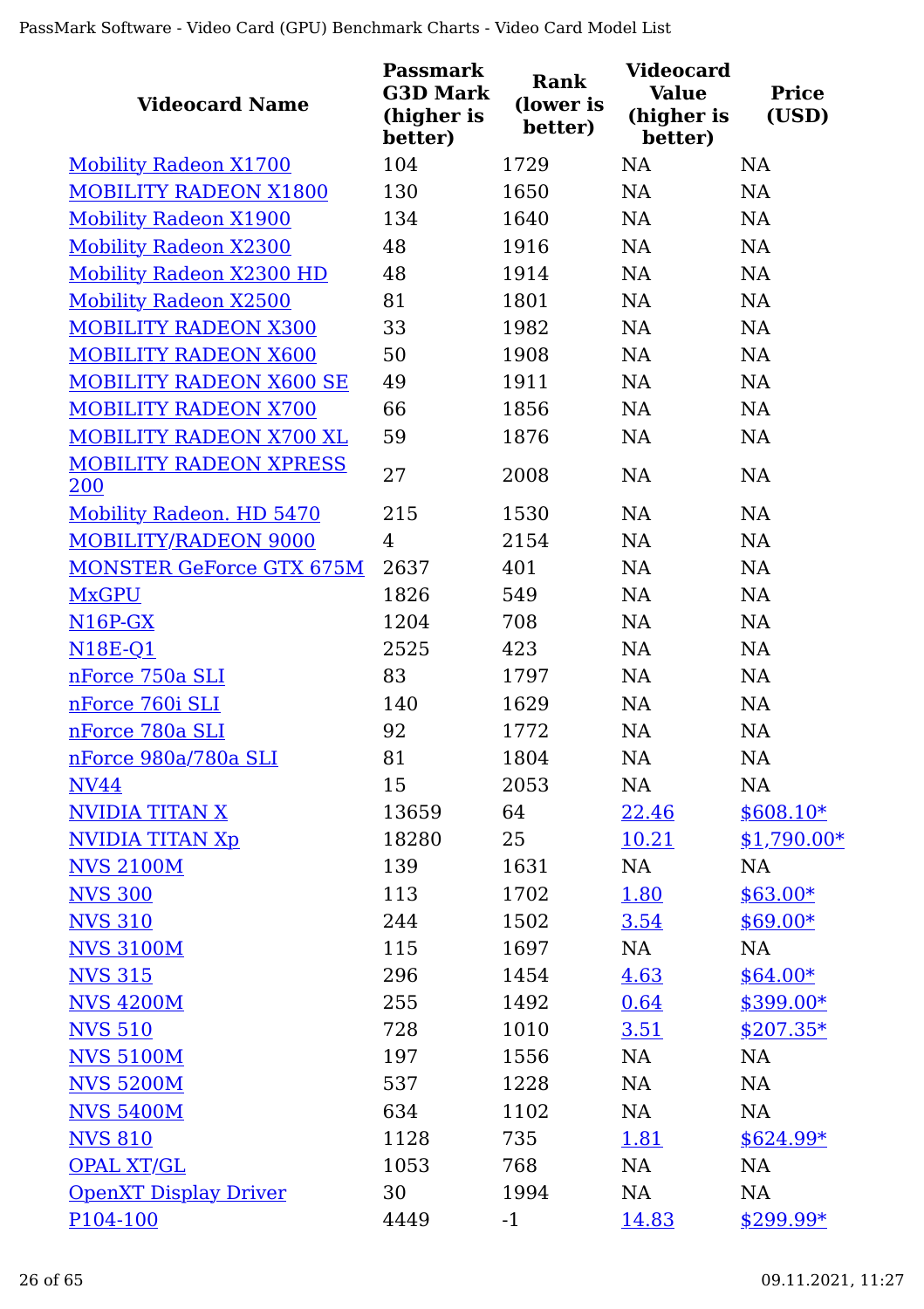| <b>Videocard Name</b>                            | <b>Passmark</b><br><b>G3D Mark</b><br>(higher is<br>better) | <b>Rank</b><br>(lower is<br>better) | <b>Videocard</b><br><b>Value</b><br>(higher is<br>better) | <b>Price</b><br>(USD) |
|--------------------------------------------------|-------------------------------------------------------------|-------------------------------------|-----------------------------------------------------------|-----------------------|
| P106-090                                         | 2402                                                        | 433                                 | <b>NA</b>                                                 | <b>NA</b>             |
| P <sub>106</sub> -100                            | 5967                                                        | 202                                 | <b>NA</b>                                                 | <b>NA</b>             |
| PHDGD Ivy 4                                      | 374                                                         | 1386                                | <b>NA</b>                                                 | <b>NA</b>             |
| PHDGD Ivy 5                                      | 445                                                         | 1325                                | <b>NA</b>                                                 | <b>NA</b>             |
| <b>PHDGD Quantic C3</b>                          | 116                                                         | 1691                                | <b>NA</b>                                                 | <b>NA</b>             |
| <b>PHDGD Sapphire GR for Mobile</b><br>Intel 965 | 25                                                          | 2013                                | <b>NA</b>                                                 | <b>NA</b>             |
| <b>PHDGD Solo 1.2.0 x86</b>                      | 11                                                          | 2065                                | <b>NA</b>                                                 | <b>NA</b>             |
| PHDGD Solo 2 x64                                 | 20                                                          | 2037                                | <b>NA</b>                                                 | <b>NA</b>             |
| <b>Professional HD Driver</b>                    | 653                                                         | 1080                                | <b>NA</b>                                                 | <b>NA</b>             |
| $Q12U-1$                                         | 5164                                                        | 230                                 | <b>NA</b>                                                 | <b>NA</b>             |
| Quadro 1000M                                     | 601                                                         | 1146                                | 11.05                                                     | $$54.50*$             |
| Quadro 1100M                                     | 755                                                         | 980                                 | NA                                                        | <b>NA</b>             |
| Quadro 2000                                      | 939                                                         | 840                                 | 4.32                                                      | $$217.50*$            |
| Quadro 2000 D                                    | 1239                                                        | 694                                 | NA                                                        | NA                    |
| Quadro 2000D                                     | 963                                                         | 821                                 | 6.88                                                      | $$140.00*$            |
| Quadro 2000M                                     | 795                                                         | 940                                 | 3.46                                                      | $$229.74*$            |
| Quadro 2100M                                     | 1100                                                        | 749                                 | <b>NA</b>                                                 | <b>NA</b>             |
| Quadro 280 NVS PCIe                              | 5                                                           | 2108                                | <b>NA</b>                                                 | <b>NA</b>             |
| Quadro 3000M                                     | 1028                                                        | 781                                 | 14.70                                                     | $$69.99*$             |
| Quadro 400                                       | 150                                                         | 1608                                | 0.62                                                      | $$242.50*$            |
| Quadro 4000                                      | 1483                                                        | 633                                 | 1.51                                                      | \$980.27              |
| Quadro 4000M                                     | 1299                                                        | 679                                 | 6.22                                                      | $$209.03*$            |
| Quadro 410                                       | 430                                                         | 1343                                | 3.33                                                      | $$129.00*$            |
| Quadro 5000                                      | 2018                                                        | 504                                 | 0.81                                                      | \$2,499.00            |
| Quadro 5000M                                     | 2059                                                        | 494                                 | NA                                                        | NA                    |
| Quadro 500M                                      | 664                                                         | 1070                                | <u>2.41</u>                                               | $$275.14*$            |
| Quadro 5010M                                     | 1891                                                        | 534                                 | 8.02                                                      | $$235.95*$            |
| Quadro 600                                       | 546                                                         | 1213                                | <u>7.19</u>                                               | $$76.00*$             |
| Quadro 6000                                      | 2661                                                        | 396                                 | 0.68                                                      | \$3,911.38            |
| Quadro 7000                                      | 3505                                                        | 315                                 | NA                                                        | NA                    |
| <b>Quadro CX</b>                                 | 947                                                         | 834                                 | 6.32                                                      | $$149.95*$            |
| Quadro FX 1000                                   | 34                                                          | 1977                                | NA                                                        | NA                    |
| Quadro FX 1100                                   | 35                                                          | 1967                                | 0.17                                                      | $$212.99*$            |
| Quadro FX 1300                                   | 34                                                          | 1975                                | NA                                                        | NA                    |
| Quadro FX 1400                                   | 124                                                         | 1666                                | 0.51                                                      | $$245.01*$            |
| Quadro FX 1500                                   | 175                                                         | 1584                                | 1.52                                                      | $$115.01*$            |
| Quadro FX 1500M                                  | 171                                                         | 1587                                | NA                                                        | NA                    |
| Quadro FX 1600M                                  | 185                                                         | 1571                                | 1.24                                                      | $$149.90*$            |
| Quadro FX 1700                                   | 118                                                         | 1687                                | 0.92                                                      | $$129.00*$            |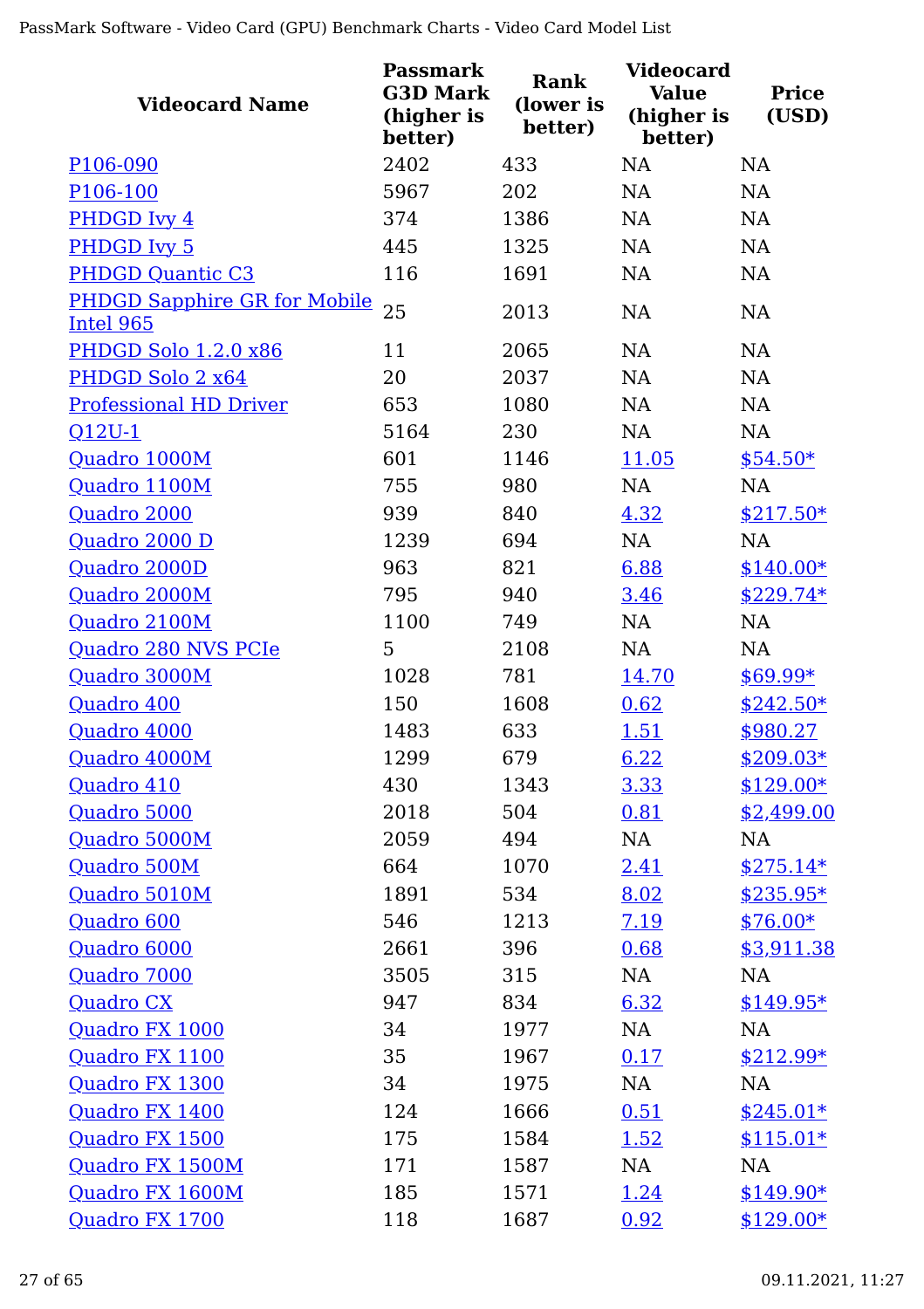| <b>Videocard Name</b>     | <b>Passmark</b><br><b>G3D Mark</b><br>(higher is<br>better) | <b>Rank</b><br>(lower is<br>better) | <b>Videocard</b><br><b>Value</b><br>(higher is<br>better) | <b>Price</b><br>(USD) |
|---------------------------|-------------------------------------------------------------|-------------------------------------|-----------------------------------------------------------|-----------------------|
| Quadro FX 1700M           | 180                                                         | 1575                                | <b>NA</b>                                                 | <b>NA</b>             |
| Quadro FX 1800            | 404                                                         | 1361                                | 3.00                                                      | $$135.00*$            |
| Quadro FX 1800M           | 476                                                         | 1289                                | <b>NA</b>                                                 | <b>NA</b>             |
| <b>Ouadro FX 2000</b>     | 18                                                          | 2045                                | <b>NA</b>                                                 | <b>NA</b>             |
| Quadro FX 2500M           | 217                                                         | 1527                                | 12.45                                                     | $$17.50*$             |
| Quadro FX 2700            | 543                                                         | 1220                                | <b>NA</b>                                                 | <b>NA</b>             |
| Quadro FX 2700M           | 376                                                         | 1385                                | 3.76                                                      | $$99.95*$             |
| Quadro FX 2800M           | 414                                                         | 1353                                | 2.18                                                      | $$190.00*$            |
| Quadro FX 3000            | 69                                                          | 1845                                | 0.41                                                      | $$166.61*$            |
| Quadro FX 3400/4400       | 104                                                         | 1730                                | NA                                                        | NA                    |
| Quadro FX 3450            | 148                                                         | 1611                                | 1.24                                                      | $$119.99*$            |
| Quadro FX 3450/4000 SDI   | 134                                                         | 1642                                | <b>NA</b>                                                 | <b>NA</b>             |
| <b>Quadro FX 350</b>      | 85                                                          | 1788                                | <b>NA</b>                                                 | <b>NA</b>             |
| Quadro FX 3500            | 315                                                         | 1441                                | 4.57                                                      | \$68.98*              |
| Quadro FX 3500M           | 306                                                         | 1445                                | 3.06                                                      | $$99.99*$             |
| Quadro FX 350M            | 44                                                          | 1929                                | <b>NA</b>                                                 | <b>NA</b>             |
| Quadro FX 3600M           | 466                                                         | 1300                                | <b>NA</b>                                                 | <b>NA</b>             |
| Quadro FX 360M            | 86                                                          | 1787                                | <b>NA</b>                                                 | <b>NA</b>             |
| Quadro FX 370             | 83                                                          | 1796                                | 0.67                                                      | $$125.00*$            |
| Quadro FX 370 Low Profile | 102                                                         | 1736                                | <b>NA</b>                                                 | NA                    |
| Quadro FX 370 LP          | 108                                                         | 1721                                | NA                                                        | <b>NA</b>             |
| Quadro FX 3700            | 387                                                         | 1375                                | 1.37                                                      | $$282.87*$            |
| Quadro FX 3700M           | 498                                                         | 1264                                | 0.54                                                      | $$925.00*$            |
| Quadro FX 370M            | 93                                                          | 1766                                | NA                                                        | NA                    |
| <b>Quadro FX 380</b>      | 185                                                         | 1570                                | 2.56                                                      | $$72.50*$             |
| Quadro FX 380 LP          | 136                                                         | 1637                                | NA                                                        | NA                    |
| Quadro FX 3800            | 777                                                         | 955                                 | 5.22                                                      | $$149.00*$            |
| Quadro FX 3800M           | 592                                                         | 1155                                | NA                                                        | NA                    |
| Quadro FX 380M            | 124                                                         | 1667                                | NA                                                        | NA                    |
| Quadro FX 4000            | 101                                                         | 1742                                | NA                                                        | NA                    |
| Quadro FX 4500            | 240                                                         | 1505                                | 1.42                                                      | $$169.00*$            |
| Quadro FX 4500 X2         | 236                                                         | 1510                                | NA                                                        | NA                    |
| Quadro FX 4600            | 436                                                         | 1336                                | <u>1.31</u>                                               | $$333.25*$            |
| Quadro FX 4700 X2         | 676                                                         | 1061                                | NA                                                        | NA                    |
| Quadro FX 4800            | 971                                                         | 815                                 | 4.88                                                      | $$199.00*$            |
| Quadro FX 500/600 PCI     | 14                                                          | 2055                                | NA                                                        | <b>NA</b>             |
| Quadro FX 500/FX 600      | 7                                                           | 2084                                | NA                                                        | NA                    |
| Quadro FX 540             | 80                                                          | 1809                                | 1.35                                                      | $$59.99*$             |
| Quadro FX 550             | 63                                                          | 1868                                | 0.25                                                      | $$259.51*$            |
| Quadro FX 5500            | 242                                                         | 1503                                | 0.12                                                      | $$1,999.00*$          |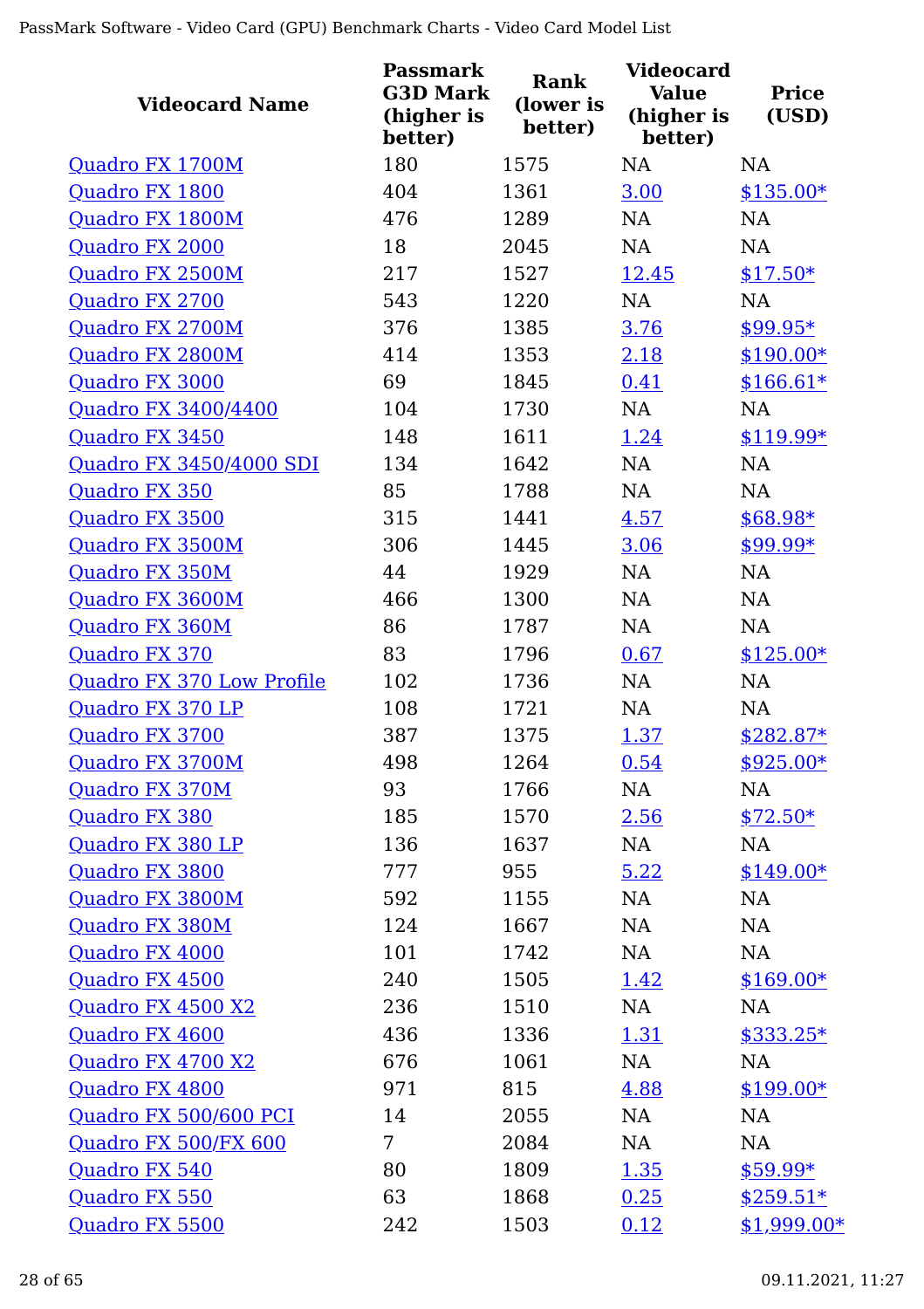| <b>Videocard Name</b> | <b>Passmark</b><br><b>G3D Mark</b><br>(higher is<br>better) | <b>Rank</b><br>(lower is<br>better) | <b>Videocard</b><br><b>Value</b><br>(higher is<br>better) | <b>Price</b><br>(USD) |
|-----------------------|-------------------------------------------------------------|-------------------------------------|-----------------------------------------------------------|-----------------------|
| Quadro FX 560         | 113                                                         | 1701                                | 0.76                                                      | $$150.25*$            |
| Quadro FX 5600        | 561                                                         | 1196                                | 3.32                                                      | \$168.98*             |
| Quadro FX 570         | 115                                                         | 1695                                | 1.00                                                      | $$115.00*$            |
| Quadro FX 570M        | 122                                                         | 1675                                | <b>NA</b>                                                 | <b>NA</b>             |
| Quadro FX 580         | 142                                                         | 1622                                | 1.10                                                      | $$130.00*$            |
| Quadro FX 5800        | 1253                                                        | 690                                 | 4.66                                                      | $$269.00*$            |
| Quadro FX 770M        | 197                                                         | 1555                                | 0.38                                                      | $$527.00*$            |
| Quadro FX 880M        | 227                                                         | 1516                                | NA                                                        | NA                    |
| Quadro FX Go1400      | 101                                                         | 1741                                | <b>NA</b>                                                 | <b>NA</b>             |
| Quadro GP100          | 15548                                                       | 42                                  | NA                                                        | <b>NA</b>             |
| Quadro GV100          | 12721                                                       | 74                                  | 1.41                                                      | $$8,999.00*$          |
| Quadro K1000M         | 773                                                         | 958                                 | 11.06                                                     | $$69.95*$             |
| Quadro K1100M         | 1096                                                        | 750                                 | 3.40                                                      | $$322.99*$            |
| Quadro K1200          | 2870                                                        | 369                                 | 10.69                                                     | $$268.55*$            |
| Quadro K2000          | 1569                                                        | 609                                 | 7.30                                                      | $$215.06*$            |
| Quadro K2000D         | 1618                                                        | 596                                 | 4.00                                                      | $$404.00*$            |
| Quadro K2000M         | 1028                                                        | 783                                 | 7.14                                                      | $$144.04*$            |
| Quadro K2100M         | 1368                                                        | 657                                 | 3.29                                                      | \$415.99*             |
| Quadro K2200          | 3541                                                        | 313                                 | 12.43                                                     | $$284.82*$            |
| Quadro K2200M         | 3882                                                        | 295                                 | 31.08                                                     | $$124.95*$            |
| Quadro K3000M         | 1635                                                        | 593                                 | 4.01                                                      | $$407.56*$            |
| Quadro K3100M         | 2281                                                        | 456                                 | 5.71                                                      | \$399.95*             |
| Quadro K4000          | 2699                                                        | 390                                 | 10.19                                                     | $$265.00*$            |
| Quadro K4000M         | 2025                                                        | 502                                 | 8.14                                                      | $$249.00*$            |
| Quadro K4100M         | 2584                                                        | 413                                 | 8.03                                                      | $$322.00*$            |
| Quadro K420           | 782                                                         | 947                                 | 2.91                                                      | $$269.00*$            |
| Quadro K4200          | 4333                                                        | 268                                 | <u>18.06</u>                                              | $$240.00*$            |
| Quadro K5000          | 3942                                                        | 291                                 | <u>11.20</u>                                              | \$352.00*             |
| Quadro K5000M         | 2692                                                        | 391                                 | 8.16                                                      | $$330.00*$            |
| Quadro K500M          | 480                                                         | $-1$                                | NA                                                        | <b>NA</b>             |
| Quadro K5100M         | 3279                                                        | 338                                 | 2.96                                                      | $$1,108.84*$          |
| Quadro K510M          | 610                                                         | 1137                                | NA                                                        | NA                    |
| Quadro K5200          | 5920                                                        | 205                                 | <u>10.21</u>                                              | $$580.00*$            |
| Quadro K600           | 768                                                         | 969                                 | 12.76                                                     | $$60.24*$             |
| Quadro K6000          | 8126                                                        | 151                                 | 14.44                                                     | \$562.75              |
| Quadro K610M          | 731                                                         | 1008                                | 3.05                                                      | $$240.00*$            |
| Quadro K620           | 2270                                                        | 457                                 | <u>1.12</u>                                               | $$2,029.99*$          |
| Quadro K620M          | 1164                                                        | 723                                 | NA                                                        | <b>NA</b>             |
| Quadro M1000M         | 3017                                                        | 359                                 | 35.09                                                     | $$85.99*$             |
| Quadro M1200          | 3382                                                        | 327                                 | NA                                                        | NA                    |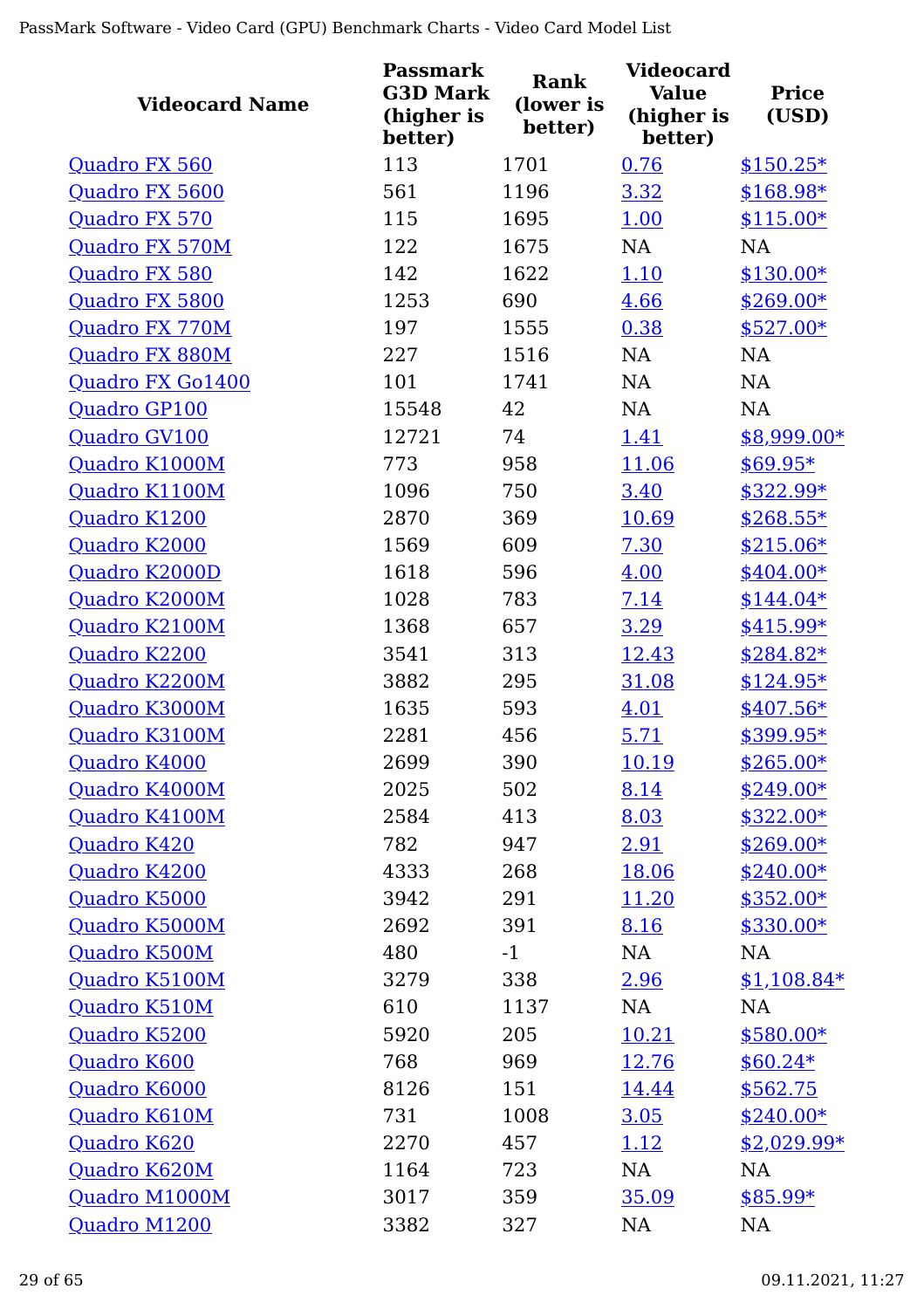| <b>Videocard Name</b>               | <b>Passmark</b><br><b>G3D Mark</b><br>(higher is<br>better) | <b>Rank</b><br>(lower is<br>better) | <b>Videocard</b><br><b>Value</b><br>(higher is<br>better) | <b>Price</b><br>(USD) |
|-------------------------------------|-------------------------------------------------------------|-------------------------------------|-----------------------------------------------------------|-----------------------|
| Quadro M2000                        | 3979                                                        | 289                                 | 13.77                                                     | $$289.00*$            |
| Quadro M2000M                       | 3572                                                        | 310                                 | <u>12.76</u>                                              | \$279.95*             |
| Quadro M2200                        | 4401                                                        | 264                                 | 17.61                                                     | \$249.99*             |
| Quadro M3000M                       | 5659                                                        | 213                                 | 35.39                                                     | $$159.95*$            |
| Quadro M4000                        | 6640                                                        | 186                                 | 16.60                                                     | \$399.99*             |
| Quadro M4000M                       | 6698                                                        | 185                                 | 15.95                                                     | $$420.00*$            |
| Quadro M5000                        | 9455                                                        | 120                                 | 14.16                                                     | $$667.66*$            |
| Quadro M5000M                       | 6916                                                        | 180                                 | 13.83                                                     | \$499.95*             |
| Quadro M500M                        | 1104                                                        | 745                                 | <b>NA</b>                                                 | <b>NA</b>             |
| Quadro M520                         | 2033                                                        | 497                                 | <b>NA</b>                                                 | NA                    |
| Quadro M5500                        | 7915                                                        | 157                                 | <b>NA</b>                                                 | <b>NA</b>             |
| Quadro M6000                        | 11269                                                       | 93                                  | 7.07                                                      | $$1,595.00*$          |
| Quadro M6000 24GB                   | 12600                                                       | 76                                  | <b>NA</b>                                                 | <b>NA</b>             |
| Quadro M600M                        | 2142                                                        | 479                                 | 53.57                                                     | \$39.99*              |
| Quadro M620                         | 2826                                                        | 374                                 | NA                                                        | <b>NA</b>             |
| Quadro NVS 110M                     | 47                                                          | 1918                                | <b>NA</b>                                                 | NA                    |
| Quadro NVS 120M                     | 46                                                          | 1920                                | <b>NA</b>                                                 | NA                    |
| Quadro NVS 130M                     | 97                                                          | 1753                                | <b>NA</b>                                                 | NA                    |
| Quadro NVS 135M                     | 66                                                          | 1858                                | NA                                                        | <b>NA</b>             |
| Quadro NVS 140M                     | 48                                                          | 1915                                | NA                                                        | NA                    |
| Quadro NVS 150M                     | 92                                                          | 1770                                | <b>NA</b>                                                 | <b>NA</b>             |
| Quadro NVS 160M                     | 76                                                          | 1817                                | <b>NA</b>                                                 | NA                    |
| <b>Quadro NVS 210S</b>              | 23                                                          | 2025                                | NA                                                        | $\rm NA$              |
| Quadro NVS 210S / GeForce<br>6150LE | 20                                                          | 2036                                | <b>NA</b>                                                 | NA                    |
| Quadro NVS 280 PCI                  | 8                                                           | 2079                                | 0.06                                                      | $$130.00*$            |
| Quadro NVS 280 SD                   | $\overline{2}$                                              | 2211                                | NA                                                        | NA                    |
| <b>Quadro NVS 285</b>               | 38                                                          | 1953                                | 0.23                                                      | $$169.86*$            |
| Quadro NVS 285 128MB                | 38                                                          | 1956                                | 0.70                                                      | $$55.00*$             |
| <b>Quadro NVS 290</b>               | 225                                                         | 1518                                | 3.82                                                      | $$59.00*$             |
| <b>Quadro NVS 295</b>               | 76                                                          | 1818                                | 1.21                                                      | $$63.00*$             |
| Quadro NVS 320M                     | 159                                                         | 1597                                | NA                                                        | <b>NA</b>             |
| <b>Quadro NVS 420</b>               | 80                                                          | 1810                                | 0.54                                                      | $$150.00*$            |
| <b>Quadro NVS 440</b>               | 37                                                          | 1959                                | 0.30                                                      | $$124.99*$            |
| Quadro NVS 450                      | 65                                                          | 1864                                | 0.41                                                      | $$159.00*$            |
| Quadro NVS 510M                     | 253                                                         | 1494                                | NA                                                        | NA                    |
| Quadro NVS 55/280 PCI               | 6                                                           | 2101                                | NA                                                        | NA                    |
| Quadro P1000                        | 4468                                                        | 258                                 | <u>13.10</u>                                              | \$341.05              |
| Quadro P2000                        | 6984                                                        | 178                                 | <u>12.71</u>                                              | $$549.69*$            |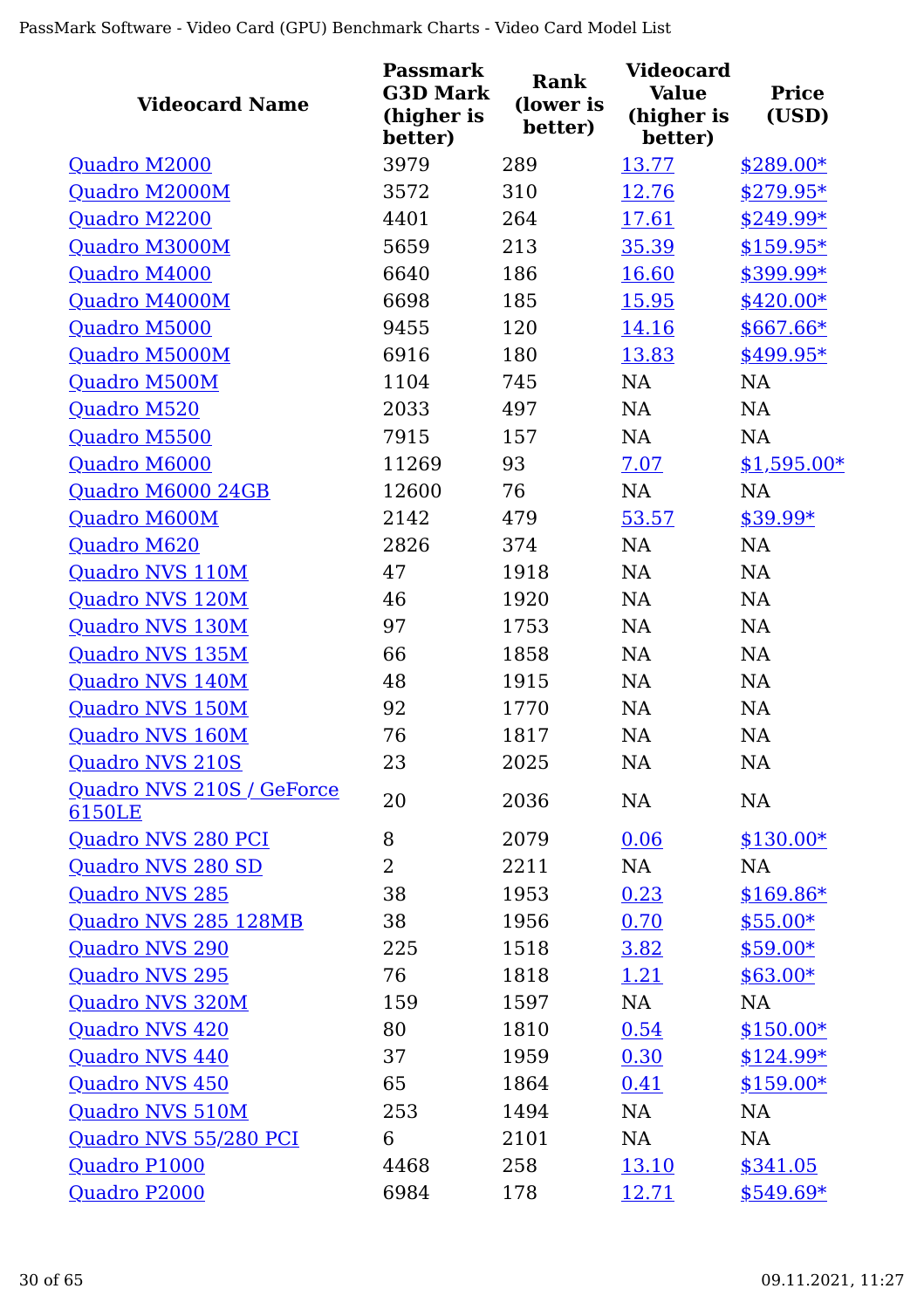| <b>Videocard Name</b>                       | <b>Passmark</b><br><b>G3D Mark</b><br>(higher is<br>better) | <b>Rank</b><br>(lower is<br>better) | <b>Videocard</b><br><b>Value</b><br>(higher is<br>better) | <b>Price</b><br>(USD) |
|---------------------------------------------|-------------------------------------------------------------|-------------------------------------|-----------------------------------------------------------|-----------------------|
| Quadro P2000 with Max-Q<br>Design           | 4992                                                        | 236                                 | <b>NA</b>                                                 | <b>NA</b>             |
| Quadro P2200                                | 9640                                                        | 116                                 | 20.51                                                     | $$470.01*$            |
| Quadro P3000                                | 6176                                                        | 197                                 | <b>NA</b>                                                 | <b>NA</b>             |
| Quadro P3200                                | 8505                                                        | 140                                 | <b>NA</b>                                                 | <b>NA</b>             |
| Quadro P3200 with Max-Q<br><b>Design</b>    | 9255                                                        | 122                                 | <b>NA</b>                                                 | <b>NA</b>             |
| Quadro P400                                 | 1633                                                        | 594                                 | 7.63                                                      | $$214.17*$            |
| Quadro P4000                                | 11567                                                       | 89                                  | 10.33                                                     | $$1,120.00*$          |
| Quadro P4000 with Max-Q<br><b>Design</b>    | 9082                                                        | 128                                 | <b>NA</b>                                                 | <b>NA</b>             |
| Quadro P4200                                | 9940                                                        | 108                                 | <b>NA</b>                                                 | <b>NA</b>             |
| Quadro P4200 with Max-Q<br>Design           | 11869                                                       | 85                                  | <b>NA</b>                                                 | <b>NA</b>             |
| <b>Quadro P500</b>                          | 1566                                                        | 611                                 | <b>NA</b>                                                 | <b>NA</b>             |
| Quadro P5000                                | 11979                                                       | 83                                  | 6.05                                                      | $$1,980.00*$          |
| Quadro P520                                 | 2151                                                        | 476                                 | 1.44                                                      | $$1,499.00*$          |
| Quadro P5200                                | 12101                                                       | 81                                  | <b>NA</b>                                                 | <b>NA</b>             |
| Quadro P5200 with Max-Q<br><b>Design</b>    | 11909                                                       | 84                                  | <b>NA</b>                                                 | NA                    |
| <b>Quadro P600</b>                          | 3317                                                        | 337                                 | 10.08                                                     | $$329.00*$            |
| Quadro P6000                                | 15618                                                       | 41                                  | 4.81                                                      | $$3,250.00*$          |
| Quadro P620                                 | 3665                                                        | 306                                 | <u>15.27</u>                                              | \$240.09              |
| Quadro RTX 3000                             | 11242                                                       | 95                                  | NA                                                        | <b>NA</b>             |
| Quadro RTX 3000 with Max-Q<br>Design        | 8625                                                        | 136                                 | NA                                                        | <b>NA</b>             |
| Quadro RTX 4000                             | 15620                                                       | 40                                  | 17.38                                                     | \$899.00*             |
| Quadro RTX 4000 (Mobile)                    | 12910                                                       | 72                                  | NA                                                        | <b>NA</b>             |
| Quadro RTX 4000 with Max-Q<br><b>Design</b> | 13268                                                       | 69                                  | NA                                                        | <b>NA</b>             |
| Quadro RTX 5000                             | 16393                                                       | 36                                  | NA                                                        | <b>NA</b>             |
| Quadro RTX 5000 (Mobile)                    | 14832                                                       | 47                                  | NA                                                        | <b>NA</b>             |
| Quadro RTX 5000 with Max-Q<br>Design        | 14035                                                       | 58                                  | NA                                                        | <b>NA</b>             |
| Quadro RTX 6000                             | 19862                                                       | 12                                  | <u>3.15</u>                                               | $$6,300.00*$          |
| Quadro RTX 8000                             | 19608                                                       | 15                                  | 4.14                                                      | $$4,741.49*$          |
| Quadro T1000                                | 6465                                                        | 189                                 | 15.04                                                     | $$429.99*$            |
| Quadro T1000 with Max-Q<br><b>Design</b>    | 6465                                                        | 188                                 | NA                                                        | <b>NA</b>             |
| Quadro T2000                                | 7144                                                        | 176                                 | NA                                                        | NA                    |
| Quadro T2000 with Max-Q<br><b>Design</b>    | 6846                                                        | 181                                 | NA                                                        | NA                    |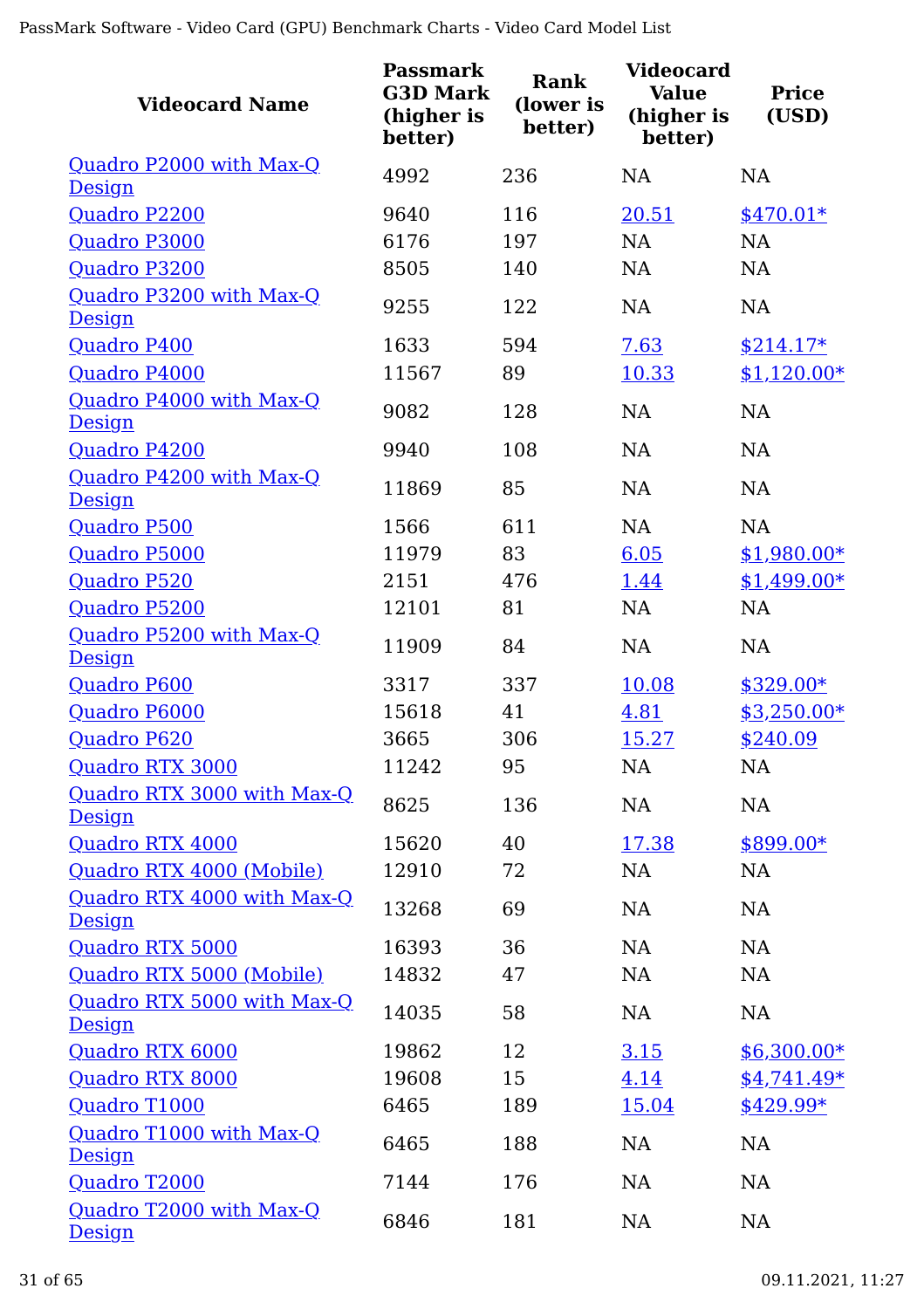| <b>Videocard Name</b>          | <b>Passmark</b><br><b>G3D Mark</b><br>(higher is<br>better) | <b>Rank</b><br>(lower is<br>better) | <b>Videocard</b><br><b>Value</b><br>(higher is<br>better) | <b>Price</b><br>(USD) |
|--------------------------------|-------------------------------------------------------------|-------------------------------------|-----------------------------------------------------------|-----------------------|
| <b>Quadro2 MXR/EX</b>          | $\overline{4}$                                              | 2144                                | <b>NA</b>                                                 | NA                    |
| Quadro2 Pro                    | $\mathbf{1}$                                                | 2228                                | <b>NA</b>                                                 | NA                    |
| Quadro4 380 XGL                | 6                                                           | 2093                                | <b>NA</b>                                                 | <b>NA</b>             |
| Quadro4 900 XGL                | $\overline{4}$                                              | 2127                                | <b>NA</b>                                                 | <b>NA</b>             |
| Quadro4 980 XGL                | 5                                                           | 2125                                | 0.01                                                      | $$341.43*$            |
| Qualcomm Adreno 540 GPU        | 120                                                         | 1680                                | <b>NA</b>                                                 | NA                    |
| Qualcomm Adreno 618 GPU        | 119                                                         | 1681                                | <b>NA</b>                                                 | <b>NA</b>             |
| Qualcomm Adreno 630 GPU        | 265                                                         | 1484                                | NA                                                        | NA                    |
| Qualcomm Adreno 680 GPU        | 337                                                         | 1415                                | NA                                                        | NA                    |
| <b>QXL KMDOD</b>               | 18                                                          | 2040                                | NA                                                        | NA                    |
| Radeon 2100                    | 59                                                          | 1877                                | 0.30                                                      | $$199.99*$            |
| Radeon 3000                    | 98                                                          | 1747                                | 0.31                                                      | $$319.00*$            |
| Radeon 3100                    | 73                                                          | 1826                                | 0.32                                                      | \$229.99*             |
| Radeon 520                     | 830                                                         | 915                                 | 9.23                                                      | \$89.99*              |
| Radeon 530                     | 947                                                         | 835                                 | NA                                                        | NA                    |
| Radeon 535                     | 1070                                                        | 759                                 | <b>NA</b>                                                 | <b>NA</b>             |
| Radeon 535DX                   | 813                                                         | 927                                 | NA                                                        | NA                    |
| Radeon 540                     | 1280                                                        | 683                                 | <b>NA</b>                                                 | NA                    |
| Radeon 540X                    | 1397                                                        | 650                                 | NA                                                        | NA                    |
| Radeon 550X                    | 1412                                                        | 647                                 | <b>NA</b>                                                 | NA                    |
| Radeon 620                     | 906                                                         | 863                                 | <b>NA</b>                                                 | NA                    |
| Radeon 625                     | 1201                                                        | 711                                 | <b>NA</b>                                                 | NA                    |
| Radeon 630                     | 1281                                                        | 681                                 | <b>NA</b>                                                 | NA                    |
| Radeon 6600M                   | 565                                                         | 1189                                | NA                                                        | NA                    |
| Radeon 6750M                   | 911                                                         | 862                                 | NA                                                        | NA                    |
| Radeon 7000 / Radeon VE        | $\overline{2}$                                              | 2200                                | NA                                                        | NA                    |
| <b>RADEON 7000 / RADEON VE</b> | 3                                                           | 2163                                | NA                                                        | NA                    |
| <u>Family</u>                  |                                                             |                                     |                                                           |                       |
| <b>RADEON 7200</b>             | $\overline{2}$                                              | 2194                                | 0.00                                                      | $$599.99*$            |
| <b>RADEON 7500</b>             | 3                                                           | 2184                                | 0.02                                                      | $$177.25*$            |
| <b>RADEON 7500 Family</b>      | $\overline{4}$                                              | 2135                                | NA                                                        | NA                    |
| <b>RADEON 8500 Family</b>      | 6                                                           | 2094                                | NA                                                        | NA                    |
| <b>RADEON 9000</b>             | $\overline{4}$                                              | 2139                                | NA                                                        | NA                    |
| <b>RADEON 9000 Family</b>      | 3                                                           | 2173                                | NA                                                        | NA                    |
| <b>RADEON 9100 Family</b>      | 6                                                           | 2100                                | NA                                                        | NA                    |
| RADEON 9100 IGP                | 5                                                           | 2118                                | NA                                                        | NA                    |
| <b>RADEON 9200</b>             | 3                                                           | 2170                                | 0.02                                                      | $$153.63*$            |
| RADEON 9200 LE Family          | 2                                                           | 2204                                | NA                                                        | NA                    |
| RADEON 9200 PRO Family         | 2                                                           | 2195                                | NA                                                        | NA                    |
| <b>RADEON 9200 SE</b>          | 2                                                           | 2207                                | NA                                                        | <b>NA</b>             |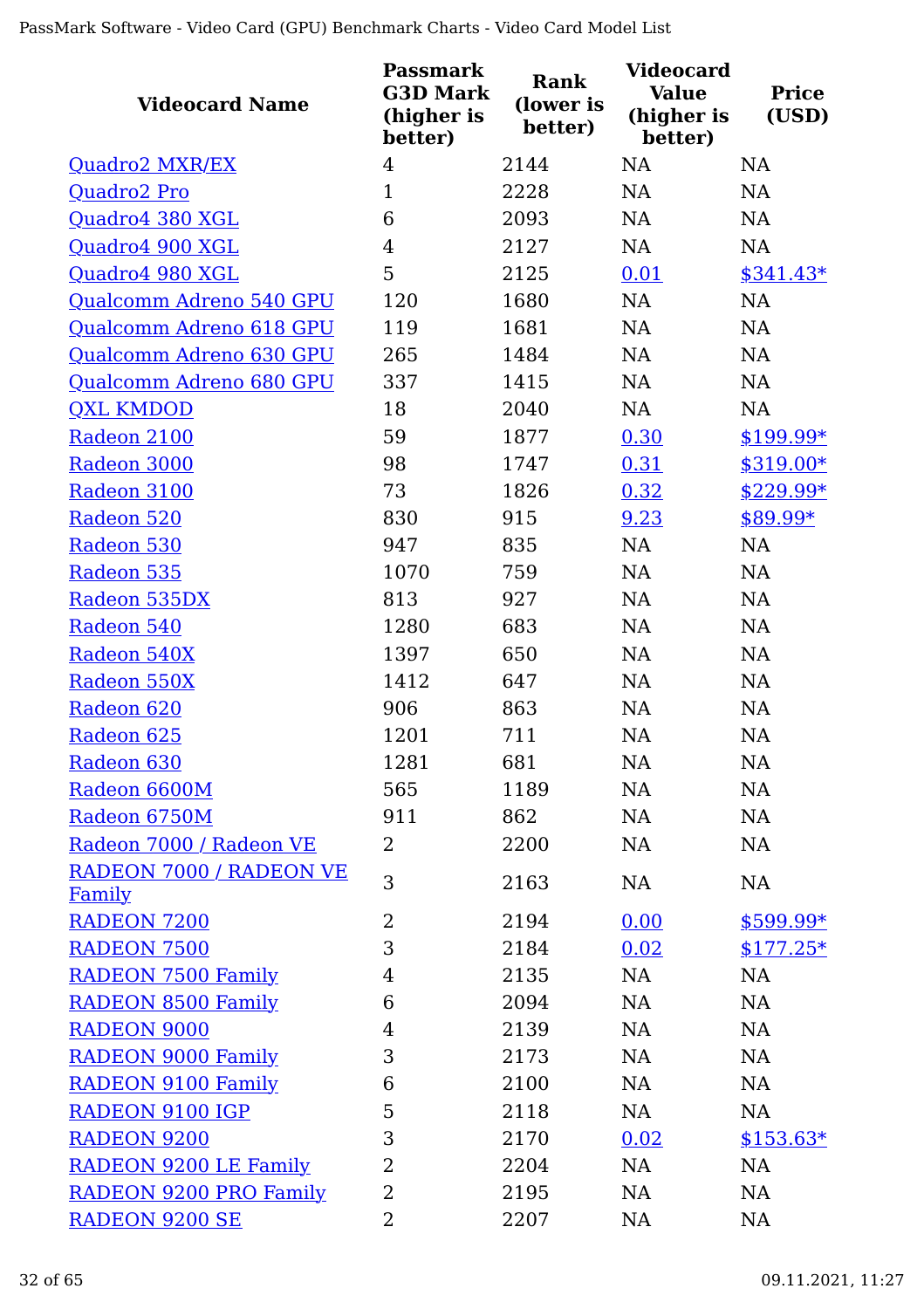| <b>Videocard Name</b>         | <b>Passmark</b><br><b>G3D Mark</b><br>(higher is<br>better) | Rank<br>(lower is<br>better) | <b>Videocard</b><br><b>Value</b><br>(higher is<br>better) | <b>Price</b><br>(USD) |
|-------------------------------|-------------------------------------------------------------|------------------------------|-----------------------------------------------------------|-----------------------|
| <b>RADEON 9250</b>            | $\overline{2}$                                              | 2205                         | 0.01                                                      | $$189.00*$            |
| <b>RADEON 9500</b>            | 36                                                          | 1964                         | 0.90                                                      | $$40.50*$             |
| <b>RADEON 9500 PRO / 9700</b> | 41                                                          | 1937                         | <b>NA</b>                                                 | <b>NA</b>             |
| <b>RADEON 9550</b>            | 34                                                          | 1973                         | 1.09                                                      | $$31.88*$             |
| Radeon 9550 / X1050           | 29                                                          | 2002                         | <b>NA</b>                                                 | <b>NA</b>             |
| <b>RADEON 9600 Family</b>     | 25                                                          | 2017                         | <b>NA</b>                                                 | <b>NA</b>             |
| <b>RADEON 9600 PRO</b>        | 42                                                          | 1934                         | NA                                                        | <b>NA</b>             |
| <b>RADEON 9600 PRO Family</b> | 26                                                          | 2010                         | NA                                                        | <b>NA</b>             |
| RADEON 9600 TX Family         | 18                                                          | 2042                         | NA                                                        | <b>NA</b>             |
| <b>RADEON 9600 XT</b>         | 35                                                          | 1971                         | NA                                                        | <b>NA</b>             |
| <b>RADEON 9600SE</b>          | 27                                                          | 2006                         | NA                                                        | <b>NA</b>             |
| <b>RADEON 9700 PRO</b>        | 53                                                          | 1894                         | NA                                                        | <b>NA</b>             |
| <b>RADEON 9800</b>            | 57                                                          | 1887                         | 0.18                                                      | $$325.00*$            |
| <b>RADEON 9800 PRO</b>        | 59                                                          | 1878                         | <b>NA</b>                                                 | <b>NA</b>             |
| <b>RADEON 9800 SE</b>         | 23                                                          | 2026                         | <b>NA</b>                                                 | <b>NA</b>             |
| RADEON 9800 XT                | 56                                                          | 1890                         | <b>NA</b>                                                 | NA                    |
| <b>RADEON A9800XT</b>         | 22                                                          | 2031                         | <b>NA</b>                                                 | <b>NA</b>             |
| <b>RADEON E2400</b>           | 51                                                          | 1901                         | NA                                                        | NA                    |
| <b>RADEON E4690</b>           | 405                                                         | 1360                         | <b>NA</b>                                                 | <b>NA</b>             |
| Radeon E6460                  | 323                                                         | 1431                         | NA                                                        | NA                    |
| Radeon E6465                  | 231                                                         | 1513                         | NA                                                        | NA                    |
| Radeon E6760                  | 973                                                         | 813                          | 4.06                                                      | \$239.99*             |
| Radeon E8860                  | 1577                                                        | 607                          | <b>NA</b>                                                 | NA                    |
| Radeon E8870PCIe              | 3368                                                        | 329                          | NA                                                        | <b>NA</b>             |
| Radeon HD 2350                | 76                                                          | 1816                         | <b>NA</b>                                                 | <b>NA</b>             |
| Radeon HD 2400                | 120                                                         | 1678                         | 1.62                                                      | $$74.44*$             |
| Radeon HD 2400 PCI            | 14                                                          | 2056                         | NA                                                        | <b>NA</b>             |
| Radeon HD 2400 Pro            | 114                                                         | 1700                         | NA                                                        | <b>NA</b>             |
| Radeon HD 2400 XT             | 118                                                         | 1683                         | <b>NA</b>                                                 | <b>NA</b>             |
| Radeon HD 2600 PRO            | 211                                                         | 1536                         | 1.12                                                      | $$188.44*$            |
| Radeon HD 2600 Pro AGP        | 110                                                         | 1713                         | <b>NA</b>                                                 | NA                    |
| Radeon HD 2600 XT             | 282                                                         | 1473                         | 1.78                                                      | $$159.00*$            |
| Radeon HD 2900 GT             | 292                                                         | 1462                         | <b>NA</b>                                                 | <b>NA</b>             |
| Radeon HD 2900 PRO            | 627                                                         | 1112                         | NA                                                        | <b>NA</b>             |
| Radeon HD 2900 XT             | 659                                                         | 1073                         | <b>NA</b>                                                 | <b>NA</b>             |
| Radeon HD 3000                | 95                                                          | 1756                         | NA                                                        | <b>NA</b>             |
| Radeon HD 3200                | 82                                                          | 1798                         | NA                                                        | <b>NA</b>             |
| Radeon HD 3300                | 126                                                         | 1660                         | <b>NA</b>                                                 | <b>NA</b>             |
| Radeon HD 3450                | 94                                                          | 1759                         | 1.06                                                      | $$89.00*$             |
| Radeon HD 3470                | 89                                                          | 1780                         | 1.49                                                      | $$60.38*$             |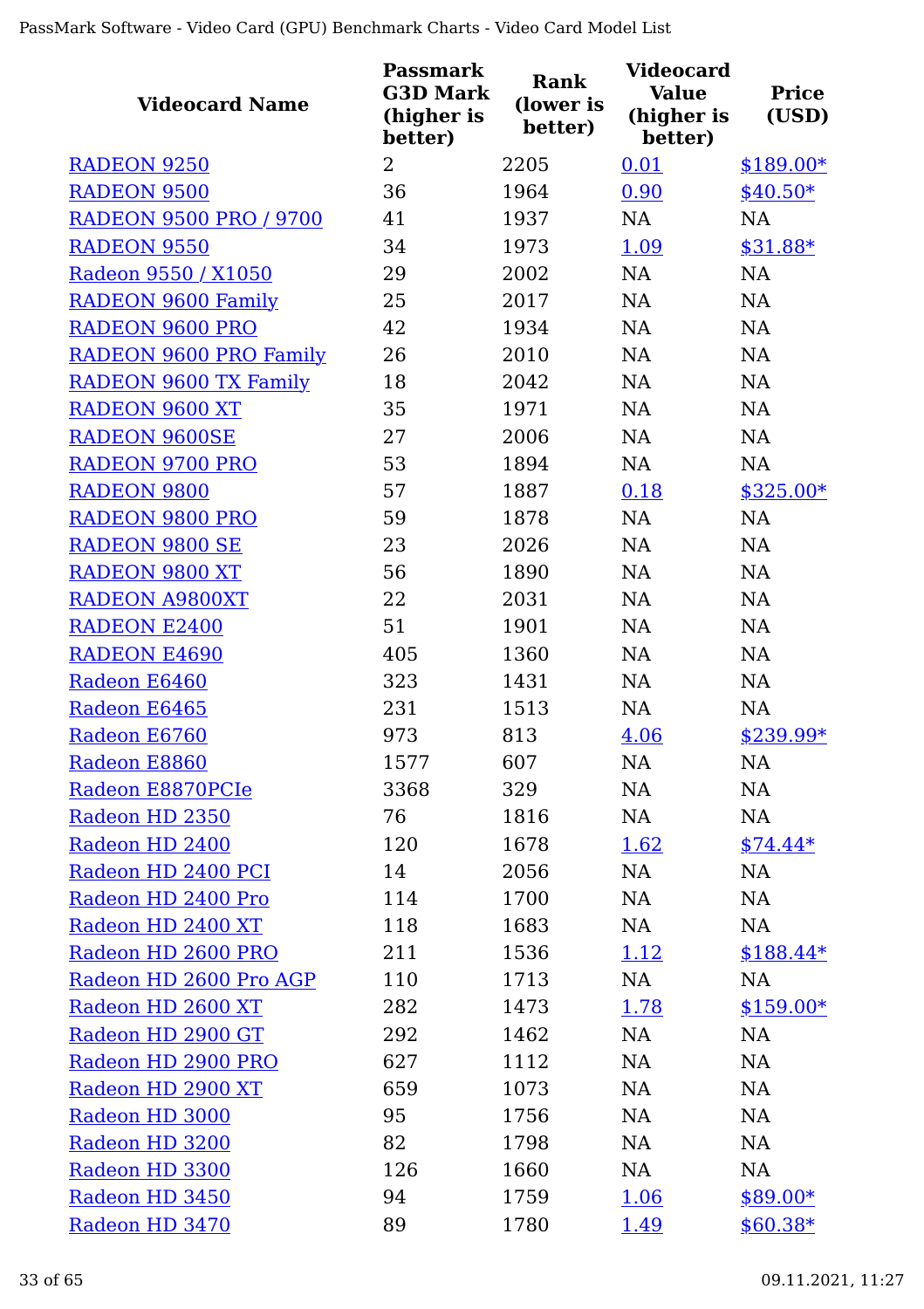| <b>Videocard Name</b>      | <b>Passmark</b><br><b>G3D Mark</b><br>(higher is<br>better) | Rank<br>(lower is<br>better) | <b>Videocard</b><br><b>Value</b><br>(higher is<br>better) | <b>Price</b><br>(USD) |
|----------------------------|-------------------------------------------------------------|------------------------------|-----------------------------------------------------------|-----------------------|
| Radeon HD 3650 AGP         | 150                                                         | 1609                         | 0.81                                                      | $$185.00*$            |
| Radeon HD 3670             | 149                                                         | 1610                         | <b>NA</b>                                                 | <b>NA</b>             |
| Radeon HD 3850             | 438                                                         | 1335                         | <b>NA</b>                                                 | <b>NA</b>             |
| Radeon HD 3850 AGP         | 432                                                         | 1341                         | <b>NA</b>                                                 | <b>NA</b>             |
| Radeon HD 3850 X2          | 822                                                         | 920                          | <b>NA</b>                                                 | <b>NA</b>             |
| Radeon HD 3870             | 571                                                         | 1184                         | 7.14                                                      | $$79.99*$             |
| Radeon HD 3870 X2          | 708                                                         | 1028                         | <b>NA</b>                                                 | <b>NA</b>             |
| Radeon HD 4200             | 111                                                         | 1708                         | <b>NA</b>                                                 | NA                    |
| Radeon HD 4250             | 122                                                         | 1671                         | <b>NA</b>                                                 | <b>NA</b>             |
| Radeon HD 4270             | 109                                                         | 1714                         | NA                                                        | <b>NA</b>             |
| Radeon HD 4290             | 140                                                         | 1625                         | <b>NA</b>                                                 | <b>NA</b>             |
| Radeon HD 4300/4500 Serisi | 155                                                         | 1602                         | <b>NA</b>                                                 | <b>NA</b>             |
| Radeon HD 4330             | 109                                                         | 1720                         | <b>NA</b>                                                 | <b>NA</b>             |
| Radeon HD 4350             | 102                                                         | 1737                         | 1.01                                                      | $$102.24*$            |
| Radeon HD 4550             | 235                                                         | 1511                         | 1.86                                                      | $$126.99*$            |
| Radeon HD 4650             | 219                                                         | 1525                         | 1.70                                                      | $$129.00*$            |
| Radeon HD 4650 AGP         | 207                                                         | 1540                         | NA                                                        | <b>NA</b>             |
| Radeon HD 4670             | 382                                                         | 1378                         | 1.92                                                      | $$199.00*$            |
| Radeon HD 4770             | 905                                                         | 864                          | NA                                                        | NA                    |
| Radeon HD 4810             | 769                                                         | 967                          | <b>NA</b>                                                 | <b>NA</b>             |
| Radeon HD 4830             | 873                                                         | 886                          | 14.56                                                     | $$59.99*$             |
| Radeon HD 4850             | 948                                                         | 832                          | 2.51                                                      | \$378.00*             |
| Radeon HD 4850 X2          | 1132                                                        | 733                          | NA                                                        | <b>NA</b>             |
| Radeon HD 4870             | 1376                                                        | 653                          | <u>15.30</u>                                              | \$89.99*              |
| Radeon HD 4870 X2          | 1309                                                        | 673                          | <b>NA</b>                                                 | <b>NA</b>             |
| Radeon HD 4890             | 1521                                                        | 624                          | <u>16.91</u>                                              | $$89.99*$             |
| Radeon HD 5450             | 137                                                         | 1633                         | 2.11                                                      | $$65.39*$             |
| Radeon HD 5470             | 268                                                         | 1481                         | NA                                                        | <b>NA</b>             |
| Radeon HD 5550             | 383                                                         | 1377                         | 6.98                                                      | $$54.99*$             |
| Radeon HD 5570             | 476                                                         | 1288                         | 2.79                                                      | \$170.99              |
| Radeon HD 5600/5700        | 660                                                         | 1071                         | NA                                                        | NA                    |
| Radeon HD 5670             | 785                                                         | 944                          | 13.09                                                     | $$59.99*$             |
| Radeon HD 5750             | 1161                                                        | 724                          | 15.49                                                     | $$74.99*$             |
| Radeon HD 5770             | 1346                                                        | 663                          | 12.24                                                     | $$109.99*$            |
| Radeon HD 5830             | 1758                                                        | 569                          | 19.55                                                     | $$89.99*$             |
| Radeon HD 5850             | 1981                                                        | 511                          | 18.01                                                     | $$109.99*$            |
| Radeon HD 5870             | 2264                                                        | 461                          | 20.58                                                     | $$109.99*$            |
| Radeon HD 5970             | 2249                                                        | 462                          | 11.25                                                     | $$199.99*$            |
| Radeon HD 6230             | 179                                                         | 1579                         | <b>NA</b>                                                 | <b>NA</b>             |
| Radeon HD 6250             | 94                                                          | 1760                         | NA                                                        | NA                    |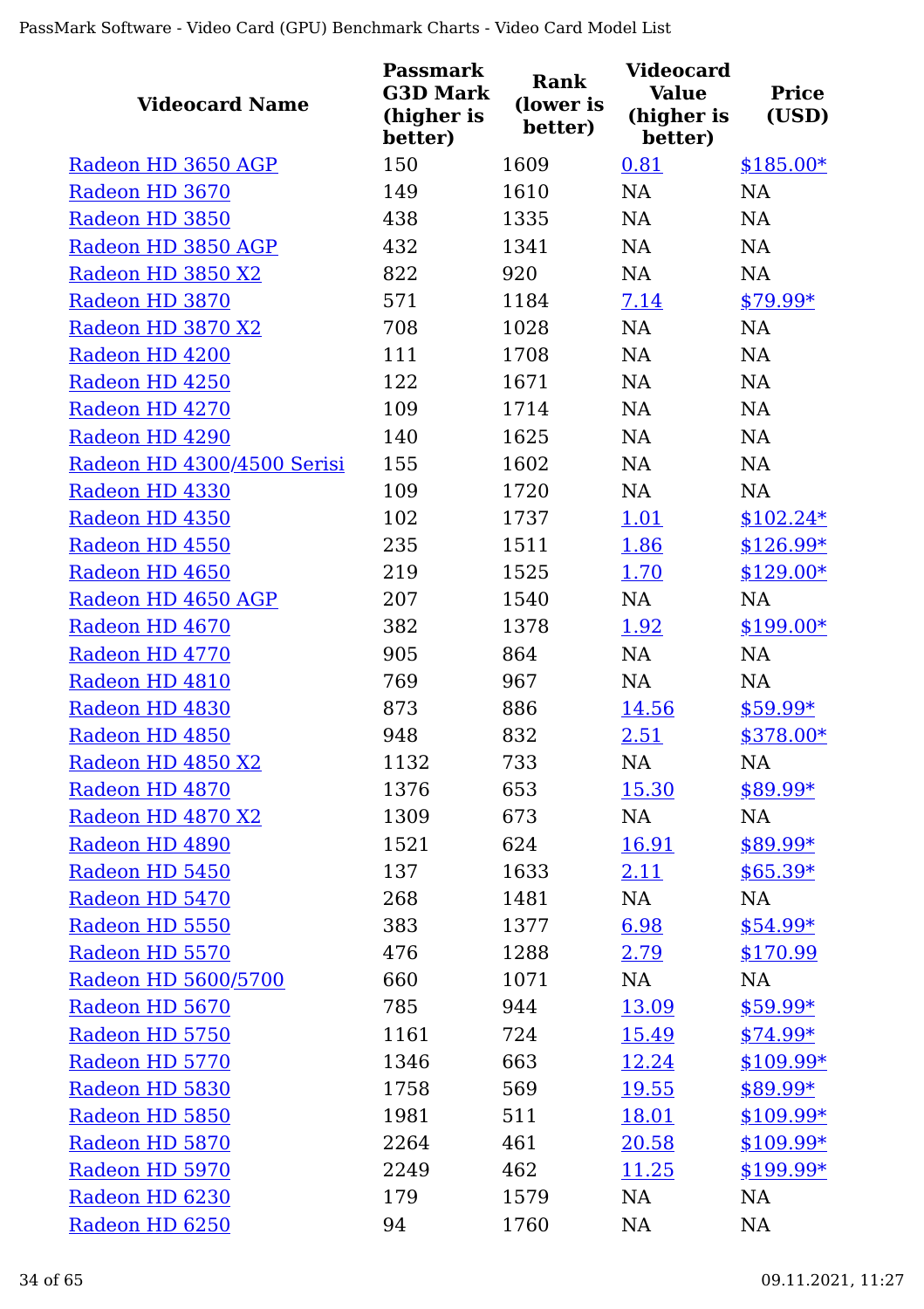| <b>Videocard Name</b>       | <b>Passmark</b><br><b>G3D Mark</b><br>(higher is<br>better) | <b>Rank</b><br>(lower is<br>better) | <b>Videocard</b><br><b>Value</b><br>(higher is<br>better) | <b>Price</b><br>(USD) |
|-----------------------------|-------------------------------------------------------------|-------------------------------------|-----------------------------------------------------------|-----------------------|
| Radeon HD 6290              | 109                                                         | 1719                                | <b>NA</b>                                                 | <b>NA</b>             |
| Radeon HD 6290M             | 140                                                         | 1627                                | <b>NA</b>                                                 | <b>NA</b>             |
| Radeon HD 6300M             | 146                                                         | 1616                                | <b>NA</b>                                                 | <b>NA</b>             |
| Radeon HD 6310              | 122                                                         | 1674                                | NA                                                        | <b>NA</b>             |
| Radeon HD 6320              | 148                                                         | 1612                                | 0.27                                                      | \$554.99*             |
| Radeon HD 6320 Graphic      | 216                                                         | 1529                                | NA                                                        | NA                    |
| Radeon HD 6320M             | 198                                                         | 1554                                | <b>NA</b>                                                 | NA                    |
| RADEON HD 6350              | 140                                                         | 1624                                | 2.01                                                      | $$69.93*$             |
| Radeon HD 6370D             | 269                                                         | 1479                                | <b>NA</b>                                                 | <b>NA</b>             |
| Radeon HD 6370M             | 275                                                         | 1475                                | <b>NA</b>                                                 | NA                    |
| Radeon HD 6380G             | 197                                                         | 1557                                | 0.49                                                      | \$399.99*             |
| Radeon HD 6410D             | 226                                                         | 1517                                | <b>NA</b>                                                 | <b>NA</b>             |
| Radeon HD 6430M             | 192                                                         | 1563                                | <b>NA</b>                                                 | <b>NA</b>             |
| Radeon HD 6450              | 199                                                         | 1552                                | 2.24                                                      | $$89.00*$             |
| Radeon HD 6450 + 8470D Dual | 762                                                         | 974                                 | <b>NA</b>                                                 | NA                    |
| Radeon HD 6450A             | 260                                                         | 1486                                | <b>NA</b>                                                 | <b>NA</b>             |
| Radeon HD 6470M             | 224                                                         | 1519                                | 0.39                                                      | \$569.99*             |
| Radeon HD 6480G             | 255                                                         | 1491                                | <b>NA</b>                                                 | <b>NA</b>             |
| Radeon HD 6480M             | 353                                                         | 1401                                | NA                                                        | NA                    |
| Radeon HD 6490M             | 377                                                         | 1381                                | 0.32                                                      | $$1,193.03*$          |
| Radeon HD 6520G             | 309                                                         | 1443                                | <b>NA</b>                                                 | <b>NA</b>             |
| Radeon HD 6530D             | 321                                                         | 1435                                | <b>NA</b>                                                 | NA                    |
| Radeon HD 6550A             | 707                                                         | 1029                                | NA                                                        | NA                    |
| Radeon HD 6550D             | 414                                                         | 1354                                | NA                                                        | <b>NA</b>             |
| Radeon HD 6570              | 496                                                         | 1270                                | 7.09                                                      | $$69.99*$             |
| Radeon HD 6610M             | 565                                                         | 1190                                | NA                                                        | NA                    |
| Radeon HD 6620G             | 360                                                         | 1398                                | NA                                                        | <b>NA</b>             |
| Radeon HD 6630M             | 684                                                         | 1051                                | NA                                                        | NA                    |
| Radeon HD 6650A             | 835                                                         | 910                                 | NA                                                        | <b>NA</b>             |
| Radeon HD 6650M             | 748                                                         | 988                                 | NA                                                        | NA                    |
| Radeon HD 6670              | 738                                                         | 1001                                | 9.85                                                      | $$74.99*$             |
| Radeon HD 6670 + 6670 Dual  | 646                                                         | 1088                                | NA                                                        | <b>NA</b>             |
| Radeon HD 6670 + 7660D Dual | 1492                                                        | 631                                 | NA                                                        | NA                    |
| Radeon HD 6670/7670         | 945                                                         | 836                                 | NA                                                        | <b>NA</b>             |
| Radeon HD 6700M             | 1016                                                        | 788                                 | NA                                                        | NA                    |
| Radeon HD 6750              | 1012                                                        | 792                                 | 4.31                                                      | $$235.00*$            |
| Radeon HD 6750M             | 937                                                         | 841                                 | NA                                                        | <b>NA</b>             |
| Radeon HD 6770              | 1212                                                        | 705                                 | 5.39                                                      | $$225.00*$            |
| Radeon HD 6770M             | 964                                                         | 819                                 | NA                                                        | NA                    |
| Radeon HD 6790              | 1587                                                        | 605                                 | 5.49                                                      | $$289.00*$            |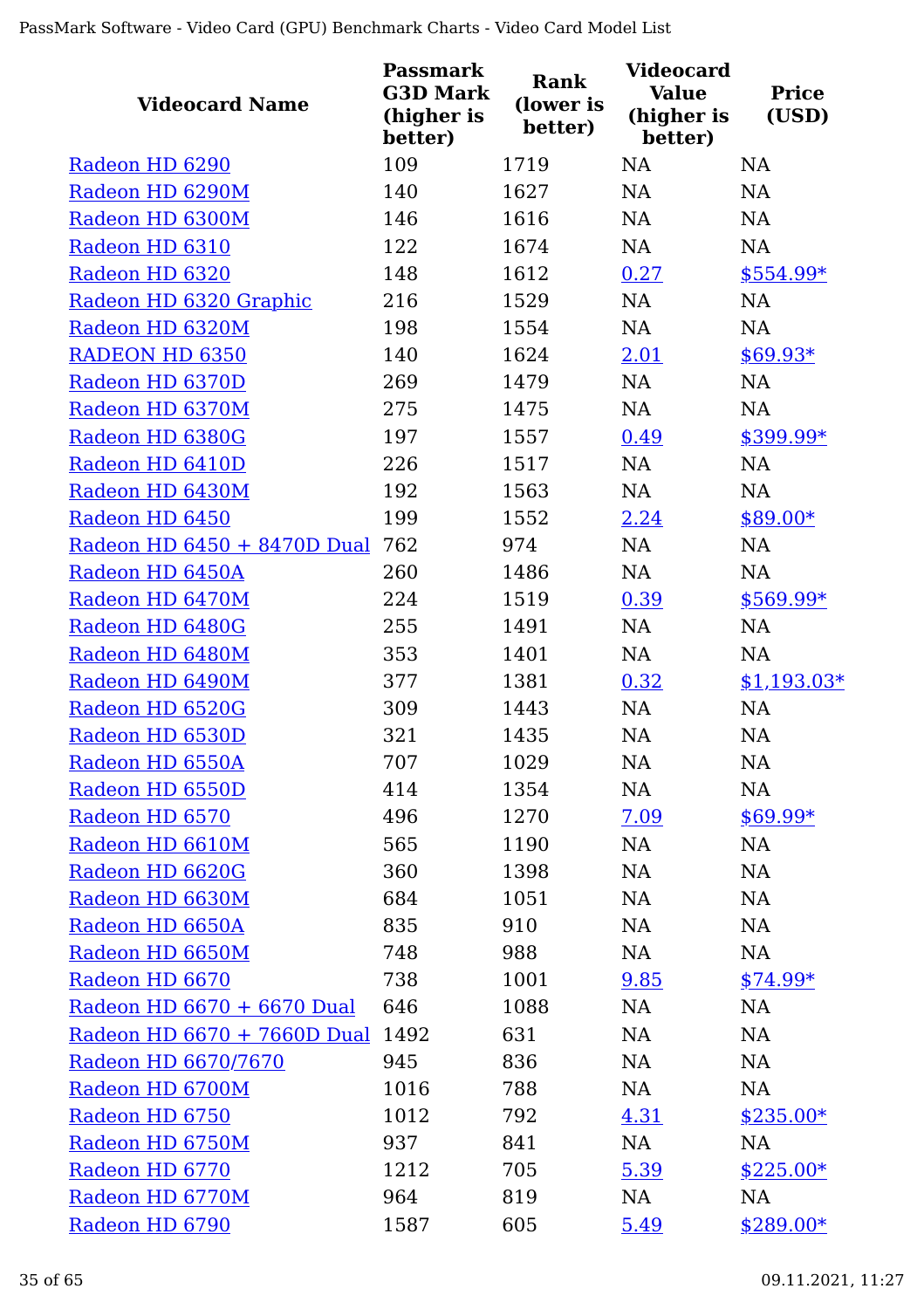| <b>Videocard Name</b>                    | <b>Passmark</b><br><b>G3D Mark</b><br>(higher is<br>better) | <b>Rank</b><br>(lower is<br>better) | <b>Videocard</b><br><b>Value</b><br>(higher is<br>better) | <b>Price</b><br>(USD) |
|------------------------------------------|-------------------------------------------------------------|-------------------------------------|-----------------------------------------------------------|-----------------------|
| Radeon HD 6800M                          | 727                                                         | 1012                                | <b>NA</b>                                                 | <b>NA</b>             |
| Radeon HD 6850                           | 1985                                                        | 508                                 | 16.84                                                     | $$117.90*$            |
| Radeon HD 6850 X2                        | 2534                                                        | 420                                 | <b>NA</b>                                                 | NA                    |
| Radeon HD 6870                           | 2210                                                        | 466                                 | 7.39                                                      | \$299.00*             |
| Radeon HD 6900M                          | 1725                                                        | 576                                 | <b>NA</b>                                                 | <b>NA</b>             |
| Radeon HD 6950                           | 2673                                                        | 395                                 | 17.83                                                     | $$149.99*$            |
| Radeon HD 6970                           | 2859                                                        | 370                                 | 17.87                                                     | \$159.99*             |
| Radeon HD 6970M                          | 2270                                                        | 458                                 | 10.51                                                     | $$215.99*$            |
| Radeon HD 6990                           | 3004                                                        | 360                                 | 6.03                                                      | \$498.49*             |
| Radeon HD 7290                           | 115                                                         | 1696                                | <b>NA</b>                                                 | NA                    |
| Radeon HD 7290M                          | 123                                                         | 1669                                | <b>NA</b>                                                 | NA                    |
| Radeon HD 7310                           | 128                                                         | 1653                                | <b>NA</b>                                                 | NA                    |
| Radeon HD 7310 - Carte<br>graphique      | 174                                                         | 1586                                | <b>NA</b>                                                 | NA                    |
| Radeon HD 7310G                          | 180                                                         | 1574                                | NA                                                        | <b>NA</b>             |
| Radeon HD 7310M                          | 166                                                         | 1593                                | <b>NA</b>                                                 | <b>NA</b>             |
| Radeon HD 7340                           | 157                                                         | 1599                                | 0.29                                                      | $$552.69*$            |
| Radeon HD 7340G                          | 196                                                         | 1558                                | <b>NA</b>                                                 | NA                    |
| Radeon HD 7340M                          | 221                                                         | 1522                                | <b>NA</b>                                                 | NA                    |
| Radeon HD 7350                           | 193                                                         | 1562                                | <b>NA</b>                                                 | NA                    |
| Radeon HD 7400G                          | 293                                                         | 1459                                | <b>NA</b>                                                 | NA                    |
| Radeon HD 7420G                          | 291                                                         | 1464                                | <b>NA</b>                                                 | <b>NA</b>             |
| Radeon HD 7450                           | 227                                                         | 1515                                | 4.55                                                      | \$49.99*              |
| Radeon HD 7450A                          | 288                                                         | 1467                                | NA                                                        | NA                    |
| Radeon HD 7450M                          | 329                                                         | 1425                                | NA                                                        | NA                    |
| Radeon HD 7470                           | 316                                                         | 1440                                | 3.89                                                      | $$81.37*$             |
| Radeon HD 7470M                          | 407                                                         | 1357                                | NA                                                        | NA                    |
| Radeon HD 7480D                          | 284                                                         | 1471                                | NA                                                        | NA                    |
| Radeon HD 7500G                          | 330                                                         | 1422                                | NA                                                        | <b>NA</b>             |
| Radeon HD 7500G +<br>7500M/7600M Dual    | 616                                                         | 1129                                | <b>NA</b>                                                 | <b>NA</b>             |
| Radeon HD 7500G + 7550M<br>Dual          | 497                                                         | 1268                                | NA                                                        | NA                    |
| Radeon HD 7500G + HD<br>7500M/7600M Dual | 355                                                         | 1400                                | <b>NA</b>                                                 | <b>NA</b>             |
| Radeon HD 7520G                          | 321                                                         | 1434                                | <b>NA</b>                                                 | NA                    |
| Radeon HD 7520G + 7400M<br>Dual          | 486                                                         | 1280                                | <b>NA</b>                                                 | NA                    |
| Radeon HD 7520G + 7470M<br><b>Dual</b>   | 542                                                         | 1221                                | NA                                                        | NA                    |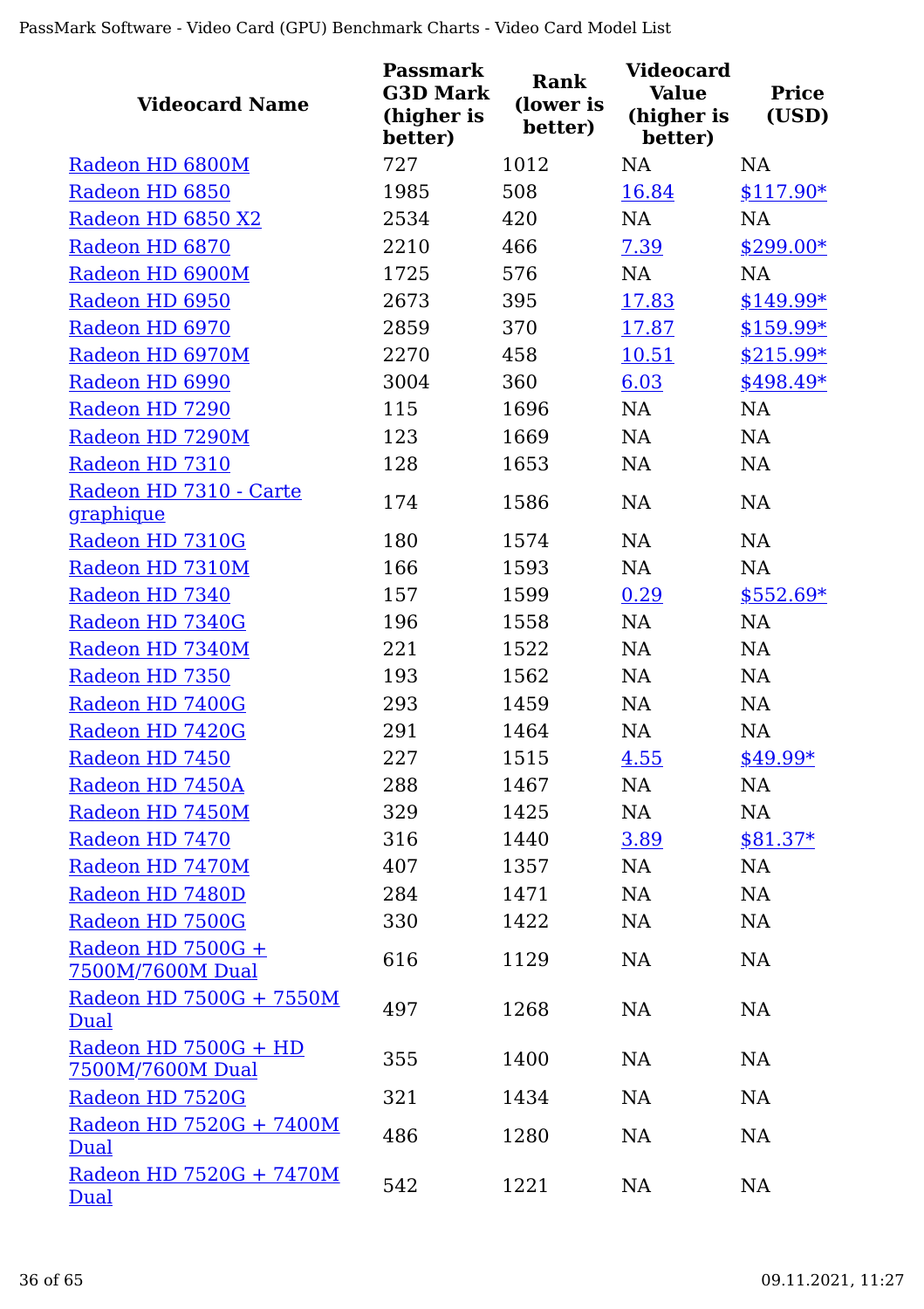| <b>Videocard Name</b>                                        | <b>Passmark</b><br><b>G3D Mark</b><br>(higher is<br>better) | <b>Rank</b><br>(lower is<br>better) | <b>Videocard</b><br><b>Value</b><br>(higher is<br>better) | <b>Price</b><br>(USD) |
|--------------------------------------------------------------|-------------------------------------------------------------|-------------------------------------|-----------------------------------------------------------|-----------------------|
| Radeon HD 7520G + 7500/7600<br>Dual                          | 582                                                         | 1168                                | <b>NA</b>                                                 | <b>NA</b>             |
| Radeon HD 7520G + 7600M<br>Dual                              | 591                                                         | 1156                                | <b>NA</b>                                                 | <b>NA</b>             |
| Radeon HD 7520G + 7610M<br>Dual                              | 588                                                         | 1160                                | <b>NA</b>                                                 | <b>NA</b>             |
| Radeon HD 7520G + 7650M<br>Dual                              | 453                                                         | 1317                                | <b>NA</b>                                                 | <b>NA</b>             |
| Radeon HD 7520G + 7670M<br>Dual                              | 523                                                         | 1240                                | <b>NA</b>                                                 | <b>NA</b>             |
| Radeon HD 7520G + 7700M<br>Dual                              | 1060                                                        | 765                                 | <b>NA</b>                                                 | <b>NA</b>             |
| Radeon HD 7520G +<br>8600/8700M Dual                         | 311                                                         | 1442                                | <b>NA</b>                                                 | <b>NA</b>             |
| Radeon HD 7520G + 8750M<br>Dual                              | 376                                                         | 1382                                | <b>NA</b>                                                 | <b>NA</b>             |
| Radeon HD 7520G + HD 7400M<br>Dual                           | 544                                                         | 1217                                | <b>NA</b>                                                 | NA                    |
| Radeon HD 7520G + HD<br>7500/7600 Dual                       | 832                                                         | 912                                 | <b>NA</b>                                                 | <b>NA</b>             |
| <u>Radeon HD 7520G + HD 7600M</u><br>Dual                    | 447                                                         | 1323                                | <b>NA</b>                                                 | <b>NA</b>             |
| <u>Radeon HD 7520G + HD 7670M</u><br>Dual                    | 495                                                         | 1272                                | <b>NA</b>                                                 | <b>NA</b>             |
| Radeon HD 7520G + HD 7700M<br>Dual                           | 574                                                         | 1177                                | <b>NA</b>                                                 | NA                    |
| Radeon HD 7520G + HD<br>8600/8700M Dual                      | 623                                                         | 1118                                | <b>NA</b>                                                 | NA                    |
| Radeon HD 7520G + HD 8750M<br>Dual                           | 651                                                         | 1081                                | <b>NA</b>                                                 | <b>NA</b>             |
| <u>Radeon HD 7520G N HD 7520G</u><br>+ HD 7500/7600 7500/760 | 574                                                         | 1179                                | <b>NA</b>                                                 | NA                    |
| Radeon HD 7520G N HD 7520G<br>+ HD 7600M N HD 7600M D        | 364                                                         | 1395                                | <b>NA</b>                                                 | <b>NA</b>             |
| Radeon HD 7540D                                              | 334                                                         | 1417                                | <b>NA</b>                                                 | <b>NA</b>             |
| Radeon HD $7540D + 6570$ Dual                                | 719                                                         | 1022                                | <b>NA</b>                                                 | NA                    |
| Radeon HD 7540D + 7500 Dual                                  | 821                                                         | 922                                 | <b>NA</b>                                                 | NA                    |
| Radeon HD 7540D + HD 6450<br>Dual                            | 643                                                         | 1092                                | <b>NA</b>                                                 | <b>NA</b>             |
| Radeon HD 7550M                                              | 464                                                         | 1303                                | <b>NA</b>                                                 | <b>NA</b>             |
| Radeon HD 7550M/7650M                                        | 728                                                         | 1009                                | <b>NA</b>                                                 | <b>NA</b>             |
| Radeon HD 7560D                                              | 474                                                         | 1292                                | <b>NA</b>                                                 | NA                    |
| Radeon HD 7560D + 6450 Dual                                  | 568                                                         | 1187                                | NA                                                        | <b>NA</b>             |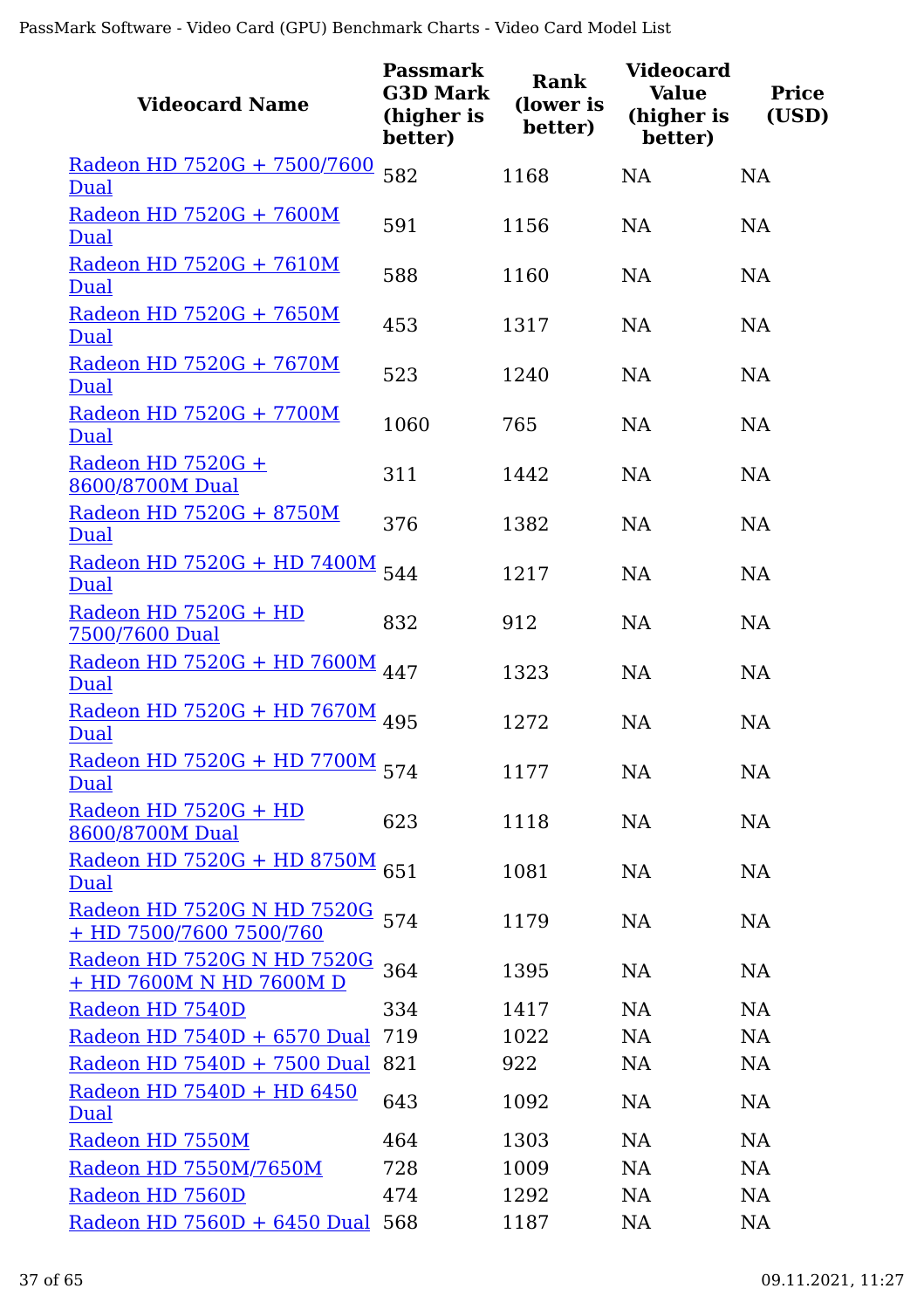| <b>Videocard Name</b>                     | <b>Passmark</b><br><b>G3D Mark</b><br>(higher is<br>better) | Rank<br>(lower is<br>better) | <b>Videocard</b><br><b>Value</b><br>(higher is<br>better) | <b>Price</b><br>(USD) |
|-------------------------------------------|-------------------------------------------------------------|------------------------------|-----------------------------------------------------------|-----------------------|
| Radeon HD 7560D + 6570 Dual 833           |                                                             | 911                          | <b>NA</b>                                                 | <b>NA</b>             |
| Radeon HD 7560D + 6670 Dual               | 1130                                                        | 734                          | <b>NA</b>                                                 | <b>NA</b>             |
| Radeon HD 7560D + 7560D<br>Dual           | 982                                                         | 807                          | <b>NA</b>                                                 | <b>NA</b>             |
| Radeon HD 7560D + 7570 Dual               | 985                                                         | 805                          | <b>NA</b>                                                 | NA                    |
| Radeon HD 7560D + 7670 Dual               | 1426                                                        | 642                          | <b>NA</b>                                                 | <b>NA</b>             |
| Radeon HD 7560D + 7700 Dual               | 1919                                                        | 525                          | <b>NA</b>                                                 | <b>NA</b>             |
| Radeon HD 7560D + HD 6570<br>Dual         | 1237                                                        | 698                          | <b>NA</b>                                                 | NA                    |
| Radeon HD 7560D + HD 6670<br>Dual         | 1554                                                        | 614                          | <b>NA</b>                                                 | <b>NA</b>             |
| Radeon HD 7560D + HD 7000<br>Dual         | 534                                                         | 1229                         | <b>NA</b>                                                 | <b>NA</b>             |
| Radeon HD 7560D + HD 7600<br>Dual         | 1258                                                        | 689                          | <b>NA</b>                                                 | <b>NA</b>             |
| Radeon HD 7560D + HD 7670<br>Dual         | 1380                                                        | 652                          | <b>NA</b>                                                 | <b>NA</b>             |
| Radeon HD 7560D + HD 7700<br>Dual         | 1346                                                        | 662                          | <b>NA</b>                                                 | <b>NA</b>             |
| Radeon HD 7560D + HD 8570<br>Dual         | 935                                                         | 842                          | <b>NA</b>                                                 | <b>NA</b>             |
| Radeon HD 7560D + R5 235<br>Dual          | 563                                                         | 1192                         | <b>NA</b>                                                 | <b>NA</b>             |
| Radeon HD 7570                            | 630                                                         | 1108                         | 6.15                                                      | $$102.49*$            |
| Radeon HD 7570M                           | 448                                                         | 1321                         | NA                                                        | <b>NA</b>             |
| Radeon HD 7570M/HD 7670M                  | 699                                                         | 1037                         | NA                                                        | NA                    |
| Radeon HD 7580D                           | 350                                                         | 1406                         | <b>NA</b>                                                 | NA                    |
| Radeon HD 7600G                           | 323                                                         | 1433                         | NA                                                        | NA                    |
| Radeon HD 7600G + 6400M<br>Dual           | 376                                                         | 1383                         | NA                                                        | NA                    |
| Radeon HD 7600G + 7450M<br>Dual           | 389                                                         | 1371                         | <b>NA</b>                                                 | NA                    |
| Radeon HD 7600G +<br>7500M/7600M Dual     | 405                                                         | 1359                         | <b>NA</b>                                                 | NA                    |
| Radeon HD 7600G + 7550M<br>Dual           | 423                                                         | 1347                         | NA                                                        | NA                    |
| Radeon HD $7600G +$<br>8500M/8700M Dual   | 469                                                         | 1296                         | <b>NA</b>                                                 | NA                    |
| <u>Radeon HD 7600G + HD 7400M</u><br>Dual | 328                                                         | 1427                         | NA                                                        | NA                    |
| Radeon HD 7600G + HD<br>7500M/7600M Dual  | 555                                                         | 1203                         | NA                                                        | NA                    |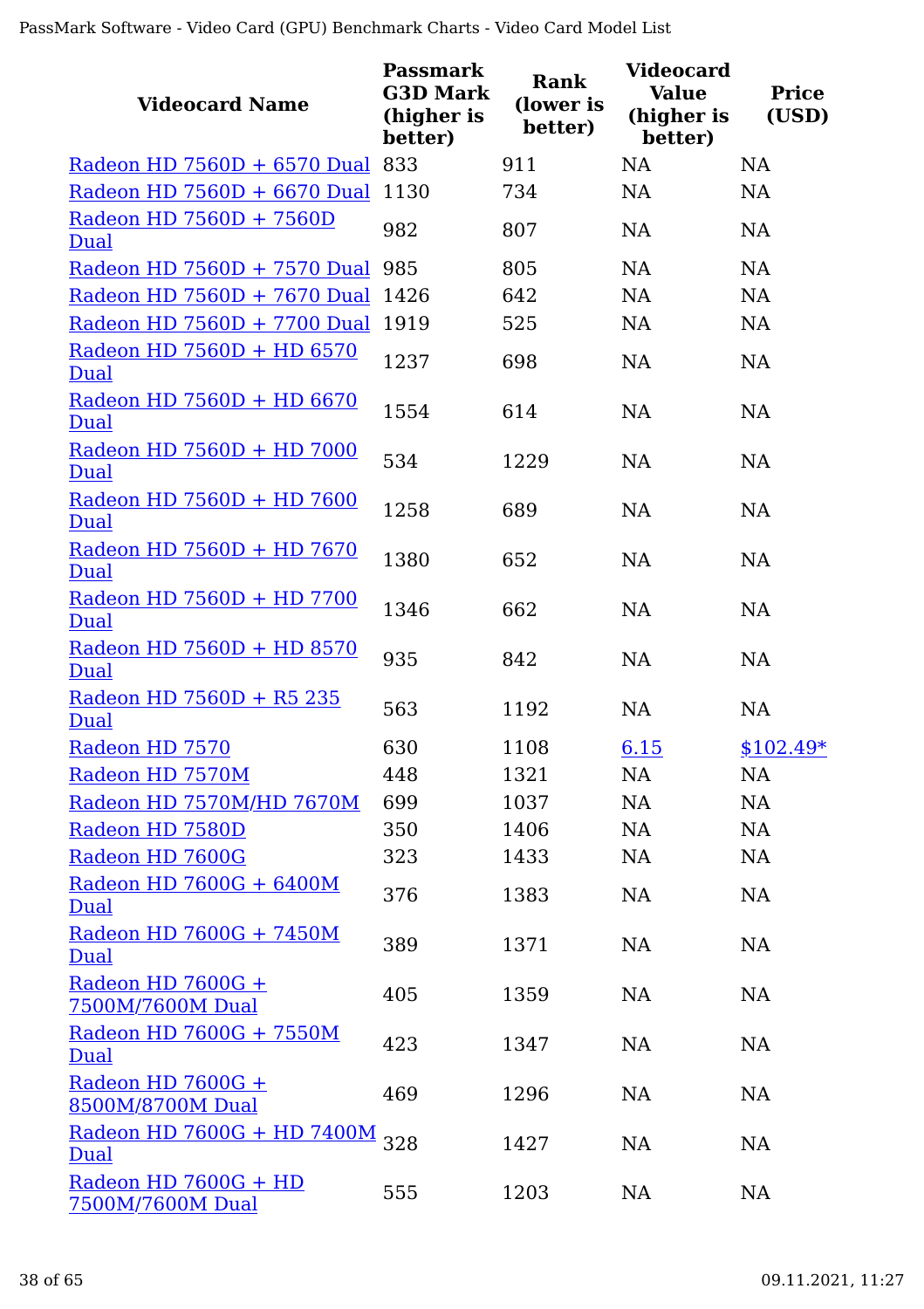| <b>Videocard Name</b>                                 | Passmark<br><b>G3D Mark</b><br>(higher is<br>better) | <b>Rank</b><br>(lower is<br>better) | <b>Videocard</b><br><b>Value</b><br>(higher is<br>better) | <b>Price</b><br>(USD) |
|-------------------------------------------------------|------------------------------------------------------|-------------------------------------|-----------------------------------------------------------|-----------------------|
| Radeon HD 7600G + HD 7550M<br>Dual                    | 509                                                  | 1255                                | <b>NA</b>                                                 | <b>NA</b>             |
| Radeon HD 7600G + HD 8670M<br>Dual                    | 543                                                  | 1218                                | <b>NA</b>                                                 | <b>NA</b>             |
| Radeon HD 7600G + HD Dual                             | 435                                                  | 1337                                | <b>NA</b>                                                 | <b>NA</b>             |
| Radeon HD 7600G N HD 7600G<br>+ HD ON HD Dual         | 526                                                  | 1236                                | <b>NA</b>                                                 | <b>NA</b>             |
| Radeon HD 7600M + 7600M<br>Dual                       | 773                                                  | 959                                 | <b>NA</b>                                                 | <b>NA</b>             |
| Radeon HD 7610M                                       | 632                                                  | 1105                                | <b>NA</b>                                                 | <b>NA</b>             |
| Radeon HD 7620G                                       | 360                                                  | 1397                                | <b>NA</b>                                                 | <b>NA</b>             |
| Radeon HD 7620G + 8600M<br>Dual                       | 508                                                  | 1256                                | <b>NA</b>                                                 | <b>NA</b>             |
| Radeon HD 7620G + 8670M<br><b>Dual</b>                | 577                                                  | 1174                                | <b>NA</b>                                                 | <b>NA</b>             |
| Radeon HD 7620G + HD 8600M<br>Dual                    | 442                                                  | 1333                                | <b>NA</b>                                                 | <b>NA</b>             |
| Radeon HD 7620G + HD 8670M<br>Dual                    | 507                                                  | 1258                                | <b>NA</b>                                                 | <b>NA</b>             |
| Radeon HD 7620G N HD 7620G<br>+ HD 8600M N HD 8600M D | 451                                                  | 1320                                | <b>NA</b>                                                 | <b>NA</b>             |
| Radeon HD 7640G                                       | 443                                                  | 1331                                | <b>NA</b>                                                 | <b>NA</b>             |
| Radeon HD 7640G + 6400M<br><b>Dual</b>                | 526                                                  | 1235                                | <b>NA</b>                                                 | NA                    |
| Radeon HD 7640G + 7400M<br>Dual                       | 637                                                  | 1097                                | <b>NA</b>                                                 | NA                    |
| Radeon HD 7640G + 7450M<br>Dual                       | 754                                                  | 983                                 | <b>NA</b>                                                 | <b>NA</b>             |
| Radeon HD 7640G + 7470M<br>Dual                       | 595                                                  | 1153                                | NA                                                        | <b>NA</b>             |
| <u>Radeon HD 7640G + 7500/7600</u><br>Dual            | 627                                                  | 1113                                | NA                                                        | <b>NA</b>             |
| Radeon HD 7640G +<br>7500M/7600M Dual                 | 775                                                  | 956                                 | NA                                                        | <b>NA</b>             |
| Radeon HD 7640G + 7600M<br>Dual                       | 705                                                  | 1032                                | NA                                                        | <b>NA</b>             |
| Radeon HD 7640G + 7610M<br>Dual                       | 510                                                  | 1254                                | <b>NA</b>                                                 | <b>NA</b>             |
| Radeon HD 7640G + 7650M<br>Dual                       | 747                                                  | 989                                 | NA                                                        | <b>NA</b>             |
| Radeon HD 7640G + 7670M<br>Dual                       | 644                                                  | 1090                                | <b>NA</b>                                                 | NA                    |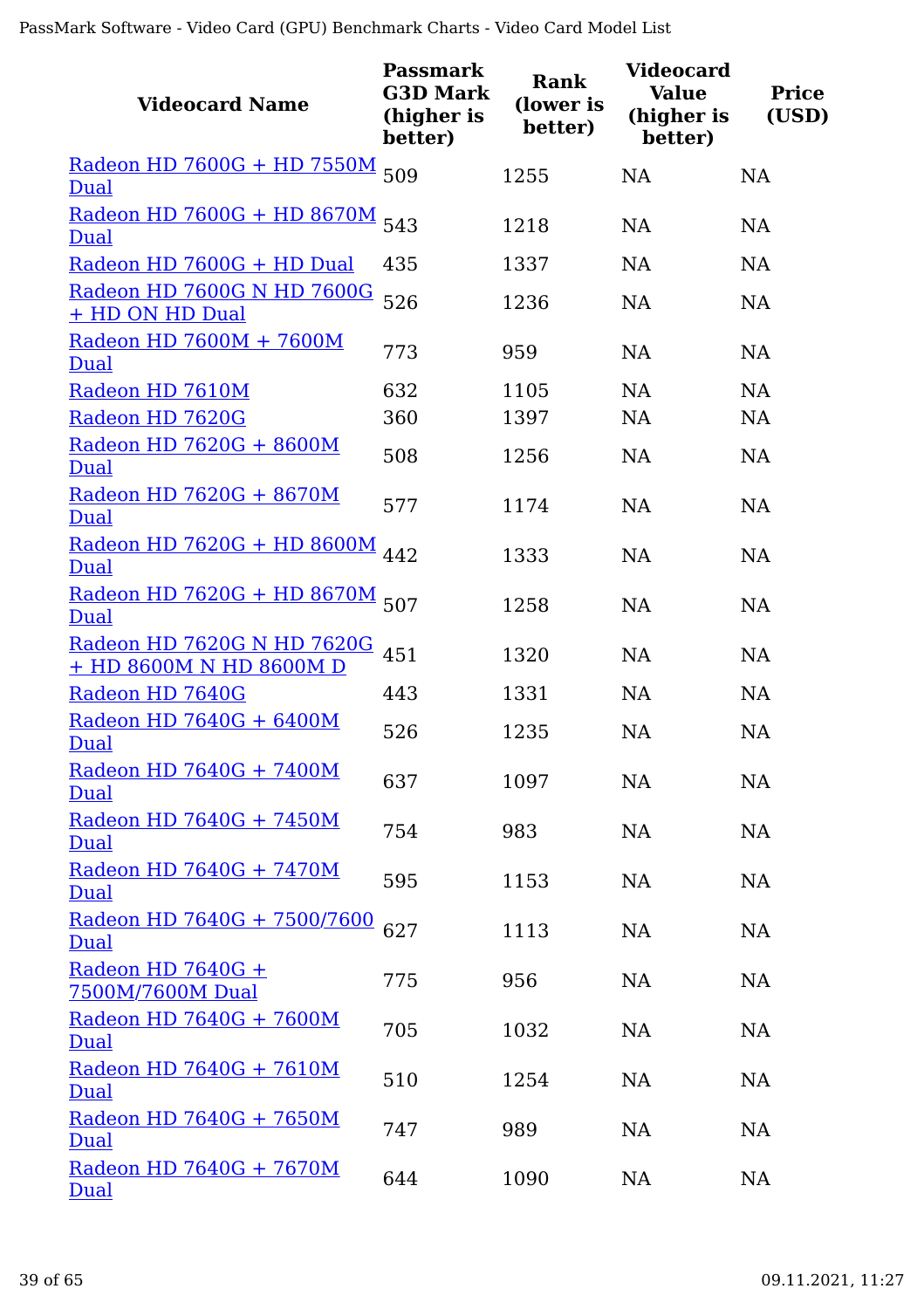| <b>Videocard Name</b>                                | <b>Passmark</b><br><b>G3D Mark</b><br>(higher is<br>better) | <b>Rank</b><br>(lower is<br>better) | <b>Videocard</b><br><b>Value</b><br>(higher is<br>better) | <b>Price</b><br>(USD) |
|------------------------------------------------------|-------------------------------------------------------------|-------------------------------------|-----------------------------------------------------------|-----------------------|
| Radeon HD 7640G + 7690M<br>Dual                      | 945                                                         | 837                                 | NA                                                        | <b>NA</b>             |
| Radeon HD 7640G + 7700M<br>Dual                      | 690                                                         | 1044                                | <b>NA</b>                                                 | <b>NA</b>             |
| Radeon HD 7640G + 8500M<br>Dual                      | 585                                                         | 1165                                | <b>NA</b>                                                 | <b>NA</b>             |
| Radeon HD 7640G + 8570M<br>Dual                      | 558                                                         | 1201                                | <b>NA</b>                                                 | <b>NA</b>             |
| Radeon HD 7640G +<br>8600/8700M Dual                 | 688                                                         | 1047                                | <b>NA</b>                                                 | <b>NA</b>             |
| Radeon HD 7640G + 8600M<br>Dual                      | 249                                                         | 1497                                | <b>NA</b>                                                 | <b>NA</b>             |
| Radeon HD 7640G + 8670M<br>Dual                      | 558                                                         | 1200                                | NA                                                        | NA                    |
| Radeon HD 7640G + 8750M<br>Dual                      | 654                                                         | 1076                                | <b>NA</b>                                                 | <b>NA</b>             |
| <u>Radeon HD 7640G + HD 7400M</u><br>Dual            | 621                                                         | 1122                                | <b>NA</b>                                                 | <b>NA</b>             |
| Radeon HD 7640G + HD<br>7500/7600 Dual               | 423                                                         | 1346                                | <b>NA</b>                                                 | <b>NA</b>             |
| Radeon HD 7640G + HD 7600M 704<br>Dual               |                                                             | 1035                                | <b>NA</b>                                                 | <b>NA</b>             |
| <u>Radeon HD 7640G + HD 7600M</u><br>N HD 7600M Dual | 406                                                         | 1358                                | <b>NA</b>                                                 | <b>NA</b>             |
| Radeon HD 7640G + HD 7670M 518<br>Dual               |                                                             | 1245                                | <b>NA</b>                                                 | NA                    |
| Radeon HD 7640G + HD 7700M 589<br><u>Dual</u>        |                                                             | 1157                                | NA                                                        | <b>NA</b>             |
| Radeon HD 7640G + HD 7700M 630<br>N HD 7700M Dual    |                                                             | 1106                                | <b>NA</b>                                                 | <b>NA</b>             |
| Radeon HD 7640G + HD 8500M 607<br>Dual               |                                                             | 1139                                | <b>NA</b>                                                 | NA                    |
| Radeon HD 7640G + HD 8500M 665<br>N HD 8500M Dual    |                                                             | 1067                                | <b>NA</b>                                                 | <b>NA</b>             |
| Radeon HD 7640G + HD 8570M 474<br>Dual               |                                                             | 1293                                | <b>NA</b>                                                 | <b>NA</b>             |
| Radeon HD 7640G + HD<br>8600/8700M Dual              | 586                                                         | 1164                                | NA                                                        | <b>NA</b>             |
| <u>Radeon HD 7640G + HD 8670M</u><br>Dual            | 677                                                         | 1058                                | <b>NA</b>                                                 | <b>NA</b>             |
| <u>Radeon HD 7640G + HD 8750M</u><br>Dual            | 996                                                         | 802                                 | <b>NA</b>                                                 | <b>NA</b>             |
| <u>Radeon HD 7640G + R5 M200</u><br><u>Dual</u>      | 559                                                         | 1198                                | NA                                                        | <b>NA</b>             |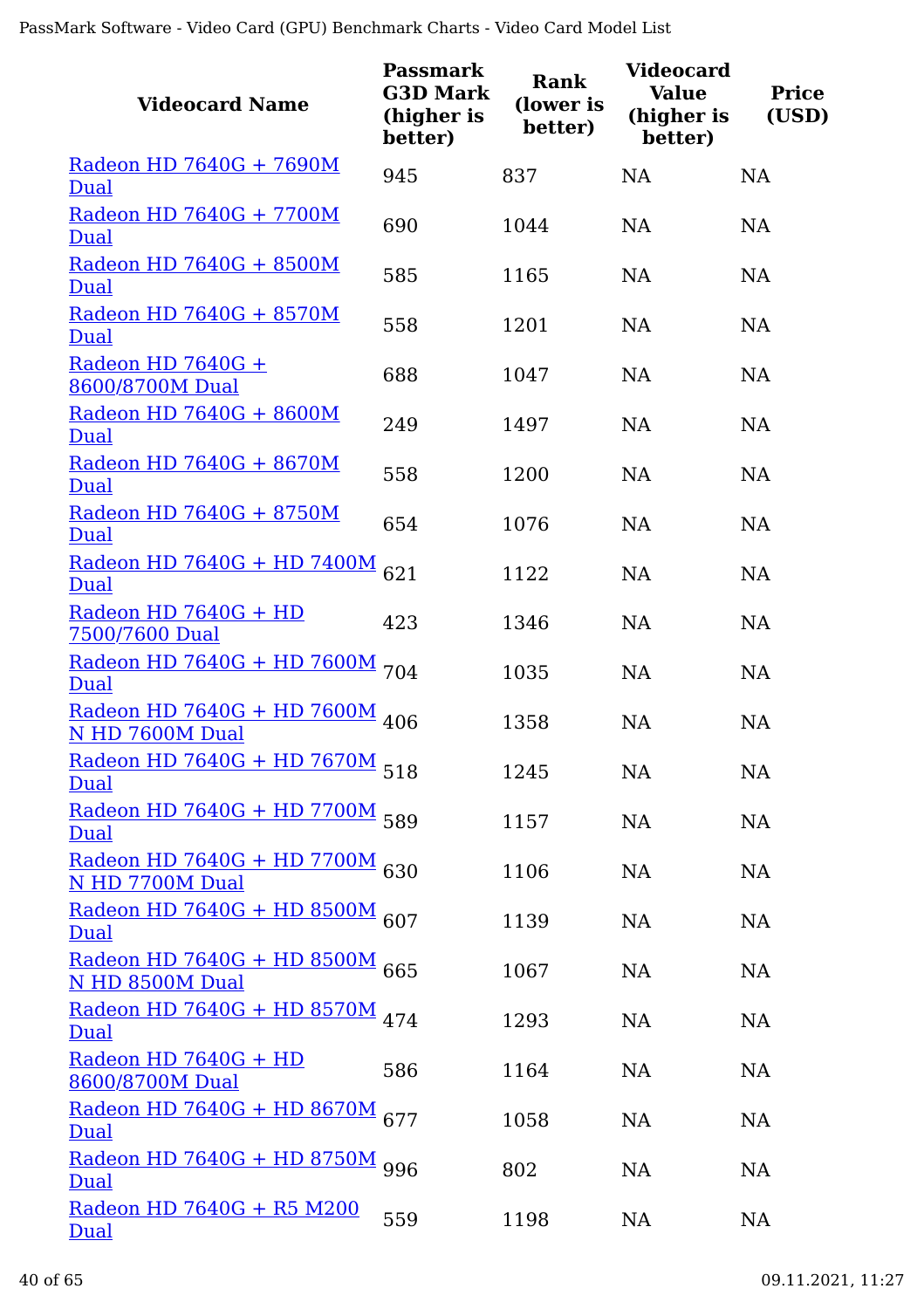| <b>Videocard Name</b>                                 | <b>Passmark</b><br><b>G3D Mark</b><br>(higher is<br>better) | <b>Rank</b><br>(lower is<br>better) | <b>Videocard</b><br><b>Value</b><br>(higher is<br>better) | <b>Price</b><br>(USD) |
|-------------------------------------------------------|-------------------------------------------------------------|-------------------------------------|-----------------------------------------------------------|-----------------------|
| Radeon HD 7640G + R5 M230                             | 238                                                         | $-1$                                | <b>NA</b>                                                 | <b>NA</b>             |
| Dual                                                  |                                                             |                                     |                                                           |                       |
| Radeon HD 7640G N HD 7640G<br>+ HD 7600M N HD 7600M D | 824                                                         | 919                                 | <b>NA</b>                                                 | <b>NA</b>             |
| Radeon HD 7640G N HD 7640G<br>+ HD 7670M Dual         | 679                                                         | 1054                                | <b>NA</b>                                                 | <b>NA</b>             |
| Radeon HD 7640G N HD 7640G<br>+ HD 8570M Dual         | 422                                                         | 1349                                | <b>NA</b>                                                 | <b>NA</b>             |
| Radeon HD 7650A                                       | 563                                                         | 1191                                | 2.15                                                      | $$262.00*$            |
| Radeon HD 7650M                                       | 453                                                         | 1315                                | NA                                                        | <b>NA</b>             |
| Radeon HD 7660D                                       | 516                                                         | 1249                                | <b>NA</b>                                                 | <b>NA</b>             |
| Radeon HD 7660D + 6570 Dual 1100                      |                                                             | 748                                 | NA                                                        | NA                    |
| Radeon HD $7660D + 6670$ Dual                         | 1238                                                        | 696                                 | <b>NA</b>                                                 | <b>NA</b>             |
| Radeon HD 7660D + 7470 Dual 465                       |                                                             | 1302                                | <b>NA</b>                                                 | <b>NA</b>             |
| Radeon HD 7660D + 7500 Dual                           | 1121                                                        | 739                                 | <b>NA</b>                                                 | <b>NA</b>             |
| Radeon HD 7660D + 7540D<br><b>Dual</b>                | 1204                                                        | 709                                 | <b>NA</b>                                                 | <b>NA</b>             |
| Radeon HD 7660D + 7670 Dual                           | 1061                                                        | 764                                 | <b>NA</b>                                                 | NA                    |
| Radeon HD 7660D + HD 6670<br>Dual                     | 1484                                                        | 632                                 | <b>NA</b>                                                 | <b>NA</b>             |
| Radeon HD 7660D + HD 7000<br>Dual                     | 633                                                         | 1104                                | <b>NA</b>                                                 | <b>NA</b>             |
| Radeon HD 7660D + HD 7400<br><b>Dual</b>              | 339                                                         | 1413                                | <b>NA</b>                                                 | <b>NA</b>             |
| Radeon HD 7660D + HD 7700<br>Dual                     | 1958                                                        | 516                                 | NA                                                        | <b>NA</b>             |
| Radeon HD 7660D + R5 235<br>Dual                      | 523                                                         | 1239                                | NA                                                        | <b>NA</b>             |
| Radeon HD 7660D + R7 240<br><u>Dual</u>               | 941                                                         | 839                                 | <b>NA</b>                                                 | <b>NA</b>             |
| Radeon HD 7660G                                       | 478                                                         | 1286                                | <b>NA</b>                                                 | <b>NA</b>             |
| Radeon HD 7660G + 7400M<br><b>Dual</b>                | 588                                                         | 1161                                | NA                                                        | <b>NA</b>             |
| Radeon HD 7660G + 7470M<br><b>Dual</b>                | 630                                                         | 1107                                | NA                                                        | <b>NA</b>             |
| Radeon HD 7660G + 7600M<br>Dual                       | 831                                                         | 914                                 | NA                                                        | <b>NA</b>             |
| Radeon HD 7660G + 7610M<br>Dual                       | 745                                                         | 993                                 | NA                                                        | <b>NA</b>             |
| Radeon HD 7660G + 7670M<br><b>Dual</b>                | 743                                                         | 995                                 | NA                                                        | <b>NA</b>             |
| Radeon HD 7660G + 7700M<br>Dual                       | 757                                                         | 979                                 | NA                                                        | <b>NA</b>             |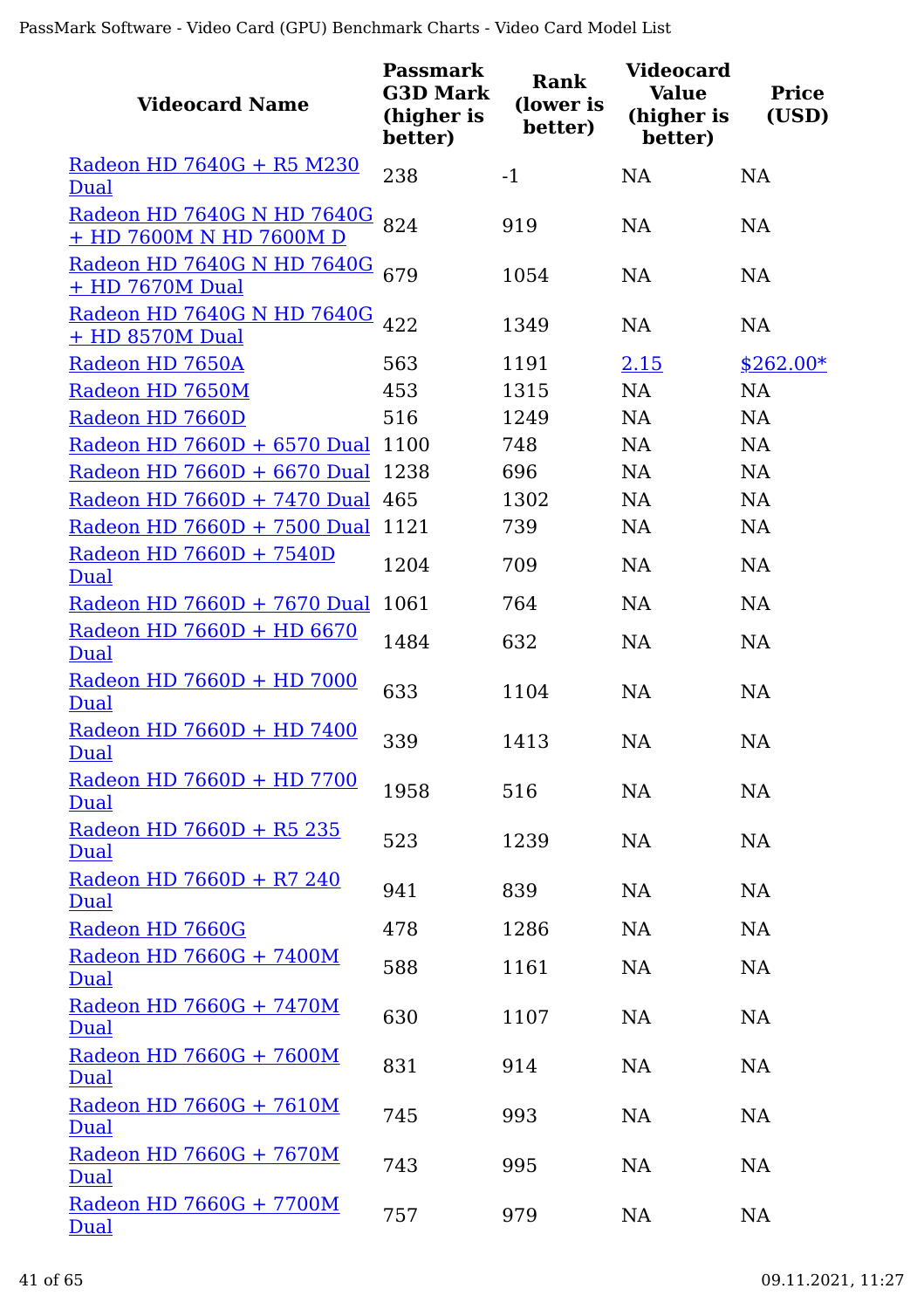| <b>Videocard Name</b>                                     | <b>Passmark</b><br><b>G3D Mark</b><br>(higher is<br>better) | <b>Rank</b><br>(lower is<br>better) | <b>Videocard</b><br><b>Value</b><br>(higher is<br>better) | <b>Price</b><br>(USD) |
|-----------------------------------------------------------|-------------------------------------------------------------|-------------------------------------|-----------------------------------------------------------|-----------------------|
| Radeon HD 7660G + 7730M<br>Dual                           | 931                                                         | 845                                 | <b>NA</b>                                                 | <b>NA</b>             |
| Radeon HD 7660G + 8600M<br>Dual                           | 445                                                         | 1324                                | NA                                                        | <b>NA</b>             |
| Radeon HD 7660G + 8670M<br>Dual                           | 587                                                         | 1162                                | NA                                                        | <b>NA</b>             |
| Radeon HD 7660G + HD<br>7500/7600 7500/7600 Dual          | 1002                                                        | 797                                 | <b>NA</b>                                                 | <b>NA</b>             |
| Radeon HD 7660G + HD<br>7500/7600 Dual                    | 760                                                         | 975                                 | <b>NA</b>                                                 | <b>NA</b>             |
| Radeon HD 7660G + HD<br>7500M/7600M Dual                  | 999                                                         | 800                                 | NA                                                        | NA                    |
| Radeon HD 7660G + HD 7600M<br>Dual                        | 615                                                         | 1130                                | <b>NA</b>                                                 | <b>NA</b>             |
| Radeon HD 7660G + HD 7600M 460<br>N HD 7600M Dual         |                                                             | 1310                                | <b>NA</b>                                                 | <b>NA</b>             |
| Radeon HD 7660G + HD 7670M 706<br>Dual                    |                                                             | 1031                                | NA                                                        | NA                    |
| Radeon HD 7660G + HD 7700M 777<br>Dual                    |                                                             | 954                                 | NA                                                        | <b>NA</b>             |
| Radeon HD 7660G + HD 7730M 881<br>Dual                    |                                                             | 879                                 | <b>NA</b>                                                 | <b>NA</b>             |
| <u>Radeon HD 7660G + HD 8500M</u><br>Dual                 | 758                                                         | 976                                 | NA                                                        | <b>NA</b>             |
| Radeon HD 7660G + HD<br>8600/8700M Dual                   | 747                                                         | 990                                 | <b>NA</b>                                                 | <b>NA</b>             |
| Radeon HD 7660G + HD 8600M 363<br>Dual                    |                                                             | 1396                                | <b>NA</b>                                                 | <b>NA</b>             |
| Radeon HD 7660G + HD 8670M 711<br>Dual                    |                                                             | 1027                                | <b>NA</b>                                                 | <b>NA</b>             |
| Radeon HD 7660G N HD 7660G 722<br>+ HD 7600M N HD 7600M D |                                                             | 1017                                | <b>NA</b>                                                 | <b>NA</b>             |
| Radeon HD 7660G N HD 7660G<br>+ HD 7670M Dual             | 704                                                         | 1033                                | <b>NA</b>                                                 | <b>NA</b>             |
| Radeon HD 7660G N HD 7660G<br>+ HD 7700M N HD 7700M D     | 966                                                         | 817                                 | <b>NA</b>                                                 | <b>NA</b>             |
| Radeon HD 7670                                            | 790                                                         | 941                                 | <b>NA</b>                                                 | <b>NA</b>             |
| Radeon HD 7670A                                           | 1050                                                        | 769                                 | <b>NA</b>                                                 | <b>NA</b>             |
| Radeon HD 7670M                                           | 507                                                         | 1260                                | 0.81                                                      | $$629.99*$            |
| Radeon HD 7670M + 7670M<br>Dual                           | 738                                                         | 1002                                | <b>NA</b>                                                 | <b>NA</b>             |
| Radeon HD 7690M                                           | 1003                                                        | 796                                 | <b>NA</b>                                                 | <b>NA</b>             |
| Radeon HD 7690M XT                                        | 1009                                                        | 794                                 | <b>NA</b>                                                 | <b>NA</b>             |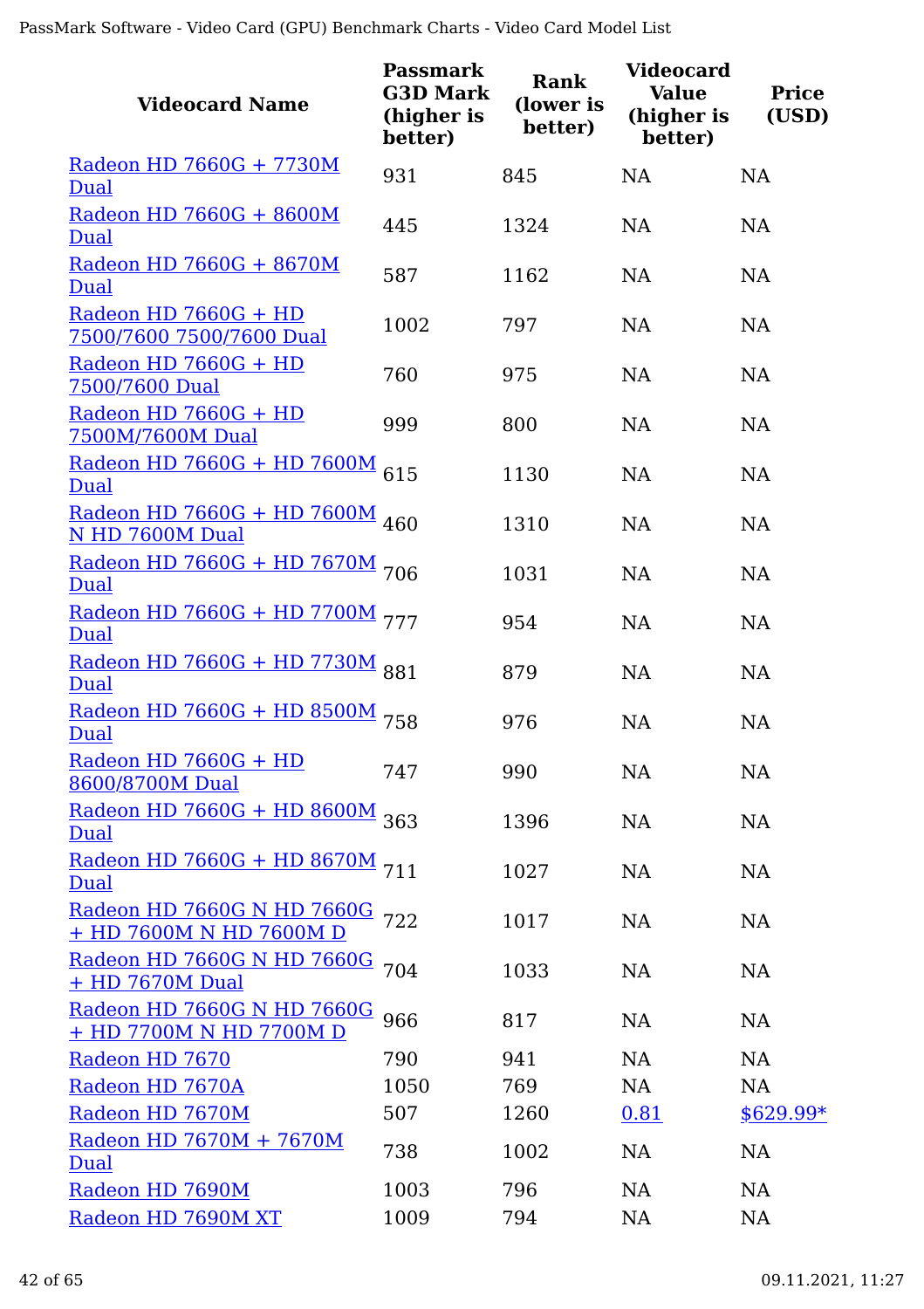| <b>Videocard Name</b>                  | <b>Passmark</b><br><b>G3D Mark</b><br>(higher is<br>better) | <b>Rank</b><br>(lower is<br>better) | <b>Videocard</b><br><b>Value</b><br>(higher is<br>better) | <b>Price</b><br>(USD) |
|----------------------------------------|-------------------------------------------------------------|-------------------------------------|-----------------------------------------------------------|-----------------------|
| Radeon HD 7700-serie                   | 1899                                                        | 530                                 | <b>NA</b>                                                 | <b>NA</b>             |
| Radeon HD 7730                         | 1218                                                        | 704                                 | 5.24                                                      | $$232.70*$            |
| Radeon HD 7730M                        | 654                                                         | 1077                                | <b>NA</b>                                                 | <b>NA</b>             |
| Radeon HD 7750                         | 1664                                                        | 586                                 | 13.87                                                     | $$119.99*$            |
| Radeon HD 7750M                        | 1191                                                        | 717                                 | <b>NA</b>                                                 | <b>NA</b>             |
| Radeon HD 7770                         | 2183                                                        | 472                                 | 19.86                                                     | $$109.99*$            |
| Radeon HD 7790                         | 3090                                                        | 351                                 | 22.07                                                     | $$139.99*$            |
| Radeon HD 7800-serie                   | 4029                                                        | 284                                 | NA                                                        | NA                    |
| Radeon HD 7850                         | 3788                                                        | 301                                 | 23.68                                                     | $$159.99*$            |
| Radeon HD 7850M                        | 1372                                                        | 656                                 | NA                                                        | NA                    |
| Radeon HD 7870                         | 4655                                                        | 253                                 | 23.28                                                     | \$199.99*             |
| Radeon HD 7870 XT                      | 4469                                                        | 257                                 | <b>NA</b>                                                 | <b>NA</b>             |
| Radeon HD 7870M                        | 1507                                                        | 628                                 | <b>NA</b>                                                 | <b>NA</b>             |
| Radeon HD 7950 / R9 280                | 4764                                                        | 248                                 | 19.06                                                     | $$249.99*$            |
| Radeon HD 7970 / R9 280X               | 5247                                                        | 225                                 | 20.49                                                     | $$256.13*$            |
| Radeon HD 7970M                        | 3619                                                        | 307                                 | <b>NA</b>                                                 | <b>NA</b>             |
| Radeon HD 7990                         | 5565                                                        | 217                                 | 13.91                                                     | \$399.99*             |
| Radeon HD 8180                         | 152                                                         | 1605                                | <b>NA</b>                                                 | <b>NA</b>             |
| Radeon HD 8210                         | 192                                                         | 1564                                | <b>NA</b>                                                 | NA                    |
| Radeon HD 8210E                        | 193                                                         | 1561                                | NA                                                        | NA                    |
| Radeon HD 8240                         | 241                                                         | 1504                                | NA                                                        | <b>NA</b>             |
| Radeon HD 8250                         | 207                                                         | 1541                                | <b>NA</b>                                                 | <b>NA</b>             |
| Radeon HD 8280                         | 319                                                         | 1438                                | NA                                                        | NA                    |
| Radeon HD 8280E                        | 260                                                         | 1487                                | NA                                                        | <b>NA</b>             |
| Radeon HD 8280G                        | 269                                                         | 1478                                | NA                                                        | <b>NA</b>             |
| Radeon HD 8310E                        | 340                                                         | 1412                                | NA                                                        | NA                    |
| Radeon HD 8330                         | 251                                                         | 1496                                | NA                                                        | <b>NA</b>             |
| Radeon HD 8330E                        | 240                                                         | 1506                                | NA                                                        | <b>NA</b>             |
| Radeon HD 8350                         | 166                                                         | 1592                                | 2.52                                                      | $$65.99*$             |
| Radeon HD 8350G                        | 443                                                         | 1332                                | NA                                                        | NA                    |
| Radeon HD 8370D                        | 304                                                         | 1446                                | NA                                                        | NA                    |
| Radeon HD 8400                         | 254                                                         | 1493                                | NA                                                        | NA                    |
| Radeon HD 8400E                        | 294                                                         | 1456                                | <b>NA</b>                                                 | NA                    |
| Radeon HD 8410G                        | 435                                                         | 1338                                | NA                                                        | <b>NA</b>             |
| Radeon HD 8450G                        | 351                                                         | 1405                                | NA                                                        | <b>NA</b>             |
| Radeon HD 8450G +<br>8600/8700M Dual   | 1070                                                        | 758                                 | <b>NA</b>                                                 | <b>NA</b>             |
| Radeon HD 8450G + 8600M<br>Dual        | 545                                                         | 1215                                | NA                                                        | <b>NA</b>             |
| Radeon HD 8450G + 8670M<br><u>Dual</u> | 474                                                         | 1291                                | NA                                                        | <b>NA</b>             |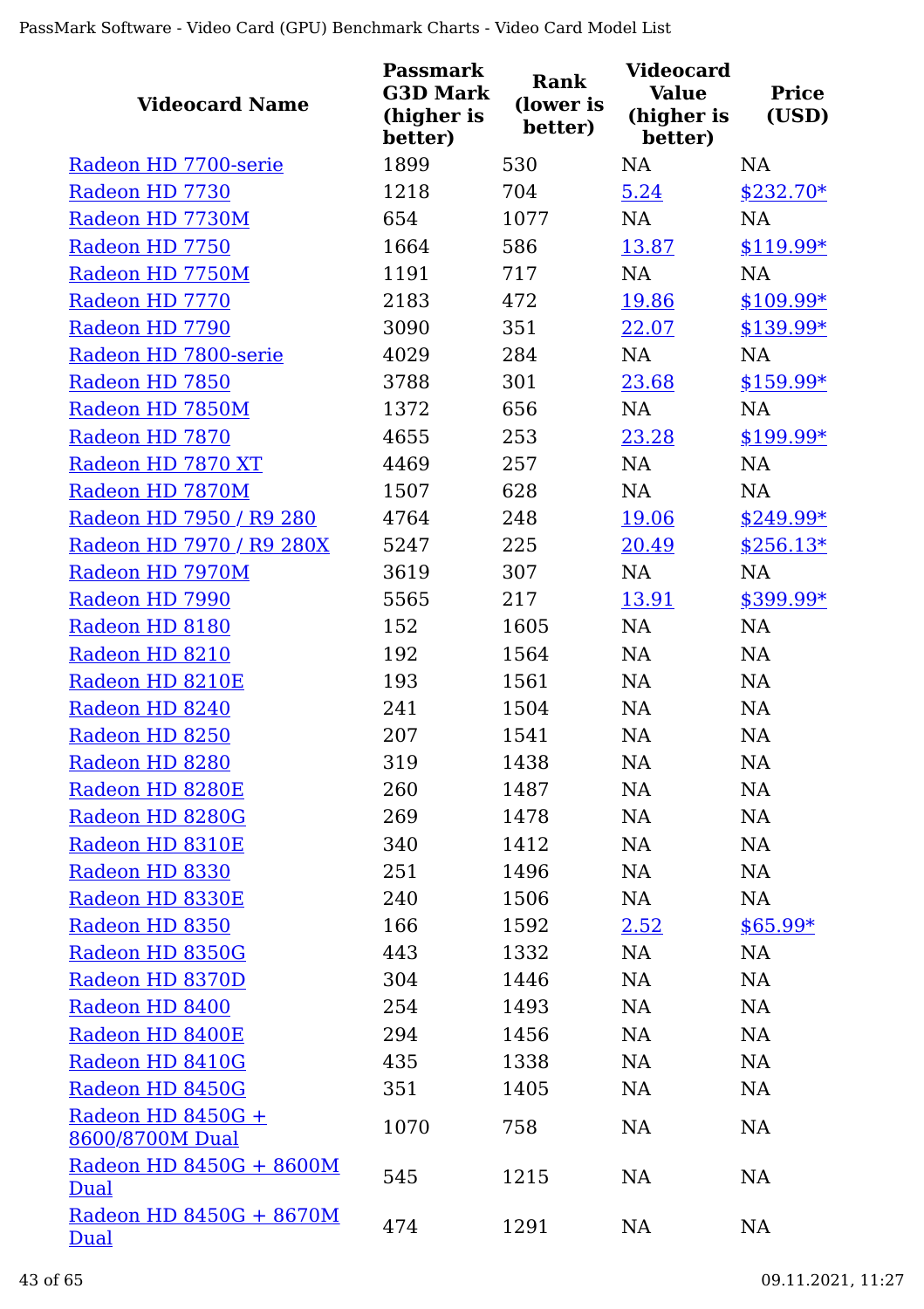| <b>Videocard Name</b>                     | <b>Passmark</b><br><b>G3D Mark</b><br>(higher is<br>better) | <b>Rank</b><br>(lower is<br>better) | <b>Videocard</b><br><b>Value</b><br>(higher is<br>better) | <b>Price</b><br>(USD) |
|-------------------------------------------|-------------------------------------------------------------|-------------------------------------|-----------------------------------------------------------|-----------------------|
| Radeon HD 8450G + 8750M<br>Dual           | 637                                                         | 1098                                | <b>NA</b>                                                 | <b>NA</b>             |
| Radeon HD 8450G + HD 8600M 452<br>Dual    |                                                             | 1318                                | <b>NA</b>                                                 | <b>NA</b>             |
| Radeon HD 8450G + HD 8670M<br>Dual        | 574                                                         | 1180                                | <b>NA</b>                                                 | <b>NA</b>             |
| Radeon HD 8450G + HD 8750M 503<br>Dual    |                                                             | 1262                                | <b>NA</b>                                                 | <b>NA</b>             |
| Radeon HD 8450G + R5 M230<br>Dual         | 578                                                         | 1172                                | <b>NA</b>                                                 | <b>NA</b>             |
| Radeon HD 8470                            | 258                                                         | 1488                                | <b>NA</b>                                                 | <b>NA</b>             |
| Radeon HD 8470D                           | 365                                                         | 1394                                | NA                                                        | <b>NA</b>             |
| Radeon HD 8470D + 6450 Dual               | 717                                                         | 1024                                | <b>NA</b>                                                 | <b>NA</b>             |
| Radeon HD 8470D + 6570 Dual               | 837                                                         | 907                                 | <b>NA</b>                                                 | <b>NA</b>             |
| Radeon HD 8470D + HD 6450<br>Dual         | 862                                                         | 892                                 | <b>NA</b>                                                 | <b>NA</b>             |
| Radeon HD 8470D + HD 6670<br>Dual         | 1435                                                        | 639                                 | <b>NA</b>                                                 | <b>NA</b>             |
| Radeon HD 8470D + HD 7500<br>Dual         | 1545                                                        | 617                                 | <b>NA</b>                                                 | <b>NA</b>             |
| Radeon HD 8490                            | 268                                                         | 1480                                | 2.99                                                      | $$89.99*$             |
| Radeon HD 8500M                           | 395                                                         | 1367                                | <b>NA</b>                                                 | <b>NA</b>             |
| Radeon HD 8500M/8700M                     | 852                                                         | 901                                 | <b>NA</b>                                                 | <b>NA</b>             |
| Radeon HD 8510G                           | 371                                                         | 1389                                | <b>NA</b>                                                 | <b>NA</b>             |
| Radeon HD 8510G + 8500M<br>Dual           | 596                                                         | 1151                                | NA                                                        | NA                    |
| <u>Radeon HD 8510G + HD 8500M</u><br>Dual | 629                                                         | 1109                                | NA                                                        | <b>NA</b>             |
| Radeon HD 8550D                           | 685                                                         | 1050                                | <b>NA</b>                                                 | <b>NA</b>             |
| Radeon HD 8550G                           | 394                                                         | 1368                                | NA                                                        | <b>NA</b>             |
| Radeon HD 8550G + 7600M<br>Dual           | 901                                                         | 865                                 | <b>NA</b>                                                 | <b>NA</b>             |
| Radeon HD 8550G + 8500M<br>Dual           | 602                                                         | 1145                                | NA                                                        | <b>NA</b>             |
| Radeon HD 8550G + 8570M<br>Dual           | 532                                                         | 1231                                | NA                                                        | <b>NA</b>             |
| Radeon HD $8550G +$<br>8600/8700M Dual    | 802                                                         | 933                                 | NA                                                        | <b>NA</b>             |
| Radeon HD 8550G + 8600M<br>Dual           | 617                                                         | 1128                                | NA                                                        | <b>NA</b>             |
| Radeon HD 8550G + 8670M<br>Dual           | 579                                                         | 1170                                | NA                                                        | NA                    |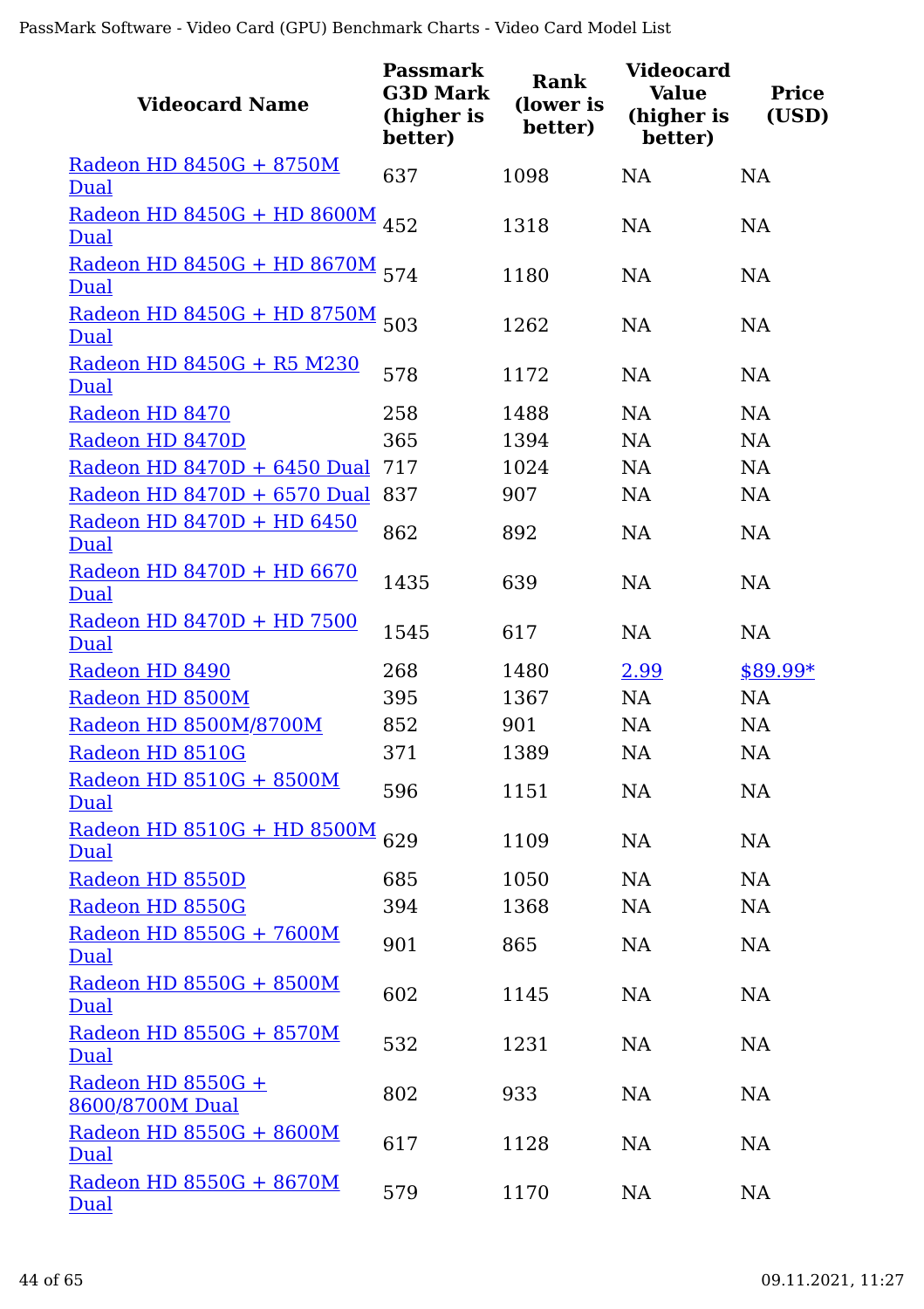| <b>Videocard Name</b>                                 | <b>Passmark</b><br><b>G3D Mark</b><br>(higher is<br>better) | <b>Rank</b><br>(lower is<br>better) | Videocard<br><b>Value</b><br>(higher is<br>better) | <b>Price</b><br>(USD) |
|-------------------------------------------------------|-------------------------------------------------------------|-------------------------------------|----------------------------------------------------|-----------------------|
| Radeon HD 8550G + 8690M<br>Dual                       | 664                                                         | 1069                                | <b>NA</b>                                          | <b>NA</b>             |
| Radeon HD 8550G + 8750M<br>Dual                       | 795                                                         | 939                                 | <b>NA</b>                                          | <b>NA</b>             |
| <u>Radeon HD 8550G + HD 7600M</u><br>Dual             | 854                                                         | 897                                 | <b>NA</b>                                          | <b>NA</b>             |
| <u>Radeon HD 8550G + HD 8500M</u><br>Dual             | 558                                                         | 1199                                | <b>NA</b>                                          | <b>NA</b>             |
| <u>Radeon HD 8550G + HD 8570M</u><br>Dual             | 529                                                         | 1234                                | <b>NA</b>                                          | <b>NA</b>             |
| Radeon HD 8550G + HD<br>8600/8700M Dual               | 654                                                         | 1078                                | NA                                                 | <b>NA</b>             |
| Radeon HD 8550G + HD 8600M<br>Dual                    | 593                                                         | 1154                                | NA                                                 | <b>NA</b>             |
| <u>Radeon HD 8550G + HD 8670M</u><br>Dual             | 546                                                         | 1214                                | <b>NA</b>                                          | <b>NA</b>             |
| <u>Radeon HD 8550G + HD 8750M</u><br>Dual             | 819                                                         | 925                                 | NA                                                 | <b>NA</b>             |
| Radeon HD 8550G + R5 M200<br>Dual                     | 619                                                         | 1126                                | NA                                                 | NA                    |
| Radeon HD 8550G + R5 M230<br>Dual                     | 487                                                         | 1278                                | <b>NA</b>                                          | <b>NA</b>             |
| Radeon HD 8550G N HD 8550G<br>+ HD 8600M N HD 8600M D | 611                                                         | 1135                                | <b>NA</b>                                          | <b>NA</b>             |
| Radeon HD 8570                                        | 964                                                         | 818                                 | 9.78                                               | $$98.68*$             |
| Radeon HD 8570 + 8670D Dual                           | 620                                                         | 1124                                | NA                                                 | <b>NA</b>             |
| Radeon HD 8570 + HD 7660D<br>Dual                     | 949                                                         | 831                                 | <b>NA</b>                                          | <b>NA</b>             |
| Radeon HD 8570D                                       | 444                                                         | 1329                                | NA                                                 | <b>NA</b>             |
| Radeon HD 8570D + 6570 Dual                           | 1239                                                        | 695                                 | <b>NA</b>                                          | NA                    |
| Radeon HD 8570D + 6670 Dual                           | 1039                                                        | 778                                 | <b>NA</b>                                          | <b>NA</b>             |
| Radeon HD 8570D + HD 6570<br>Dual                     | 868                                                         | 888                                 | <b>NA</b>                                          | <b>NA</b>             |
| Radeon HD 8570D + HD 6670<br>Dual                     | 1260                                                        | 688                                 | <b>NA</b>                                          | <b>NA</b>             |
| Radeon HD 8570D + HD 7000<br>Dual                     | 753                                                         | 984                                 | <b>NA</b>                                          | <b>NA</b>             |
| Radeon HD 8570D + HD 7700<br>Dual                     | 1834                                                        | 545                                 | NA                                                 | NA                    |
| Radeon HD 8570D + HD 8470<br>Dual                     | 338                                                         | 1414                                | <b>NA</b>                                          | <b>NA</b>             |
| Radeon HD 8570D + HD 8570<br>Dual                     | 1032                                                        | 779                                 | NA                                                 | <b>NA</b>             |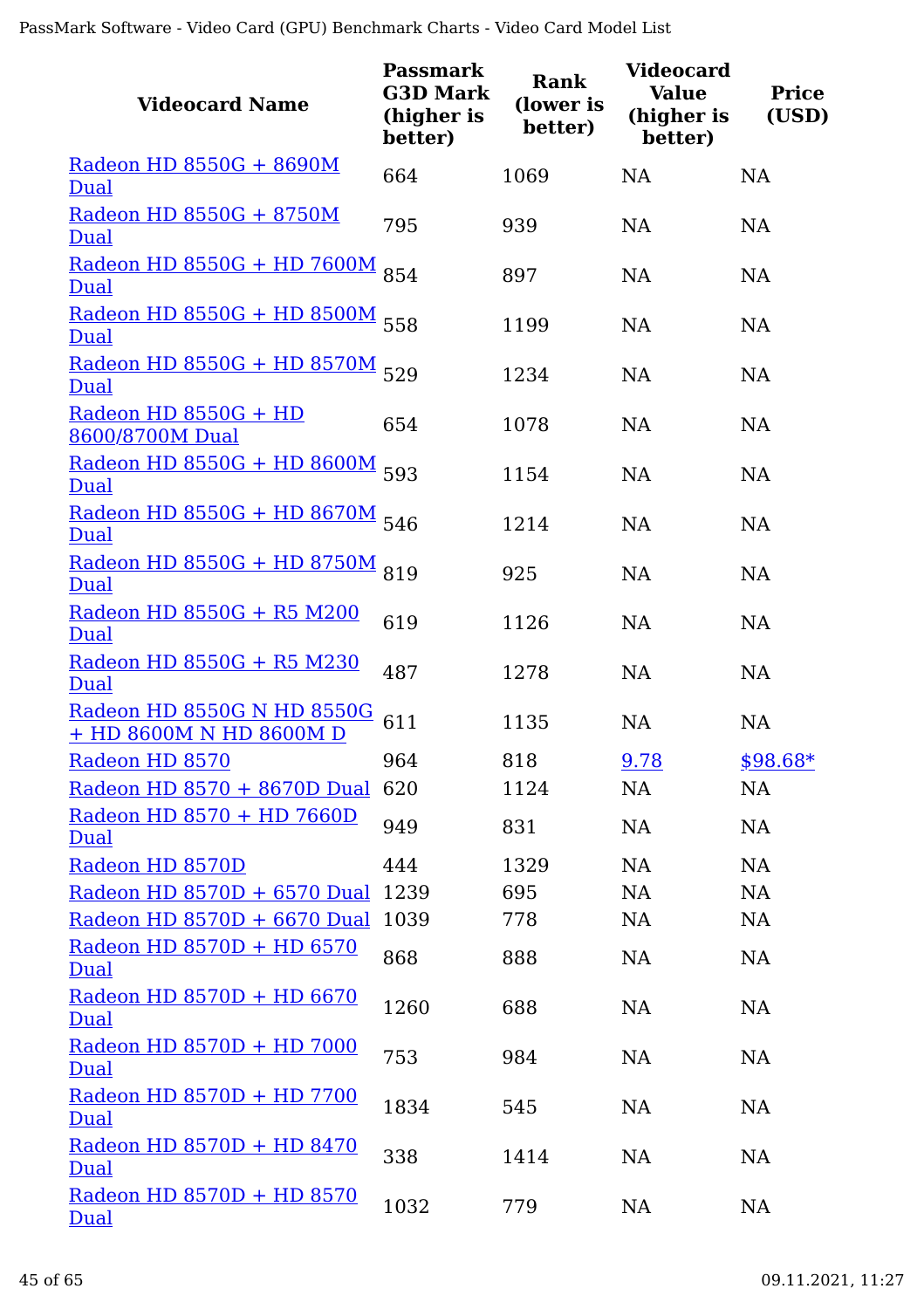| <b>Videocard Name</b>                     | <b>Passmark</b><br><b>G3D Mark</b><br>(higher is<br>better) | <b>Rank</b><br>(lower is<br>better) | <b>Videocard</b><br><b>Value</b><br>(higher is<br>better) | <b>Price</b><br>(USD) |
|-------------------------------------------|-------------------------------------------------------------|-------------------------------------|-----------------------------------------------------------|-----------------------|
| Radeon HD 8570D + HD8490<br>Dual          | 374                                                         | 1387                                | <b>NA</b>                                                 | <b>NA</b>             |
| Radeon HD 8570D + R5 235<br>Dual          | 470                                                         | 1295                                | <b>NA</b>                                                 | <b>NA</b>             |
| Radeon HD 8570D + R7 200<br>Dual          | 999                                                         | 799                                 | <b>NA</b>                                                 | <b>NA</b>             |
| Radeon HD 8570D + R7 240<br>Dual          | 963                                                         | 820                                 | <b>NA</b>                                                 | <b>NA</b>             |
| Radeon HD 8570M                           | 432                                                         | 1342                                | <b>NA</b>                                                 | <b>NA</b>             |
| Radeon HD 8600/8700M                      | 1029                                                        | 780                                 | <b>NA</b>                                                 | <b>NA</b>             |
| Radeon HD 8610G                           | 400                                                         | 1365                                | <b>NA</b>                                                 | <b>NA</b>             |
| Radeon HD 8610G + 8500M<br>Dual           | 610                                                         | 1138                                | <b>NA</b>                                                 | <b>NA</b>             |
| Radeon HD 8610G + 8600M<br>Dual           | 588                                                         | 1158                                | <b>NA</b>                                                 | <b>NA</b>             |
| Radeon HD 8610G + 8670M<br>Dual           | 599                                                         | 1148                                | <b>NA</b>                                                 | <b>NA</b>             |
| Radeon HD 8610G + HD 8500M<br>Dual        | 645                                                         | 1089                                | <b>NA</b>                                                 | <b>NA</b>             |
| <u>Radeon HD 8610G + HD 8600M</u><br>Dual | 480                                                         | 1282                                | <b>NA</b>                                                 | <b>NA</b>             |
| Radeon HD 8610G + HD 8670M 577<br>Dual    |                                                             | 1173                                | <b>NA</b>                                                 | <b>NA</b>             |
| Radeon HD 8610G + R5 M200<br>Dual         | 676                                                         | 1060                                | <b>NA</b>                                                 | <b>NA</b>             |
| Radeon HD 8650D                           | 525                                                         | 1237                                | NA                                                        | NA                    |
| Radeon HD 8650G                           | 497                                                         | 1267                                | <b>NA</b>                                                 | <b>NA</b>             |
| Radeon HD 8650G + 7600M<br>Dual           | 741                                                         | 997                                 | <b>NA</b>                                                 | <b>NA</b>             |
| Radeon HD 8650G + 7670M<br>Dual           | 883                                                         | 875                                 | <b>NA</b>                                                 | <b>NA</b>             |
| Radeon HD 8650G + 7700M<br>Dual           | 1126                                                        | 738                                 | NA                                                        | <b>NA</b>             |
| Radeon HD 8650G + 8500M<br>Dual           | 626                                                         | 1114                                | <b>NA</b>                                                 | NA                    |
| Radeon HD 8650G + 8570M<br><b>Dual</b>    | 654                                                         | 1079                                | <b>NA</b>                                                 | <b>NA</b>             |
| Radeon HD 8650G +<br>8600/8700M Dual      | 831                                                         | 913                                 | NA                                                        | <b>NA</b>             |
| Radeon HD 8650G + 8600M<br>Dual           | 613                                                         | 1134                                | <b>NA</b>                                                 | <b>NA</b>             |
| Radeon HD 8650G + 8670M<br>Dual           | 635                                                         | 1100                                | NA                                                        | <b>NA</b>             |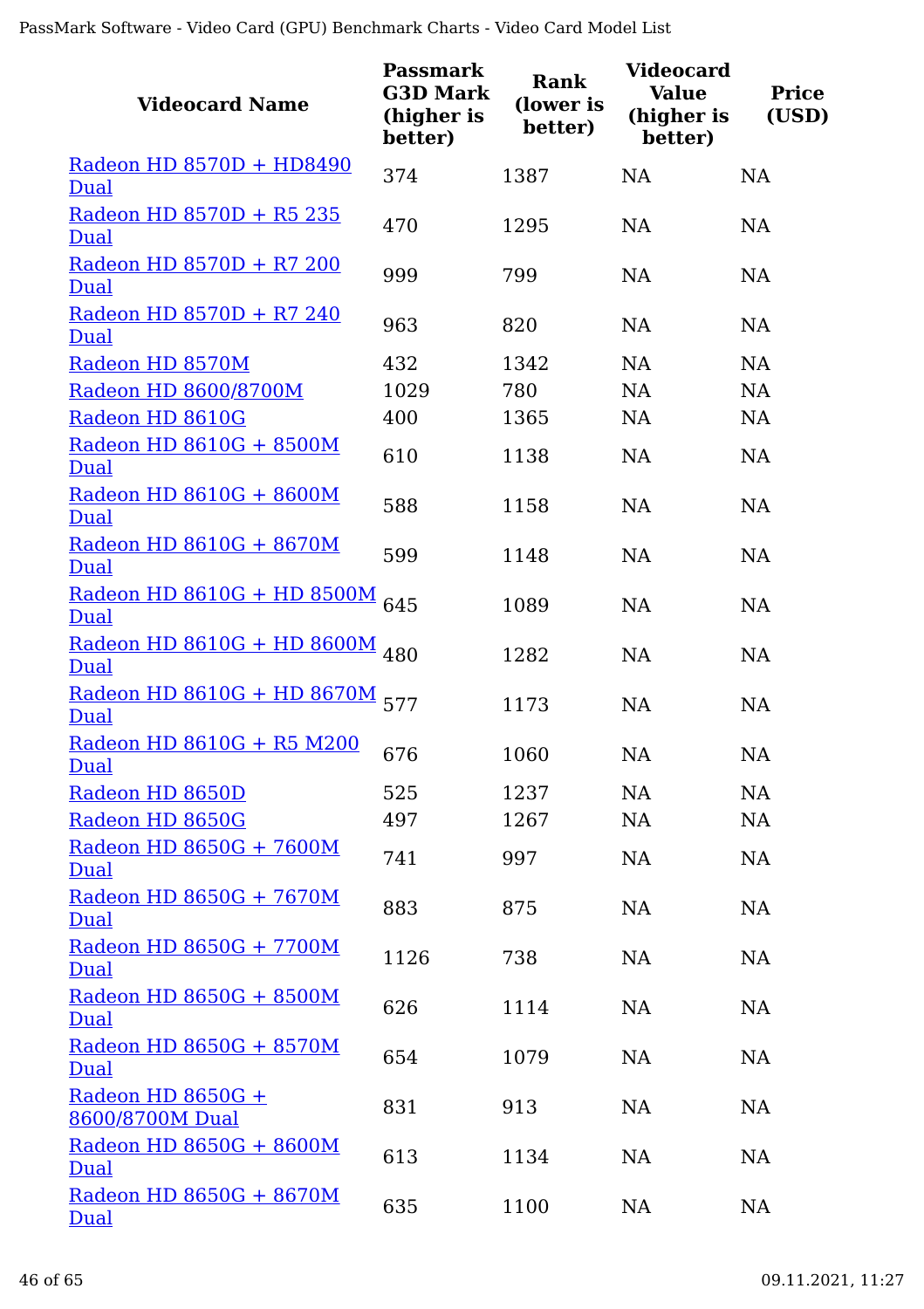| <b>Videocard Name</b>                                  | <b>Passmark</b><br><b>G3D Mark</b><br>(higher is<br>better) | <b>Rank</b><br>(lower is<br>better) | <b>Videocard</b><br><b>Value</b><br>(higher is<br>better) | <b>Price</b><br>(USD) |
|--------------------------------------------------------|-------------------------------------------------------------|-------------------------------------|-----------------------------------------------------------|-----------------------|
| Radeon HD 8650G + 8750M<br>Dual                        | 786                                                         | 943                                 | <b>NA</b>                                                 | <b>NA</b>             |
| <u>Radeon HD 8650G + HD 7600M</u><br>Dual              | 819                                                         | 924                                 | <b>NA</b>                                                 | <b>NA</b>             |
| Radeon HD 8650G + HD 7670M 634<br>Dual                 |                                                             | 1103                                | <b>NA</b>                                                 | <b>NA</b>             |
| Radeon HD 8650G + HD 8570M 716<br>Dual                 |                                                             | 1025                                | <b>NA</b>                                                 | <b>NA</b>             |
| $Radeon HD 8650G + HD$<br>8600/8700M Dual              | 763                                                         | 972                                 | <b>NA</b>                                                 | <b>NA</b>             |
| Radeon HD 8650G + HD 8600M 606<br>Dual                 |                                                             | 1142                                | <b>NA</b>                                                 | <b>NA</b>             |
| Radeon HD 8650G + HD 8600M 757<br>N HD 8600M Dual      |                                                             | 978                                 | <b>NA</b>                                                 | <b>NA</b>             |
| Radeon HD 8650G + HD 8670M 585<br>Dual                 |                                                             | 1167                                | <b>NA</b>                                                 | <b>NA</b>             |
| Radeon HD 8650G + HD 8750M 778<br>Dual                 |                                                             | 952                                 | <b>NA</b>                                                 | <b>NA</b>             |
| Radeon HD 8650G + HD 8790M 799<br>Dual                 |                                                             | 934                                 | NA                                                        | <b>NA</b>             |
| <u>Radeon HD 8650G + R5 M200</u><br>Dual               | 722                                                         | 1018                                | <b>NA</b>                                                 | <b>NA</b>             |
| Radeon HD 8650G + R5 M230<br>Dual                      | 686                                                         | 1049                                | <b>NA</b>                                                 | <b>NA</b>             |
| Radeon HD 8650G N HD 8650G 773<br>+ HD 8570M Dual      |                                                             | 960                                 | <b>NA</b>                                                 | NA                    |
| Radeon HD 8650G N HD 8650G 796<br>+ HD 8600/8700M Dual |                                                             | 938                                 | <b>NA</b>                                                 | <b>NA</b>             |
| Radeon HD 8650G N HD 8650G<br>+ HD 8600M N HD 8600M D  | 679                                                         | 1053                                | <b>NA</b>                                                 | <b>NA</b>             |
| Radeon HD 8670D                                        | 539                                                         | 1222                                | <b>NA</b>                                                 | <b>NA</b>             |
| Radeon HD 8670D + 6670 Dual 1361                       |                                                             | 659                                 | NA                                                        | <b>NA</b>             |
| Radeon HD 8670D + 7000 Dual 811                        |                                                             | 929                                 | <b>NA</b>                                                 | <b>NA</b>             |
| Radeon HD 8670D + 7700 Dual 1788                       |                                                             | 563                                 | <b>NA</b>                                                 | <b>NA</b>             |
| Radeon HD 8670D + 8570 Dual 974                        |                                                             | 812                                 | <b>NA</b>                                                 | <b>NA</b>             |
| Radeon HD 8670D + HD 6670<br>Dual                      | 1221                                                        | 703                                 | <b>NA</b>                                                 | NA                    |
| Radeon HD 8670D + HD 7000<br>Dual                      | 718                                                         | 1023                                | <b>NA</b>                                                 | NA                    |
| Radeon HD 8670D + HD 7600<br>Dual                      | 1317                                                        | 670                                 | <b>NA</b>                                                 | <b>NA</b>             |
| Radeon HD 8670D + HD 7700<br>Dual                      | 1892                                                        | 533                                 | NA                                                        | <b>NA</b>             |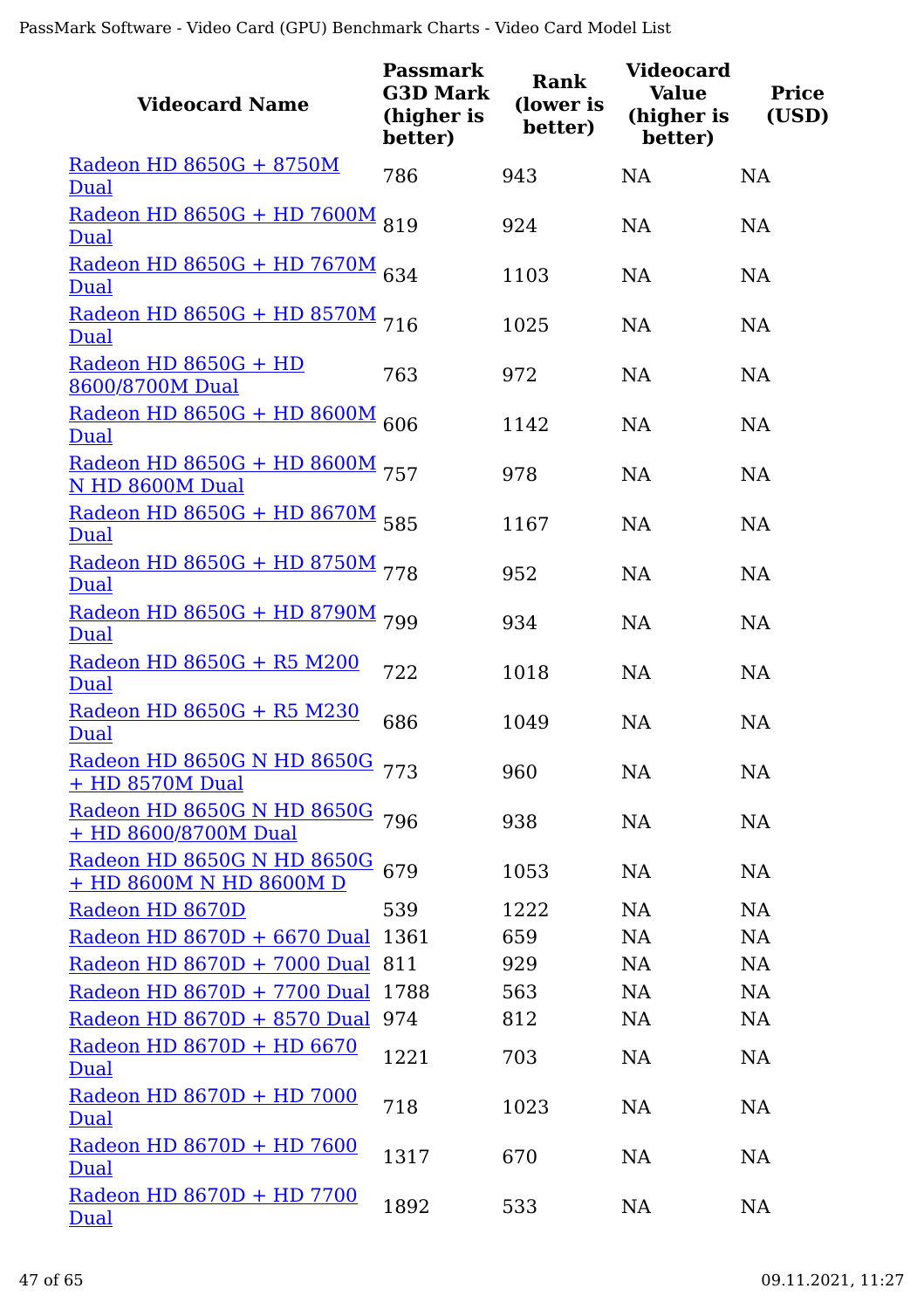| <b>Videocard Name</b>                         | <b>Passmark</b><br><b>G3D Mark</b><br>(higher is<br>better) | Rank<br>(lower is<br>better) | <b>Videocard</b><br><b>Value</b><br>(higher is<br>better) | <b>Price</b><br>(USD) |
|-----------------------------------------------|-------------------------------------------------------------|------------------------------|-----------------------------------------------------------|-----------------------|
| Radeon HD 8670D + R5 235                      | 836                                                         | 908                          | <b>NA</b>                                                 | <b>NA</b>             |
| Dual                                          |                                                             |                              |                                                           |                       |
| Radeon HD 8670D + R5 330<br>Dual              | 746                                                         | 991                          | <b>NA</b>                                                 | <b>NA</b>             |
| Radeon HD 8670D + R7 200<br><u>Dual</u>       | 949                                                         | 830                          | <b>NA</b>                                                 | <b>NA</b>             |
| Radeon HD 8670D + R7 240<br><b>Dual</b>       | 1020                                                        | 787                          | <b>NA</b>                                                 | <b>NA</b>             |
| Radeon HD 8670D N HD 8670D<br>+ HD 8670D Dual | 488                                                         | 1277                         | <b>NA</b>                                                 | <b>NA</b>             |
| Radeon HD 8670M                               | 520                                                         | 1244                         | <b>NA</b>                                                 | <b>NA</b>             |
| Radeon HD 8690A                               | 469                                                         | 1297                         | <b>NA</b>                                                 | <b>NA</b>             |
| Radeon HD 8690M                               | 984                                                         | 806                          | <b>NA</b>                                                 | <b>NA</b>             |
| Radeon HD 8730M                               | 665                                                         | 1066                         | <b>NA</b>                                                 | <b>NA</b>             |
| Radeon HD 8750M                               | 874                                                         | 884                          | <b>NA</b>                                                 | <b>NA</b>             |
| Radeon HD 8790M                               | 1305                                                        | 676                          | <b>NA</b>                                                 | <b>NA</b>             |
| Radeon HD 8790M / R9 M290X                    | 1210                                                        | 706                          | <b>NA</b>                                                 | <b>NA</b>             |
| Radeon HD 8850M                               | 973                                                         | 814                          | <b>NA</b>                                                 | NA                    |
| Radeon HD 8850M / R9 M265X                    | 1139                                                        | 731                          | <b>NA</b>                                                 | NA                    |
| Radeon HD 8870M                               | 1638                                                        | 592                          | <b>NA</b>                                                 | NA                    |
| Radeon HD 8870M / R9 M270X<br><u>/ M370X</u>  | 1799                                                        | 558                          | <b>NA</b>                                                 | NA                    |
| Radeon HD 8950                                | 2267                                                        | 460                          | <b>NA</b>                                                 | <b>NA</b>             |
| Radeon HD 8970M                               | 3876                                                        | 296                          | <u>27.69</u>                                              | \$139.99*             |
| Radeon HD 8990                                | 5214                                                        | 227                          | NA                                                        | NA                    |
| Radeon HD HD7850M                             | 1651                                                        | 590                          | NA                                                        | <b>NA</b>             |
| Radeon HD4650                                 | 239                                                         | 1507                         | <u>1.23</u>                                               | $$195.84*$            |
| Radeon HD4670                                 | 365                                                         | 1392                         | NA                                                        | <b>NA</b>             |
| <b>RADEON HD6370D</b>                         | 320                                                         | 1436                         | <b>NA</b>                                                 | NA                    |
| <b>RADEON HD6410D</b>                         | 422                                                         | 1348                         | <b>NA</b>                                                 | <b>NA</b>             |
| <b>RADEON HD6530D</b>                         | 531                                                         | 1233                         | NA                                                        | <b>NA</b>             |
| <b>RADEON HD7450</b>                          | 199                                                         | 1553                         | 8.95                                                      | $$22.25*$             |
| Radeon HD8530M                                | 490                                                         | 1276                         | NA                                                        | NA                    |
| Radeon HD8970M                                | 3368                                                        | 328                          | <b>NA</b>                                                 | NA                    |
| Radeon HDG 4670                               | 170                                                         | 1588                         | <b>NA</b>                                                 | <b>NA</b>             |
| <b>RADEON IGP 320</b>                         | 3                                                           | 2165                         | <b>NA</b>                                                 | <b>NA</b>             |
| Radeon IGP 320M                               | 3                                                           | 2172                         | <b>NA</b>                                                 | <b>NA</b>             |
| Radeon IGP 340M                               | 2                                                           | 2210                         | <b>NA</b>                                                 | <b>NA</b>             |
| <b>RADEON IGP 345M</b>                        | $\overline{2}$                                              | 2199                         | <b>NA</b>                                                 | <b>NA</b>             |
| <b>RADEON IGP 34xM</b>                        | $\mathbf{1}$                                                | 2222                         | <b>NA</b>                                                 | <b>NA</b>             |
| <b>RADEON IGP 350M</b>                        | 6                                                           | 2102                         | <b>NA</b>                                                 | <b>NA</b>             |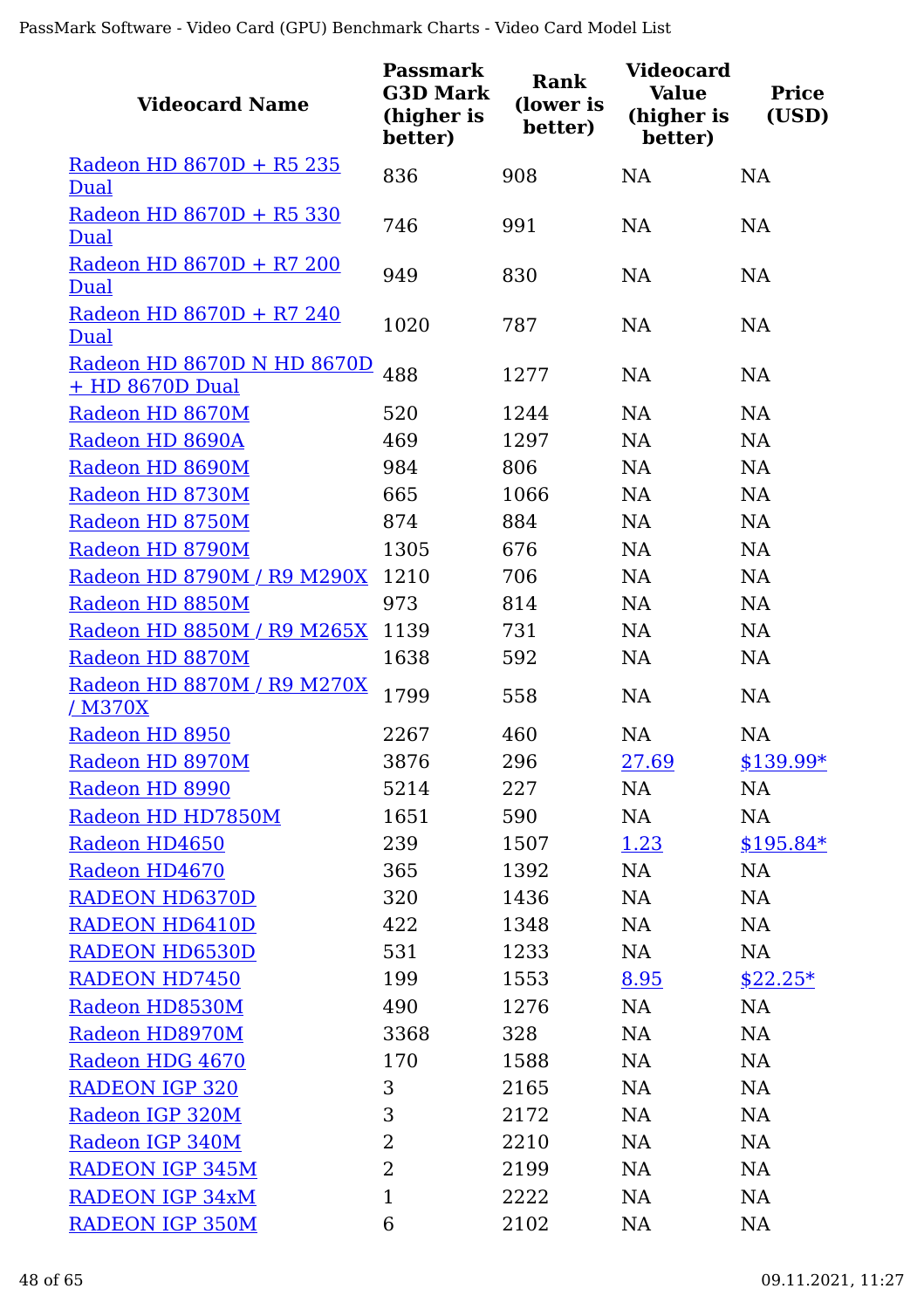| <b>Videocard Name</b>      | <b>Passmark</b><br><b>G3D Mark</b><br>(higher is<br>better) | Rank<br>(lower is<br>better) | <b>Videocard</b><br><b>Value</b><br>(higher is<br>better) | <b>Price</b><br>(USD) |
|----------------------------|-------------------------------------------------------------|------------------------------|-----------------------------------------------------------|-----------------------|
| Radeon Infoshock 3000      | 106                                                         | 1723                         | <b>NA</b>                                                 | NA                    |
| Radeon Instinct MI25 MxGPU | 10466                                                       | 101                          | NA                                                        | <b>NA</b>             |
| Radeon M535DX              | 749                                                         | 987                          | NA                                                        | <b>NA</b>             |
| <b>Radeon Pro</b>          | 1642                                                        | 591                          | 2.06                                                      | $$799.00*$            |
| Radeon Pro 450             | 2722                                                        | 385                          | <b>NA</b>                                                 | <b>NA</b>             |
| Radeon Pro 455             | 3112                                                        | 348                          | 6.93                                                      | $$449.00*$            |
| Radeon Pro 460             | 3452                                                        | 321                          | NA                                                        | <b>NA</b>             |
| Radeon Pro 465             | 4537                                                        | 255                          | NA                                                        | NA                    |
| Radeon Pro 5300            | 7520                                                        | 167                          | NA                                                        | NA                    |
| Radeon Pro 5300M           | 5713                                                        | 212                          | NA                                                        | NA                    |
| Radeon Pro 5500 XT         | 8289                                                        | 147                          | NA                                                        | NA                    |
| Radeon Pro 5500M           | 6612                                                        | 187                          | NA                                                        | <b>NA</b>             |
| Radeon Pro 555             | 3140                                                        | 345                          | 2.99                                                      | $$1,049.00*$          |
| Radeon Pro 560             | 3475                                                        | 317                          | NA                                                        | NA                    |
| Radeon Pro 5600M           | 10484                                                       | 100                          | NA                                                        | NA                    |
| Radeon Pro 560X            | 3677                                                        | 305                          | <b>NA</b>                                                 | <b>NA</b>             |
| Radeon Pro 570             | 6336                                                        | 191                          | NA                                                        | NA                    |
| Radeon Pro 5700            | 11844                                                       | 86                           | NA                                                        | <b>NA</b>             |
| Radeon Pro 5700 XT         | 12075                                                       | 82                           | NA                                                        | NA                    |
| Radeon Pro 580             | 7753                                                        | 162                          | NA                                                        | NA                    |
| Radeon Pro 580X            | 7540                                                        | 166                          | NA                                                        | NA                    |
| Radeon Pro Duo             | 8394                                                        | 145                          | 7.03                                                      | $$1,194.95*$          |
| Radeon Pro SSG             | 10497                                                       | 99                           | NA                                                        | NA                    |
| Radeon Pro V340 MxGPU      | 2853                                                        | 371                          | <b>NA</b>                                                 | NA                    |
| Radeon Pro V520 MxGPU      | 12852                                                       | 73                           | NA                                                        | NA                    |
| Radeon Pro Vega 16         | 4682                                                        | 252                          | NA                                                        | <b>NA</b>             |
| Radeon Pro Vega 20         | 5942                                                        | 204                          | NA                                                        | NA                    |
| Radeon Pro Vega 48         | 11383                                                       | 91                           | NA                                                        | NA                    |
| Radeon Pro Vega 56         | 12209                                                       | 79                           | NA                                                        | NA                    |
| <u>Radeon Pro Vega 64</u>  | 11455                                                       | 90                           | <b>NA</b>                                                 | NA                    |
| Radeon Pro Vega 64X        | 14630                                                       | $-1$                         | NA                                                        | NA                    |
| Radeon Pro Vega II         | 14737                                                       | 48                           | NA                                                        | NA                    |
| Radeon Pro VII             | 16853                                                       | 29                           | NA                                                        | NA                    |
| Radeon Pro W5500           | 9274                                                        | 121                          | 19.40                                                     | $$477.99*$            |
| Radeon Pro W5500M          | 2821                                                        | 375                          | <b>NA</b>                                                 | NA                    |
| Radeon Pro W5700           | 15108                                                       | 45                           | 13.61                                                     | $$1,109.99*$          |
| Radeon PRO W6600           | 14086                                                       | 55                           | NA                                                        | NA                    |
| Radeon PRO W6800           | 18968                                                       | 19                           | 8.63                                                      | $$2,198.99*$          |
| Radeon Pro WX 2100         | 1751                                                        | 571                          | <b>NA</b>                                                 | <b>NA</b>             |
| Radeon Pro WX 3100         | 2607                                                        | 407                          | NA                                                        | <b>NA</b>             |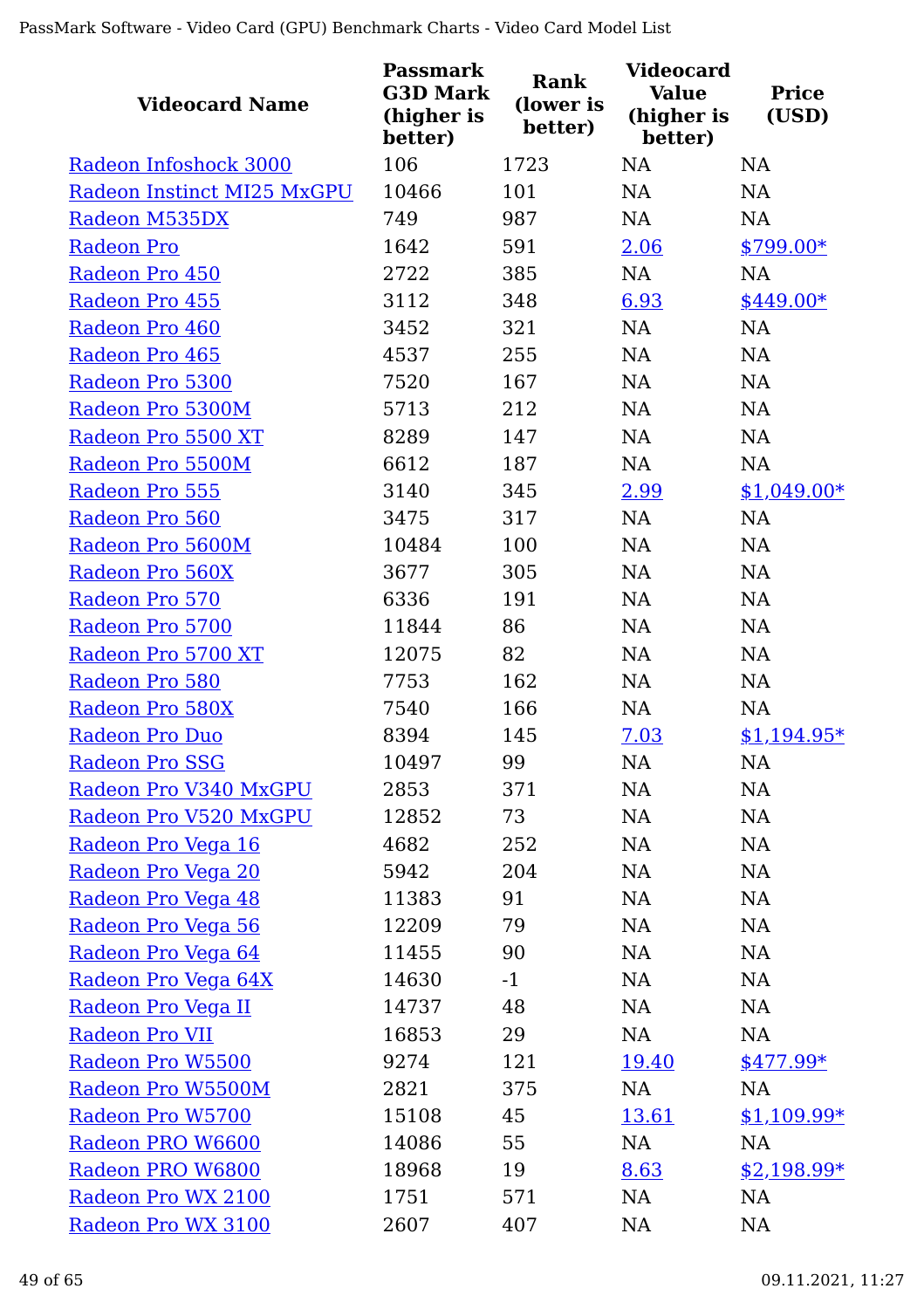| <b>Videocard Name</b>                                 | <b>Passmark</b><br><b>G3D Mark</b><br>(higher is<br>better) | <b>Rank</b><br>(lower is<br>better) | <b>Videocard</b><br><b>Value</b><br>(higher is<br>better) | <b>Price</b><br>(USD) |
|-------------------------------------------------------|-------------------------------------------------------------|-------------------------------------|-----------------------------------------------------------|-----------------------|
| Radeon Pro WX 3200                                    | 2533                                                        | 421                                 | 11.04                                                     | $$229.50*$            |
| Radeon Pro WX 4100                                    | 3787                                                        | 302                                 | 9.24                                                      | $$409.99*$            |
| Radeon Pro WX 4130                                    | 1692                                                        | 581                                 | <b>NA</b>                                                 | <b>NA</b>             |
| Radeon Pro WX 4150                                    | 1752                                                        | 570                                 | 3.01                                                      | $$581.30*$            |
| Radeon Pro WX 4170                                    | 1409                                                        | 648                                 | NA                                                        | <b>NA</b>             |
| Radeon Pro WX 5100                                    | 5606                                                        | 215                                 | 5.72                                                      | $$980.00*$            |
| Radeon Pro WX 7100                                    | 7812                                                        | 158                                 | 6.25                                                      | $$1,250.00*$          |
| Radeon Pro WX 7130                                    | 5721                                                        | 211                                 | NA                                                        | NA                    |
| Radeon Pro WX 8200                                    | 14039                                                       | 57                                  | 8.79                                                      | $$1,597.71*$          |
| Radeon Pro WX 9100                                    | 13286                                                       | 68                                  | <b>NA</b>                                                 | <b>NA</b>             |
| Radeon Pro WX Vega M GL                               | 6049                                                        | 200                                 | <b>NA</b>                                                 | <b>NA</b>             |
| <b>Radeon R1E</b>                                     | 301                                                         | 1449                                | NA                                                        | <b>NA</b>             |
| <b>Radeon R2</b>                                      | 239                                                         | 1508                                | <b>NA</b>                                                 | NA                    |
| <b>Radeon R2E</b>                                     | 229                                                         | 1514                                | <b>NA</b>                                                 | <b>NA</b>             |
| <b>Radeon R3</b>                                      | 303                                                         | 1447                                | NA                                                        | NA                    |
| <b>Radeon R3E</b>                                     | 205                                                         | 1543                                | <b>NA</b>                                                 | <b>NA</b>             |
| <b>Radeon R4</b>                                      | 329                                                         | 1424                                | 0.83                                                      | \$396.99*             |
| <b>Radeon R4E</b>                                     | 487                                                         | 1279                                | NA                                                        | <b>NA</b>             |
| Radeon R5 220                                         | 134                                                         | 1641                                | 1.58                                                      | $$85.26*$             |
| Radeon R5 230                                         | 221                                                         | 1521                                | 2.74                                                      | $$81.10*$             |
| Radeon R5 235                                         | 302                                                         | 1448                                | 5.02                                                      | $$60.13*$             |
| Radeon R5 235 + HD 7560D<br>Dual                      | 743                                                         | 994                                 | NA                                                        | NA                    |
| Radeon R5 235 + HD 8570D<br>Dual                      | 737                                                         | 1003                                | <b>NA</b>                                                 | NA                    |
| Radeon R5 235X                                        | 295                                                         | 1455                                | <b>NA</b>                                                 | <b>NA</b>             |
| Radeon R5 240                                         | 516                                                         | 1247                                | 6.08                                                      | $$85.00*$             |
| Radeon R5 310                                         | 331                                                         | 1421                                | 0.66                                                      | $$499.00*$            |
| Radeon R5 330                                         | 572                                                         | 1183                                | 1.68                                                      | \$339.99*             |
| Radeon R5 340                                         | 1001                                                        | 798                                 | NA                                                        | <b>NA</b>             |
| Radeon R5 420                                         | 574                                                         | 1178                                | 14.39                                                     | $$39.95*$             |
| Radeon R5 430                                         | 928                                                         | 849                                 | 15.74                                                     | $$59.00*$             |
| Radeon R5 435                                         | 840                                                         | 905                                 | <b>NA</b>                                                 | <b>NA</b>             |
| Radeon R5 A10-9600P 4C+6G                             | 619                                                         | 1127                                | <b>NA</b>                                                 | <b>NA</b>             |
| Radeon R5 A10-9600P RADEON<br>R5, 10 COMPUTE CORES 4C | 704                                                         | 1034                                | <b>NA</b>                                                 | <b>NA</b>             |
| Radeon R5 A10-9620P 4C+6G                             | 731                                                         | 1007                                | <b>NA</b>                                                 | NA                    |
| Radeon R5 A10-9620P RADEON<br>R5, 10 COMPUTE CORES 4C | 698                                                         | 1039                                | <b>NA</b>                                                 | NA                    |
| Radeon R5 A10-9630P 4C+6G                             | 977                                                         | 810                                 | <b>NA</b>                                                 | NA                    |
| Radeon R5 A240                                        | 576                                                         | 1176                                | NA                                                        | NA                    |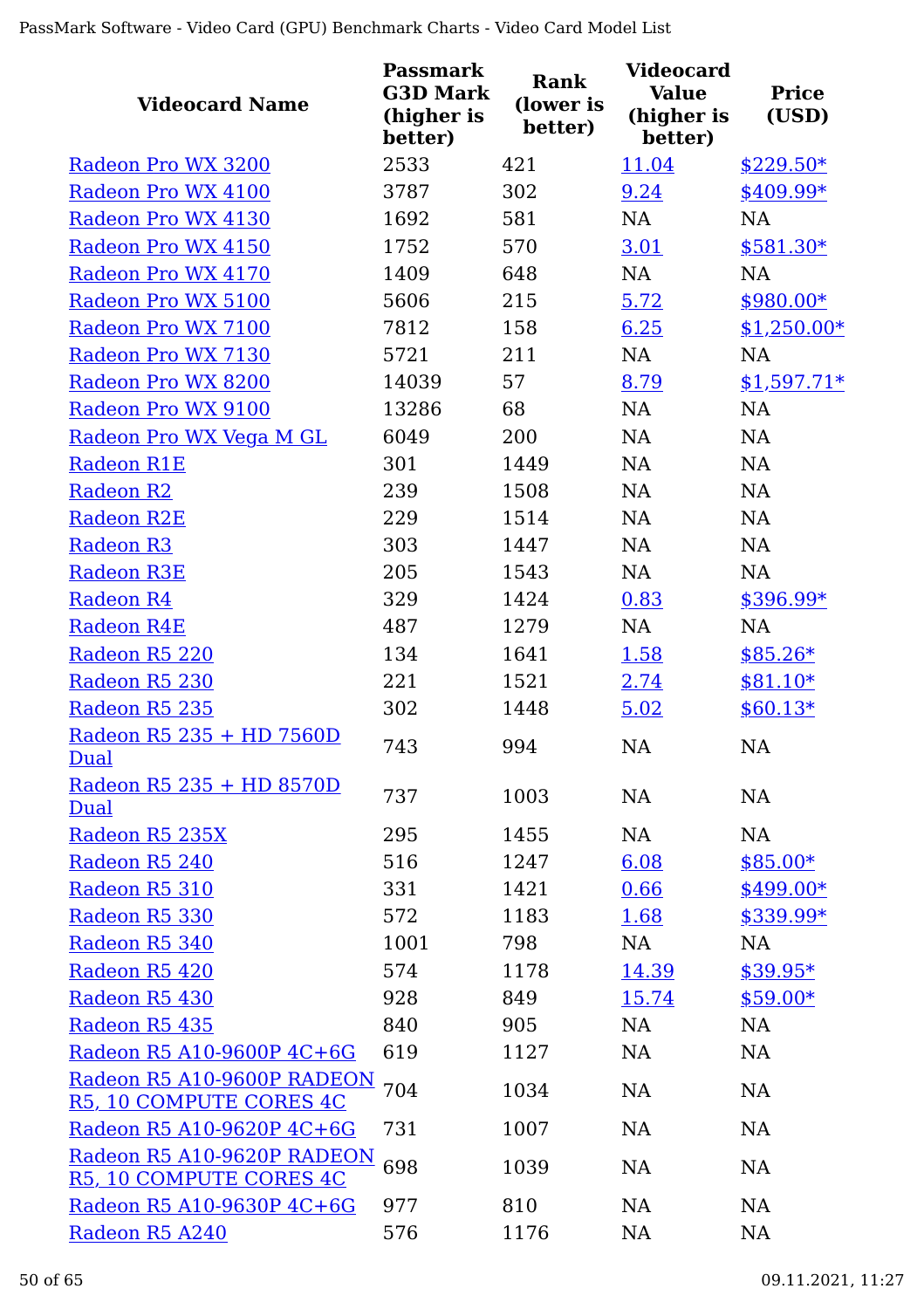| <b>Videocard Name</b>                                             | <b>Passmark</b><br><b>G3D Mark</b><br>(higher is<br>better) | <b>Rank</b><br>(lower is<br>better) | <b>Videocard</b><br><b>Value</b><br>(higher is<br>better) | <b>Price</b><br>(USD) |
|-------------------------------------------------------------------|-------------------------------------------------------------|-------------------------------------|-----------------------------------------------------------|-----------------------|
| Radeon R5 A6-7480                                                 | 806                                                         | 932                                 | <b>NA</b>                                                 | <b>NA</b>             |
| Radeon R5 A6-8500P                                                | 625                                                         | 1117                                | <b>NA</b>                                                 | <b>NA</b>             |
| Radeon R5 A6-9400 RADEON<br>R5, 6 COMPUTE CORES 2C+4G             | 605                                                         | 1143                                | <b>NA</b>                                                 | <b>NA</b>             |
| Radeon R5 A6-9500 2C+6G                                           | 853                                                         | 899                                 | <b>NA</b>                                                 | <b>NA</b>             |
| Radeon R5 A6-9500 RADEON<br>R5, 8 COMPUTE CORES 2C+6G             | 858                                                         | 895                                 | <b>NA</b>                                                 | <b>NA</b>             |
| Radeon R5 A6-9500E 2C+4G                                          | 1014                                                        | 790                                 | <b>NA</b>                                                 | <b>NA</b>             |
| Radeon R5 M230                                                    | 388                                                         | 1373                                | NA                                                        | <b>NA</b>             |
| Radeon R5 M240                                                    | 432                                                         | 1340                                | <b>NA</b>                                                 | <b>NA</b>             |
| Radeon R5 M255                                                    | 501                                                         | 1263                                | <b>NA</b>                                                 | <b>NA</b>             |
| Radeon R5 M315                                                    | 476                                                         | 1290                                | <b>NA</b>                                                 | <b>NA</b>             |
| Radeon R5 M320                                                    | 420                                                         | 1350                                | <b>NA</b>                                                 | <b>NA</b>             |
| Radeon R5 M330                                                    | 595                                                         | 1152                                | <b>NA</b>                                                 | <b>NA</b>             |
| Radeon R5 M335                                                    | 548                                                         | 1208                                | <b>NA</b>                                                 | <b>NA</b>             |
| Radeon R5 M420                                                    | 479                                                         | 1283                                | <b>NA</b>                                                 | <b>NA</b>             |
| Radeon R5 M430                                                    | 648                                                         | 1085                                | <b>NA</b>                                                 | NA                    |
| Radeon R5 M435                                                    | 809                                                         | 931                                 | <b>NA</b>                                                 | NA                    |
| Radeon R5 Opteron X3216                                           | 413                                                         | 1355                                | <b>NA</b>                                                 | <b>NA</b>             |
| Radeon R5 PRO A10-8730B<br>$4C+6G$                                | 695                                                         | 1041                                | <b>NA</b>                                                 | <b>NA</b>             |
| Radeon R5 PRO A10-8730B R5,<br><b>10 COMPUTE CORES 4C+6G</b>      | 588                                                         | 1159                                | <b>NA</b>                                                 | <b>NA</b>             |
| Radeon R5 PRO A6-8500B<br>$2C+4G$                                 | 508                                                         | 1257                                | <b>NA</b>                                                 | NA                    |
| Radeon R5 PRO A6-8530B<br>$2C+4G$                                 | 689                                                         | 1046                                | <b>NA</b>                                                 | <b>NA</b>             |
| Radeon R5 PRO A6-8570<br>$2C+6G$                                  | 847                                                         | 904                                 | <b>NA</b>                                                 | <b>NA</b>             |
| Radeon R5 PRO A6-8570 R5, 8<br><b>COMPUTE CORES 2C+6G</b>         | 1237                                                        | 697                                 | NA                                                        | NA                    |
| Radeon R5 PRO A6-8570E<br>$2C+4G$                                 | 637                                                         | 1096                                | <b>NA</b>                                                 | <b>NA</b>             |
| <u>Radeon R5 PRO A6-8570E R5, 6</u><br><b>COMPUTE CORES 2C+4G</b> | 866                                                         | 890                                 | <b>NA</b>                                                 | <b>NA</b>             |
| Radeon R5 PRO A6-9500<br>$2C+6G$                                  | 1096                                                        | 751                                 | NA                                                        | NA                    |
| Radeon R5 PRO A6-9500 R5, 8<br><b>COMPUTE CORES 2C+6G</b>         | 1000                                                        | $-1$                                | <b>NA</b>                                                 | <b>NA</b>             |
| Radeon R5 PRO A6-9500B<br>$2C+4G$                                 | 693                                                         | 1042                                | NA                                                        | NA                    |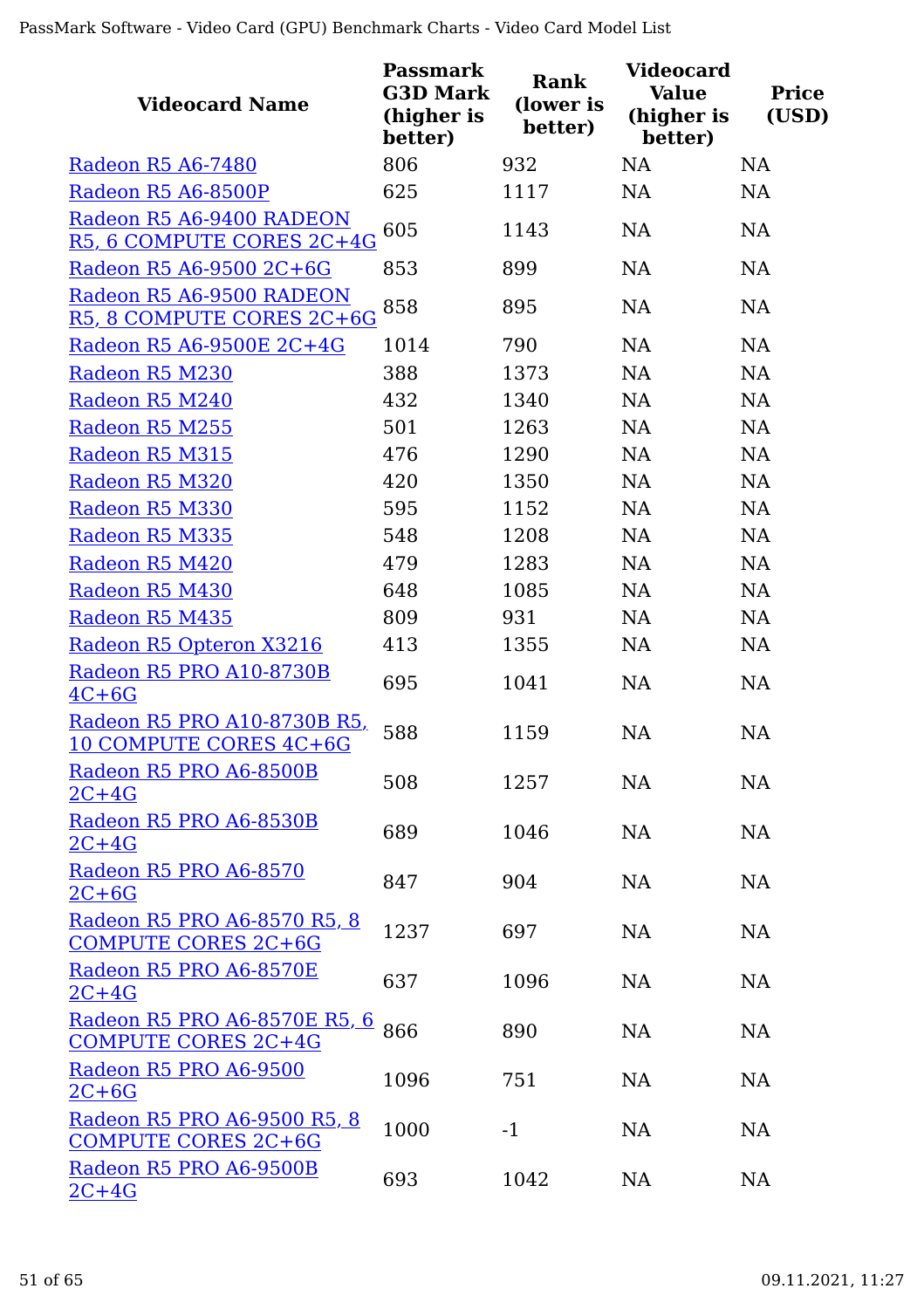| <b>Videocard Name</b>                                        | <b>Passmark</b><br><b>G3D Mark</b><br>(higher is<br>better) | <b>Rank</b><br>(lower is<br>better) | <b>Videocard</b><br><b>Value</b><br>(higher is<br>better) | <b>Price</b><br>(USD) |
|--------------------------------------------------------------|-------------------------------------------------------------|-------------------------------------|-----------------------------------------------------------|-----------------------|
| Radeon R5 PRO A6-9500B R5, 6                                 | 506                                                         | $-1$                                | <b>NA</b>                                                 | <b>NA</b>             |
| <b>COMPUTE CORES 2C+4G</b>                                   |                                                             |                                     |                                                           |                       |
| Radeon R5 PRO A6-9500E<br>$2C+4G$                            | 770                                                         | 966                                 | <b>NA</b>                                                 | <b>NA</b>             |
| Radeon R5 PRO A8-9600B<br>$4C+6G$                            | 658                                                         | 1074                                | <b>NA</b>                                                 | <b>NA</b>             |
| Radeon R5 PRO A8-9600B R5<br>10 COMPUTE CORES 4C+6G          | 787                                                         | 942                                 | <b>NA</b>                                                 | <b>NA</b>             |
| <b>Radeon R5E</b>                                            | 299                                                         | 1451                                | <b>NA</b>                                                 | NA                    |
| Radeon R6                                                    | 649                                                         | 1084                                | <b>NA</b>                                                 | NA                    |
| Radeon R6 + R7 M265DX Dual                                   | 570                                                         | 1185                                | <b>NA</b>                                                 | <b>NA</b>             |
| Radeon R6 A10-8700P                                          | 491                                                         | 1275                                | <b>NA</b>                                                 | <b>NA</b>             |
| Radeon R6 A10-9600P 4C+6G                                    | 970                                                         | 816                                 | <b>NA</b>                                                 | <b>NA</b>             |
| Radeon R6 A8-8600P                                           | 560                                                         | 1197                                | <b>NA</b>                                                 | <b>NA</b>             |
| Radeon R6 M255DX                                             | 572                                                         | 1182                                | <b>NA</b>                                                 | <b>NA</b>             |
| Radeon R6 Opteron X3418                                      | 955                                                         | 826                                 | <b>NA</b>                                                 | <b>NA</b>             |
| Radeon R6 PRO A10-8700B<br>$4C+6G$                           | 538                                                         | 1226                                | <b>NA</b>                                                 | <b>NA</b>             |
| Radeon R6 PRO A10-8700B R6<br>10 Compute Cores 4C+6G         | 539                                                         | 1224                                | <b>NA</b>                                                 | <b>NA</b>             |
| Radeon R6 PRO A8-8600B<br>$4C+6G$                            | 531                                                         | 1232                                | <b>NA</b>                                                 | <b>NA</b>             |
| Radeon R6 PRO A8-8600B R6,<br><u> 10 Compute Cores 4C+6G</u> | 524                                                         | 1238                                | <b>NA</b>                                                 | <b>NA</b>             |
| Radeon R7 + HD 7700 Dual                                     | 1962                                                        | 515                                 | <b>NA</b>                                                 | <b>NA</b>             |
| Radeon R7 + R5 330 Dual                                      | 1028                                                        | 782                                 | <b>NA</b>                                                 | <b>NA</b>             |
| Radeon R7 + R5 340 Dual                                      | 1234                                                        | 699                                 | <b>NA</b>                                                 | <b>NA</b>             |
| Radeon R7 + R5 435 Dual<br><b>A10-9700 RADEON</b>            | 885                                                         | 874                                 | <b>NA</b>                                                 | <b>NA</b>             |
| Radeon R7 + R5 Dual                                          | 897                                                         | 868                                 | NA                                                        | NA                    |
| Radeon R7 + R7 200 Dual                                      | 1128                                                        | 736                                 | <b>NA</b>                                                 | <b>NA</b>             |
| Radeon R7 + R7 240 Dual                                      | 1045                                                        | 774                                 | <b>NA</b>                                                 | <b>NA</b>             |
| Radeon $R7 + R7$ 250 Dual                                    | 1232                                                        | 700                                 | <b>NA</b>                                                 | <b>NA</b>             |
| Radeon R7 + R7 350 Dual                                      | 1982                                                        | 509                                 | <b>NA</b>                                                 | <b>NA</b>             |
| Radeon R7 +8G                                                | 1190                                                        | 718                                 | NA                                                        | <b>NA</b>             |
| Radeon R7 240                                                | 857                                                         | 896                                 | 4.31                                                      | $$199.00*$            |
| Radeon R7 240 + HD 8570D<br>Dual                             | 917                                                         | 855                                 | <b>NA</b>                                                 | NA                    |
| Radeon R7 240 + HD 8670D<br>Dual                             | 930                                                         | 847                                 | NA                                                        | <b>NA</b>             |
| Radeon R7 250                                                | 1197                                                        | 714                                 | 9.98                                                      | $$119.99*$            |
| Radeon R7 250X                                               | 2268                                                        | 459                                 | 12.00                                                     | $$189.00*$            |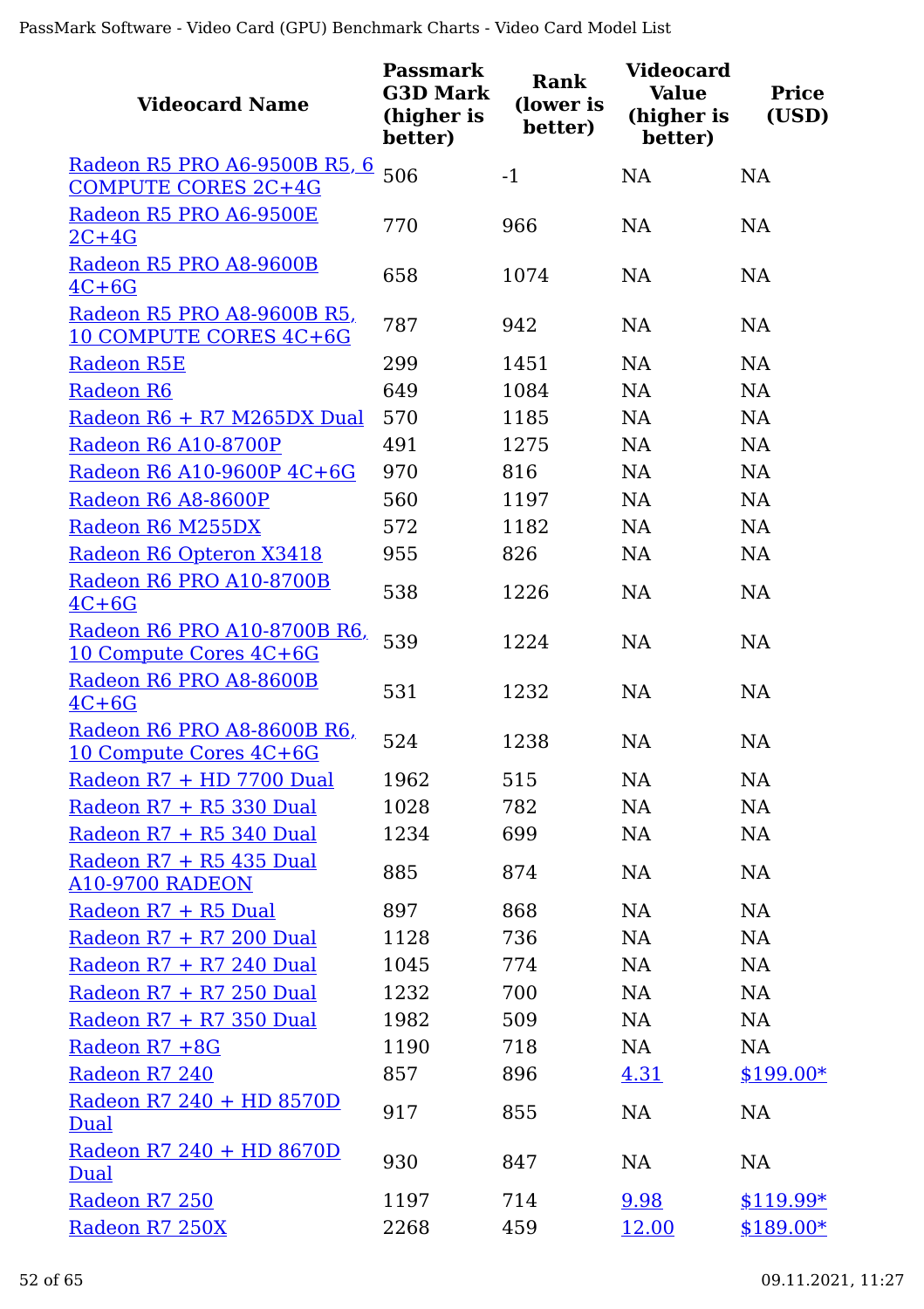| <b>Videocard Name</b>             | <b>Passmark</b><br><b>G3D Mark</b><br>(higher is<br>better) | Rank<br>(lower is<br>better) | <b>Videocard</b><br><b>Value</b><br>(higher is<br>better) | <b>Price</b><br>(USD) |
|-----------------------------------|-------------------------------------------------------------|------------------------------|-----------------------------------------------------------|-----------------------|
| Radeon R7 260                     | 2891                                                        | 367                          | 32.13                                                     | $$89.99*$             |
| Radeon R7 260X                    | 3138                                                        | 346                          | 22.42                                                     | $$139.99*$            |
| Radeon R7 340                     | 930                                                         | 846                          | <b>NA</b>                                                 | <b>NA</b>             |
| Radeon R7 360                     | 3066                                                        | 355                          | 24.53                                                     | $$125.00*$            |
| Radeon R7 370                     | 4444                                                        | 262                          | <b>NA</b>                                                 | <b>NA</b>             |
| Radeon R7 430                     | 1161                                                        | 725                          | 5.81                                                      | $$199.99*$            |
| Radeon R7 450                     | 1971                                                        | 512                          | 24.65                                                     | $$79.99*$             |
| Radeon R7 7850A10-7850K           | 551                                                         | 1206                         | NA                                                        | <b>NA</b>             |
| Radeon R7 A10 Extreme Edition 816 |                                                             | 926                          | <b>NA</b>                                                 | <b>NA</b>             |
| Radeon R7 A10 PRO-7800B           | 561                                                         | 1195                         | <b>NA</b>                                                 | <b>NA</b>             |
| Radeon R7 A10 PRO-7850B           | 958                                                         | 823                          | <b>NA</b>                                                 | NA                    |
| <b>Radeon R7 A10-7700K</b>        | 732                                                         | 1005                         | <b>NA</b>                                                 | <b>NA</b>             |
| Radeon R7 A10-7800                | 724                                                         | 1015                         | NA                                                        | <b>NA</b>             |
| <b>Radeon R7 A10-7850K</b>        | 960                                                         | 822                          | <b>NA</b>                                                 | <b>NA</b>             |
| <b>Radeon R7 A10-7860K</b>        | 934                                                         | 843                          | <b>NA</b>                                                 | <b>NA</b>             |
| <b>Radeon R7 A10-7870K</b>        | 1422                                                        | 643                          | <b>NA</b>                                                 | NA                    |
| <b>Radeon R7 A10-7890K</b>        | 767                                                         | 971                          | <b>NA</b>                                                 | <b>NA</b>             |
| Radeon R7 A10-8750                | 883                                                         | 876                          | <b>NA</b>                                                 | <b>NA</b>             |
| Radeon R7 A10-8850                | 1114                                                        | 742                          | NA                                                        | <b>NA</b>             |
| Radeon R7 A10-9700 RADEON         | 997                                                         | 801                          | <b>NA</b>                                                 | NA                    |
| Radeon R7 A10-9700E RADEON 1100   |                                                             | 746                          | NA                                                        | NA                    |
| Radeon R7 A12-9700P RADEON 678    |                                                             | 1057                         | 1.56                                                      | $$435.92*$            |
| Radeon R7 A12-9720P RADEON 754    |                                                             | 982                          | 2.06                                                      | \$365.48*             |
| Radeon R7 A12-9730P RADEON 1047   |                                                             | 773                          | NA                                                        | <b>NA</b>             |
| Radeon R7 A12-9800 RADEON 993     |                                                             | 803                          | NA                                                        | NA                    |
| Radeon R7 A12-9800E RADEON 1065   |                                                             | 761                          | 7.66                                                      | $$139.19*$            |
| Radeon R7 A265                    | 954                                                         | 828                          | NA                                                        | <b>NA</b>             |
| Radeon R7 A360                    | 676                                                         | 1059                         | <b>NA</b>                                                 | <b>NA</b>             |
| Radeon R7 A365                    | 781                                                         | 949                          | <b>NA</b>                                                 | NA                    |
| Radeon R7 A370                    | 1281                                                        | 682                          | NA                                                        | <b>NA</b>             |
| Radeon R7 A8 PRO-7600B            | 622                                                         | 1119                         | <b>NA</b>                                                 | <b>NA</b>             |
| Radeon R7 A8-7500                 | 947                                                         | 833                          | <b>NA</b>                                                 | <b>NA</b>             |
| Radeon R7 A8-7500 4C+6G           | 853                                                         | 900                          | <b>NA</b>                                                 | <b>NA</b>             |
| Radeon R7 A8-7600                 | 752                                                         | 985                          | <b>NA</b>                                                 | <b>NA</b>             |
| Radeon R7 A8-7650K                | 648                                                         | 1086                         | <b>NA</b>                                                 | <b>NA</b>             |
| Radeon R7 A8-7670K                | 862                                                         | 893                          | <b>NA</b>                                                 | <b>NA</b>             |
| Radeon R7 A8-7680                 | 740                                                         | 999                          | NA                                                        | <b>NA</b>             |
| Radeon R7 A8-8650                 | 912                                                         | 858                          | <b>NA</b>                                                 | NA                    |
| Radeon R7 A8-9600 RADEON          | 798                                                         | 935                          | <b>NA</b>                                                 | NA                    |
| Radeon R7 FX-8800P                | 812                                                         | 928                          | NA                                                        | <b>NA</b>             |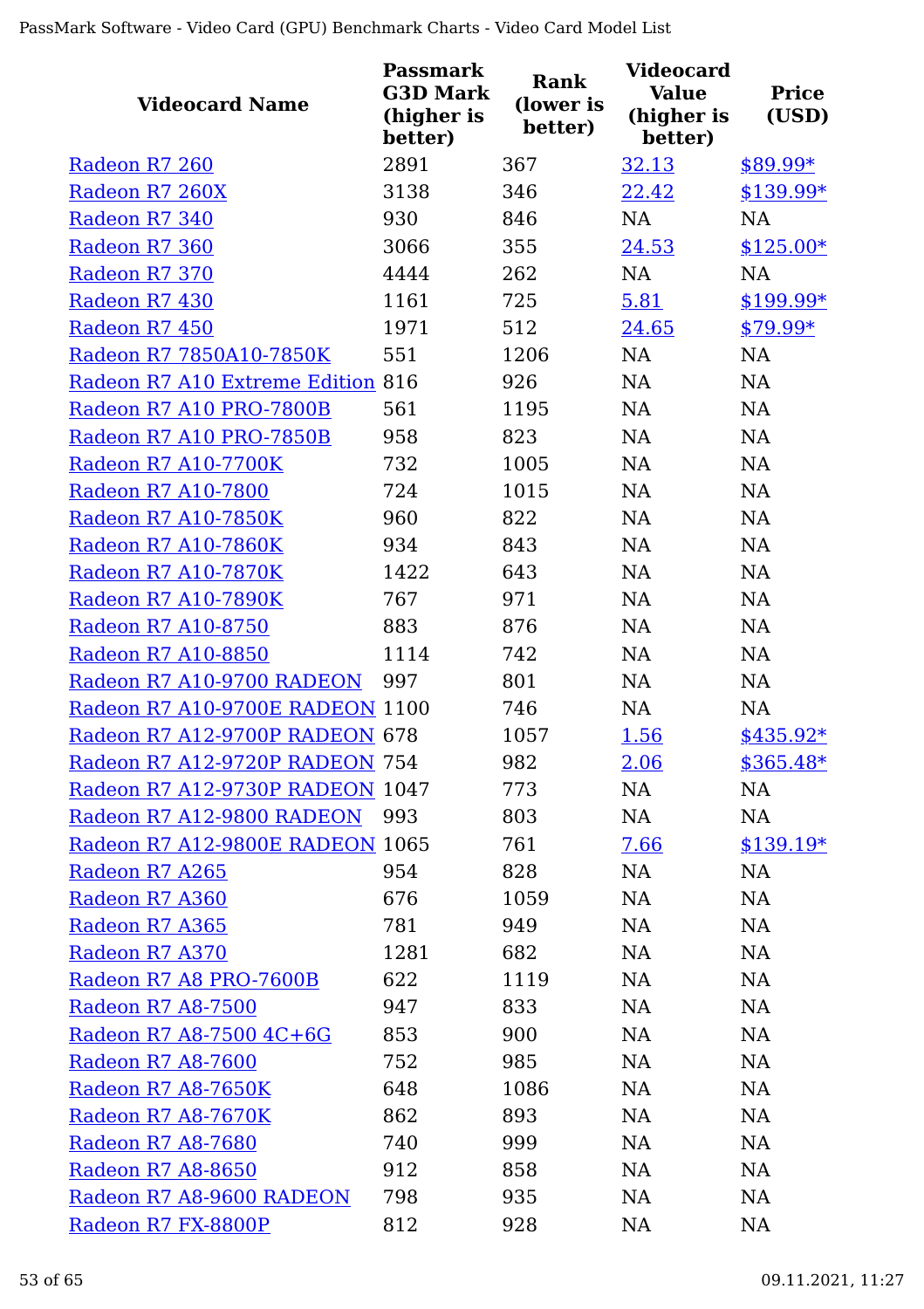| <b>Videocard Name</b>            | <b>Passmark</b><br><b>G3D Mark</b><br>(higher is<br>better) | Rank<br>(lower is<br>better) | <b>Videocard</b><br><b>Value</b><br>(higher is<br>better) | <b>Price</b><br>(USD) |
|----------------------------------|-------------------------------------------------------------|------------------------------|-----------------------------------------------------------|-----------------------|
| Radeon R7 FX-9800P RADEON        | 726                                                         | 1013                         | 1.37                                                      | $$530.00*$            |
| Radeon R7 FX-9830P RADEON        | 1062                                                        | 762                          | <b>NA</b>                                                 | <b>NA</b>             |
| Radeon R7 G                      | 869                                                         | 887                          | <b>NA</b>                                                 | <b>NA</b>             |
| Radeon R7 M260                   | 444                                                         | 1327                         | 0.56                                                      | $$799.00*$            |
| Radeon R7 M260DX                 | 822                                                         | 921                          | <b>NA</b>                                                 | NA                    |
| Radeon R7 M260X                  | 950                                                         | 829                          | <b>NA</b>                                                 | <b>NA</b>             |
| Radeon R7 M265                   | 606                                                         | 1141                         | <b>NA</b>                                                 | <b>NA</b>             |
| Radeon R7 M265DX                 | 539                                                         | 1223                         | <b>NA</b>                                                 | <b>NA</b>             |
| Radeon R7 M270                   | 745                                                         | 992                          | <b>NA</b>                                                 | NA                    |
| Radeon R7 M270DX                 | 961                                                         | $-1$                         | <b>NA</b>                                                 | <b>NA</b>             |
| Radeon R7 M340                   | 643                                                         | 1091                         | <b>NA</b>                                                 | NA                    |
| Radeon R7 M350                   | 1027                                                        | 784                          | <b>NA</b>                                                 | <b>NA</b>             |
| Radeon R7 M360                   | 561                                                         | 1194                         | <b>NA</b>                                                 | <b>NA</b>             |
| Radeon R7 M365X                  | 897                                                         | 869                          | <b>NA</b>                                                 | <b>NA</b>             |
| Radeon R7 M370                   | 1417                                                        | 646                          | <b>NA</b>                                                 | <b>NA</b>             |
| Radeon R7 M380                   | 1668                                                        | 584                          | <b>NA</b>                                                 | <b>NA</b>             |
| Radeon R7 M440                   | 865                                                         | 891                          | <b>NA</b>                                                 | NA                    |
| Radeon R7 M445                   | 911                                                         | 861                          | 1.22                                                      | $$744.00*$            |
| Radeon R7 M460                   | 1044                                                        | 775                          | NA                                                        | NA                    |
| Radeon R7 M465                   | 1306                                                        | 674                          | <b>NA</b>                                                 | <b>NA</b>             |
| Radeon R7 M465X                  | 1597                                                        | 600                          | <b>NA</b>                                                 | <b>NA</b>             |
| Radeon R7 Opteron X3421          | 1043                                                        | 776                          | NA                                                        | <b>NA</b>             |
| Radeon R7 PRO A10-8750B          | 772                                                         | 963                          | <b>NA</b>                                                 | <b>NA</b>             |
| Radeon R7 PRO A10-8770           | 954                                                         | 827                          | NA                                                        | <b>NA</b>             |
| Radeon R7 PRO A10-8770E          | 917                                                         | 856                          | <b>NA</b>                                                 | <b>NA</b>             |
| Radeon R7 PRO A10-8850B          | 945                                                         | 838                          | <b>NA</b>                                                 | <b>NA</b>             |
| Radeon R7 PRO A10-9700           | 819                                                         | 923                          | <b>NA</b>                                                 | <b>NA</b>             |
| Radeon R7 PRO A10-9700B          | 757                                                         | 977                          | <b>NA</b>                                                 | NA                    |
| Radeon R7 PRO A10-9700E          | 932                                                         | 844                          | 1.76                                                      | $$529.00*$            |
| Radeon R7 PRO A12-8800B          | 734                                                         | 1004                         | <b>NA</b>                                                 | <b>NA</b>             |
| Radeon R7 PRO A12-8830B          | 882                                                         | 878                          | <b>NA</b>                                                 | <b>NA</b>             |
| Radeon R7 PRO A12-8870           | 1375                                                        | 654                          | <b>NA</b>                                                 | <b>NA</b>             |
| Radeon R7 PRO A12-8870E          | 1127                                                        | 737                          | <b>NA</b>                                                 | <b>NA</b>             |
| Radeon R7 PRO A12-9800           | 1117                                                        | 740                          | <b>NA</b>                                                 | <b>NA</b>             |
| Radeon R7 PRO A12-9800B          | 779                                                         | 950                          | <b>NA</b>                                                 | <b>NA</b>             |
| Radeon R7 PRO A12-9800E          | 989                                                         | 804                          | <b>NA</b>                                                 | <b>NA</b>             |
| Radeon R7 PRO A6-9500<br>$2C+6G$ | 781                                                         | 948                          | <b>NA</b>                                                 | <b>NA</b>             |
| Radeon R7 PRO A8-8650B           | 692                                                         | 1043                         | <b>NA</b>                                                 | <b>NA</b>             |
| Radeon R7 PRO A8-8670E           | 1309                                                        | 672                          | <b>NA</b>                                                 | NA                    |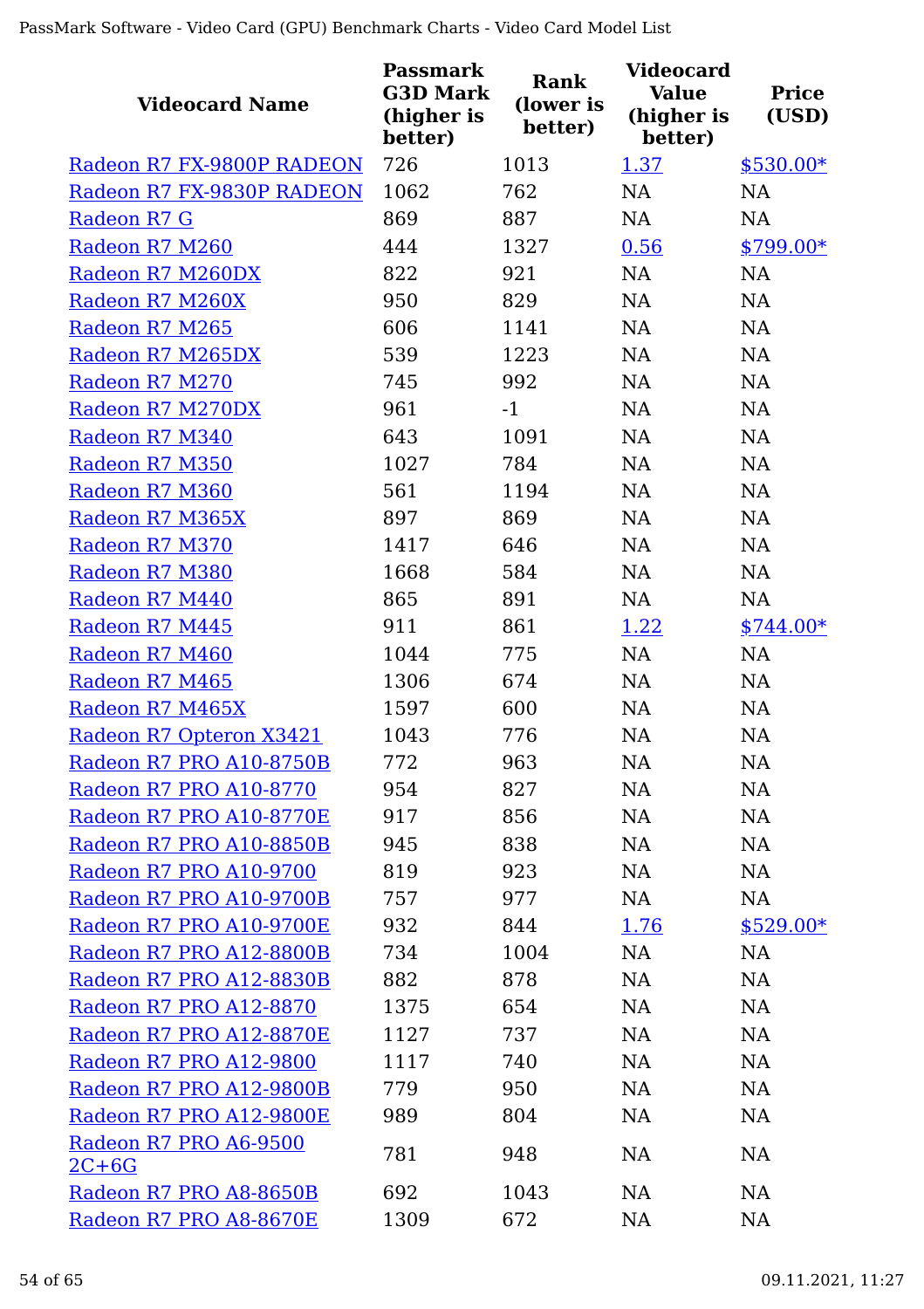| <b>Videocard Name</b>   | <b>Passmark</b><br><b>G3D Mark</b><br>(higher is<br>better) | Rank<br>(lower is<br>better) | <b>Videocard</b><br><b>Value</b><br>(higher is<br>better) | <b>Price</b><br>(USD) |
|-------------------------|-------------------------------------------------------------|------------------------------|-----------------------------------------------------------|-----------------------|
| Radeon R7 PRO A8-9600   | 1049                                                        | 771                          | <b>NA</b>                                                 | <b>NA</b>             |
| Radeon R7E              | 690                                                         | 1045                         | <b>NA</b>                                                 | <b>NA</b>             |
| Radeon R8 M365DX        | 740                                                         | 998                          | <b>NA</b>                                                 | <b>NA</b>             |
| Radeon R8 M445DX        | 783                                                         | 945                          | NA                                                        | NA                    |
| Radeon R8 M535DX        | 698                                                         | 1038                         | NA                                                        | <b>NA</b>             |
| Radeon R9 255           | 1251                                                        | 691                          | 3.64                                                      | $$344.16*$            |
| Radeon R9 260           | 3018                                                        | 358                          | <b>NA</b>                                                 | <b>NA</b>             |
| Radeon R9 270           | 4306                                                        | 271                          | NA                                                        | NA                    |
| Radeon R9 270 / R7 370  | 4259                                                        | 275                          | 10.02                                                     | $$425.00*$            |
| Radeon R9 270X          | 4901                                                        | 240                          | 14.85                                                     | $$330.00*$            |
| Radeon R9 280           | 5592                                                        | 216                          | <b>NA</b>                                                 | <b>NA</b>             |
| Radeon R9 280X          | 6236                                                        | 195                          | <b>NA</b>                                                 | NA                    |
| Radeon R9 285           | 6680                                                        | $-1$                         | <b>NA</b>                                                 | <b>NA</b>             |
| Radeon R9 285 / 380     | 5549                                                        | 218                          | 11.59                                                     | $$479.00*$            |
| Radeon R9 290           | 8437                                                        | 144                          | <b>NA</b>                                                 | <b>NA</b>             |
| Radeon R9 290 / 390     | 8150                                                        | 150                          | 17.91                                                     | \$454.99*             |
| Radeon R9 290X          | 8788                                                        | 132                          | NA                                                        | <b>NA</b>             |
| Radeon R9 290X / 390X   | 8389                                                        | 146                          | 14.49                                                     | $$579.00*$            |
| Radeon R9 295X2         | 8487                                                        | 142                          | 17.00                                                     | $$499.10*$            |
| Radeon R9 350           | 1963                                                        | 514                          | 6.57                                                      | $$299.00*$            |
| Radeon R9 360           | 3031                                                        | 357                          | 22.64                                                     | $$133.89*$            |
| Radeon R9 370           | 4722                                                        | 251                          | 10.71                                                     | $$440.79*$            |
| Radeon R9 380           | 6241                                                        | 194                          | 69.36                                                     | \$89.99*              |
| Radeon R9 380X          | 6120                                                        | 199                          | <u>11.79</u>                                              | $$519.00*$            |
| Radeon R9 390           | 8987                                                        | 129                          | NA                                                        | NA                    |
| Radeon R9 390X          | 9530                                                        | 119                          | NA                                                        | NA                    |
| Radeon R9 A375          | 1024                                                        | $-1$                         | NA                                                        | NA                    |
| Radeon R9 Fury          | 9693                                                        | 113                          | 21.88                                                     | $$443.10*$            |
| Radeon R9 Fury + Fury X | 9741                                                        | 111                          | 20.29                                                     | \$479.99*             |
| Radeon R9 Fury X        | 10133                                                       | 106                          | NA                                                        | <b>NA</b>             |
| Radeon R9 M265X         | 929                                                         | 848                          | NA                                                        | NA                    |
| Radeon R9 M270X         | 1204                                                        | 710                          | NA                                                        | NA                    |
| Radeon R9 M275          | 1114                                                        | 741                          | <u>1.59</u>                                               | $$699.99*$            |
| Radeon R9 M275X         | 1801                                                        | 557                          | NA                                                        | NA                    |
| Radeon R9 M275X / M375  | 1574                                                        | 608                          | NA                                                        | NA                    |
| Radeon R9 M280X         | 922                                                         | 853                          | NA                                                        | NA                    |
| Radeon R9 M290X         | 3320                                                        | 336                          | NA                                                        | NA                    |
| Radeon R9 M295X         | 5150                                                        | 231                          | <u>3.55</u>                                               | $$1,449.00*$          |
| Radeon R9 M360          | 1794                                                        | 561                          | NA                                                        | NA                    |
| Radeon R9 M365X         | 1481                                                        | 634                          | NA                                                        | <b>NA</b>             |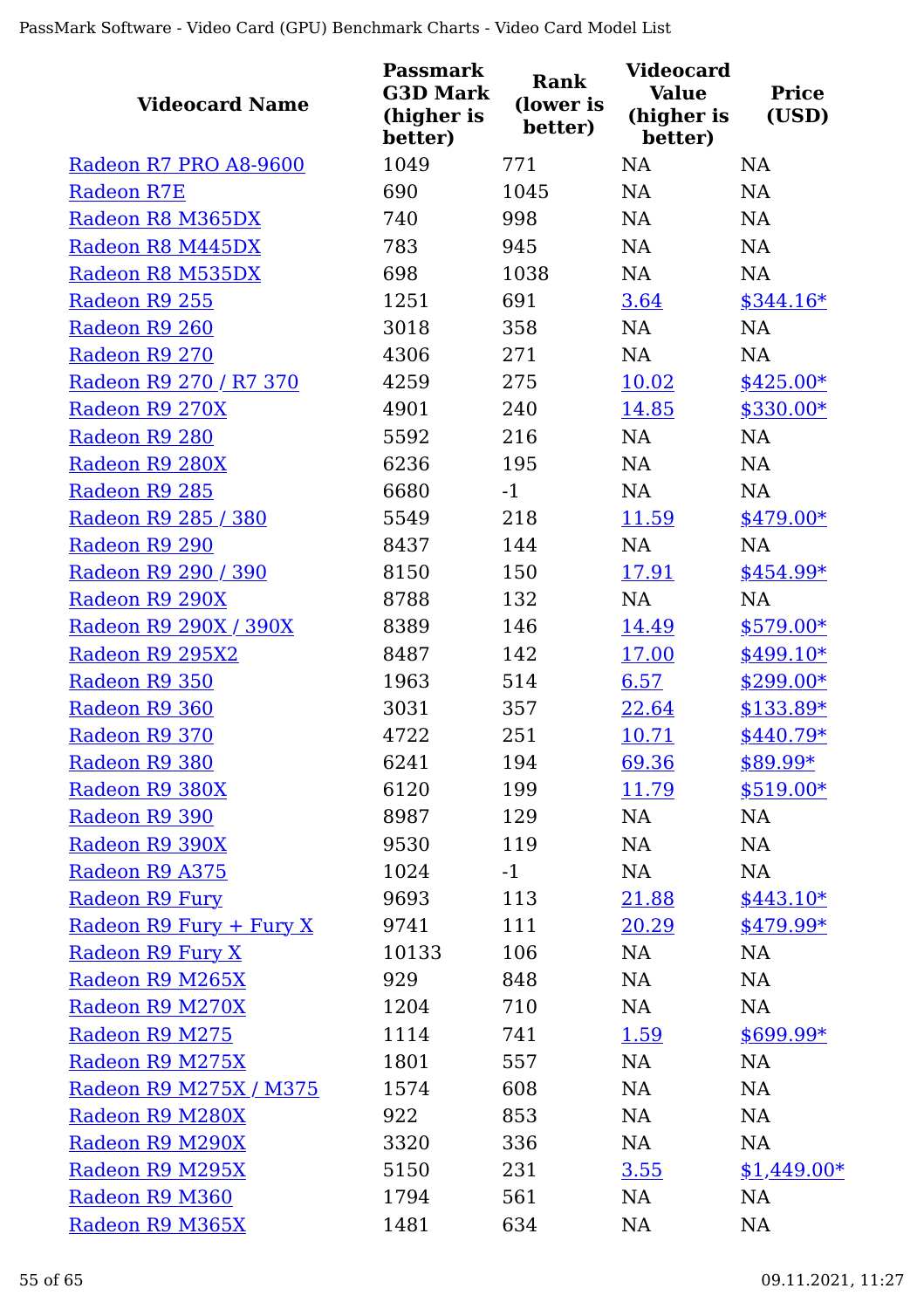| <b>Videocard Name</b>                        | <b>Passmark</b><br><b>G3D Mark</b><br>(higher is<br>better) | <b>Rank</b><br>(lower is<br>better) | <b>Videocard</b><br><b>Value</b><br>(higher is<br>better) | <b>Price</b><br>(USD) |
|----------------------------------------------|-------------------------------------------------------------|-------------------------------------|-----------------------------------------------------------|-----------------------|
| Radeon R9 M370X                              | 1375                                                        | 655                                 | 1.55                                                      | \$889.00*             |
| Radeon R9 M375                               | 778                                                         | 951                                 | NA                                                        | <b>NA</b>             |
| Radeon R9 M375X                              | 1835                                                        | 544                                 | <b>NA</b>                                                 | <b>NA</b>             |
| Radeon R9 M380                               | 2947                                                        | 364                                 | <b>NA</b>                                                 | NA                    |
| Radeon R9 M385                               | 1826                                                        | 548                                 | <b>NA</b>                                                 | <b>NA</b>             |
| Radeon R9 M385X                              | 1929                                                        | 522                                 | NA                                                        | NA                    |
| Radeon R9 M390X                              | 4892                                                        | 241                                 | NA                                                        | NA                    |
| Radeon R9 M395                               | 5023                                                        | 235                                 | NA                                                        | NA                    |
| Radeon R9 M395X                              | 4775                                                        | 246                                 | NA                                                        | NA                    |
| Radeon R9 M470                               | 2023                                                        | 503                                 | NA                                                        | NA                    |
| Radeon R9 M470X                              | 3400                                                        | 326                                 | <b>NA</b>                                                 | <b>NA</b>             |
| Radeon R9 M485X                              | 4842                                                        | 244                                 | <b>NA</b>                                                 | NA                    |
| Radeon RX 460                                | 4095                                                        | 281                                 | 6.92                                                      | $$592.00*$            |
| Radeon RX 470/570                            | 8027                                                        | 155                                 | 20.07                                                     | \$399.99*             |
| Radeon RX 480                                | 8636                                                        | 134                                 | 18.41                                                     | $$469.00*$            |
| Radeon RX 5300                               | 7349                                                        | 171                                 | <b>NA</b>                                                 | <b>NA</b>             |
| Radeon RX 5300M                              | 3888                                                        | 293                                 | NA                                                        | NA                    |
| Radeon RX 540                                | 1843                                                        | 540                                 | NA                                                        | <b>NA</b>             |
| Radeon RX 550                                | 2750                                                        | 381                                 | 13.69                                                     | \$200.92              |
| Radeon RX 5500                               | 8682                                                        | 133                                 | NA                                                        | NA                    |
| Radeon RX 5500 XT                            | 9153                                                        | 126                                 | 51.47                                                     | $$177.86*$            |
| Radeon RX 5500M                              | 4049                                                        | 282                                 | <b>NA</b>                                                 | NA                    |
| Radeon RX 550X                               | 2238                                                        | 464                                 | NA                                                        | NA                    |
| Radeon RX 560                                | 3604                                                        | 308                                 | 15.64                                                     | \$230.56              |
| Radeon RX 5600                               | 10989                                                       | 98                                  | NA                                                        | NA                    |
| Radeon RX 5600 XT                            | 13792                                                       | 63                                  | 13.47                                                     | $$1,024.10*$          |
| Radeon RX 5600M                              | 7469                                                        | 169                                 | NA                                                        | <b>NA</b>             |
| Radeon RX 560X                               | 4123                                                        | 280                                 | NA                                                        | NA                    |
| Radeon RX 5700                               | 14710                                                       | 49                                  | 47.45                                                     | $$309.99*$            |
| Radeon RX 5700 XT                            | 16848                                                       | 30                                  | 14.99                                                     | $$1,124.00*$          |
| Radeon RX 5700 XT 50th<br><u>Anniversary</u> | 16683                                                       | 32                                  | NA                                                        | <b>NA</b>             |
| Radeon RX 570X                               | 1923                                                        | 523                                 | 4.42                                                      | $$435.00*$            |
| Radeon RX 580                                | 8870                                                        | 130                                 | 17.32                                                     | $$512.04*$            |
| Radeon RX 580 2048SP                         | 7719                                                        | 164                                 | NA                                                        | NA                    |
| Radeon RX 580X                               | 7798                                                        | 159                                 | NA                                                        | NA                    |
| Radeon RX 590                                | 9621                                                        | 117                                 | 16.06                                                     | \$598.98*             |
| Radeon RX 640                                | 1401                                                        | 649                                 | NA                                                        | NA                    |
| Radeon RX 6600                               | 13263                                                       | 70                                  | NA                                                        | NA                    |
| Radeon RX 6600 XT                            | 15543                                                       | 43                                  | 31.09                                                     | $$499.99*$            |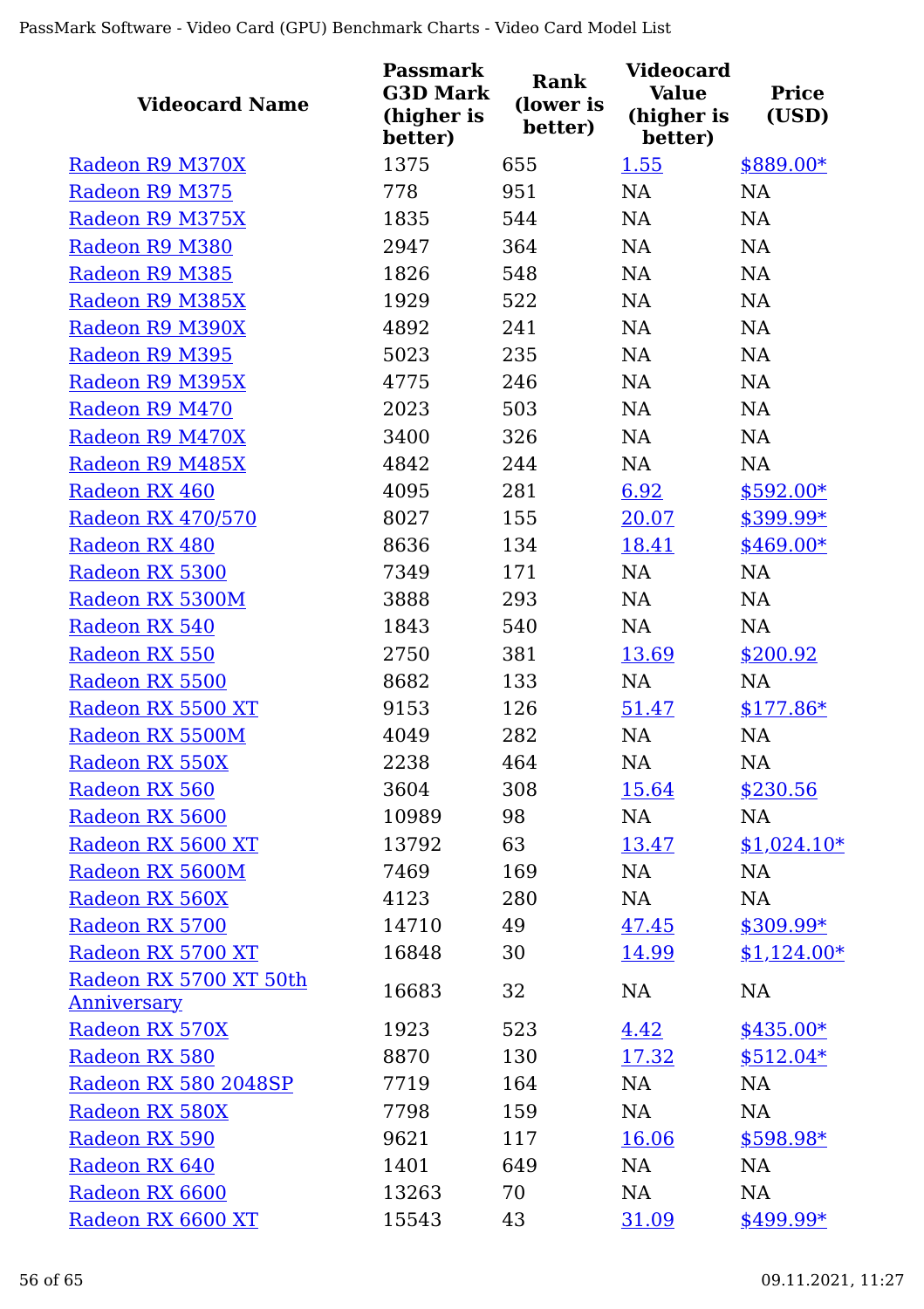| <b>Videocard Name</b>                              | <b>Passmark</b><br><b>G3D Mark</b><br>(higher is<br>better) | <b>Rank</b><br>(lower is<br>better) | <b>Videocard</b><br><b>Value</b><br>(higher is<br>better) | <b>Price</b><br>(USD) |
|----------------------------------------------------|-------------------------------------------------------------|-------------------------------------|-----------------------------------------------------------|-----------------------|
| Radeon RX 6600M                                    | 8484                                                        | 143                                 | <b>NA</b>                                                 | <b>NA</b>             |
| Radeon RX 6700 XT                                  | 18824                                                       | 21                                  | 20.92                                                     | \$899.99              |
| Radeon RX 6700M                                    | 14061                                                       | 56                                  | <b>NA</b>                                                 | <b>NA</b>             |
| Radeon RX 6800                                     | 20772                                                       | 11                                  | 13.40                                                     | $$1,549.99*$          |
| Radeon RX 6800 XT                                  | 23012                                                       | $\overline{7}$                      | 16.21                                                     | $$1,419.99*$          |
| Radeon RX 6800M                                    | 8499                                                        | 141                                 | NA                                                        | NA                    |
| Radeon RX 6900 XT                                  | 25410                                                       | 3                                   | 16.94                                                     | \$1,499.99            |
| Radeon RX Vega 10                                  | 1718                                                        | 578                                 | NA                                                        | NA                    |
| Radeon RX Vega 11                                  | 2136                                                        | 480                                 | 2.13                                                      | $$1,002.00*$          |
| Radeon RX Vega 11 PRD                              | 2401                                                        | 434                                 | NA                                                        | NA                    |
| Radeon RX Vega 11 Processor                        | 1842                                                        | 541                                 | NA                                                        | <b>NA</b>             |
| Radeon RX Vega 56                                  | 13592                                                       | 66                                  | 12.84                                                     | $$1,059.00*$          |
| Radeon RX Vega 64                                  | 14656                                                       | 50                                  | 11.73                                                     | $$1,249.10*$          |
| Radeon RX Vega 8                                   | 1586                                                        | 606                                 | <b>NA</b>                                                 | NA                    |
| Radeon RX Vega M GH                                | 6784                                                        | 182                                 | NA                                                        | NA                    |
| Radeon RX Vega M GL                                | 3361                                                        | 332                                 | NA                                                        | NA                    |
| Radeon RX Vega11                                   | 1751                                                        | 573                                 | NA                                                        | NA                    |
| Radeon RX590 GME                                   | 8627                                                        | 135                                 | NA                                                        | NA                    |
| Radeon Ryzen 3 4300G                               | 1505                                                        | 629                                 | NA                                                        | <b>NA</b>             |
| Radeon Ryzen 3 4300GE                              | 2298                                                        | 452                                 | NA                                                        | NA                    |
| Radeon Ryzen 3 4300U                               | 1294                                                        | 680                                 | NA                                                        | <b>NA</b>             |
| Radeon Ryzen 3 5400U                               | 955                                                         | 825                                 | <b>NA</b>                                                 | NA                    |
| Radeon Ryzen 3 PRO 4200GE                          | 1712                                                        | 579                                 | NA                                                        | $\rm NA$              |
| Radeon Ryzen 3 PRO 4350G                           | 2203                                                        | 467                                 | <b>NA</b>                                                 | NA                    |
| Radeon Ryzen 3 PRO 4350GE                          | 1667                                                        | 585                                 | NA                                                        | <b>NA</b>             |
| Radeon Ryzen 3 PRO 4450U                           | 1547                                                        | 616                                 | NA                                                        | <b>NA</b>             |
| Radeon Ryzen 5 4500U                               | 1818                                                        | 551                                 | NA                                                        | <b>NA</b>             |
| Radeon Ryzen 5 4600G                               | 2242                                                        | 463                                 | NA                                                        | NA                    |
| Radeon Ryzen 5 4600H                               | 3072                                                        | 352                                 | NA                                                        | <b>NA</b>             |
| Radeon Ryzen 5 4600HS                              | 7942                                                        | $-1$                                | NA                                                        | <b>NA</b>             |
| Radeon Ryzen 5 4600U                               | 1833                                                        | 546                                 | NA                                                        | <b>NA</b>             |
| Radeon Ryzen 5 5600G                               | 2625                                                        | 402                                 | NA                                                        | <b>NA</b>             |
| Radeon Ryzen 5 5600H                               | 5083                                                        | 233                                 | <b>NA</b>                                                 | <b>NA</b>             |
| Radeon Ryzen 5 5600U                               | 1981                                                        | 510                                 | NA                                                        | <b>NA</b>             |
| Radeon Ryzen 5 Microsoft<br><b>Surface Edition</b> | 2067                                                        | 490                                 | NA                                                        | <b>NA</b>             |
| Radeon Ryzen 5 PRO 4650G                           | 2426                                                        | 429                                 | <b>NA</b>                                                 | NA                    |
| Radeon Ryzen 5 PRO 4650GE                          | 1766                                                        | 568                                 | NA                                                        | <b>NA</b>             |
| Radeon Ryzen 5 PRO 4650U                           | 1768                                                        | 566                                 | NA                                                        | <b>NA</b>             |
| Radeon Ryzen 5 PRO 5650GE                          | 2792                                                        | 378                                 | <b>NA</b>                                                 | <b>NA</b>             |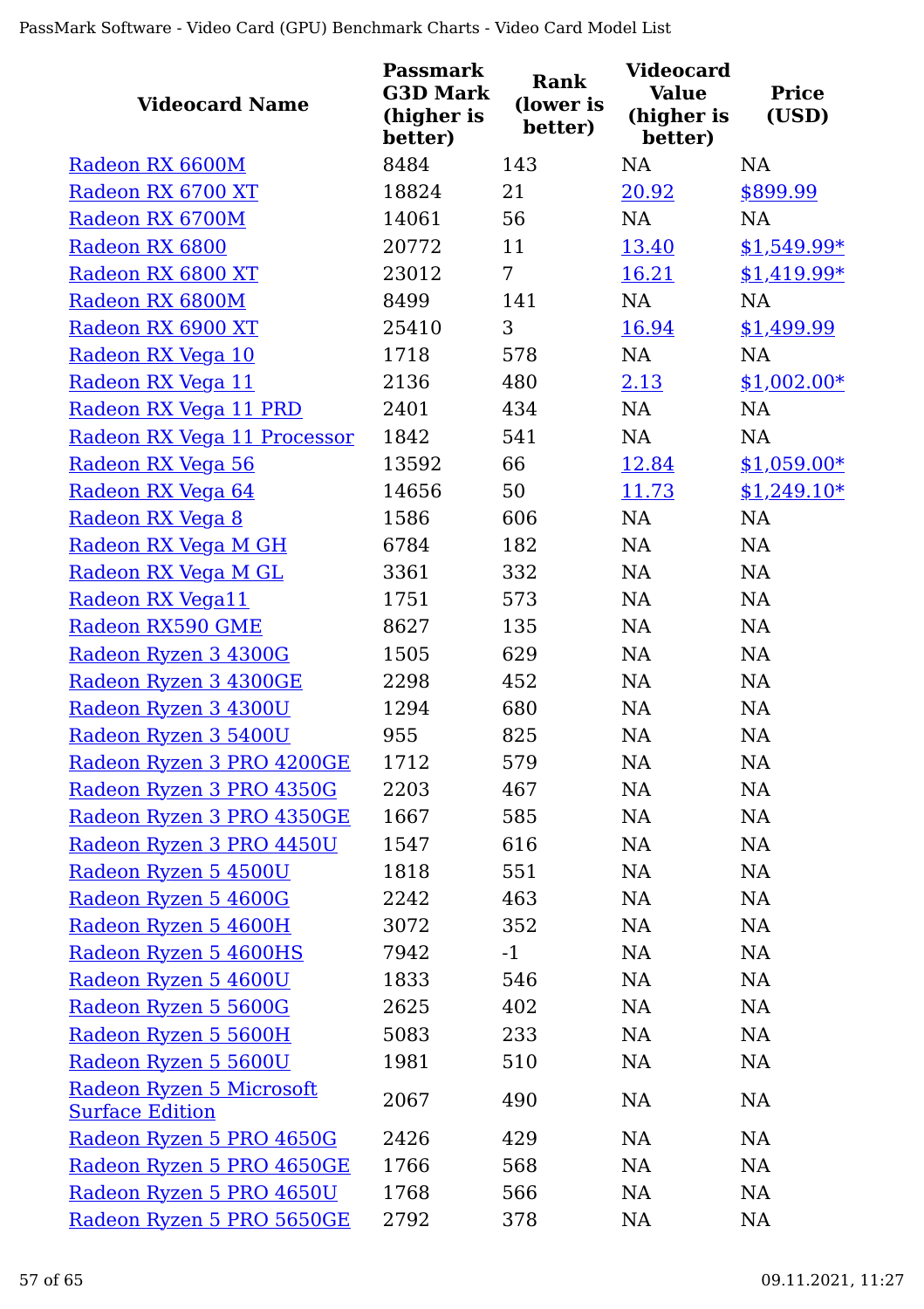| <b>Videocard Name</b>                              | <b>Passmark</b><br><b>G3D Mark</b><br>(higher is<br>better) | <b>Rank</b><br>(lower is<br>better) | <b>Videocard</b><br><b>Value</b><br>(higher is<br>better) | <b>Price</b><br>(USD) |
|----------------------------------------------------|-------------------------------------------------------------|-------------------------------------|-----------------------------------------------------------|-----------------------|
| Radeon Ryzen 5 PRO 5650U                           | 2065                                                        | 491                                 | <b>NA</b>                                                 | <b>NA</b>             |
| Radeon Ryzen 7 4700G                               | 2350                                                        | 443                                 | <b>NA</b>                                                 | NA                    |
| Radeon Ryzen 7 4700GE                              | 2661                                                        | $-1$                                | <b>NA</b>                                                 | <b>NA</b>             |
| Radeon Ryzen 7 4700U                               | 2062                                                        | 492                                 | <b>NA</b>                                                 | NA                    |
| Radeon Ryzen 7 4800H                               | 6398                                                        | 190                                 | <b>NA</b>                                                 | NA                    |
| Radeon Ryzen 7 4800HS                              | 8841                                                        | 131                                 | NA                                                        | <b>NA</b>             |
| Radeon Ryzen 7 4800U                               | 2285                                                        | 454                                 | NA                                                        | NA                    |
| Radeon Ryzen 7 5700G                               | 2838                                                        | 373                                 | NA                                                        | NA                    |
| Radeon Ryzen 7 5800H                               | 2713                                                        | 386                                 | <b>NA</b>                                                 | NA                    |
| Radeon Ryzen 7 5800U                               | 2383                                                        | 437                                 | <b>NA</b>                                                 | <b>NA</b>             |
| Radeon Ryzen 7 Microsoft<br><b>Surface Edition</b> | 2372                                                        | 440                                 | <b>NA</b>                                                 | NA                    |
| Radeon Ryzen 7 PRO 4750G                           | 2620                                                        | 404                                 | <b>NA</b>                                                 | NA                    |
| Radeon Ryzen 7 PRO 4750GE                          | 2122                                                        | 481                                 | <b>NA</b>                                                 | NA                    |
| Radeon Ryzen 7 PRO 4750U                           | 2016                                                        | 505                                 | NA                                                        | <b>NA</b>             |
| Radeon Ryzen 7 PRO 5750G                           | 1526                                                        | 623                                 | <b>NA</b>                                                 | NA                    |
| Radeon Ryzen 7 PRO 5750GE                          | 2968                                                        | 363                                 | <b>NA</b>                                                 | <b>NA</b>             |
| Radeon Ryzen 7 PRO 5850U                           | 2610                                                        | 406                                 | <b>NA</b>                                                 | <b>NA</b>             |
| Radeon Ryzen 9 4900H                               | 5192                                                        | 228                                 | NA                                                        | NA                    |
| Radeon Ryzen 9 4900HS                              | 8572                                                        | 137                                 | NA                                                        | NA                    |
| Radeon Ryzen 9 4900HSS                             | 9460                                                        | $-1$                                | <b>NA</b>                                                 | <b>NA</b>             |
| Radeon Ryzen 9 5900HS                              | 5885                                                        | 207                                 | <b>NA</b>                                                 | <b>NA</b>             |
| Radeon Ryzen 9 5900HX                              | 4888                                                        | 242                                 | NA                                                        | NA                    |
| Radeon Ryzen Embedded V2718 2149                   |                                                             | 478                                 | <b>NA</b>                                                 | <b>NA</b>             |
| Radeon Ryzen Embedded V2748 1296                   |                                                             | $-1$                                | NA                                                        | <b>NA</b>             |
| Radeon Sky 500                                     | 4736                                                        | 249                                 | NA                                                        | <b>NA</b>             |
| Radeon TM R9 A360                                  | 2105                                                        | 483                                 | NA                                                        | <b>NA</b>             |
| <b>Radeon VE</b>                                   | 2                                                           | 2216                                | NA                                                        | <b>NA</b>             |
| Radeon Vega 10                                     | 1549                                                        | 615                                 | <b>NA</b>                                                 | <b>NA</b>             |
| Radeon Vega 10 Mobile                              | 1456                                                        | 636                                 | NA                                                        | <b>NA</b>             |
| Radeon Vega 11                                     | 1830                                                        | 547                                 | NA                                                        | <b>NA</b>             |
| Radeon Vega 2                                      | 454                                                         | 1314                                | NA                                                        | <b>NA</b>             |
| Radeon Vega 3                                      | 887                                                         | 873                                 | 0.33                                                      | $$2,677.99*$          |
| Radeon Vega 3 Mobile                               | 1070                                                        | 757                                 | NA                                                        | <b>NA</b>             |
| Radeon Vega 6                                      | 1270                                                        | 686                                 | 0.71                                                      | $$1,799.99*$          |
| Radeon Vega 8                                      | 1596                                                        | 601                                 | 12.59                                                     | $$126.86*$            |
| Radeon Vega 8 Mobile                               | 1447                                                        | 637                                 | NA                                                        | <b>NA</b>             |
| Radeon Vega 9                                      | 1662                                                        | 587                                 | NA                                                        | <b>NA</b>             |
| Radeon Vega Frontier Edition                       | 13876                                                       | 62                                  | 8.26                                                      | $$1,680.00*$          |
| Radeon VII                                         | 16738                                                       | 31                                  | 6.20                                                      | $$2,699.99*$          |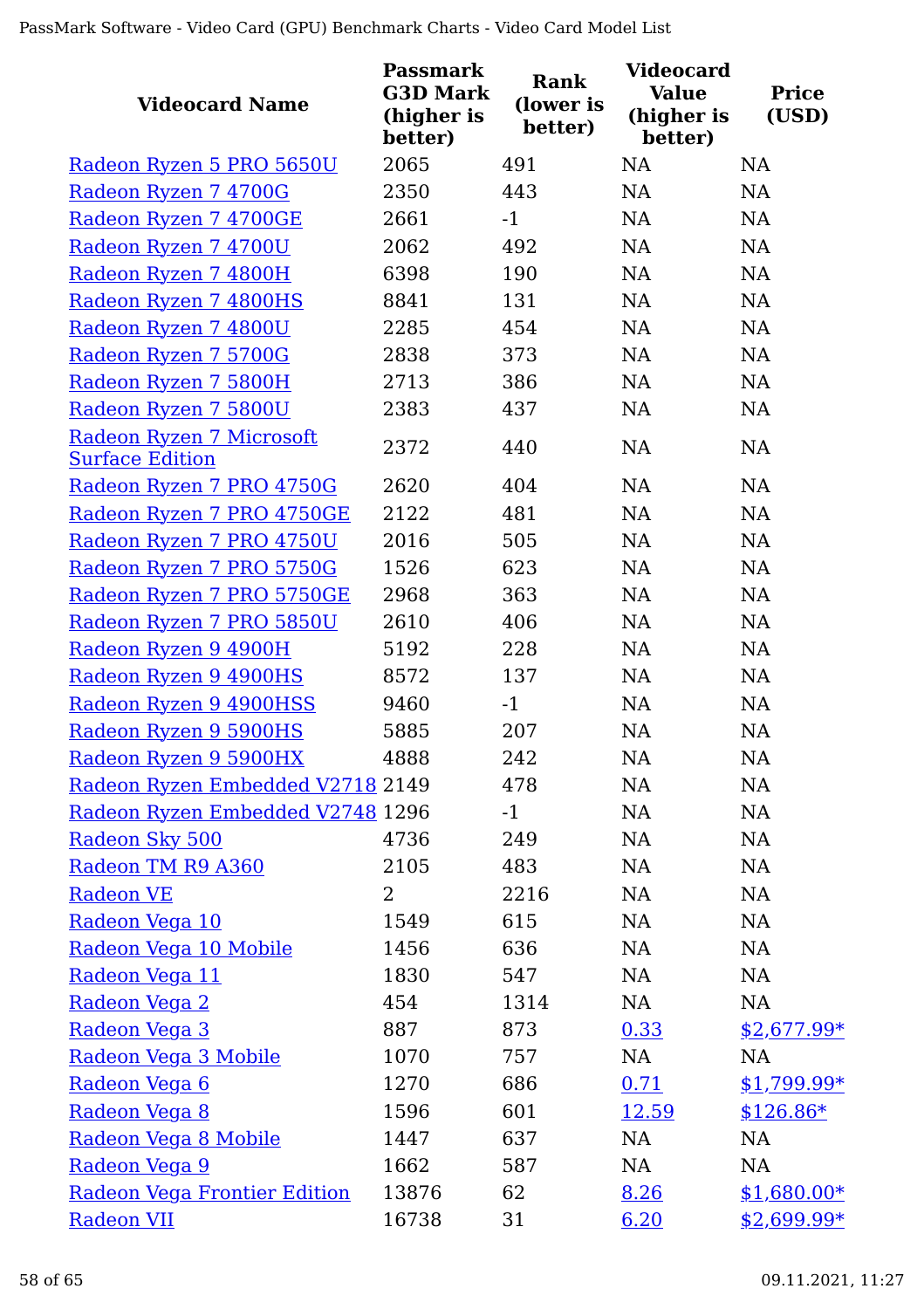| <b>Videocard Name</b>                                | <b>Passmark</b><br><b>G3D Mark</b><br>(higher is<br>better) | <b>Rank</b><br>(lower is<br>better) | <b>Videocard</b><br><b>Value</b><br>(higher is<br>better) | <b>Price</b><br>(USD) |
|------------------------------------------------------|-------------------------------------------------------------|-------------------------------------|-----------------------------------------------------------|-----------------------|
| Radeon X1050                                         | 49                                                          | 1912                                | <b>NA</b>                                                 | <b>NA</b>             |
| Radeon X1200                                         | 32                                                          | 1989                                | <b>NA</b>                                                 | <b>NA</b>             |
| Radeon X1250                                         | 37                                                          | 1960                                | <b>NA</b>                                                 | <b>NA</b>             |
| Radeon X1270                                         | 31                                                          | 1993                                | NA                                                        | NA                    |
| Radeon X1300                                         | 58                                                          | 1884                                | 0.44                                                      | \$132.98*             |
| Radeon X1300 PRO                                     | 84                                                          | 1793                                | NA                                                        | NA                    |
| Radeon X1550                                         | 66                                                          | 1859                                | 0.43                                                      | $$155.00*$            |
| Radeon X1550 64-bit                                  | 47                                                          | 1917                                | NA                                                        | NA                    |
| Radeon X1600                                         | 49                                                          | 1910                                | <b>NA</b>                                                 | NA                    |
| Radeon X1600 Pro                                     | 98                                                          | 1745                                | <b>NA</b>                                                 | NA                    |
| Radeon X1600 Pro / X1300XT                           | 69                                                          | 1844                                | <b>NA</b>                                                 | <b>NA</b>             |
| Radeon X1600 XT                                      | 115                                                         | 1694                                | <b>NA</b>                                                 | <b>NA</b>             |
| Radeon X1650 GTO                                     | 74                                                          | 1822                                | NA                                                        | <b>NA</b>             |
| Radeon X1650 Pro                                     | 84                                                          | 1790                                | 0.53                                                      | $$160.89*$            |
| Radeon X1650 SE                                      | 71                                                          | 1837                                | <b>NA</b>                                                 | <b>NA</b>             |
| Radeon X1700 Targa Edition                           | 116                                                         | 1692                                | <b>NA</b>                                                 | <b>NA</b>             |
| Radeon X1800 GTO                                     | 140                                                         | 1626                                | <b>NA</b>                                                 | NA                    |
| Radeon X1900 CrossFire<br><b>Edition</b>             | 137                                                         | 1636                                | <b>NA</b>                                                 | <b>NA</b>             |
| Radeon X1900 GT                                      | 145                                                         | 1617                                | <b>NA</b>                                                 | <b>NA</b>             |
| Radeon X1950 CrossFire                               | 151                                                         | 1606                                | <b>NA</b>                                                 | <b>NA</b>             |
| <b>Edition</b>                                       |                                                             |                                     |                                                           |                       |
| <u>Radeon X1950 GT</u>                               | 106                                                         | 1725                                | NA                                                        | NA                    |
| Radeon X1950 Pro                                     | 112                                                         | 1703                                | <b>NA</b>                                                 | NA                    |
| <b>RADEON X300SE</b>                                 | 38                                                          | 1957                                | NA                                                        | NA                    |
| <b>RADEON X550</b>                                   | 50                                                          | 1906                                | NA                                                        | <b>NA</b>             |
| <b>RADEON X550XT</b>                                 | 56                                                          | 1893                                | NA                                                        | NA                    |
| Radeon X550XTX                                       | 70                                                          | 1838                                | <b>NA</b>                                                 | <b>NA</b>             |
| RADEON X600 256MB                                    | 56                                                          | 1892                                | NA                                                        | <b>NA</b>             |
| <b>HyperMemory</b><br><b>RADEON X600XT</b>           | 91                                                          | 1773                                | NA                                                        | <b>NA</b>             |
| <b>RADEON X700</b>                                   | 72                                                          | 1830                                | NA                                                        | <b>NA</b>             |
| <b>RADEON X700 PRO</b>                               | 75                                                          | 1819                                | NA                                                        | NA                    |
| <b>RADEON X700 SE</b>                                | 71                                                          | 1835                                | NA                                                        | <b>NA</b>             |
| <b>RADEON X800 GT</b>                                | 84                                                          | 1794                                | NA                                                        | NA                    |
| <b>RADEON X800 GTO</b>                               | 76                                                          | 1815                                | NA                                                        | NA                    |
|                                                      |                                                             |                                     |                                                           |                       |
| <b>RADEON X800 PRO</b><br><b>RADEON X800 PRO/GTO</b> | 64<br>73                                                    | 1865<br>1827                        | NA<br><b>NA</b>                                           | NA<br><b>NA</b>       |
|                                                      |                                                             |                                     |                                                           |                       |
| RADEON X800 SE                                       | 129                                                         | 1651                                | NA                                                        | NA                    |
| RADEON X800 XL                                       | 69                                                          | 1843                                | <b>NA</b>                                                 | <b>NA</b>             |
| <b>RADEON X800 XT</b>                                | 97                                                          | 1752                                | NA                                                        | <b>NA</b>             |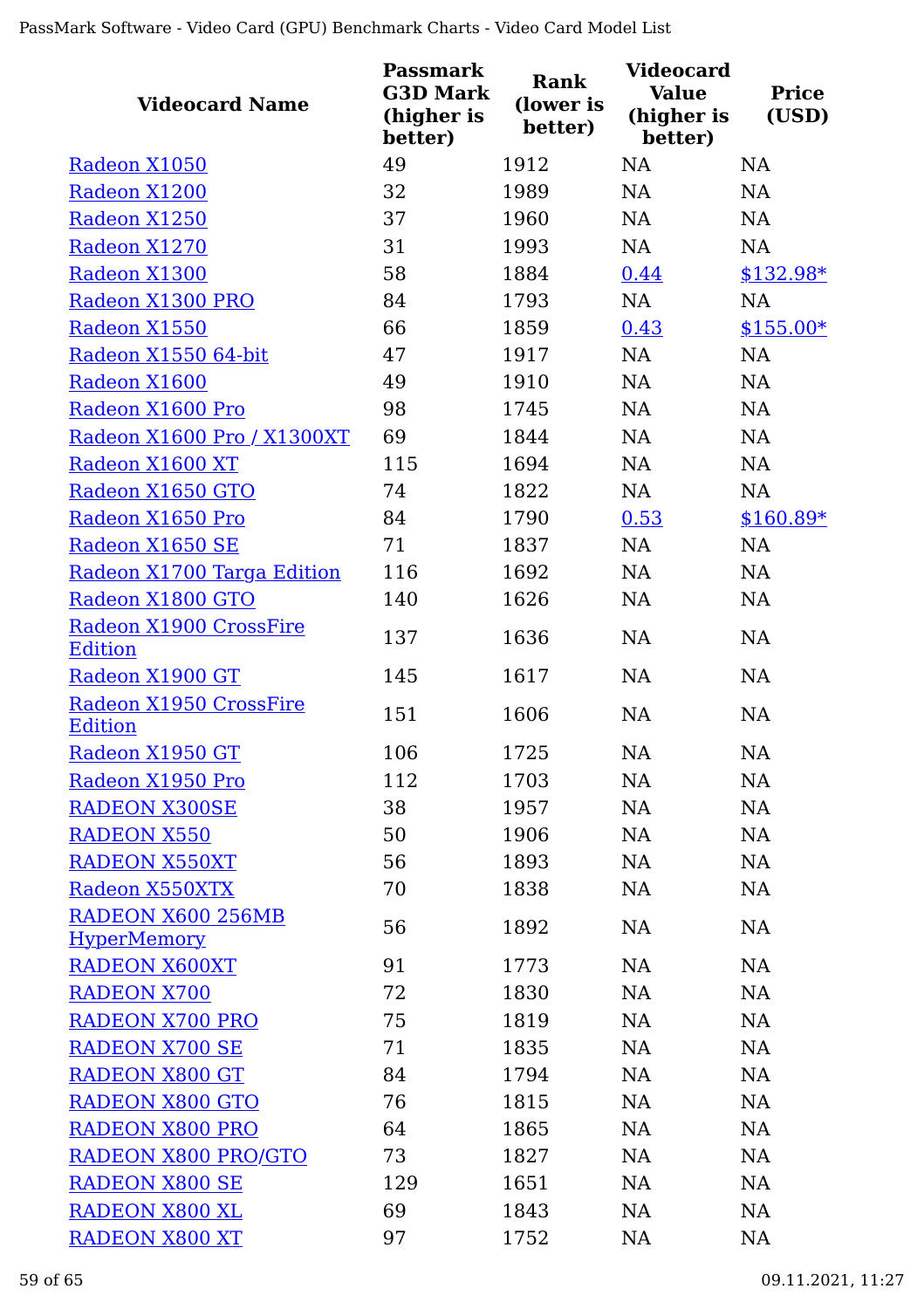| <b>Videocard Name</b>                            | <b>Passmark</b><br><b>G3D Mark</b><br>(higher is<br>better) | Rank<br>(lower is<br>better) | <b>Videocard</b><br><b>Value</b><br>(higher is<br>better) | <b>Price</b><br>(USD) |
|--------------------------------------------------|-------------------------------------------------------------|------------------------------|-----------------------------------------------------------|-----------------------|
| <b>RADEON X800 XT Platinum</b>                   | 81                                                          | 1806                         | <b>NA</b>                                                 | <b>NA</b>             |
| <b>Edition</b>                                   |                                                             |                              |                                                           |                       |
| RADEON X800GT                                    | 79                                                          | 1812                         | NA                                                        | NA                    |
| <b>RADEON X850 PRO</b>                           | 72                                                          | 1829                         | <b>NA</b>                                                 | NA                    |
| <b>RADEON X850 XT</b>                            | 81                                                          | 1808                         | <b>NA</b>                                                 | NA                    |
| <b>RADEON X850 XT Platinum</b><br><b>Edition</b> | 81                                                          | 1800                         | <b>NA</b>                                                 | NA                    |
| Radeon Xpress 1100                               | 34                                                          | 1980                         | NA                                                        | NA                    |
| Radeon Xpress 1150                               | 29                                                          | 2000                         | NA                                                        | NA                    |
| Radeon Xpress 1200                               | 35                                                          | 1968                         | NA                                                        | NA                    |
| Radeon Xpress 1250                               | 42                                                          | 1935                         | NA                                                        | NA                    |
| Radeon Xpress 1270                               | 26                                                          | 2011                         | <b>NA</b>                                                 | <b>NA</b>             |
| Radeon Xpress 1300                               | 52                                                          | 1897                         | <b>NA</b>                                                 | NA                    |
| Radeon Xpress 1300M                              | 40                                                          | 1943                         | NA                                                        | NA                    |
| <b>RADEON XPRESS 200</b>                         | 29                                                          | 2001                         | <b>NA</b>                                                 | NA                    |
| <b>RADEON XPRESS 200</b><br><b>CROSSFIRE</b>     | 18                                                          | 2044                         | <b>NA</b>                                                 | NA                    |
| <b>RADEON XPRESS 200M</b>                        | 22                                                          | 2032                         | <b>NA</b>                                                 | <b>NA</b>             |
| Radeon. HD 7730M                                 | 928                                                         | 850                          | <b>NA</b>                                                 | NA                    |
| RadeonT 540X                                     | 1795                                                        | 560                          | NA                                                        | NA                    |
| RadeonT R5 430                                   | 1012                                                        | 791                          | NA                                                        | NA                    |
| RadeonT R7 450                                   | 2184                                                        | 471                          | <b>NA</b>                                                 | NA                    |
| RadeonT RX 5300                                  | 7321                                                        | 172                          | <b>NA</b>                                                 | <b>NA</b>             |
| RadeonT RX 5500M                                 | 3165                                                        | 343                          | NA                                                        | <b>NA</b>             |
| RadeonT RX 560X                                  | 1809                                                        | 554                          | NA                                                        | <b>NA</b>             |
| RadeonT RX 640                                   | 1363                                                        | $-1$                         | NA                                                        | <b>NA</b>             |
| RadeonT Vega 3                                   | 774                                                         | $-1$                         | NA                                                        | NA                    |
| Rage 128 Pro                                     | $\mathbf{1}$                                                | 2225                         | NA                                                        | NA                    |
| RAGE 128 PRO AGP 4X TMDS                         | $\mathbf{1}$                                                | 2227                         | NA                                                        | <b>NA</b>             |
| Rage Fury Pro/Xpert 2000 Pro                     | 3                                                           | 2187                         | <b>NA</b>                                                 | NA                    |
| Red Hat QXL controller                           | 31                                                          | 1991                         | NA                                                        | <b>NA</b>             |
| <b>RGH Drivers v3</b>                            | 11                                                          | 2064                         | NA                                                        | <b>NA</b>             |
| RIVA TNT2 Model 64/Model 64<br>Pro               | 3                                                           | 2164                         | <b>NA</b>                                                 | NA                    |
| RIVA TNT2/TNT2 Pro                               | 3                                                           | 2176                         | <b>NA</b>                                                 | NA                    |
| RTX A2000 Laptop GPU                             | 10294                                                       | 103                          | <b>NA</b>                                                 | <b>NA</b>             |
| RTX A3000 Laptop GPU                             | 14470                                                       | 53                           | NA                                                        | NA                    |
| <b>RTX A4000</b>                                 | 19174                                                       | 17                           | <u>16.15</u>                                              | $$1,186.99*$          |
| RTX A4000 Laptop GPU                             | 16198                                                       | 38                           | NA                                                        | NA                    |
| <b>RTX A5000</b>                                 | 23740                                                       | 5                            | NA                                                        | <b>NA</b>             |
| RTX A5000 Laptop GPU                             | 18661                                                       | 22                           | NA                                                        | NA                    |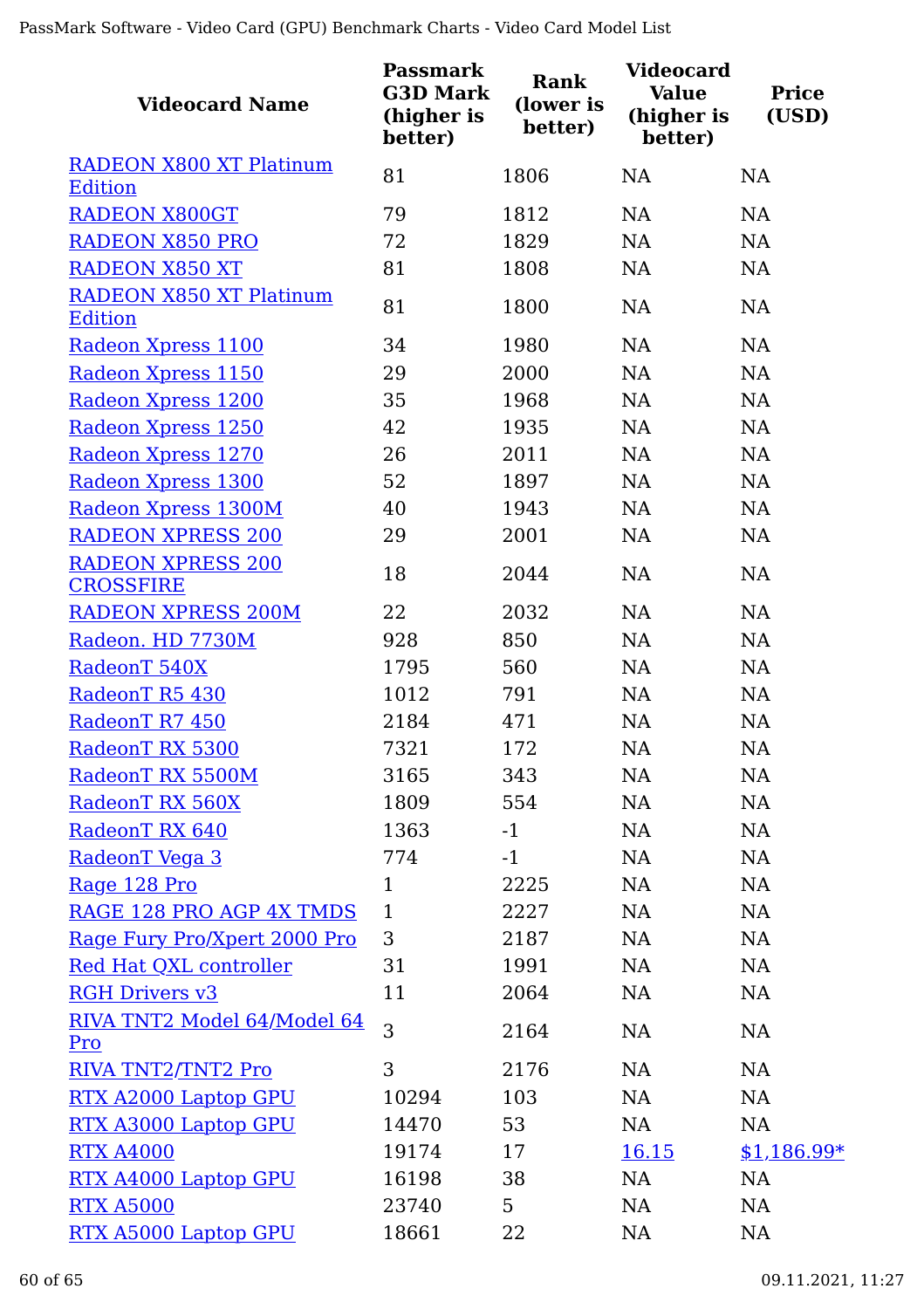| <b>Videocard Name</b>                             | <b>Passmark</b><br><b>G3D Mark</b><br>(higher is<br>better) | Rank<br>(lower is<br>better) | <b>Videocard</b><br><b>Value</b><br>(higher is<br>better) | <b>Price</b><br>(USD) |
|---------------------------------------------------|-------------------------------------------------------------|------------------------------|-----------------------------------------------------------|-----------------------|
| <b>RTX A6000</b>                                  | 23091                                                       | 6                            | 4.62                                                      | $$4,999.00*$          |
| <b>RV530 PRO</b>                                  | 118                                                         | 1684                         | <b>NA</b>                                                 | <b>NA</b>             |
| Ryzen 3 4300G with Radeon                         | 1902                                                        | 529                          | <b>NA</b>                                                 | <b>NA</b>             |
| <b>Graphics</b>                                   |                                                             |                              |                                                           |                       |
| Ryzen 3 4300GE with Radeon                        | 2402                                                        | $-1$                         | <b>NA</b>                                                 | NA                    |
| <b>Graphics</b>                                   |                                                             |                              |                                                           |                       |
| Ryzen 3 4300U with Radeon                         | 1348                                                        | 661                          | <b>NA</b>                                                 | <b>NA</b>             |
| <b>Graphics</b>                                   |                                                             |                              |                                                           |                       |
| Ryzen 3 5300G with Radeon                         | 2377                                                        | 438                          | <b>NA</b>                                                 | <b>NA</b>             |
| <b>Graphics</b>                                   |                                                             |                              |                                                           |                       |
| Ryzen 3 5300GE with Radeon                        | 2386                                                        | 436                          | <b>NA</b>                                                 | <b>NA</b>             |
| <b>Graphics</b>                                   |                                                             |                              |                                                           |                       |
| Ryzen 3 5400U with Radeon                         | 1734                                                        | 575                          | <b>NA</b>                                                 | <b>NA</b>             |
| <b>Graphics</b>                                   |                                                             |                              |                                                           |                       |
| Ryzen 3 PRO 4200G with                            | 1798                                                        | $-1$                         | <b>NA</b>                                                 | <b>NA</b>             |
| <b>Radeon Graphics</b>                            |                                                             |                              |                                                           |                       |
| Ryzen 3 PRO 4200GE with<br><b>Radeon Graphics</b> | 1783                                                        | 564                          | <b>NA</b>                                                 | <b>NA</b>             |
|                                                   |                                                             |                              |                                                           |                       |
| Ryzen 3 PRO 4300U with<br><b>Radeon Graphics</b>  | 1542                                                        | 619                          | <b>NA</b>                                                 | <b>NA</b>             |
| Ryzen 3 Pro 4350G with Radeon                     |                                                             |                              |                                                           |                       |
| <b>Graphics</b>                                   | 2190                                                        | 468                          | <b>NA</b>                                                 | <b>NA</b>             |
| Ryzen 3 PRO 4350GE with                           |                                                             |                              |                                                           |                       |
| <b>Radeon Graphics</b>                            | 2180                                                        | 473                          | NA                                                        | <b>NA</b>             |
| Ryzen 3 PRO 4450U with                            |                                                             |                              |                                                           |                       |
| <b>Radeon Graphics</b>                            | 1538                                                        | 622                          | NA                                                        | NA                    |
| Ryzen 3 PRO 5350G with                            |                                                             |                              |                                                           |                       |
| <b>Radeon Graphics</b>                            | 2341                                                        | 445                          | NA                                                        | NA                    |
| Ryzen 3 PRO 5350GE with                           |                                                             |                              |                                                           |                       |
| <b>Radeon Graphics</b>                            | 2340                                                        | 446                          | <b>NA</b>                                                 | NA                    |
| Ryzen 3 PRO 5450U with                            | 1555                                                        | 613                          | <b>NA</b>                                                 | NA                    |
| <b>Radeon Graphics</b>                            |                                                             |                              |                                                           |                       |
| Ryzen 5 2500U with Radeon                         | 1503                                                        | 630                          | NA                                                        | NA                    |
| <u>Vega</u>                                       |                                                             |                              |                                                           |                       |
| Ryzen 5 4500U with Radeon                         | 1814                                                        | 552                          | <b>NA</b>                                                 | NA                    |
| <b>Graphics</b>                                   |                                                             |                              |                                                           |                       |
| Ryzen 5 4600G with Radeon                         | 2061                                                        | 493                          | <b>NA</b>                                                 | NA                    |
| <b>Graphics</b>                                   |                                                             |                              |                                                           |                       |
| Ryzen 5 4600H with Radeon                         | 1936                                                        | 521                          | <b>NA</b>                                                 | NA                    |
| <b>Graphics</b>                                   |                                                             |                              |                                                           |                       |
| Ryzen 5 4600U with Radeon                         | 1951                                                        | 519                          | <b>NA</b>                                                 | NA                    |
| <b>Graphics</b>                                   |                                                             |                              |                                                           |                       |
| Ryzen 5 5600G with Radeon                         | 2638                                                        | 400                          | <b>NA</b>                                                 | NA                    |
| <b>Graphics</b>                                   |                                                             |                              |                                                           |                       |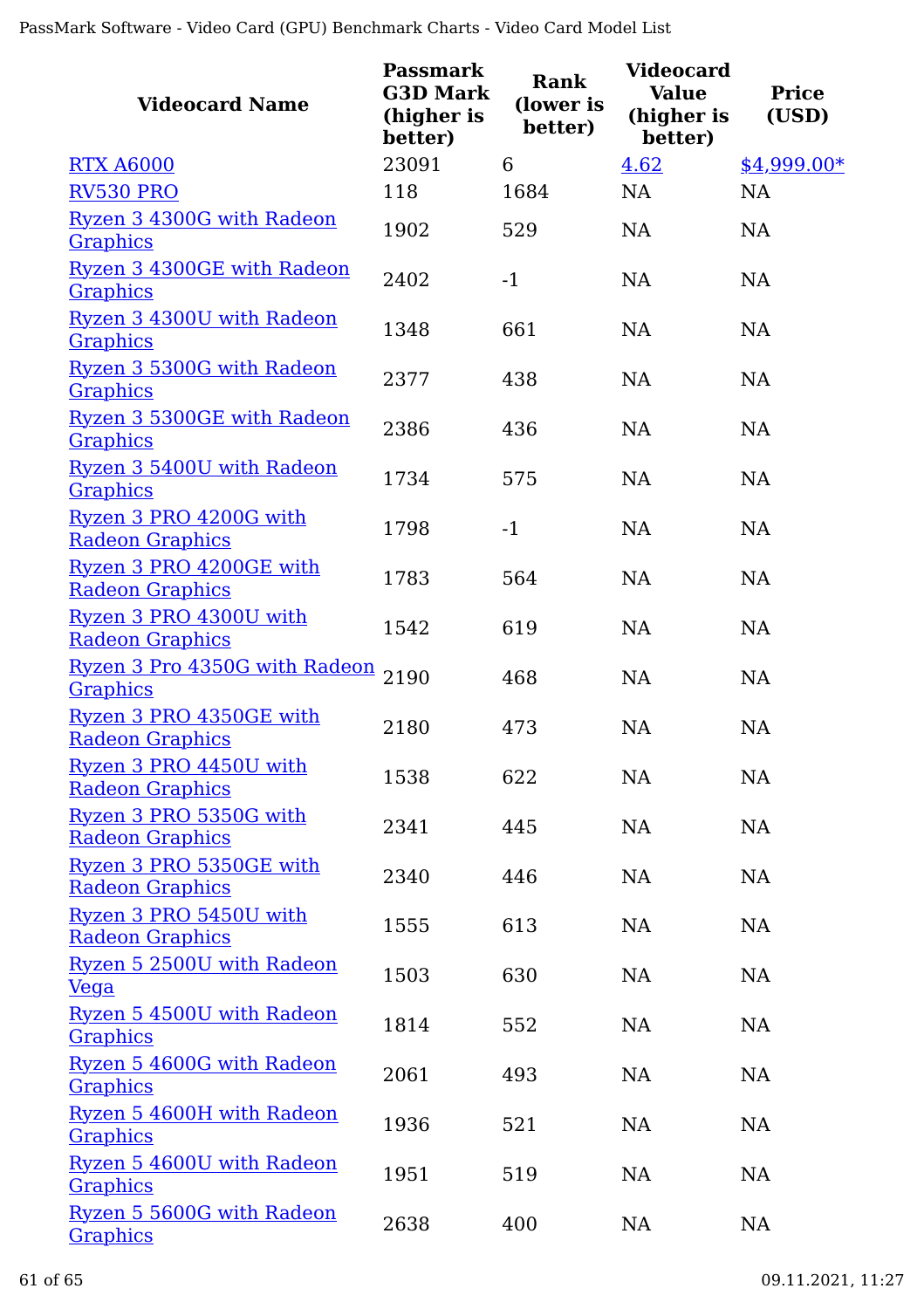| <b>Videocard Name</b>                             | <b>Passmark</b><br><b>G3D Mark</b><br>(higher is<br>better) | <b>Rank</b><br>(lower is<br>better) | <b>Videocard</b><br><b>Value</b><br>(higher is<br>better) | <b>Price</b><br>(USD) |
|---------------------------------------------------|-------------------------------------------------------------|-------------------------------------|-----------------------------------------------------------|-----------------------|
| Ryzen 5 5600GE with Radeon<br><b>Graphics</b>     | 2601                                                        | 409                                 | <b>NA</b>                                                 | <b>NA</b>             |
| Ryzen 5 5600H with Radeon<br><b>Graphics</b>      | 2417                                                        | 430                                 | <b>NA</b>                                                 | <b>NA</b>             |
| Ryzen 5 5600U with Radeon<br><b>Graphics</b>      | 2101                                                        | 485                                 | <b>NA</b>                                                 | <b>NA</b>             |
| Ryzen 5 PRO 4400G with<br><b>Radeon Graphics</b>  | 2305                                                        | 451                                 | <b>NA</b>                                                 | <b>NA</b>             |
| Ryzen 5 PRO 4400GE with<br><b>Radeon Graphics</b> | 1441                                                        | 638                                 | <b>NA</b>                                                 | <b>NA</b>             |
| Ryzen 5 PRO 4500U with<br><b>Radeon Graphics</b>  | 2007                                                        | 506                                 | <b>NA</b>                                                 | <b>NA</b>             |
| Ryzen 5 Pro 4650G with Radeon<br><b>Graphics</b>  | 2395                                                        | 435                                 | <b>NA</b>                                                 | <b>NA</b>             |
| Ryzen 5 PRO 4650GE with<br><b>Radeon Graphics</b> | 2034                                                        | 496                                 | <b>NA</b>                                                 | <b>NA</b>             |
| Ryzen 5 PRO 4650U with<br><b>Radeon Graphics</b>  | 1689                                                        | 582                                 | <b>NA</b>                                                 | <b>NA</b>             |
| Ryzen 5 PRO 5650G with<br><b>Radeon Graphics</b>  | 2513                                                        | 425                                 | NA                                                        | <b>NA</b>             |
| Ryzen 5 PRO 5650GE with<br><b>Radeon Graphics</b> | 2518                                                        | 424                                 | <b>NA</b>                                                 | <b>NA</b>             |
| Ryzen 5 PRO 5650U with<br><b>Radeon Graphics</b>  | 2188                                                        | 469                                 | <b>NA</b>                                                 | <b>NA</b>             |
| Ryzen 7 2700U with Radeon<br><u>Vega</u>          | 1617                                                        | 597                                 | <b>NA</b>                                                 | NA                    |
| Ryzen 7 4700G with Radeon<br><b>Graphics</b>      | 2186                                                        | 470                                 | NA                                                        | NA                    |
| Ryzen 7 4700GE with Radeon<br><b>Graphics</b>     | 2496                                                        | 426                                 | NA                                                        | NA                    |
| Ryzen 7 4700U with Radeon<br><b>Graphics</b>      | 2032                                                        | 499                                 | NA                                                        | NA                    |
| Ryzen 7 4800H with Radeon<br><b>Graphics</b>      | 2113                                                        | 482                                 | NA                                                        | NA                    |
| Ryzen 7 4800HS with Radeon<br><b>Graphics</b>     | 6999                                                        | $-1$                                | NA                                                        | NA                    |
| Ryzen 7 4800U with Radeon<br><b>Graphics</b>      | 2344                                                        | 444                                 | NA                                                        | NA                    |
| Ryzen 7 5700G with Radeon<br><b>Graphics</b>      | 2708                                                        | 387                                 | NA                                                        | NA                    |
| Ryzen 7 5700GE with Radeon<br><b>Graphics</b>     | 2675                                                        | 394                                 | <b>NA</b>                                                 | NA                    |
| Ryzen 7 5800H with Radeon<br><b>Graphics</b>      | 2929                                                        | 366                                 | NA                                                        | NA                    |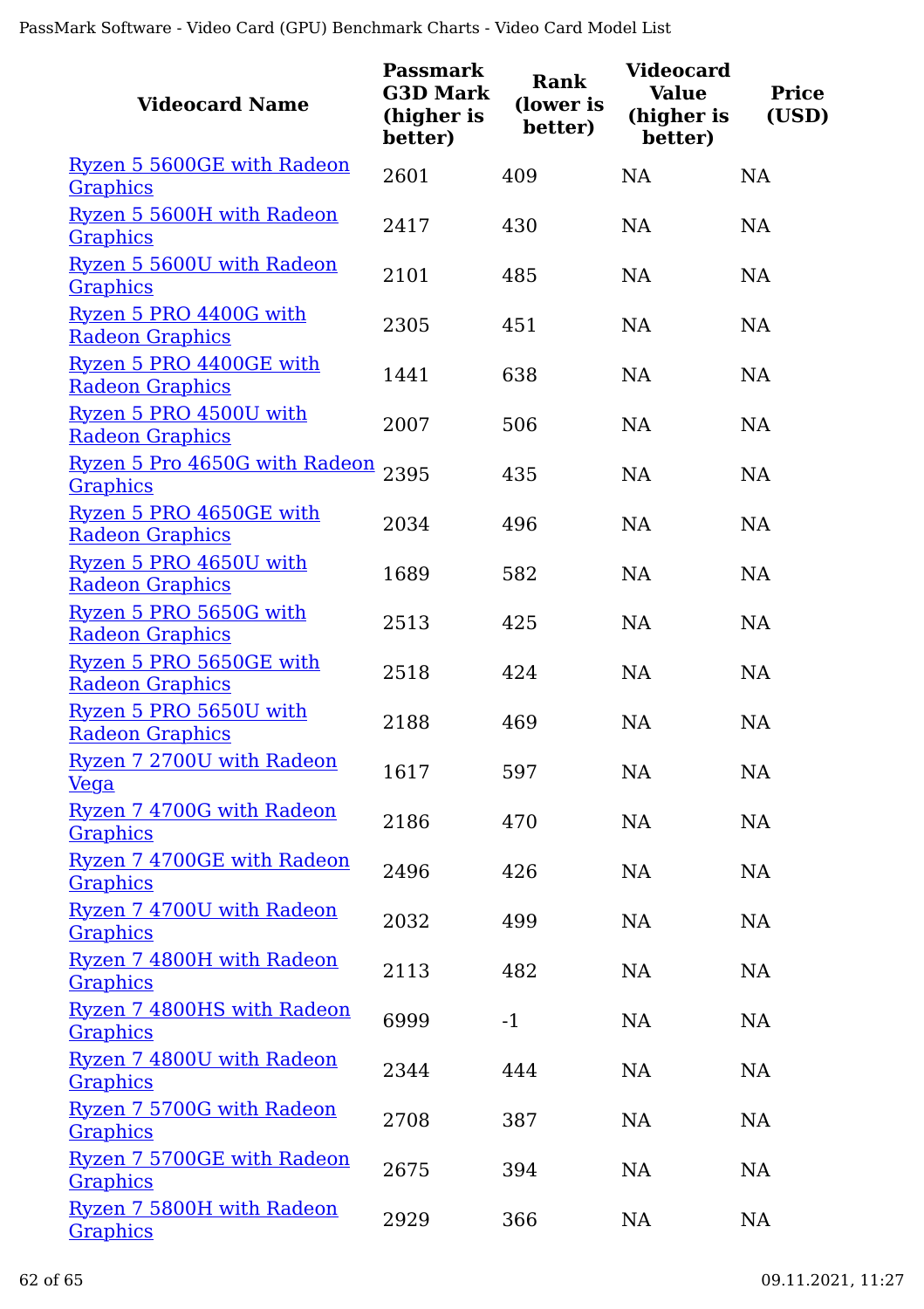| <b>Videocard Name</b>                                   | <b>Passmark</b><br><b>G3D Mark</b><br>(higher is<br>better) | <b>Rank</b><br>(lower is<br>better) | <b>Videocard</b><br><b>Value</b><br>(higher is<br>better) | <b>Price</b><br>(USD) |
|---------------------------------------------------------|-------------------------------------------------------------|-------------------------------------|-----------------------------------------------------------|-----------------------|
| Ryzen 7 5800HS with Radeon<br><b>Graphics</b>           | 7391                                                        | $-1$                                | <b>NA</b>                                                 | <b>NA</b>             |
| Ryzen 7 5800U with Radeon<br><b>Graphics</b>            | 2416                                                        | 431                                 | <b>NA</b>                                                 | <b>NA</b>             |
| <b>Ryzen 7 Extreme Edition</b>                          | 2339                                                        | 447                                 | <b>NA</b>                                                 | <b>NA</b>             |
| Ryzen 7 PRO 4700G with                                  | 2879                                                        | $-1$                                | NA                                                        | <b>NA</b>             |
| <b>Radeon Graphics</b>                                  |                                                             |                                     |                                                           |                       |
| <u>Ryzen 7 Pro 4750G with Radeon</u><br><b>Graphics</b> | 2678                                                        | 393                                 | <b>NA</b>                                                 | <b>NA</b>             |
| Ryzen 7 PRO 4750GE with                                 |                                                             |                                     |                                                           |                       |
| <b>Radeon Graphics</b>                                  | 2549                                                        | 417                                 | <b>NA</b>                                                 | <b>NA</b>             |
| Ryzen 7 PRO 4750U with                                  | 2028                                                        | 501                                 | <b>NA</b>                                                 | <b>NA</b>             |
| <b>Radeon Graphics</b>                                  |                                                             |                                     |                                                           |                       |
| Ryzen 7 PRO 5750G with                                  | 2590                                                        | 410                                 | <b>NA</b>                                                 | <b>NA</b>             |
| <b>Radeon Graphics</b>                                  |                                                             |                                     |                                                           |                       |
| Ryzen 7 PRO 5750GE with<br><b>Radeon Graphics</b>       | 2612                                                        | 405                                 | <b>NA</b>                                                 | <b>NA</b>             |
| Ryzen 7 PRO 5850U with                                  |                                                             |                                     |                                                           |                       |
| <b>Radeon Graphics</b>                                  | 2464                                                        | 427                                 | <b>NA</b>                                                 | <b>NA</b>             |
| Ryzen 9 4900H with Radeon                               | 2713                                                        | $-1$                                | <b>NA</b>                                                 | <b>NA</b>             |
| <b>Graphics</b>                                         |                                                             |                                     |                                                           |                       |
| Ryzen 9 5900HS with Radeon                              | 4967                                                        | 237                                 | <b>NA</b>                                                 | <b>NA</b>             |
| <b>Graphics</b>                                         |                                                             |                                     |                                                           |                       |
| Ryzen 9 5900HX with Radeon<br><u>Graphics</u>           | 3426                                                        | 323                                 | NA                                                        | <b>NA</b>             |
| Ryzen 9 5980HS with Radeon                              |                                                             |                                     |                                                           |                       |
| <b>Graphics</b>                                         | 2533                                                        | $-1$                                | NA                                                        | <b>NA</b>             |
| <b>S3 5400EW</b>                                        | 145                                                         | 1618                                | NA                                                        | NA                    |
| S3 Chrome 430 ULP                                       | 39                                                          | 1948                                | NA                                                        | <b>NA</b>             |
| S3 Chrome S25 DDR2                                      | 18                                                          | 2041                                | NA                                                        | <b>NA</b>             |
| S3 Inc. Savage4                                         | 3                                                           | 2185                                | NA                                                        | <b>NA</b>             |
| S3 ProSavageDDR                                         | $\mathbf{1}$                                                | 2224                                | NA                                                        | <b>NA</b>             |
| S3 SuperSavage/IXC 1014                                 | $\mathbf{1}$                                                | 2218                                | NA                                                        | <b>NA</b>             |
| <b>SAPPHIRE RADEON 9000</b><br><b>ATLANTIS PRO</b>      | 5                                                           | 2122                                | NA                                                        | NA                    |
| <b>SAPPHIRE RADEON 9600</b>                             |                                                             |                                     |                                                           |                       |
| <u>ATLANTIS</u>                                         | 47                                                          | 1919                                | NA                                                        | NA                    |
| <b>SAPPHIRE Radeon X1550</b>                            | 61                                                          | 1875                                | <b>NA</b>                                                 | <b>NA</b>             |
| Sapphire RADEON X800 GT                                 | 112                                                         | 1706                                | NA                                                        | <b>NA</b>             |
| Seria Mobility Radeon HD 3400 124                       |                                                             | 1664                                | NA                                                        | <b>NA</b>             |
| Seria Radeon HD 7700                                    | 1603                                                        | 599                                 | NA                                                        | <b>NA</b>             |
| <b>SUMO 9640</b>                                        | 650                                                         | 1083                                | NA                                                        | <b>NA</b>             |
| <b>SUMO 9644</b>                                        | 465                                                         | 1301                                | NA                                                        | NA                    |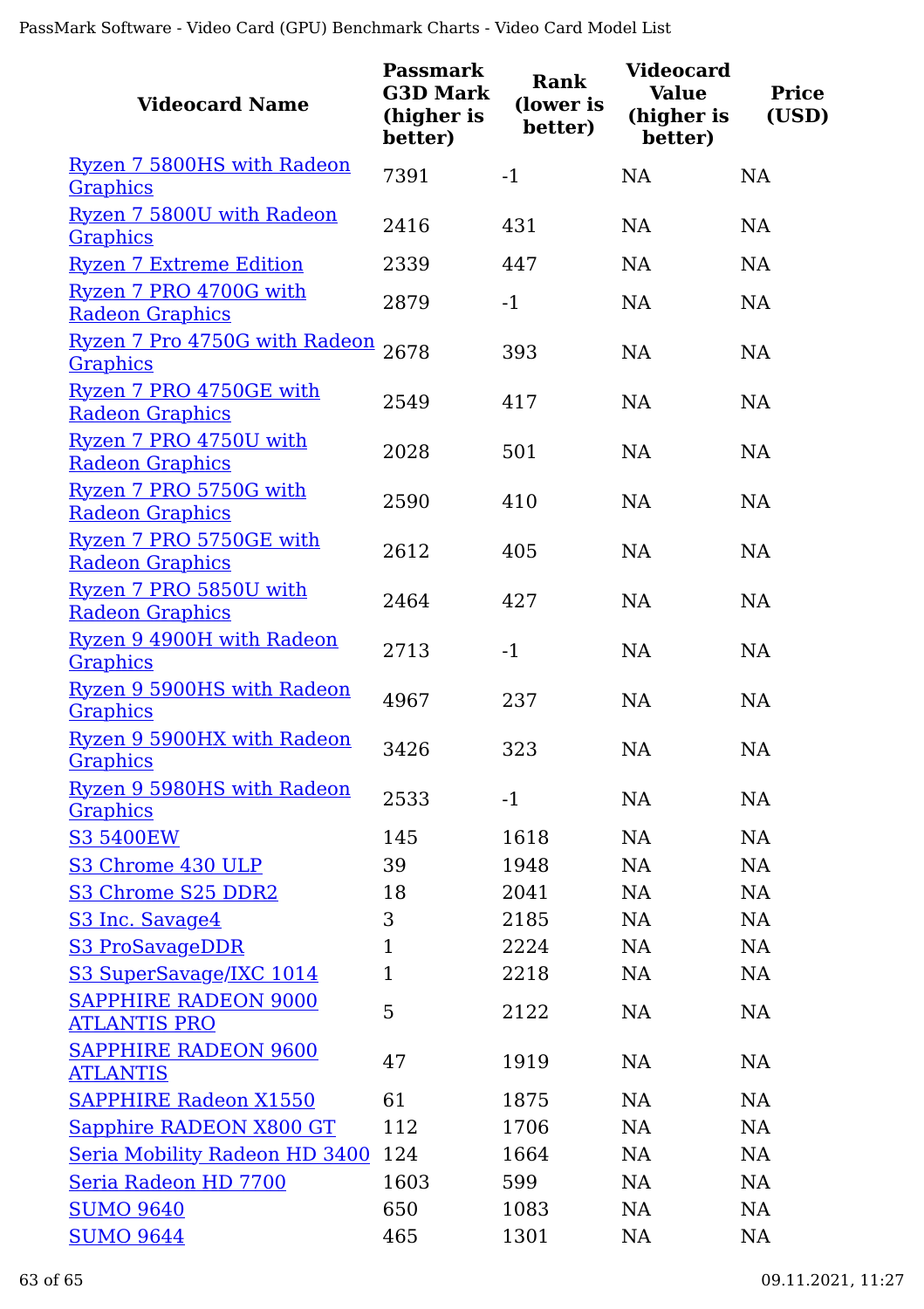| <b>Videocard Name</b>                            | <b>Passmark</b><br><b>G3D Mark</b><br>(higher is<br>better) | Rank<br>(lower is<br>better) | <b>Videocard</b><br><b>Value</b><br>(higher is<br>better) | <b>Price</b><br>(USD) |
|--------------------------------------------------|-------------------------------------------------------------|------------------------------|-----------------------------------------------------------|-----------------------|
| <b>SUMO 964A</b>                                 | 497                                                         | 1266                         | <b>NA</b>                                                 | <b>NA</b>             |
| T1000                                            | 7779                                                        | 160                          | 19.60                                                     | $$396.99*$            |
| <b>T1200 Laptop GPU</b>                          | 8036                                                        | 154                          | <b>NA</b>                                                 | <b>NA</b>             |
| <b>T400</b>                                      | 3474                                                        | 318                          | <b>NA</b>                                                 | <b>NA</b>             |
| <b>T500</b>                                      | 3589                                                        | 309                          | <b>NA</b>                                                 | <b>NA</b>             |
| <b>T600</b>                                      | 6743                                                        | 183                          | 22.71                                                     | $$297.00*$            |
| <b>T600 Laptop GPU</b>                           | 7038                                                        | 177                          | <b>NA</b>                                                 | <b>NA</b>             |
| <b>TENSOR 1.0 Driver Intel HD</b><br>630         | 1299                                                        | 678                          | NA                                                        | <b>NA</b>             |
| Tesla C2050                                      | 3515                                                        | 314                          | 13.02                                                     | $$269.99*$            |
| Tesla C2050 / C2070                              | 3428                                                        | 322                          | <b>NA</b>                                                 | <b>NA</b>             |
| Tesla C2070                                      | 3101                                                        | 349                          | 5.18                                                      | $$599.00*$            |
| Tesla C2075                                      | 3118                                                        | 347                          | 4.83                                                      | $$646.00*$            |
| Tesla M10                                        | 3490                                                        | 316                          | 1.30                                                      | $$2,690.00*$          |
| Tesla M2070-Q                                    | 1305                                                        | 675                          | <b>NA</b>                                                 | <b>NA</b>             |
| Tesla M40                                        | 9649                                                        | 115                          | 16.22                                                     | $$595.00*$            |
| Tesla M40 24GB                                   | 12544                                                       | $-1$                         | NA                                                        | NA                    |
| Tesla M6                                         | 7509                                                        | 168                          | 32.79                                                     | $$229.00*$            |
| Tesla M60                                        | 7691                                                        | 165                          | 5.51                                                      | $$1,395.00*$          |
| Tesla P100-PCIE-16GB                             | 7225                                                        | 175                          | <b>NA</b>                                                 | <b>NA</b>             |
| Tesla T10                                        | 13263                                                       | $-1$                         | <b>NA</b>                                                 | <b>NA</b>             |
| Tesla T4                                         | 11091                                                       | 97                           | 2.55                                                      | \$4,353.98            |
| Tesla V100-SXM2-16GB                             | 16235                                                       | 37                           | NA                                                        | <b>NA</b>             |
| <b>TITAN RTX</b>                                 | 19850                                                       | 13                           | 4.18                                                      | $$4,747.89*$          |
| <b>TITAN V</b>                                   | 18850                                                       | 20                           | 7.25                                                      | $$2,599.99*$          |
| <b>TITAN V CEO Edition</b>                       | 16987                                                       | 28                           | NA                                                        | NA                    |
| <b>TITAN Xp</b>                                  | 19106                                                       | 18                           | NA                                                        | NA                    |
| <b>TITAN Xp COLLECTORS</b><br><b>EDITION</b>     | 18302                                                       | 24                           | <b>NA</b>                                                 | <b>NA</b>             |
| <b>TRINITY DEVASTATOR MOBILE 699</b>             |                                                             | 1036                         | NA                                                        | NA                    |
| <b>TRINITY SCRAPPER MOBILE</b>                   | 498                                                         | 1265                         | NA                                                        | NA                    |
| V9560XT V62.11                                   | 6                                                           | 2096                         | NA                                                        | NA                    |
| Vanta/Vanta LT                                   | 3                                                           | 2189                         | NA                                                        | NA                    |
| <b>VIA Chrome9 HC IGP</b>                        | 4                                                           | 2150                         | <b>NA</b>                                                 | NA                    |
| <b>VIA Chrome9 HC IGP Family</b>                 | 3                                                           | 2162                         | <b>NA</b>                                                 | NA                    |
| <b>VIA Chrome9 HC IGP Family</b><br><b>WDDM</b>  | 3                                                           | 2174                         | NA                                                        | NA                    |
| <b>VIA Chrome9 HC IGP</b><br>Prerelease WDDM 1.1 | $\overline{2}$                                              | 2214                         | <b>NA</b>                                                 | <b>NA</b>             |
| <b>VIA Chrome9 HC IGP WDDM</b>                   | 2                                                           | 2196                         | NA                                                        | NA                    |